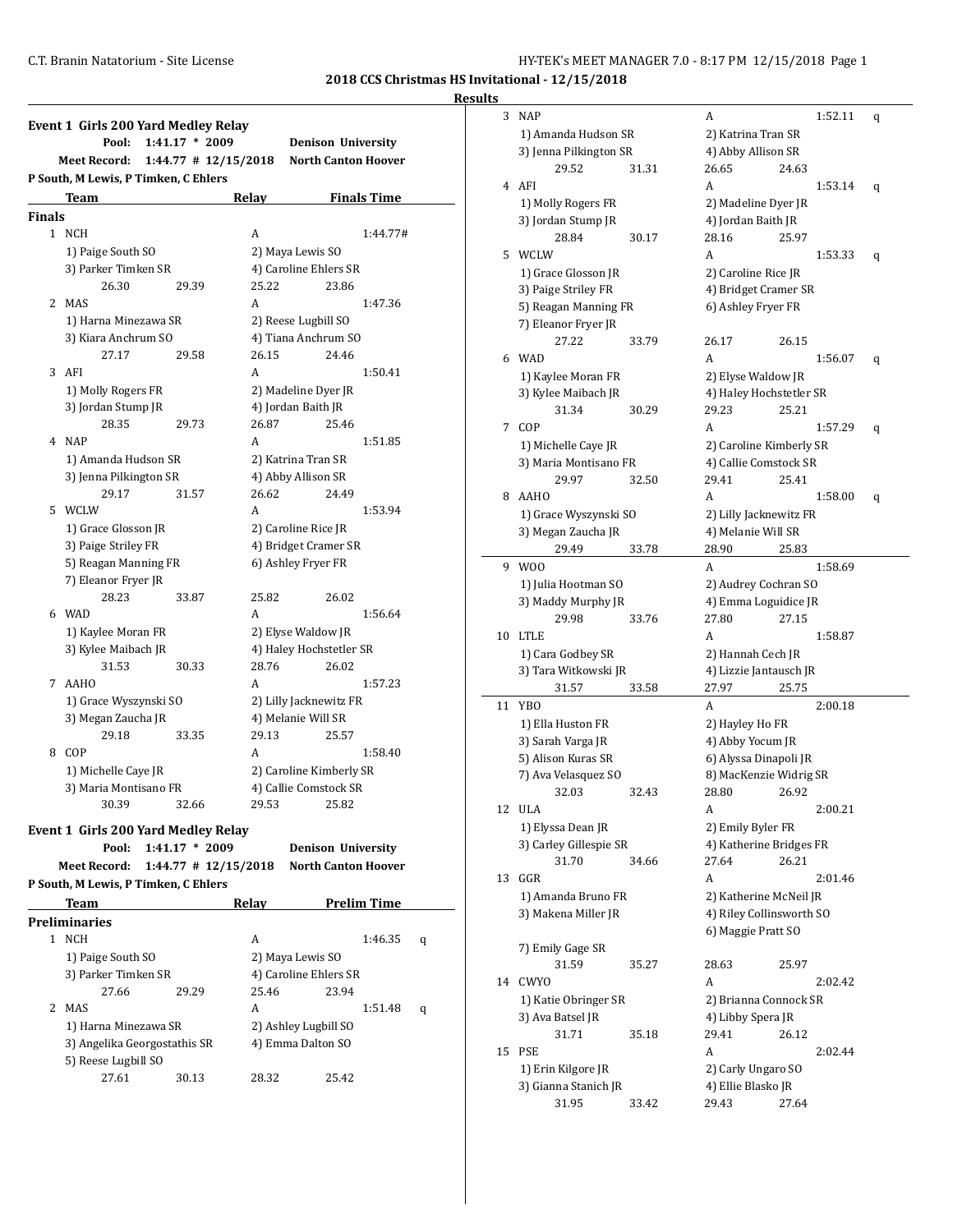| <b>Results</b> |  |
|----------------|--|
|                |  |

|    | Preliminaries  (Event 1 Girls 200 Yard Medley Relay) |       |                     |                        |
|----|------------------------------------------------------|-------|---------------------|------------------------|
|    | Team                                                 |       | Relay               | <b>Prelim Time</b>     |
| 16 | <b>CHS</b>                                           |       | A                   | 2:02.48                |
|    | 1) Sydney Schuler SR                                 |       | 2) Elle Dawson JR   |                        |
|    | 3) Jordan Helmick SO                                 |       |                     | 4) Miranda Peckman SO  |
|    | 31.13                                                | 35.58 | 29.35               | 26.42                  |
| 17 | <b>FAFD</b>                                          |       | A                   | 2:02.76                |
|    | 1) Katarina Putnick SR                               |       | 2) Kellie Knotts JR |                        |
|    | 3) Chelsea Staton SO                                 |       |                     | 4) Anna Endsley SR     |
|    | 31.79                                                | 32.72 | 29.65               | 28.60                  |
| 18 | AMA                                                  |       | A                   | 2:05.07                |
|    | 1) Nichol Ellesin SR                                 |       | 2) Aubyn Boyce JR   |                        |
|    | 3) Baila Bugara FR                                   |       |                     | 4) Lauren Landon SR    |
|    | 32.17                                                | 35.43 | 28.38               | 29.09                  |
| 19 | CGL                                                  |       | A                   | 2:05.17                |
|    | 1) Kara Schwenk SR                                   |       |                     | 2) Kaitlyn Cordell JR  |
|    | 3) Alexandra Cirese SO                               |       |                     | 4) Ashley Knoch SR     |
|    | 32.75                                                | 36.80 | 29.04               | 26.58                  |
| 20 | CMC.                                                 |       | A                   | 2:07.31                |
|    | 1) Harmony Busto SR                                  |       | 2) Emily Rice SR    |                        |
|    | 3) Kennedy Javins SR                                 |       |                     | 4) Megan Rawley JR     |
|    | 31.58                                                | 37.81 | 30.09               | 27.83                  |
| 21 | <b>TWC</b>                                           |       | A                   | 2:07.49                |
|    | 1) Katie McCoy SR                                    |       |                     | 2) Allison Porach SR   |
|    | 3) Madison Zelenka JR                                |       |                     | 4) Angela DeFabio SR   |
|    | 33.09                                                | 34.86 | 32.09               | 27.45                  |
| 22 | <b>KRO</b>                                           |       | A                   | 2:08.78                |
|    | 1) Katie Goodwill JR                                 |       |                     | 2) Lauren Wallis JR    |
|    | 3) Sydney Kirbabas FR                                |       |                     | 4) Asia Hawthorne JR   |
|    | 33.14                                                | 35.68 | 30.05               | 29.91                  |
| 23 | <b>DSC</b>                                           |       | A                   | 2:11.69                |
|    | 1) Lauren Perry JR                                   |       | 2) Mary Stancil SO  |                        |
|    | 3) Anna Miller SR                                    |       | 4) Blake Berry SR   |                        |
|    | 31.02                                                | 37.25 | 31.69               | 31.73                  |
| 24 | <b>RRE</b>                                           |       | A                   | 2:12.64                |
|    | 1) Margaux Miiller SR                                |       |                     | 2) Olivia Papouras FR  |
|    | 3) Abigail Kmet SO                                   |       |                     | 4) Jessica Raimondo JR |
|    | 35.20                                                | 38.36 | 29.12               | 29.96                  |
| 25 | <b>WRA</b>                                           |       | A                   | 2:16.62                |
|    | 1) Abigail Richardson SR                             |       |                     | 2) Lauren Landry JR    |
|    | 3) Kim Winson JR                                     |       | 4) Maggie Corl SR   |                        |
|    | 35.68                                                | 39.32 | 34.54               | 27.08                  |

#### **Event 2 Boys 200 Yard Medley Relay**

**Pool: 1:28.24 \* 2010 Ouachita Baptist University**

**Meet Record: 1:32.91 # 12/15/2018 Cincinnati St Xavier**

| A Devine, S Sobolewski, N Buse, J Khouzam |                            |       |       |                           |  |  |  |  |  |
|-------------------------------------------|----------------------------|-------|-------|---------------------------|--|--|--|--|--|
|                                           | Team                       |       | Relay | <b>Finals Time</b>        |  |  |  |  |  |
| <b>Finals</b>                             |                            |       |       |                           |  |  |  |  |  |
| 1                                         | <b>CSTX</b>                |       | A     | 1:32.91#                  |  |  |  |  |  |
|                                           | 1) Andrew Devine SR        |       |       | 2) Scott Sobolewski JR    |  |  |  |  |  |
|                                           | 3) Nate Buse JR            |       |       | 4) Jean-Pierre Khouzam JR |  |  |  |  |  |
|                                           | 24.62                      | 25.37 | 22.25 | 20.67                     |  |  |  |  |  |
| 2                                         | <b>NCH</b>                 |       | A     | 1:32.93                   |  |  |  |  |  |
|                                           | 1) Christopher O'Connor JR |       |       | 2) Karl Helmuth SO        |  |  |  |  |  |
|                                           | 3) William Schneider SR    |       |       | 4) Vincent Stevens SR     |  |  |  |  |  |
|                                           | 24.05                      | 25.47 | 22.61 | 20.80                     |  |  |  |  |  |
|                                           |                            |       |       |                           |  |  |  |  |  |

| աւա |                                           |                          |                           |                      |                                    |   |
|-----|-------------------------------------------|--------------------------|---------------------------|----------------------|------------------------------------|---|
| 3   | <b>MAS</b>                                |                          | A                         |                      | 1:37.55                            |   |
|     | 1) Carl Bloebaum FR                       |                          | 2) Nick Diangelo JR       |                      |                                    |   |
|     | 3) Lonnie Chien SR                        |                          | 4) Adam Chaney JR         |                      |                                    |   |
|     | 24.84                                     | 28.02                    | 23.76                     | 20.93                |                                    |   |
| 4   | <b>LTLE</b>                               |                          | A                         |                      | 1:41.55                            |   |
|     | 1) Joey Kelley SR                         |                          | 2) Adam McDonald FR       |                      |                                    |   |
|     | 3) Jacob McDonald JR                      |                          | 4) Alexander Devine JR    |                      |                                    |   |
|     | 5) Landon Hughes JR                       |                          |                           |                      |                                    |   |
|     | 27.04                                     | 28.47                    | 23.17                     | 22.87                |                                    |   |
| 5   | AFI                                       |                          | A                         |                      | 1:42.64                            |   |
|     | 1) Jack Saum SR                           |                          | 2) Davis Pickett SO       |                      |                                    |   |
|     | 3) Max Nixon SR                           |                          | 4) Jacob Stump SR         |                      |                                    |   |
|     | 25.31                                     | 30.27                    | 24.72                     | 22.34                |                                    |   |
| 6   | TWC                                       |                          | A                         |                      | 1:43.61                            |   |
|     | 1) Mitchell Govang SR                     |                          | 2) Jacob Atienza SR       |                      |                                    |   |
|     | 3) Colin Martin SR                        |                          | 4) PJ Blayney SR          |                      |                                    |   |
|     | 26.46                                     | 30.03                    | 23.08                     | 24.04                |                                    |   |
| 7   | YBO                                       |                          | A                         |                      | 1:43.90                            |   |
|     | 1) River Flatley JR                       |                          | 2) Jordan Stackpole JR    |                      |                                    |   |
|     | 3) Mason Rassega SR                       |                          | 4) Siman Mascola SO       |                      |                                    |   |
|     | 5) Carter Cailor FR                       |                          | 6) Andy Beichner SR       |                      |                                    |   |
|     | 7) Brendan Beam SO                        |                          | 8) Will Linker JR         |                      |                                    |   |
|     | 26.65                                     | 28.47                    | 24.96                     | 23.82                |                                    |   |
| 8   | WCLW                                      |                          | A                         |                      | 1:45.20                            |   |
|     | 1) Jackson Ford SR                        |                          | 2) Connor Davis JR        |                      |                                    |   |
|     | 3) Alex Kelker SR                         |                          | 4) Zachary Saurine JR     |                      |                                    |   |
|     | 5) Cooper Cadman JR                       |                          | 6) Cole Davis JR          |                      |                                    |   |
|     | 27.80                                     | 28.67                    | 26.04                     | 22.69                |                                    |   |
|     | <b>Event 2 Boys 200 Yard Medley Relay</b> |                          |                           |                      |                                    |   |
|     | Pool:                                     | $1:28.24 * 2010$         |                           |                      | <b>Ouachita Baptist University</b> |   |
|     | <b>Meet Record:</b>                       | $1:32.91$ # $12/15/2018$ |                           | Cincinnati St Xavier |                                    |   |
|     | A Devine, S Sobolewski, N Buse, J Khouzam |                          |                           |                      |                                    |   |
|     | <b>Team</b>                               |                          | Relay                     |                      | <b>Prelim Time</b>                 |   |
|     | <b>Preliminaries</b>                      |                          |                           |                      |                                    |   |
| 1   | <b>NCH</b>                                |                          | A                         |                      | 1:35.39                            | q |
|     | 1) Christopher O'Connor JR                |                          | 2) Karl Helmuth SO        |                      |                                    |   |
|     | 3) William Schneider SR                   |                          | 4) Vincent Stevens SR     |                      |                                    |   |
|     | 24.56                                     | 26.14                    | 23.57                     | 21.12                |                                    |   |
| 2   | CSTX                                      |                          | A                         |                      | 1:36.65                            |   |
|     |                                           |                          |                           |                      |                                    | q |
|     | 1) Andrew Devine SR                       |                          | 2) Cameron Jones JR       |                      |                                    |   |
|     | 3) Nate Buse JR<br>24.92                  | 27.40                    | 4) JP Khouzam SR<br>22.44 | 21.89                |                                    |   |
|     |                                           |                          |                           |                      |                                    |   |
| 3   | <b>MAS</b>                                |                          | A                         |                      | 1:37.10                            | q |
|     | 1) Scott Shepherd SR                      |                          | 2) Nick Diangelo JR       |                      |                                    |   |

3) Lonnie Chien SR 4) Adam Chaney JR 25.41 27.87 23.86 19.96 4 LTLE A 1:40.68 q 1) Joey Kelley SR 2) Adam McDonald FR 3) Jacob McDonald JR 4) Alexander Devine JR

26.19 28.35 22.94 23.20 5 AFI A 1:42.44 q

1) Jack Saum SR 2) Davis Pickett SO 3) Max Nixon SR 4) Jacob Stump SR 25.57 29.30 24.81 22.76

5) Landon Hughes JR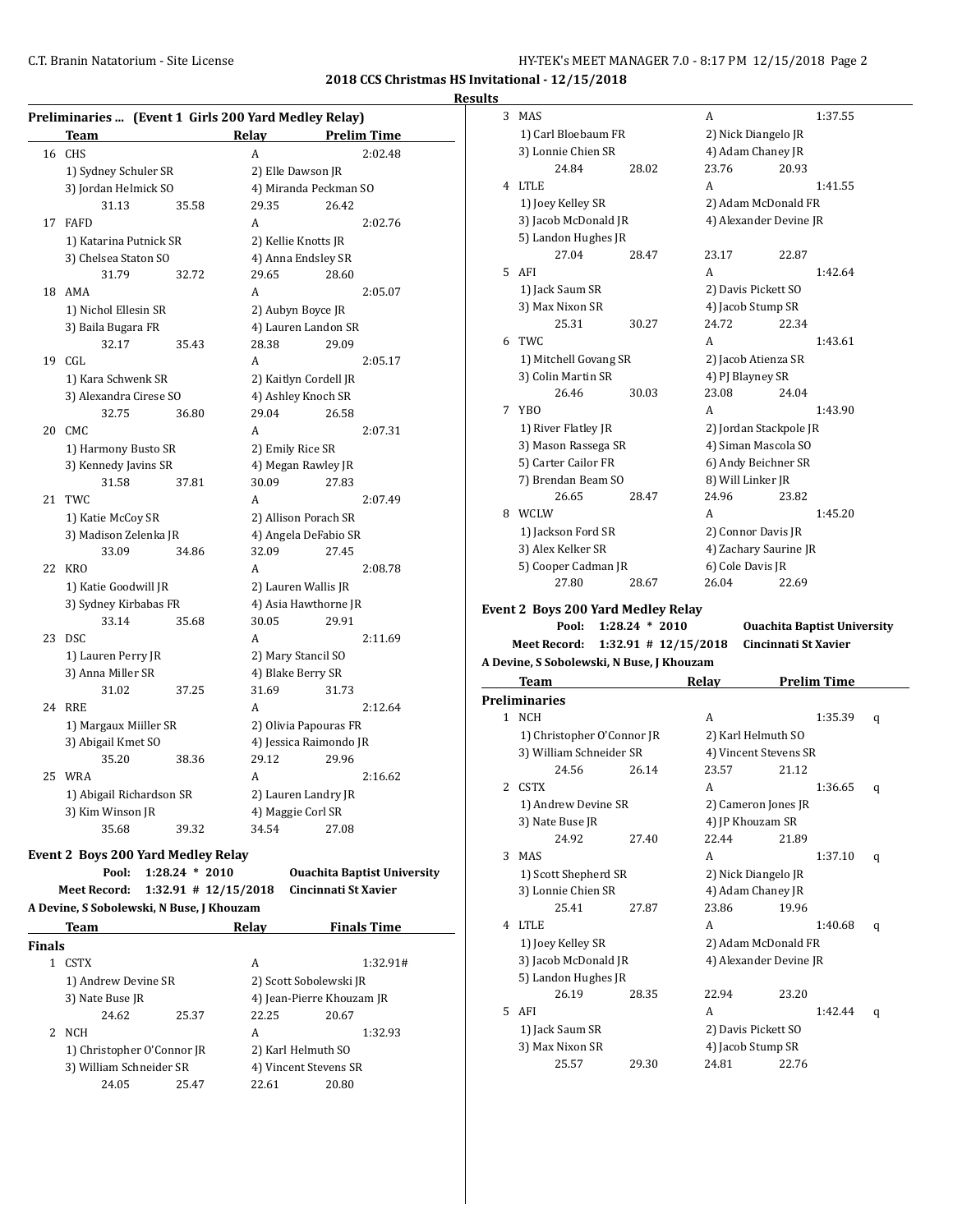| <b>Results</b> |  |
|----------------|--|
|                |  |

|    | Preliminaries  (Event 2 Boys 200 Yard Medley Relay) |       |                   |                          |   |
|----|-----------------------------------------------------|-------|-------------------|--------------------------|---|
|    | <b>Team</b>                                         |       | Relay             | <b>Prelim Time</b>       |   |
|    | 6 YBO                                               |       | A                 | 1:43.00                  | q |
|    | 1) River Flatley JR                                 |       |                   | 2) Jordan Stackpole JR   |   |
|    | 3) Mason Rassega SR                                 |       |                   | 4) Siman Mascola SO      |   |
|    | 5) Carter Cailor FR                                 |       |                   | 6) Andy Beichner SR      |   |
|    | 7) Brendan Beam SO                                  |       | 8) Will Linker JR |                          |   |
|    | 26.30                                               | 28.13 | 24.92             | 23.65                    |   |
| 7  | WCLW                                                |       | A                 | 1:44.64                  | q |
|    | 1) Jackson Ford SR                                  |       |                   | 2) Connor Davis JR       |   |
|    | 3) Alex Kelker SR                                   |       |                   | 4) Zachary Saurine JR    |   |
|    | 5) Cooper Cadman JR                                 |       | 6) Cole Davis JR  |                          |   |
|    | 27.99                                               | 28.61 | 25.40             | 22.64                    |   |
| 8  | TWC                                                 |       | A                 | 1:45.00                  | q |
|    | 1) Mitchell Govang SR                               |       |                   | 2) Jacob Atienza SR      |   |
|    | 3) Colin Martin SR                                  |       | 4) PJ Blayney SR  |                          |   |
|    | 27.20                                               | 30.29 | 23.54             | 23.97                    |   |
| 9  | GGR                                                 |       | A                 | 1:45.09                  |   |
|    | 1) Mason Doerrer JR                                 |       |                   | 2) Daniel Poletta SR     |   |
|    | 3) Parker Doerrer SO                                |       |                   | 4) Eric Rohweder JR      |   |
|    |                                                     |       |                   | 6) Noah Budd FR          |   |
|    | 7) Nate Byers SO                                    |       |                   |                          |   |
|    | 26.93                                               | 29.00 | 25.83             | 23.33                    |   |
| 10 | MWA                                                 |       | A                 | 1:45.26                  |   |
|    | 1) Cameron Sunkle SR                                |       |                   | 2) Magnus Haines SO      |   |
|    | 3) Braxton Miller SR                                |       |                   | 4) Fynn McGuire JR       |   |
|    | 28.99                                               | 27.20 | 24.97             | 24.10                    |   |
| 11 | <b>KRO</b>                                          |       | A                 | 1:46.54                  |   |
|    | 1) Justin Barzellato FR                             |       |                   | 2) Adam Weiss SR         |   |
|    | 3) Haydn Swan SR                                    |       |                   | 4) Nolan Jones JR        |   |
|    | 28.61                                               | 29.38 | 25.25             | 23.30                    |   |
| 12 | COP                                                 |       | A                 | 1:47.78                  |   |
|    | 1) Jackson Madden JR                                |       |                   | 2) Joshua Hertz SO       |   |
|    | 3) Ricky Jones SO                                   |       |                   | 4) Gabriel Stark JR      |   |
|    | 28.39                                               | 28.16 | 26.89             | 24.34                    |   |
| 13 | WAD                                                 |       | A                 | 1:48.93                  |   |
|    | 1) John Edurese JR                                  |       |                   | 2) Alexander Habegger JR |   |
|    | 3) Michael Edwards SR                               |       |                   | 4) Owen Porpora SR       |   |
|    | 25.04                                               | 32.78 | 27.37             | 23.74                    |   |
| 14 | <b>FAFD</b>                                         |       | A                 | 1:50.63                  |   |
|    | 1) Jacob Miller FR                                  |       |                   | 2) Thomas Hooper JR      |   |
|    | 3) Kyle Funk SO                                     |       |                   | 4) Owen Hooper SO        |   |
|    | 27.99                                               | 30.98 | 27.46             | 24.20                    |   |
| 15 | <b>CVCA</b>                                         |       | A                 | 1:51.30                  |   |
|    | 1) Josh Wodrich JR                                  |       |                   | 2) Mac Hancock SR        |   |
|    | 3) Jacob Wodrich SO                                 |       |                   | 4) Russell Volk JR       |   |
|    | 27.17                                               | 28.31 | 31.86             | 23.96                    |   |
| 16 | <b>MPE</b>                                          |       | Α                 | 1:52.82                  |   |
|    | 1) Tristan Monnard JR                               |       |                   | 2) Greg Walter SR        |   |
|    | 3) Jacob Vereb JR                                   |       |                   | 4) Taylor Locke JR       |   |
|    | 5) Micah Bracken JR                                 |       |                   |                          |   |
|    | 29.36                                               | 31.33 | 25.77             | 26.36                    |   |
| 17 | <b>RRE</b>                                          |       | A                 | 1:52.87                  |   |
|    | 1) Eric An JR                                       |       |                   | 2) Peter Grandon SR      |   |
|    | 3) Ryan Scott JR                                    |       |                   | 4) James Modlik JR       |   |
|    | 5) Flynn Cowie FR                                   |       |                   |                          |   |
|    | 29.85                                               | 31.06 | 27.67             | 24.29                    |   |
|    |                                                     |       |                   |                          |   |

| uns       |                                  |                  |  |                 |                                                                |  |
|-----------|----------------------------------|------------------|--|-----------------|----------------------------------------------------------------|--|
| 18        | CGL                              |                  |  | А               | 1:52.91                                                        |  |
|           | 1) Brian Reasoner FR             |                  |  |                 | 2) Jonathan Lilly SR                                           |  |
|           | 3) Jacob Boyett JR               |                  |  |                 | 4) Alex Grimm SR                                               |  |
|           | 28.66                            | 33.11            |  | 25.44           | 25.70                                                          |  |
|           | 19 CWYO                          |                  |  | A               | 1:52.93                                                        |  |
|           | 1) Connor Moore JR               |                  |  |                 | 2) Quinn Nyberg SR                                             |  |
|           | 3) Maxwell Schirra SR            |                  |  |                 | 4) Ike Wickstrom SR                                            |  |
|           | 5) William Mennone JR            |                  |  |                 |                                                                |  |
|           | 29.86                            | 32.80            |  | 24.93           | 25.34                                                          |  |
| 20        | CMC                              |                  |  | A               | 1:54.28                                                        |  |
|           | 1) Nick Burnison SO              |                  |  |                 | 2) David Bliese SR                                             |  |
|           | 3) Ben Burnison JR               |                  |  |                 | 4) Adam Bury SR                                                |  |
|           | 29.14                            | 32.67            |  | 25.98           | 26.49                                                          |  |
|           | 21 WRA                           |                  |  | A               | 1:54.77                                                        |  |
|           | 1) Josh Rogers SR                |                  |  |                 | 2) Brandt Aker SR                                              |  |
|           | 3) Michael McKeithen SR          |                  |  |                 | 4) Will Downing SR                                             |  |
|           | 31.31                            | 31.66            |  | 25.54           | 26.26                                                          |  |
| 22        | <b>NAP</b>                       |                  |  | A               | 1:55.99                                                        |  |
|           | 1) Spencer Cashman SO            |                  |  |                 | 2) Carter Niekamp JR                                           |  |
|           | 3) Khalil Tran SO                |                  |  |                 | 4) Nick Keeran SR                                              |  |
|           | 31.37                            | 31.41            |  | 27.48           | 25.73                                                          |  |
| 23        | CCC                              |                  |  | A               | 1:56.52                                                        |  |
|           | 1) Andy Kurtz JR                 |                  |  |                 | 2) Gary Gaither SO                                             |  |
|           | 3) Joey Mullen SR                |                  |  |                 | 4) Jack Belden SO                                              |  |
|           |                                  |                  |  |                 | 24.94                                                          |  |
|           | 30.98<br>24 AAHO                 | 36.83            |  | 23.77<br>A      | 1:59.01                                                        |  |
|           |                                  |                  |  |                 |                                                                |  |
|           | 1) Ian Doucet SR                 |                  |  |                 | 2) Chance Krohn SR                                             |  |
|           | 3) Josh Johnson SR               |                  |  |                 | 4) Michael Johnson SO                                          |  |
|           | 29.74                            | 34.73            |  | 29.50           | 25.04                                                          |  |
| 25        | W <sub>0</sub>                   |                  |  | A               | 1:59.30                                                        |  |
|           | 1) Tim Fritts SR                 |                  |  |                 | 2) John Sibilia FR                                             |  |
|           | 3) Seth Schonfeld SR             |                  |  |                 | 4) Benjamin Serafinchon SR                                     |  |
|           | 28.81                            | 35.12            |  | 28.74           | 26.63                                                          |  |
| 26        | AF                               |                  |  | A               | 2:04.55                                                        |  |
|           | 1) Jake Lawrence SO              |                  |  |                 | 2) Colin Lester                                                |  |
|           | 3) Zane Direnzo                  |                  |  |                 | 4) Patrick Coleman                                             |  |
|           | 26.77                            | 40.11            |  | 28.12           | 29.55                                                          |  |
| 27        | <b>ULA</b>                       |                  |  | A               | 2:04.77                                                        |  |
|           | 1) Ty Walker SO                  |                  |  |                 | 2) Christian Hoch SO                                           |  |
|           | 3) Derek Harlock FR              |                  |  |                 | 4) Ryan Romigh SR                                              |  |
|           | 32.50                            | 34.73            |  | 28.67           | 28.87                                                          |  |
|           | --- PSE                          |                  |  | A               | DQ                                                             |  |
|           |                                  |                  |  |                 | Stroke Infraction swimmer #3: Downward butterfly kick - breast |  |
|           | 1) Jason Wilson SO               |                  |  |                 | 2) Nicky Lyons SR                                              |  |
|           | 3) Van Blasko FR                 |                  |  |                 | 4) Mark Lanterman JR                                           |  |
|           | 30.14                            | 36.43            |  | 24.74           | 26.39                                                          |  |
|           | Event 3 Girls 200 Yard Freestyle |                  |  |                 |                                                                |  |
|           | Pool:                            | $1:46.78 * 2014$ |  |                 | <b>Alisabeth Marsteller</b>                                    |  |
|           | <b>Meet Record:</b>              |                  |  |                 | 1:51.57 # 12/15/2018 Parker Timken                             |  |
|           | Name                             |                  |  | <b>YrSchool</b> | <b>Finals Time</b>                                             |  |
| A - Final |                                  |                  |  |                 |                                                                |  |
|           | 1 Parker Timken                  |                  |  | SR NCH          | 1:51.57#                                                       |  |
|           | 25.33                            | 28.11            |  | 29.02           | 29.11                                                          |  |
|           | 2 Leanna Wall                    |                  |  | SR MAS          | 1:55.91                                                        |  |
|           | 26.63                            | 29.52            |  | 30.21           | 29.55                                                          |  |
|           |                                  |                  |  | SR MAS          | 1:58.86                                                        |  |

26.83 29.26 31.33 31.44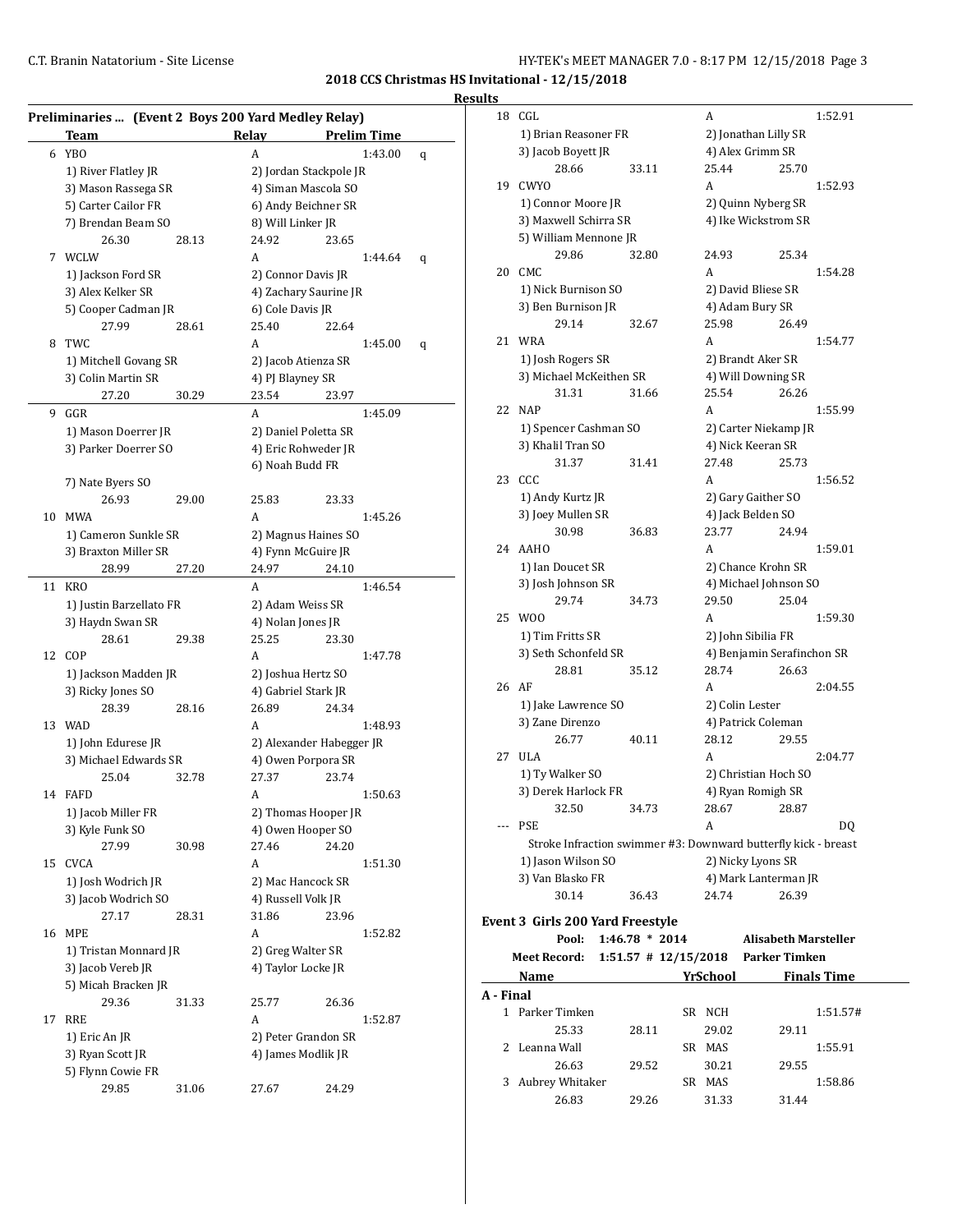**2018 CCS Christmas HS Invitational - 12/15/2018 Results** 

|      | A - Final  (Event 3 Girls 200 Yard Freestyle)   |       |    |                 |                             |                    |   |
|------|-------------------------------------------------|-------|----|-----------------|-----------------------------|--------------------|---|
|      | Name                                            |       |    | <b>YrSchool</b> |                             | <b>Finals Time</b> |   |
| 4    | Mikaela Elliott                                 |       |    | <b>IR CWYO</b>  |                             | 1:59.55            |   |
|      | 28.06                                           | 30.19 |    | 31.07           | 30.23                       |                    |   |
| *5   | Piper St Clair                                  |       | SO | NCH             |                             | 1:59.88            |   |
|      | 26.82                                           | 30.37 |    | 32.18           | 30.51                       |                    |   |
| $*5$ | Payton Timken                                   |       |    | SO NCH          |                             | 1:59.88            |   |
|      | 27.32                                           | 30.28 |    | 31.23           | 31.05                       |                    |   |
| 7    | <b>Brooke Boske</b>                             |       |    | JR NCH          |                             | 2:01.49            |   |
|      | 27.50                                           | 30.93 |    | 31.73           | 31.33                       |                    |   |
| 8    | Amanda Hudson                                   |       |    | SR NAP          |                             | 2:02.93            |   |
|      | 28.41                                           | 31.10 |    | 31.42           | 32.00                       |                    |   |
|      | <b>B</b> - Final                                |       |    |                 |                             |                    |   |
| 9    | <b>Maddy Murphy</b>                             |       |    | JR WOO          |                             | 2:00.81            |   |
|      | 27.32                                           | 30.01 |    | 31.64           | 31.84                       |                    |   |
| 10   | Baila Bugara                                    |       |    | FR AMA          |                             | 2:01.27            |   |
|      | 27.89                                           | 31.17 |    | 30.94           | 31.27                       |                    |   |
| 11   | <b>Allison Fries</b>                            |       |    | FR MAS          |                             | 2:02.69            |   |
|      | 28.69                                           | 30.82 |    | 32.01           | 31.17                       |                    |   |
| 12   | Isabelle Gomez                                  |       |    | FR LTLE         |                             | 2:03.51            |   |
|      | 28.57                                           | 31.62 |    | 32.15           | 31.17                       |                    |   |
| 13   | Ashley Fryer                                    |       |    | FR WCLW         |                             | 2:03.78            |   |
|      | 28.24                                           | 31.30 |    | 32.57           | 31.67                       |                    |   |
| 14   | Meredith Wolf                                   |       |    | SR MAS          |                             | 2:04.04            |   |
|      | 29.00                                           | 31.32 |    | 32.01           | 31.71                       |                    |   |
| 15   | Grace Luebbe                                    |       |    | SR WCLW         |                             | 2:04.43            |   |
|      | 29.02                                           | 31.42 |    | 32.23           | 31.76                       |                    |   |
| 16   | Alexis Nutter                                   |       |    | SO MPE          |                             | 2:09.63            |   |
|      | 28.77                                           | 32.11 |    | 34.31           | 34.44                       |                    |   |
|      | C - Final                                       |       |    |                 |                             |                    |   |
| 17   | Jordan Baith                                    |       |    | JR AFI          |                             | 2:02.83            |   |
|      | 28.84                                           | 31.74 |    | 31.92           | 30.33                       |                    |   |
| 18   | Sydney Richards                                 |       |    | FR MAS          |                             | 2:05.23            |   |
|      | 28.85                                           | 32.19 |    | 32.56           | 31.63                       |                    |   |
| 19   | Megan Zaucha                                    |       |    | JR AAHO         |                             | 2:05.48            |   |
|      | 28.55                                           | 32.25 |    | 32.78           | 31.90                       |                    |   |
| 20   | Allison Agosti                                  |       |    | IR AFI          |                             | 2:06.18            |   |
|      | 29.24                                           | 32.36 |    | 32.75           | 31.83                       |                    |   |
| 21   | Ruchi Kudalkar                                  |       |    | SO MAS          |                             | 2:07.70            |   |
|      | 28.76                                           | 32.53 |    | 33.08           | 33.33                       |                    |   |
|      | 22 Amanthi Ranatunga                            |       |    | SR MAS          |                             | 2:08.75            |   |
|      | 30.15                                           | 32.39 |    | 33.01           | 33.20                       |                    |   |
| 23   | Samantha Theisen                                |       |    | SR MAS          |                             | 2:10.47            |   |
|      | 29.83                                           | 33.09 |    | 33.96           | 33.59                       |                    |   |
|      | 24 Brianna Connock                              |       |    | SR CWYO         |                             | 2:10.49            |   |
|      | 30.14                                           | 33.68 |    | 33.55           | 33.12                       |                    |   |
|      | Event 3 Girls 200 Yard Freestyle                |       |    |                 |                             |                    |   |
|      | Pool: 1:46.78 * 2014                            |       |    |                 | <b>Alisabeth Marsteller</b> |                    |   |
|      | Meet Record: 1:51.57 # 12/15/2018 Parker Timken |       |    |                 |                             |                    |   |
|      | <b>Name</b>                                     |       |    | YrSchool        | Prelim Time                 |                    |   |
|      | Preliminaries                                   |       |    |                 |                             |                    |   |
|      | 1 Parker Timken                                 |       |    | SR NCH          |                             | 1:55.16            | q |
|      | 26.02                                           | 29.25 |    | 29.83           | 30.06                       |                    |   |
|      | 2 Aubrey Whitaker                               |       |    | SR MAS          |                             | 1:55.90            | q |
|      | 26.72                                           | 28.78 |    | 29.79           | 30.61                       |                    |   |
|      |                                                 |       |    |                 |                             |                    |   |

| 3     | Leanna Wall          |       | SR MAS  |       | 1:58.78 | q |
|-------|----------------------|-------|---------|-------|---------|---|
|       | 26.71                | 30.58 | 31.87   | 29.62 |         |   |
| 4     | Payton Timken        |       | SO NCH  |       | 2:00.82 | q |
|       | 27.36                | 30.21 | 31.48   | 31.77 |         |   |
| 5     | Piper St Clair       |       | SO NCH  |       | 2:00.93 | q |
|       | 26.87                | 30.42 | 32.49   | 31.15 |         |   |
| 6     | <b>Brooke Boske</b>  |       | JR NCH  |       | 2:02.15 | q |
|       | 27.65                | 30.75 | 32.18   | 31.57 |         |   |
| 7     | Mikaela Elliott      |       | JR CWYO |       | 2:02.49 | q |
|       | 28.55                | 31.74 | 31.67   | 30.53 |         |   |
| 8     | Amanda Hudson        |       | SR NAP  |       | 2:02.90 | q |
|       | 28.77                | 31.24 | 31.39   | 31.50 |         |   |
| 9     | <b>Maddy Murphy</b>  |       | JR WOO  |       | 2:03.36 | q |
|       | 28.62                | 30.96 | 31.94   | 31.84 |         |   |
| 10    | <b>Allison Fries</b> |       | FR MAS  |       | 2:03.48 | q |
|       | 28.85                | 31.59 | 32.18   | 30.86 |         |   |
| 11    | Ashley Fryer         |       | FR WCLW |       | 2:03.55 | q |
|       | 28.81                | 30.99 | 32.24   | 31.51 |         |   |
| 12    | Grace Luebbe         |       | SR WCLW |       | 2:03.57 | q |
|       | 29.11                | 31.21 | 32.02   | 31.23 |         |   |
| 13    | Isabelle Gomez       |       | FR LTLE |       | 2:03.66 | q |
|       | 28.81                | 31.51 | 31.94   | 31.40 |         |   |
| 14    | Meredith Wolf        |       | SR MAS  |       | 2:03.94 | q |
|       | 28.93                | 31.07 | 31.91   | 32.03 |         |   |
| $*15$ | Baila Bugara         |       | FR AMA  |       | 2:04.15 | q |
|       | 28.01                | 31.12 | 32.57   | 32.45 |         |   |
| $*15$ | Alexis Nutter        |       | SO MPE  |       | 2:04.15 | q |
|       | 28.22                | 30.63 | 32.15   | 33.15 |         |   |
| 17    | Jordan Baith         |       | JR AFI  |       | 2:05.77 | q |
|       | 29.23                | 31.83 | 32.42   | 32.29 |         |   |
| 18    | Megan Zaucha         |       | JR AAHO |       | 2:05.91 | q |
|       | 28.46                | 31.60 | 32.98   | 32.87 |         |   |
| 19    | Allison Agosti       |       | JR AFI  |       | 2:06.93 | q |
|       | 29.69                | 32.21 | 33.53   | 31.50 |         |   |
| 20    | Samantha Theisen     |       | SR MAS  |       | 2:07.12 | q |
|       | 28.97                | 31.96 | 33.15   | 33.04 |         |   |
| 21    | Sydney Richards      |       | FR MAS  |       | 2:07.29 | q |
|       | 28.65                | 32.12 | 33.40   | 33.12 |         |   |
| 22    | Ruchi Kudalkar       |       | SO MAS  |       | 2:07.45 | q |
|       | 28.76                | 32.19 | 33.36   | 33.14 |         |   |
|       | 23 Amanthi Ranatunga |       | SR MAS  |       | 2:10.48 | q |
|       | 29.85                | 33.00 | 33.85   | 33.78 |         |   |
| 24    | Jocelyn Buchheit     |       | JR CLUB |       | 2:12.54 | q |
|       | 28.99                | 32.40 | 34.88   | 36.27 |         |   |
| 25    | Brianna Connock      |       | SR CWYO |       | 2:13.56 |   |
|       | 29.83                | 33.65 | 34.87   | 35.21 |         |   |
| 26    | Mia Mowatt-Larssen   |       | SR WHA  |       | 2:14.98 |   |
|       | 30.84                | 33.76 | 35.02   | 35.36 |         |   |
| 27    | Angela DeFabio       |       | SR TWC  |       | 2:18.74 |   |
|       | 31.18                | 35.15 | 35.96   | 36.45 |         |   |
| 28    | Katherine McNeil     |       | JR GGR  |       | 2:21.65 |   |
|       | 31.36                | 35.27 | 37.12   | 37.90 |         |   |
|       |                      |       |         |       |         |   |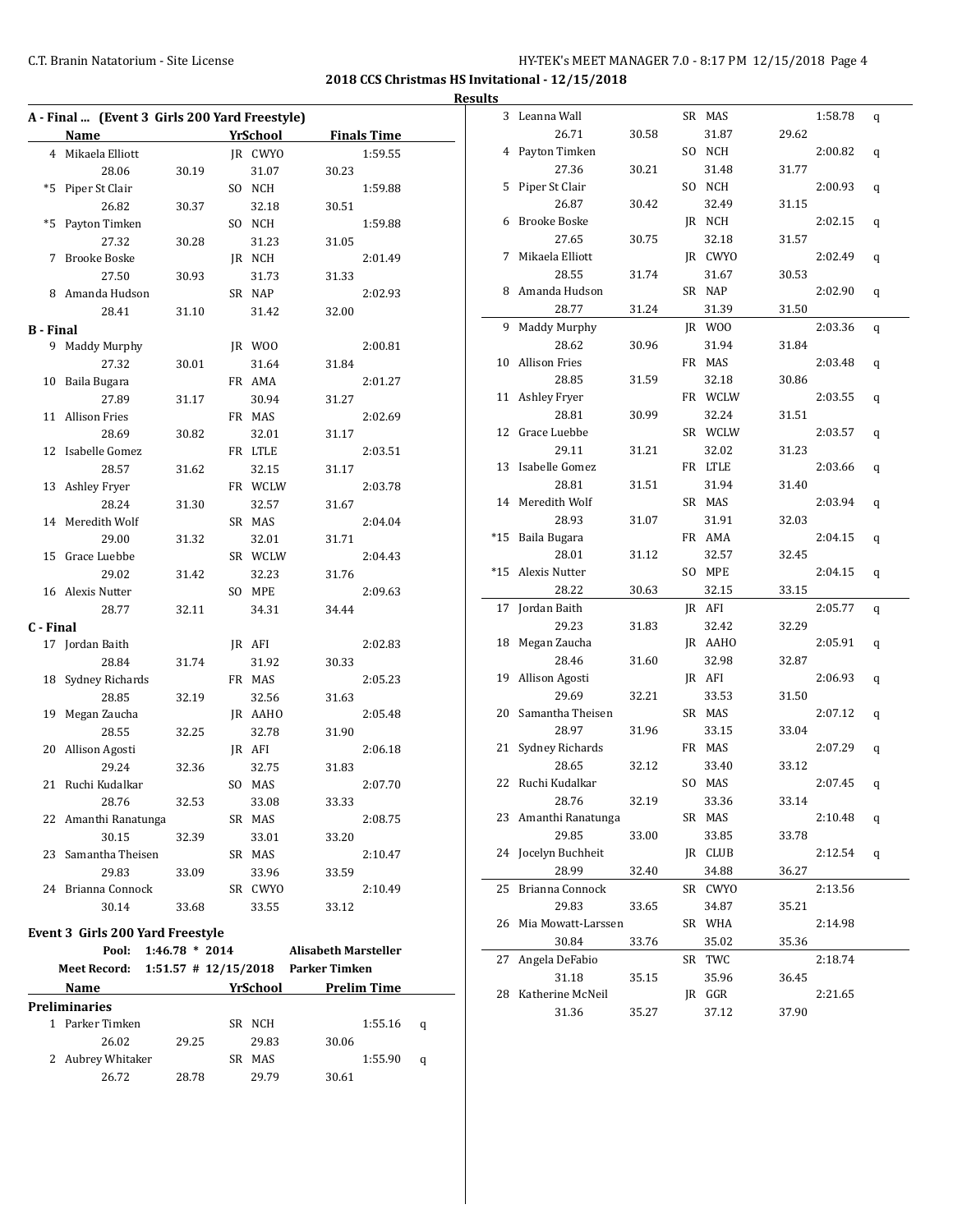#### **Results**

|                  | <b>Event 4 Boys 200 Yard Freestyle</b>        |                  |          |                   |                    |
|------------------|-----------------------------------------------|------------------|----------|-------------------|--------------------|
|                  | Pool:                                         | $1:34.02 * 2018$ |          | <b>Cody Bybee</b> |                    |
|                  | Meet Record: 1:41.37 # 12/19/2015 Grant House |                  |          |                   |                    |
|                  | Name                                          |                  | YrSchool |                   | <b>Finals Time</b> |
| A - Final        |                                               |                  |          |                   |                    |
|                  | 1 Will Rose                                   |                  | JR ALL   |                   | 1:42.28            |
|                  | 22.78                                         | 26.05            | 26.81    | 26.64             |                    |
|                  | 2 Ian Van Gorp                                |                  | JR CSTX  |                   | 1:42.90            |
|                  | 23.96                                         | 26.31            | 26.34    | 26.29             |                    |
|                  | 3 Jon Bernard                                 |                  | SR CSTX  |                   | 1:44.56            |
|                  | 24.33                                         | 26.35            | 27.00    | 26.88             |                    |
|                  | 4 Owen Taylor                                 |                  | SO CSTX  |                   | 1:45.96            |
|                  | 24.18                                         | 26.32            | 28.13    | 27.33             |                    |
|                  | 5 RJ Myers                                    |                  | JR CSTX  |                   | 1:47.93            |
|                  | 25.41                                         | 27.61            | 27.99    | 26.92             |                    |
|                  | 6 Kyle Seilkop                                |                  | JR CSTX  |                   | 1:48.38            |
|                  | 25.55                                         | 27.26            | 27.69    | 27.88             |                    |
|                  | 7 Nathan Wall                                 |                  | SO CSTX  |                   | 1:48.89            |
|                  | 25.19                                         | 27.51            | 28.11    | 28.08             |                    |
|                  | 8 Jordan Stackpole                            |                  | JR YBO   |                   | 1:50.57            |
|                  | 24.51                                         | 27.53            | 28.91    | 29.62             |                    |
| <b>B</b> - Final |                                               |                  |          |                   |                    |
|                  | 9 TJ Bragg                                    |                  | FR NCH   |                   | 1:46.57            |
|                  | 23.85                                         | 26.65            | 28.21    | 27.86             |                    |
|                  | 10 Will Linker                                |                  | JR YBO   |                   | 1:48.81            |
|                  | 24.86                                         | 27.55            | 28.86    | 27.54             |                    |
|                  | 11 Trent Napholz                              |                  | JR NCH   |                   | 1:49.04            |
|                  |                                               |                  |          |                   |                    |
|                  | 24.81                                         | 28.26            | 28.56    | 27.41             |                    |
|                  | 12 Jaime Donovan                              |                  | JR CSTX  |                   | 1:49.40            |
|                  | 25.17                                         | 27.91            | 28.38    | 27.94             |                    |
|                  | 13 Kyle Hudson                                |                  | FR NAP   |                   | 1:49.81            |
|                  | 25.12                                         | 27.59            | 28.86    | 28.24             |                    |
|                  | 14 William Schneider                          |                  | SR NCH   |                   | 1:50.05            |
|                  | 24.95                                         | 27.95            | 28.95    | 28.20             |                    |
|                  | 15 Thomas Hooper                              |                  | JR FAFD  |                   | 1:50.06            |
|                  | 25.78                                         | 27.50            | 28.42    | 28.36             |                    |
|                  | 16 Brady Holcomb                              |                  | JR CSTX  |                   | 1:50.19            |
|                  | 25.50                                         | 27.64            | 28.68    | 28.37             |                    |
| C - Final        |                                               |                  |          |                   |                    |
|                  | 17 Nathan Phillips                            |                  | FR AFI   |                   | 1:47.86            |
|                  | 25.59                                         | 27.68            | 27.26    | 27.33             |                    |
| 18               | JP Khouzam                                    |                  | SR CSTX  |                   | 1:49.03            |
|                  | 25.34                                         | 28.83            | 27.75    | 27.11             |                    |
| 19               | Drew Morstadt                                 |                  | SR CSTX  |                   | 1:49.74            |
|                  | 24.80                                         | 27.74            | 29.14    | 28.06             |                    |
| 20               | Josh Wodrich                                  |                  | JR CVCA  |                   | 1:50.93            |
|                  | 26.05                                         | 28.07            | 28.21    | 28.60             |                    |
| 21               | Cole Petersen                                 |                  | SR MAS   |                   | 1:51.27            |
|                  | 25.58                                         | 28.06            | 28.42    | 29.21             |                    |
| 22               | Sam Graler                                    |                  | SO MAS   |                   | 1:52.22            |
|                  | 26.48                                         | 28.51            | 29.12    | 28.11             |                    |
| 23               | Christopher O'Connor                          |                  | JR NCH   |                   | 1:52.52            |
|                  | 26.05                                         | 28.15            | 29.60    | 28.72             |                    |
| 24               | Mitchell Govang                               |                  | SR TWC   |                   | 1:53.08            |
|                  | 26.01                                         | 28.56            | 29.13    | 29.38             |                    |
|                  |                                               |                  |          |                   |                    |

|    | Event 4 Boys 200 Yard Freestyle |                          |                 |                    |                    |   |
|----|---------------------------------|--------------------------|-----------------|--------------------|--------------------|---|
|    | Pool:                           | $1:34.02 * 2018$         |                 | <b>Cody Bybee</b>  |                    |   |
|    | <b>Meet Record:</b>             | $1:41.37$ # $12/19/2015$ |                 | <b>Grant House</b> |                    |   |
|    | Name                            |                          | <b>YrSchool</b> |                    | <b>Prelim Time</b> |   |
|    | <b>Preliminaries</b>            |                          |                 |                    |                    |   |
|    | 1 Jon Bernard                   |                          | SR CSTX         |                    | 1:43.43            | q |
|    | 24.64                           | 26.41                    | 26.35           | 26.03              |                    |   |
|    | 2 Owen Taylor                   |                          | SO CSTX         |                    | 1:43.94            | q |
|    | 24.94                           | 26.15                    | 25.95           | 26.90              |                    |   |
|    | 3 Ian Van Gorp                  |                          | JR CSTX         |                    | 1:45.60            | q |
|    | 24.30                           | 26.41                    | 26.64           | 28.25              |                    |   |
| 4  | Nathan Wall                     |                          | SO CSTX         |                    | 1:46.82            | q |
|    | 2:11.71                         |                          |                 |                    |                    |   |
| 5  | Will Rose                       |                          | JR ALL          |                    | 1:47.11            | q |
|    | 24.31                           | 27.34                    | 28.46           | 27.00              |                    |   |
| 6  | Kyle Seilkop                    |                          | JR CSTX         |                    | 1:47.56            | q |
|    | 2:10.95                         |                          |                 |                    |                    |   |
|    | 27.50                           |                          |                 |                    |                    |   |
| 7  | Jordan Stackpole                |                          | JR YBO          |                    | 1:48.06            | q |
|    | 24.65                           | 27.31                    | 27.91           | 28.19              |                    |   |
| 8  | RJ Myers                        |                          | JR CSTX         |                    | 1:48.63            |   |
|    | 25.17                           |                          |                 |                    |                    | q |
|    |                                 | 27.53                    | 27.98           | 27.95              |                    |   |
| 9  | Kyle Hudson                     |                          | FR NAP          |                    | 1:48.81            | q |
|    | 24.86                           | 27.16                    | 28.32           | 28.47              |                    |   |
| 10 | <b>Brady Holcomb</b>            |                          | IR CSTX         |                    | 1:48.83            | q |
|    | 26.00                           | 27.71                    | 27.69           | 27.43              |                    |   |
| 11 | Will Linker                     |                          | JR YBO          |                    | 1:49.02            | q |
|    | 24.67                           | 27.25                    | 28.83           | 28.27              |                    |   |
| 12 | TJ Bragg                        |                          | FR NCH          |                    | 1:49.17            | q |
|    | 24.38                           | 27.63                    | 28.43           | 28.73              |                    |   |
|    | 13 Thomas Hooper                |                          | JR FAFD         |                    | 1:49.21            | q |
|    | 25.47                           | 27.46                    | 28.20           | 28.08              |                    |   |
|    | 14 Jaime Donovan                |                          | JR CSTX         |                    | 1:49.64            | q |
|    | 2:10.86                         |                          |                 |                    |                    |   |
|    | 28.10                           |                          |                 |                    |                    |   |
|    | 15 Trent Napholz                |                          | JR NCH          |                    | 1:49.71            | q |
|    | 24.80                           | 28.08                    | 29.02           | 27.81              |                    |   |
|    | 16 William Schneider            |                          | SR NCH          |                    | 1:50.11            | q |
|    | 24.95                           | 27.66                    | 28.75           | 28.75              |                    |   |
|    | 17 Josh Wodrich                 |                          | JR CVCA         |                    | 1:51.08            | q |
|    | 26.37                           | 28.11                    | 28.04           | 28.56              |                    |   |
| 18 | Drew Morstadt                   |                          | SR CSTX         |                    | 1:51.32            | q |
|    | 2:10.27                         |                          |                 |                    |                    |   |
|    | 28.50                           |                          |                 |                    |                    |   |
| 19 | Christopher O'Connor            |                          | JR NCH          |                    | 1:51.92            |   |
|    |                                 |                          | 28.90           | 28.43              |                    | q |
| 20 | Nathan Phillips                 |                          |                 |                    |                    |   |
|    |                                 |                          | FR AFI          |                    | 1:52.12            | q |
|    | 25.93                           | 27.55                    | 29.08           | 29.56              |                    |   |
| 21 | Sam Graler                      |                          | SO MAS          |                    | 1:52.36            | q |
|    | 26.46                           | 28.74                    | 28.97           | 28.19              |                    |   |
| 22 | Cole Petersen                   |                          | SR MAS          |                    | 1:52.41            | q |
|    | 26.67                           | 28.89                    | 28.62           | 28.23              |                    |   |
|    | 23 JP Khouzam                   |                          | SR CSTX         |                    | 1:52.57            | q |
|    | 24.73                           | 27.57                    | 29.90           | 30.37              |                    |   |
|    | 24 Mitchell Govang              |                          | SR TWC          |                    | 1:52.59            | q |
|    | 26.40                           | 28.89                    | 28.85           | 28.45              |                    |   |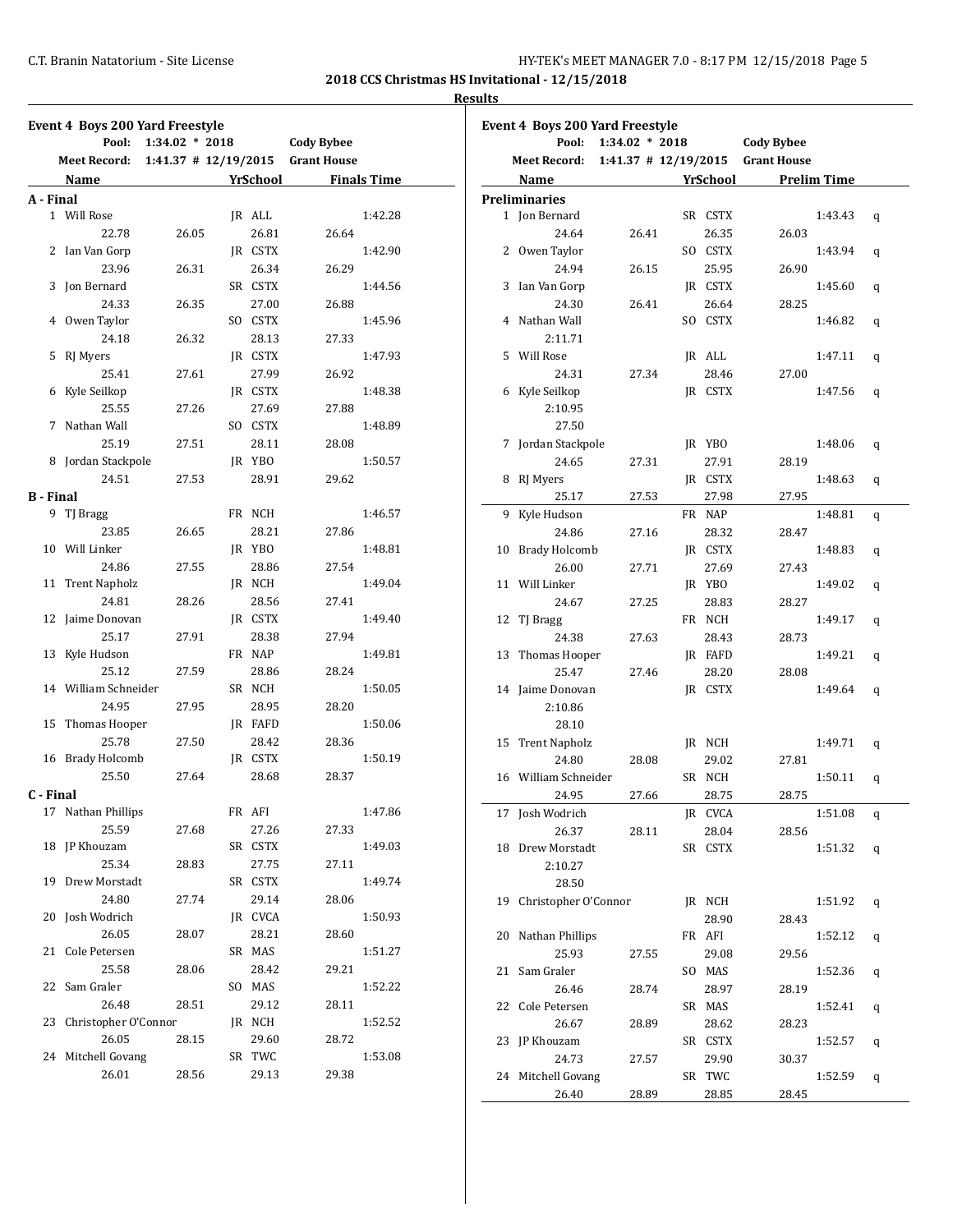# C.T. Branin Natatorium - Site License **Exercise 1998** C.T. Branin Natatorium - Site License 6

8 Kellie Knotts **JR FAFD** 2:18.34

**2018 CCS Christmas HS Invitational - 12/15/2018 Results**

|              | Preliminaries  (Event 4 Boys 200 Yard Freestyle) |                          |     |                 |                      |
|--------------|--------------------------------------------------|--------------------------|-----|-----------------|----------------------|
|              | <b>Name</b>                                      |                          |     | <b>YrSchool</b> | <b>Prelim Time</b>   |
| 25           | Sean Brown                                       |                          |     | JR NCH          | 1:52.93              |
|              | 26.37                                            | 28.43                    |     | 29.67           | 28.46                |
| 26           | Max Nixon                                        |                          |     | SR AFI          | 1:53.20              |
|              | 25.16                                            | 27.63                    |     | 29.48           | 30.93                |
| 27           | Evan Bartel                                      |                          |     | JR TWC          | 1:53.23              |
|              | 25.99                                            | 28.94                    |     | 29.86           | 28.44                |
|              | 28 Parker Doerrer                                |                          |     | SO GGR          | 1:55.15              |
|              | 26.12                                            | 29.63                    |     | 29.91           | 29.49                |
|              | 29 Robby DiDomenico                              |                          |     | SR CHS          | 1:55.39              |
|              | 26.27                                            | 29.12                    |     | 29.50           | 30.50                |
| 30           | <b>River Flatley</b>                             |                          |     | JR YBO          | 1:55.63              |
|              | 26.62                                            | 29.83                    |     | 29.55           | 29.63                |
| 31           | James Modlik                                     |                          |     | JR RRE          | 1:56.13              |
|              | 26.38                                            | 29.64                    |     | 30.84           | 29.27                |
| 32           | Levi Spring                                      |                          |     | JR NAP          | 1:57.13              |
|              | 26.48                                            | 29.40                    |     | 30.80           | 30.45                |
| 33           | Max Boho                                         |                          |     | SO MAS          | 1:57.91              |
|              |                                                  | 29.61                    |     | 30.54           |                      |
| 34           | 26.73<br>Diego Forston                           |                          |     | FR MAS          | 31.03<br>1:58.98     |
|              |                                                  |                          |     |                 |                      |
|              | 27.42                                            | 30.10                    |     | 30.41           | 31.05                |
| 35           | Justin Icsman                                    |                          |     | SR AAHO         | 1:59.13              |
|              | 26.59                                            | 29.74                    |     | 30.97           | 31.83                |
|              | 36 Nick Burnison                                 |                          |     | SO CMC          | 2:00.14              |
|              | 27.64                                            | 30.14                    |     | 31.43           | 30.93                |
| 37           | James Scantling                                  |                          |     | JR AFI          | 2:01.26              |
|              | 27.77                                            | 30.83                    |     | 31.56           | 31.10                |
| 38           | Timmy Edwards                                    |                          |     | JR WAD          | 2:01.38              |
|              | 26.92                                            | 29.63                    |     | 32.37           | 32.46                |
| 39           | Nick Keeran                                      |                          |     | SR NAP          | 2:02.18              |
|              | 27.37                                            | 30.10                    |     | 32.40           | 32.31                |
| 40           | <b>Tommy Gress</b>                               |                          |     | JR ALL          | 2:03.19              |
|              | 26.82                                            | 30.36                    |     | 32.67           | 33.34                |
|              | 41 Ryan Scott                                    |                          |     | IR RRE          | 2:08.50              |
|              | 28.60                                            | 32.16                    |     | 34.04           | 33.70                |
|              | Event 5 Girls 200 Yard IM                        |                          |     |                 |                      |
|              | Pool:                                            | $1:57.98 * 2013$         |     |                 | <b>Katie Miller</b>  |
|              | <b>Meet Record:</b>                              | $2:01.91$ # $12/20/2014$ |     |                 | <b>Madison Myers</b> |
|              | <u>Name</u>                                      |                          |     | <b>YrSchool</b> | <b>Finals Time</b>   |
| A - Final    |                                                  |                          |     |                 |                      |
| $\mathbf{1}$ | Madeline Dyer                                    |                          |     | JR AFI          | 2:06.74              |
|              | 27.73                                            | 32.94                    |     | 35.89           | 30.18                |
| 2            | Jamyson Robb                                     |                          |     | JR BWB          | 2:08.17              |
|              | 27.54                                            |                          |     |                 | 31.63                |
| 3            | Reese Lugbill                                    | 32.93                    | SO. | 36.07<br>MAS    |                      |
|              | 28.47                                            |                          |     |                 | 2:09.37<br>30.84     |
|              |                                                  | 33.90                    | SO. | 36.16           |                      |
| 4            | Maya Lewis<br>27.97                              |                          |     | NCH             | 2:11.39              |
|              |                                                  | 35.50                    |     | 36.33           | 31.59                |
| 5            | Hannah Cech                                      |                          |     | JR LTLE         | 2:14.23              |
|              | 29.11                                            | 34.11                    |     | 39.42           | 31.59                |
| 6            | Mia Nagle                                        |                          |     | FR AFI          | 2:16.31              |
|              | 29.14                                            | 36.15                    |     | 38.88           | 32.14                |
| 7            | Lizzie Jantausch                                 |                          |     | JR LTLE         | 2:17.29              |
|              | 28.94                                            | 35.50                    |     | 40.43           | 32.42                |

|                  | 30.58                                           | 36.28                | 39.21    | 32.27               |                    |   |
|------------------|-------------------------------------------------|----------------------|----------|---------------------|--------------------|---|
| <b>B</b> - Final |                                                 |                      |          |                     |                    |   |
|                  | 9 Elyse Waldow                                  |                      | JR WAD   |                     | 2:19.57            |   |
|                  | 30.19                                           | 38.29                | 38.55    | 32.54               |                    |   |
| 10               | Lauren Fries                                    |                      | JR MAS   |                     | 2:20.17            |   |
|                  | 30.47                                           | 37.97                | 40.69    | 31.04               |                    |   |
|                  | 11 Avani Deshmukh                               |                      | SO MAS   |                     | 2:22.06            |   |
|                  | 30.06                                           | 35.35                | 44.03    | 32.62               |                    |   |
|                  | 12 Lauren Perry                                 |                      | JR DSC   |                     | 2:22.50            |   |
|                  | 30.20                                           | 36.46                | 42.48    | 33.36               |                    |   |
|                  | 13 Ashley Schoenlein                            |                      | SO MAS   |                     | 2:22.87            |   |
|                  | 32.07                                           | 38.16                | 40.43    | 32.21               |                    |   |
|                  | 14 Sara Patrick                                 |                      | SR MAS   |                     | 2:23.07            |   |
|                  | 30.31                                           | 37.44                | 42.78    | 32.54               |                    |   |
| 15               | Rylie Nutter                                    |                      | SR AFI   |                     | 2:23.73            |   |
|                  | 31.76                                           | 35.15                | 43.73    | 33.09               |                    |   |
|                  | 16 Eden Seccombe                                |                      | SR NCH   |                     | 2:26.63            |   |
|                  | 30.34                                           | 37.97                | 43.16    | 35.16               |                    |   |
| C - Final        |                                                 |                      |          |                     |                    |   |
|                  | 17 Ava Batsel                                   |                      | JR CWYO  |                     | 2:25.80            |   |
|                  | 29.80                                           | 38.69                | 41.68    | 35.63               |                    |   |
|                  | 18 Morgan Allison                               |                      | SO WCLW  |                     | 2:27.02            |   |
|                  | 30.12                                           | 39.00                | 44.06    | 33.84               |                    |   |
|                  | 19 Mallory Landenberger                         |                      | SO GGR   |                     | 2:27.91            |   |
|                  | 33.34                                           | 36.71                | 44.95    | 32.91               |                    |   |
| 20               | <b>Emily Gage</b>                               |                      | SR GGR   |                     | 2:31.43            |   |
|                  | 32.93                                           | 38.44                | 44.55    | 35.51               |                    |   |
|                  | 21 Kennedy Javins                               |                      | SR CMC   |                     | 2:32.00            |   |
|                  | 31.26                                           | 38.38                | 44.16    | 38.20               |                    |   |
|                  | 22 Abby Adaway                                  |                      | SR AAHO  |                     | 2:36.63            |   |
|                  | 33.39                                           | 41.16                | 45.17    | 36.91               |                    |   |
| 23               | Taylor Grosenbaugh                              |                      | JR COP   |                     | 2:38.34            |   |
|                  | 34.16                                           | 40.46                | 47.84    | 35.88               |                    |   |
|                  |                                                 |                      |          |                     |                    |   |
|                  | Event 5 Girls 200 Yard IM                       |                      |          |                     |                    |   |
|                  |                                                 | Pool: 1:57.98 * 2013 |          | <b>Katie Miller</b> |                    |   |
|                  | Meet Record: 2:01.91 # 12/20/2014 Madison Myers |                      |          |                     |                    |   |
|                  | Name                                            |                      | YrSchool |                     | <b>Prelim Time</b> |   |
|                  | <b>Preliminaries</b>                            |                      |          |                     |                    |   |
|                  | 1 Reese Lugbill                                 |                      | SO MAS   |                     | 2:09.73            | q |
|                  | 28.75                                           | 34.56                | 35.61    | 30.81               |                    |   |
| 2                | Madeline Dyer                                   |                      | JR AFI   |                     | 2:10.12            | q |
|                  | 29.19                                           | 33.50                | 36.88    | 30.55               |                    |   |
| 3                | Maya Lewis                                      |                      | SO NCH   |                     | 2:11.09            | q |
|                  | 28.32                                           | 34.68                | 36.14    | 31.95               |                    |   |
| 4                | Jamyson Robb                                    |                      | JR BWB   |                     | 2:13.61            | q |
|                  | 29.27                                           | 33.92                | 37.07    | 33.35               |                    |   |
| 5                | Hannah Cech                                     |                      | JR LTLE  |                     | 2:15.71            | q |
|                  | 29.18                                           | 34.14                | 40.06    | 32.33               |                    |   |
| 6                | Lizzie Jantausch                                |                      | JR LTLE  |                     | 2:17.54            | q |
|                  | 28.68                                           | 34.74                | 41.30    | 32.82               |                    |   |
| 7                | Kellie Knotts                                   |                      | JR FAFD  |                     | 2:18.15            | q |
|                  | 30.23                                           | 36.05                | 39.64    | 32.23               |                    |   |
| 8                | Mia Nagle                                       |                      | FR AFI   |                     | 2:18.27            | q |
|                  | 29.72                                           | 36.18                | 40.28    | 32.09               |                    |   |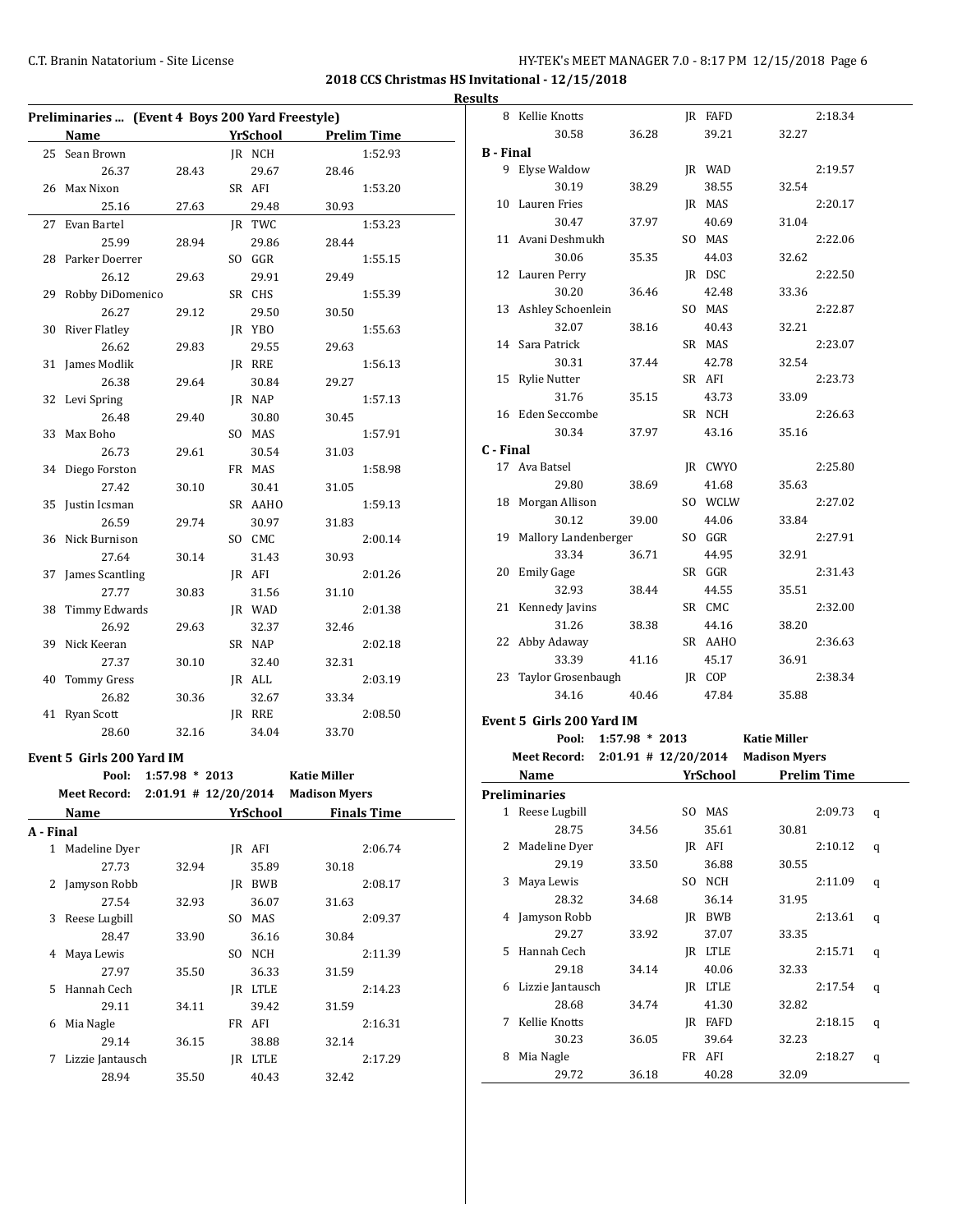**2018 CCS Christmas HS Invitational - 12/15/2018 Results**

**B - Final**

|           | Preliminaries  (Event 5 Girls 200 Yard IM)  |                  |                 |                 |                    |   |
|-----------|---------------------------------------------|------------------|-----------------|-----------------|--------------------|---|
|           | Name                                        |                  | <b>YrSchool</b> |                 | <b>Prelim Time</b> |   |
|           | 9 Lauren Fries                              |                  | IR MAS          |                 | 2:19.20            | q |
|           | 29.55                                       | 36.64            | 40.33           | 32.68           |                    |   |
| 10        | Elyse Waldow                                |                  | JR WAD          |                 | 2:21.38            | q |
|           | 30.42                                       | 37.53            | 38.88           | 34.55           |                    |   |
|           | 11 Lauren Perry                             |                  | IR DSC          |                 | 2:23.49            | q |
|           | 30.27                                       | 36.54            | 43.11           | 33.57           |                    |   |
|           | 12 Ashley Schoenlein                        |                  | SO MAS          |                 | 2:24.18            | q |
|           | 31.84                                       | 37.54            | 40.61           | 34.19           |                    |   |
|           | 13 Avani Deshmukh                           |                  | SO MAS          |                 | 2:24.43            | q |
|           | 30.81                                       | 36.26            | 43.67           | 33.69           |                    |   |
| 14        | Sara Patrick                                |                  | SR MAS          |                 | 2:25.33            | q |
|           | 30.01                                       | 37.78            | 42.83           | 34.71           |                    |   |
| 15        | <b>Rylie Nutter</b>                         |                  | SR AFI          |                 | 2:29.03            | q |
|           | 33.29                                       | 36.70            | 44.60           | 34.44           |                    |   |
| 16        | Eden Seccombe                               |                  | SR NCH          |                 | 2:29.58            | q |
|           | 31.28                                       | 37.77            | 44.41           | 36.12           |                    |   |
| 17        | Morgan Allison                              |                  | SO WCLW         |                 | 2:29.75            | q |
|           | 30.17                                       | 39.44            | 45.30           | 34.84           |                    |   |
| 18        | Ava Batsel                                  |                  | JR CWYO         |                 | 2:29.84            | q |
|           | 30.73                                       | 39.65            | 1:19.46         |                 |                    |   |
| 19        | Mallory Landenberger                        |                  | SO GGR          |                 | 2:30.35            | q |
|           | 33.84                                       | 37.94            | 45.14           | 33.43           |                    |   |
| 20        | Sydney Lukco                                |                  | SO WHA          |                 | 2:32.05            | q |
|           | 32.39                                       | 39.58            | 45.72           | 34.36           |                    |   |
| 21        | Kennedy Javins                              |                  | SR CMC          |                 | 2:34.30            | q |
|           | 32.81                                       | 39.75            | 43.71           | 38.03           |                    |   |
| 22        | <b>Emily Gage</b>                           |                  | SR GGR          |                 | 2:35.18            | q |
|           | 34.02                                       | 40.06            | 44.81           | 36.29           |                    |   |
| 23        | Taylor Grosenbaugh                          |                  | JR COP          |                 | 2:37.31            | q |
|           | 34.28                                       | 40.11            | 47.21           | 35.71           |                    |   |
|           | 24 Abby Adaway                              |                  | SR AAHO         |                 | 2:37.98            | q |
|           | 33.39                                       | 41.15            | 45.90           | 37.54           |                    |   |
|           | Event 6 Boys 200 Yard IM                    |                  |                 |                 |                    |   |
|           | Pool:                                       | $1:45.92 * 2013$ |                 | Piotr Jachowicz |                    |   |
|           | Meet Record: 1:54.79 # 12/15/2018 Jack Saum |                  |                 |                 |                    |   |
|           | Name                                        |                  | <b>YrSchool</b> |                 | <b>Finals Time</b> |   |
| A - Final |                                             |                  |                 |                 |                    |   |
|           | 1 Jack Saum                                 |                  | SR AFI          |                 | 1:54.79#           |   |
|           | 24.93                                       | 28.77            | 34.85           | 26.24           |                    |   |
| 2         | Karl Helmuth                                |                  | SO NCH          |                 | 1:57.33            |   |
|           | 25.05                                       | 30.66            | 32.99           | 28.63           |                    |   |
| 3         | Nate Buse                                   |                  | JR CSTX         |                 | 2:00.64            |   |
|           | 25.12                                       | 30.33            | 35.80           | 29.39           |                    |   |
| 4         | Nick Diangelo                               |                  | JR MAS          |                 | 2:01.12            |   |
|           | 26.63                                       | 31.10            | 35.11           | 28.28           |                    |   |
| 5         | Josh Holtman                                |                  | JR CSTX         |                 | 2:01.77            |   |
|           | 26.48                                       | 31.75            | 35.38           | 28.16           |                    |   |
| 6         | Kellen Roddy                                |                  | JR CSTX         |                 | 2:02.06            |   |
|           | 26.29                                       | 31.64            | 37.00           | 27.13           |                    |   |
| 7         | Will Wowk                                   |                  | JR CSTX         |                 | 2:02.31            |   |
|           | 26.47                                       | 31.45            | 36.49           | 27.90           |                    |   |
| 8         | Jacob Ortwein                               |                  | JR WCLW         |                 | 2:02.85            |   |
|           | 26.38                                       | 30.64            | 39.19           | 26.64           |                    |   |
|           |                                             |                  |                 |                 |                    |   |

|           | 9 Lonnie Chien                              |                  | SR MAS           |                 | 2:00.66            |   |
|-----------|---------------------------------------------|------------------|------------------|-----------------|--------------------|---|
|           | 25.06                                       | 32.37            | 35.52            | 27.71           |                    |   |
|           | 10 Connor Davis                             |                  | JR WCLW          |                 | 2:03.22            |   |
|           | 26.32                                       | 30.85            | 36.20            | 29.85           |                    |   |
|           | 11 Adam McDonald                            |                  | FR LTLE          |                 | 2:03.35            |   |
|           | 27.22                                       | 32.27            | 34.94            | 28.92           |                    |   |
|           | 12 Jay Weil                                 |                  | JR CSTX          |                 | 2:04.42            |   |
|           | 26.45                                       | 31.76            | 38.23            | 27.98           |                    |   |
| 13        | Lucas Ecker                                 |                  | JR CSTX          |                 | 2:04.44            |   |
|           | 26.09                                       | 31.63            | 38.56            | 28.16           |                    |   |
|           | 14 Conall Kellner                           |                  | SO CSTX          |                 | 2:04.63            |   |
|           | 27.24                                       | 31.72            | 36.31            | 29.36           |                    |   |
| 15        | William Froass                              |                  | FR CSTX          |                 | 2:05.02            |   |
|           | 27.47                                       | 32.59            | 36.67            | 28.29           |                    |   |
|           | 16 Jacob Vereb                              |                  | JR MPE           |                 | 2:07.28            |   |
|           | 27.30                                       | 32.76            | 37.54            | 29.68           |                    |   |
| C - Final |                                             |                  |                  |                 |                    |   |
|           | 17 Joshua Hertz                             |                  | SO COP           |                 | 2:09.37            |   |
|           | 28.61                                       | 35.81            | 35.03            | 29.92           |                    |   |
|           | 18 Ian Grzincic                             |                  | SR WLSO          |                 | 2:09.44            |   |
|           | 28.06                                       | 32.83            | 39.56            | 28.99           |                    |   |
|           | 19 Jake White                               |                  | SO NCH           |                 | 2:11.74            |   |
|           | 28.22                                       |                  | 38.11            | 30.74           |                    |   |
|           | 20 Justin Barzellato                        | 34.67            | FR KRO           |                 | 2:11.89            |   |
|           | 28.22                                       |                  |                  |                 |                    |   |
|           | 21 Adam Lamping                             | 36.15            | 37.14            | 30.38           |                    |   |
|           |                                             |                  | SO CSTX          |                 | 2:13.03            |   |
|           | 27.88                                       | 34.88            | 40.22            | 30.05           |                    |   |
|           | 22 Peter Grandon                            |                  | SR RRE           |                 | 2:15.48            |   |
| 23        | 28.70                                       | 35.22            | 39.26            | 32.30           |                    |   |
|           | Davis Pickett                               |                  | SO AFI           |                 | 2:15.81            |   |
|           |                                             |                  |                  |                 |                    |   |
|           | 30.04                                       | 35.70            | 39.36            | 30.71           |                    |   |
|           | 24 Quinn Nyberg                             |                  | SR CWYO          |                 | 2:15.91            |   |
|           | 31.53                                       | 34.98            | 38.34            | 31.06           |                    |   |
|           | Event 6 Boys 200 Yard IM                    |                  |                  |                 |                    |   |
|           | Pool:                                       | $1:45.92 * 2013$ |                  | Piotr Jachowicz |                    |   |
|           | Meet Record: 1:54.79 # 12/15/2018 Jack Saum |                  |                  |                 |                    |   |
|           | Name                                        |                  | <b>YrSchool</b>  |                 | <b>Prelim Time</b> |   |
|           | <b>Preliminaries</b>                        |                  |                  |                 |                    |   |
|           | 1 Jack Saum                                 |                  | SR AFI           |                 | 1:57.40            | q |
|           | 24.69                                       | 29.67            | 34.89            | 28.15           |                    |   |
| 2         | Nate Buse                                   |                  | JR CSTX          |                 | 1:59.18            | q |
|           | 24.07                                       | 30.71            | 35.66            | 28.74           |                    |   |
| 3         | Karl Helmuth                                |                  | SO NCH           |                 | 1:59.21            |   |
|           | 26.14                                       | 31.01            |                  | 28.31           |                    | q |
| 4         |                                             |                  | 33.75            |                 |                    |   |
|           | Kellen Roddy<br>26.28                       | 31.43            | JR CSTX<br>35.69 | 27.22           | 2:00.62            | q |
| 5         | Josh Holtman                                |                  | JR CSTX          |                 | 2:00.91            |   |
|           | 26.64                                       | 32.37            | 34.61            | 27.29           |                    | q |
| 6         | Will Wowk                                   |                  |                  |                 | 2:01.13            |   |
|           | 25.99                                       |                  | JR CSTX          | 28.19           |                    | q |
| 7         |                                             | 31.02            | 35.93            |                 |                    |   |
|           | Nick Diangelo                               |                  | JR MAS           |                 | 2:01.67            | q |
|           | 26.59                                       | 30.65            | 34.60            | 29.83           |                    |   |
| 8         | Jacob Ortwein<br>26.36                      | 30.47            | JR WCLW<br>37.53 | 27.43           | 2:01.79            | q |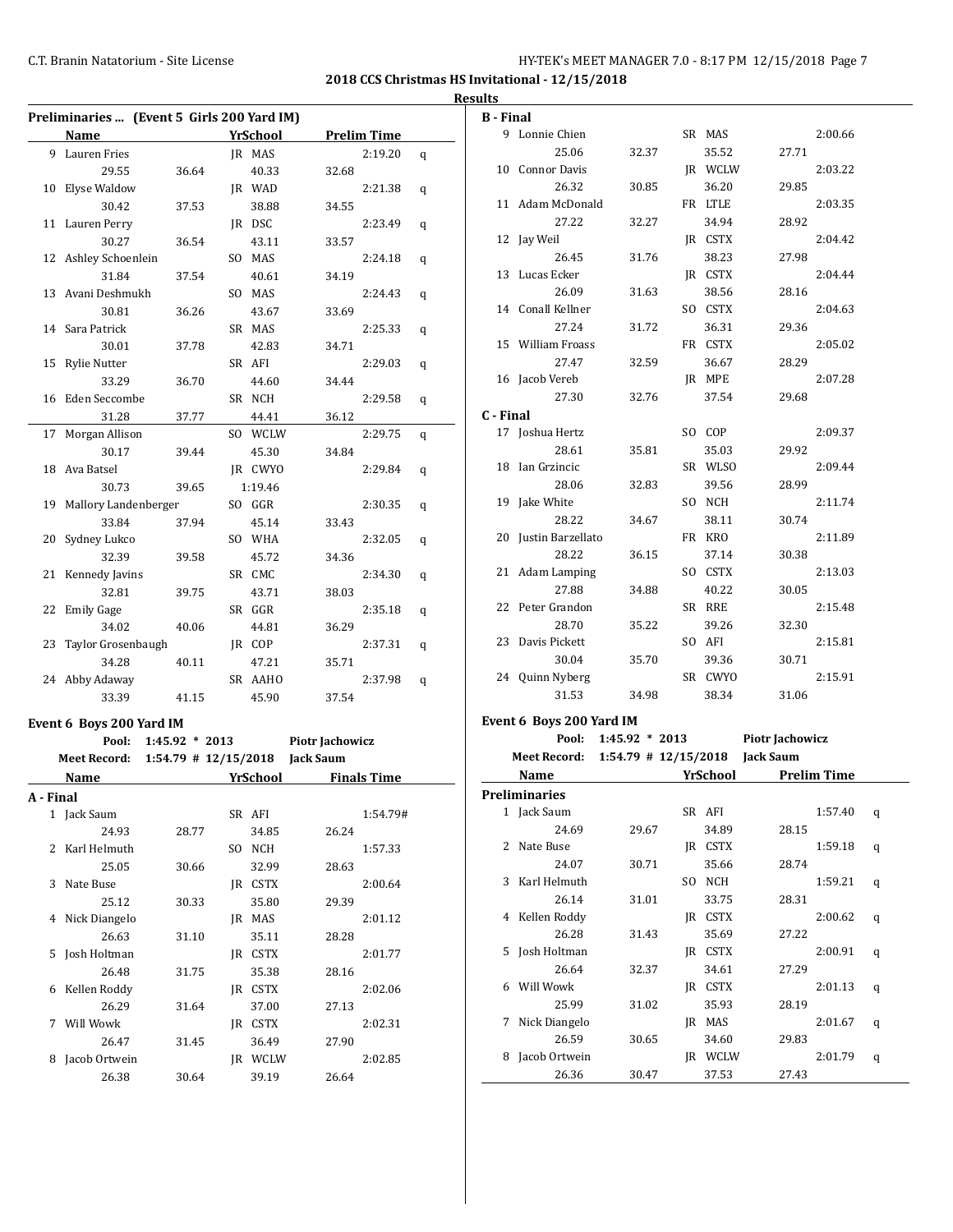| HY-TEK's MEET MANAGER 7.0 - 8:17 PM 12/15/2018 Page 8 |  |  |
|-------------------------------------------------------|--|--|
|-------------------------------------------------------|--|--|

#### **Results**

| YrSchool<br><b>Prelim Time</b><br><b>Name</b><br>9 Adam McDonald<br>FR LTLE<br>2:02.89<br>q<br>26.91<br>34.97<br>31.34<br>29.67<br>Conall Kellner<br>SO CSTX<br>2:03.51<br>10<br>q<br>36.06<br>26.62<br>31.21<br>29.62<br>Jay Weil<br>JR CSTX<br>2:03.67<br>11<br>q<br>26.04<br>31.30<br>38.17<br>28.16<br>JR WCLW<br>12<br>Connor Davis<br>2:03.95<br>q<br>25.78<br>30.50<br>36.61<br>31.06<br>William Froass<br>FR CSTX<br>13<br>2:04.50<br>q<br>26.89<br>36.42<br>32.27<br>28.92<br>Lucas Ecker<br>JR CSTX<br>14<br>2:05.20<br>q<br>26.68<br>37.86<br>31.80<br>28.86<br>Lonnie Chien<br>SR MAS<br>15<br>2:05.96<br>q<br>26.34<br>36.44<br>33.86<br>29.32<br>Jacob Vereb<br>JR MPE<br>16<br>2:06.77<br>q<br>27.61<br>32.39<br>36.93<br>29.84<br>Justin Barzellato<br>FR KRO<br>17<br>2:08.80<br>q<br>28.16<br>36.53<br>33.15<br>30.96<br>Joshua Hertz<br>SO COP<br>18<br>2:08.87<br>q<br>29.18<br>34.63<br>35.32<br>29.74<br>Eric Rohweder<br>JR GGR<br>2:10.58<br>19<br>q<br>36.32<br>29.57<br>30.12<br>34.57<br>Jake White<br>SO NCH<br>2:10.81<br>20<br>q<br>28.02<br>37.24<br>31.18<br>34.37<br>21<br>Ian Grzincic<br>SR WLSO<br>2:14.04<br>q<br>28.46<br>33.11<br>41.01<br>31.46<br>22<br>Davis Pickett<br>SO AFI<br>2:15.17<br>q<br>29.83<br>35.17<br>38.16<br>32.01<br>Peter Grandon<br>SR RRE<br>23<br>2:15.33<br>q<br>28.32<br>39.70<br>34.21<br>33.10<br>Quinn Nyberg<br>SR CWYO<br>2:15.45<br>24<br>q<br>31.88<br>34.13<br>37.40<br>32.04<br>Adam Lamping<br>SO CSTX<br>2:15.59<br>25<br>27.57<br>41.90<br>34.82<br>31.30<br><b>Blake Renninger</b><br>JR GGR<br>2:16.22<br>26<br>29.58<br>33.17<br>40.32<br>33.15<br>Clay Gyde<br>JR NAP<br>2:17.66<br>27<br>28.95<br>35.83<br>41.77<br>31.11<br>Siman Mascola<br>SO YBO<br>28<br>2:18.28<br>29.28<br>40.36<br>37.11<br>31.53<br>29<br>Eric An<br>JR RRE<br>2:19.69<br>28.05<br>40.93<br>37.06<br>33.65<br>30<br>PJ Blayney<br>SR TWC<br>2:20.74<br>29.55<br>41.48<br>37.50<br>32.21<br>31<br>Khalil Tran<br>SO NAP<br>2:30.16<br>29.55<br>44.14<br>35.78<br>40.69<br>Jason Wilson<br>SO PSE<br>DQ<br>---<br>Shoulders past vertical toward breast - back<br>28.80<br>45.24<br>34.95<br>37.56<br>Michael McKeithen<br>SR WRA<br>DFS<br>Declared false start - Misc | Preliminaries  (Event 6 Boys 200 Yard IM) |  |  |  |
|----------------------------------------------------------------------------------------------------------------------------------------------------------------------------------------------------------------------------------------------------------------------------------------------------------------------------------------------------------------------------------------------------------------------------------------------------------------------------------------------------------------------------------------------------------------------------------------------------------------------------------------------------------------------------------------------------------------------------------------------------------------------------------------------------------------------------------------------------------------------------------------------------------------------------------------------------------------------------------------------------------------------------------------------------------------------------------------------------------------------------------------------------------------------------------------------------------------------------------------------------------------------------------------------------------------------------------------------------------------------------------------------------------------------------------------------------------------------------------------------------------------------------------------------------------------------------------------------------------------------------------------------------------------------------------------------------------------------------------------------------------------------------------------------------------------------------------------------------------------------------------------------------------------------------------------------------------------------------------------------------------------------------------------------------------------------------------------------------------------------------------------------------------------------------------------------------------------------------------|-------------------------------------------|--|--|--|
|                                                                                                                                                                                                                                                                                                                                                                                                                                                                                                                                                                                                                                                                                                                                                                                                                                                                                                                                                                                                                                                                                                                                                                                                                                                                                                                                                                                                                                                                                                                                                                                                                                                                                                                                                                                                                                                                                                                                                                                                                                                                                                                                                                                                                                  |                                           |  |  |  |
|                                                                                                                                                                                                                                                                                                                                                                                                                                                                                                                                                                                                                                                                                                                                                                                                                                                                                                                                                                                                                                                                                                                                                                                                                                                                                                                                                                                                                                                                                                                                                                                                                                                                                                                                                                                                                                                                                                                                                                                                                                                                                                                                                                                                                                  |                                           |  |  |  |
|                                                                                                                                                                                                                                                                                                                                                                                                                                                                                                                                                                                                                                                                                                                                                                                                                                                                                                                                                                                                                                                                                                                                                                                                                                                                                                                                                                                                                                                                                                                                                                                                                                                                                                                                                                                                                                                                                                                                                                                                                                                                                                                                                                                                                                  |                                           |  |  |  |
|                                                                                                                                                                                                                                                                                                                                                                                                                                                                                                                                                                                                                                                                                                                                                                                                                                                                                                                                                                                                                                                                                                                                                                                                                                                                                                                                                                                                                                                                                                                                                                                                                                                                                                                                                                                                                                                                                                                                                                                                                                                                                                                                                                                                                                  |                                           |  |  |  |
|                                                                                                                                                                                                                                                                                                                                                                                                                                                                                                                                                                                                                                                                                                                                                                                                                                                                                                                                                                                                                                                                                                                                                                                                                                                                                                                                                                                                                                                                                                                                                                                                                                                                                                                                                                                                                                                                                                                                                                                                                                                                                                                                                                                                                                  |                                           |  |  |  |
|                                                                                                                                                                                                                                                                                                                                                                                                                                                                                                                                                                                                                                                                                                                                                                                                                                                                                                                                                                                                                                                                                                                                                                                                                                                                                                                                                                                                                                                                                                                                                                                                                                                                                                                                                                                                                                                                                                                                                                                                                                                                                                                                                                                                                                  |                                           |  |  |  |
|                                                                                                                                                                                                                                                                                                                                                                                                                                                                                                                                                                                                                                                                                                                                                                                                                                                                                                                                                                                                                                                                                                                                                                                                                                                                                                                                                                                                                                                                                                                                                                                                                                                                                                                                                                                                                                                                                                                                                                                                                                                                                                                                                                                                                                  |                                           |  |  |  |
|                                                                                                                                                                                                                                                                                                                                                                                                                                                                                                                                                                                                                                                                                                                                                                                                                                                                                                                                                                                                                                                                                                                                                                                                                                                                                                                                                                                                                                                                                                                                                                                                                                                                                                                                                                                                                                                                                                                                                                                                                                                                                                                                                                                                                                  |                                           |  |  |  |
|                                                                                                                                                                                                                                                                                                                                                                                                                                                                                                                                                                                                                                                                                                                                                                                                                                                                                                                                                                                                                                                                                                                                                                                                                                                                                                                                                                                                                                                                                                                                                                                                                                                                                                                                                                                                                                                                                                                                                                                                                                                                                                                                                                                                                                  |                                           |  |  |  |
|                                                                                                                                                                                                                                                                                                                                                                                                                                                                                                                                                                                                                                                                                                                                                                                                                                                                                                                                                                                                                                                                                                                                                                                                                                                                                                                                                                                                                                                                                                                                                                                                                                                                                                                                                                                                                                                                                                                                                                                                                                                                                                                                                                                                                                  |                                           |  |  |  |
|                                                                                                                                                                                                                                                                                                                                                                                                                                                                                                                                                                                                                                                                                                                                                                                                                                                                                                                                                                                                                                                                                                                                                                                                                                                                                                                                                                                                                                                                                                                                                                                                                                                                                                                                                                                                                                                                                                                                                                                                                                                                                                                                                                                                                                  |                                           |  |  |  |
|                                                                                                                                                                                                                                                                                                                                                                                                                                                                                                                                                                                                                                                                                                                                                                                                                                                                                                                                                                                                                                                                                                                                                                                                                                                                                                                                                                                                                                                                                                                                                                                                                                                                                                                                                                                                                                                                                                                                                                                                                                                                                                                                                                                                                                  |                                           |  |  |  |
|                                                                                                                                                                                                                                                                                                                                                                                                                                                                                                                                                                                                                                                                                                                                                                                                                                                                                                                                                                                                                                                                                                                                                                                                                                                                                                                                                                                                                                                                                                                                                                                                                                                                                                                                                                                                                                                                                                                                                                                                                                                                                                                                                                                                                                  |                                           |  |  |  |
|                                                                                                                                                                                                                                                                                                                                                                                                                                                                                                                                                                                                                                                                                                                                                                                                                                                                                                                                                                                                                                                                                                                                                                                                                                                                                                                                                                                                                                                                                                                                                                                                                                                                                                                                                                                                                                                                                                                                                                                                                                                                                                                                                                                                                                  |                                           |  |  |  |
|                                                                                                                                                                                                                                                                                                                                                                                                                                                                                                                                                                                                                                                                                                                                                                                                                                                                                                                                                                                                                                                                                                                                                                                                                                                                                                                                                                                                                                                                                                                                                                                                                                                                                                                                                                                                                                                                                                                                                                                                                                                                                                                                                                                                                                  |                                           |  |  |  |
|                                                                                                                                                                                                                                                                                                                                                                                                                                                                                                                                                                                                                                                                                                                                                                                                                                                                                                                                                                                                                                                                                                                                                                                                                                                                                                                                                                                                                                                                                                                                                                                                                                                                                                                                                                                                                                                                                                                                                                                                                                                                                                                                                                                                                                  |                                           |  |  |  |
|                                                                                                                                                                                                                                                                                                                                                                                                                                                                                                                                                                                                                                                                                                                                                                                                                                                                                                                                                                                                                                                                                                                                                                                                                                                                                                                                                                                                                                                                                                                                                                                                                                                                                                                                                                                                                                                                                                                                                                                                                                                                                                                                                                                                                                  |                                           |  |  |  |
|                                                                                                                                                                                                                                                                                                                                                                                                                                                                                                                                                                                                                                                                                                                                                                                                                                                                                                                                                                                                                                                                                                                                                                                                                                                                                                                                                                                                                                                                                                                                                                                                                                                                                                                                                                                                                                                                                                                                                                                                                                                                                                                                                                                                                                  |                                           |  |  |  |
|                                                                                                                                                                                                                                                                                                                                                                                                                                                                                                                                                                                                                                                                                                                                                                                                                                                                                                                                                                                                                                                                                                                                                                                                                                                                                                                                                                                                                                                                                                                                                                                                                                                                                                                                                                                                                                                                                                                                                                                                                                                                                                                                                                                                                                  |                                           |  |  |  |
|                                                                                                                                                                                                                                                                                                                                                                                                                                                                                                                                                                                                                                                                                                                                                                                                                                                                                                                                                                                                                                                                                                                                                                                                                                                                                                                                                                                                                                                                                                                                                                                                                                                                                                                                                                                                                                                                                                                                                                                                                                                                                                                                                                                                                                  |                                           |  |  |  |
|                                                                                                                                                                                                                                                                                                                                                                                                                                                                                                                                                                                                                                                                                                                                                                                                                                                                                                                                                                                                                                                                                                                                                                                                                                                                                                                                                                                                                                                                                                                                                                                                                                                                                                                                                                                                                                                                                                                                                                                                                                                                                                                                                                                                                                  |                                           |  |  |  |
|                                                                                                                                                                                                                                                                                                                                                                                                                                                                                                                                                                                                                                                                                                                                                                                                                                                                                                                                                                                                                                                                                                                                                                                                                                                                                                                                                                                                                                                                                                                                                                                                                                                                                                                                                                                                                                                                                                                                                                                                                                                                                                                                                                                                                                  |                                           |  |  |  |
|                                                                                                                                                                                                                                                                                                                                                                                                                                                                                                                                                                                                                                                                                                                                                                                                                                                                                                                                                                                                                                                                                                                                                                                                                                                                                                                                                                                                                                                                                                                                                                                                                                                                                                                                                                                                                                                                                                                                                                                                                                                                                                                                                                                                                                  |                                           |  |  |  |
|                                                                                                                                                                                                                                                                                                                                                                                                                                                                                                                                                                                                                                                                                                                                                                                                                                                                                                                                                                                                                                                                                                                                                                                                                                                                                                                                                                                                                                                                                                                                                                                                                                                                                                                                                                                                                                                                                                                                                                                                                                                                                                                                                                                                                                  |                                           |  |  |  |
|                                                                                                                                                                                                                                                                                                                                                                                                                                                                                                                                                                                                                                                                                                                                                                                                                                                                                                                                                                                                                                                                                                                                                                                                                                                                                                                                                                                                                                                                                                                                                                                                                                                                                                                                                                                                                                                                                                                                                                                                                                                                                                                                                                                                                                  |                                           |  |  |  |
|                                                                                                                                                                                                                                                                                                                                                                                                                                                                                                                                                                                                                                                                                                                                                                                                                                                                                                                                                                                                                                                                                                                                                                                                                                                                                                                                                                                                                                                                                                                                                                                                                                                                                                                                                                                                                                                                                                                                                                                                                                                                                                                                                                                                                                  |                                           |  |  |  |
|                                                                                                                                                                                                                                                                                                                                                                                                                                                                                                                                                                                                                                                                                                                                                                                                                                                                                                                                                                                                                                                                                                                                                                                                                                                                                                                                                                                                                                                                                                                                                                                                                                                                                                                                                                                                                                                                                                                                                                                                                                                                                                                                                                                                                                  |                                           |  |  |  |
|                                                                                                                                                                                                                                                                                                                                                                                                                                                                                                                                                                                                                                                                                                                                                                                                                                                                                                                                                                                                                                                                                                                                                                                                                                                                                                                                                                                                                                                                                                                                                                                                                                                                                                                                                                                                                                                                                                                                                                                                                                                                                                                                                                                                                                  |                                           |  |  |  |
|                                                                                                                                                                                                                                                                                                                                                                                                                                                                                                                                                                                                                                                                                                                                                                                                                                                                                                                                                                                                                                                                                                                                                                                                                                                                                                                                                                                                                                                                                                                                                                                                                                                                                                                                                                                                                                                                                                                                                                                                                                                                                                                                                                                                                                  |                                           |  |  |  |
|                                                                                                                                                                                                                                                                                                                                                                                                                                                                                                                                                                                                                                                                                                                                                                                                                                                                                                                                                                                                                                                                                                                                                                                                                                                                                                                                                                                                                                                                                                                                                                                                                                                                                                                                                                                                                                                                                                                                                                                                                                                                                                                                                                                                                                  |                                           |  |  |  |
|                                                                                                                                                                                                                                                                                                                                                                                                                                                                                                                                                                                                                                                                                                                                                                                                                                                                                                                                                                                                                                                                                                                                                                                                                                                                                                                                                                                                                                                                                                                                                                                                                                                                                                                                                                                                                                                                                                                                                                                                                                                                                                                                                                                                                                  |                                           |  |  |  |
|                                                                                                                                                                                                                                                                                                                                                                                                                                                                                                                                                                                                                                                                                                                                                                                                                                                                                                                                                                                                                                                                                                                                                                                                                                                                                                                                                                                                                                                                                                                                                                                                                                                                                                                                                                                                                                                                                                                                                                                                                                                                                                                                                                                                                                  |                                           |  |  |  |
|                                                                                                                                                                                                                                                                                                                                                                                                                                                                                                                                                                                                                                                                                                                                                                                                                                                                                                                                                                                                                                                                                                                                                                                                                                                                                                                                                                                                                                                                                                                                                                                                                                                                                                                                                                                                                                                                                                                                                                                                                                                                                                                                                                                                                                  |                                           |  |  |  |
|                                                                                                                                                                                                                                                                                                                                                                                                                                                                                                                                                                                                                                                                                                                                                                                                                                                                                                                                                                                                                                                                                                                                                                                                                                                                                                                                                                                                                                                                                                                                                                                                                                                                                                                                                                                                                                                                                                                                                                                                                                                                                                                                                                                                                                  |                                           |  |  |  |
|                                                                                                                                                                                                                                                                                                                                                                                                                                                                                                                                                                                                                                                                                                                                                                                                                                                                                                                                                                                                                                                                                                                                                                                                                                                                                                                                                                                                                                                                                                                                                                                                                                                                                                                                                                                                                                                                                                                                                                                                                                                                                                                                                                                                                                  |                                           |  |  |  |
|                                                                                                                                                                                                                                                                                                                                                                                                                                                                                                                                                                                                                                                                                                                                                                                                                                                                                                                                                                                                                                                                                                                                                                                                                                                                                                                                                                                                                                                                                                                                                                                                                                                                                                                                                                                                                                                                                                                                                                                                                                                                                                                                                                                                                                  |                                           |  |  |  |
|                                                                                                                                                                                                                                                                                                                                                                                                                                                                                                                                                                                                                                                                                                                                                                                                                                                                                                                                                                                                                                                                                                                                                                                                                                                                                                                                                                                                                                                                                                                                                                                                                                                                                                                                                                                                                                                                                                                                                                                                                                                                                                                                                                                                                                  |                                           |  |  |  |
|                                                                                                                                                                                                                                                                                                                                                                                                                                                                                                                                                                                                                                                                                                                                                                                                                                                                                                                                                                                                                                                                                                                                                                                                                                                                                                                                                                                                                                                                                                                                                                                                                                                                                                                                                                                                                                                                                                                                                                                                                                                                                                                                                                                                                                  |                                           |  |  |  |
|                                                                                                                                                                                                                                                                                                                                                                                                                                                                                                                                                                                                                                                                                                                                                                                                                                                                                                                                                                                                                                                                                                                                                                                                                                                                                                                                                                                                                                                                                                                                                                                                                                                                                                                                                                                                                                                                                                                                                                                                                                                                                                                                                                                                                                  |                                           |  |  |  |
|                                                                                                                                                                                                                                                                                                                                                                                                                                                                                                                                                                                                                                                                                                                                                                                                                                                                                                                                                                                                                                                                                                                                                                                                                                                                                                                                                                                                                                                                                                                                                                                                                                                                                                                                                                                                                                                                                                                                                                                                                                                                                                                                                                                                                                  |                                           |  |  |  |
|                                                                                                                                                                                                                                                                                                                                                                                                                                                                                                                                                                                                                                                                                                                                                                                                                                                                                                                                                                                                                                                                                                                                                                                                                                                                                                                                                                                                                                                                                                                                                                                                                                                                                                                                                                                                                                                                                                                                                                                                                                                                                                                                                                                                                                  |                                           |  |  |  |
|                                                                                                                                                                                                                                                                                                                                                                                                                                                                                                                                                                                                                                                                                                                                                                                                                                                                                                                                                                                                                                                                                                                                                                                                                                                                                                                                                                                                                                                                                                                                                                                                                                                                                                                                                                                                                                                                                                                                                                                                                                                                                                                                                                                                                                  |                                           |  |  |  |
|                                                                                                                                                                                                                                                                                                                                                                                                                                                                                                                                                                                                                                                                                                                                                                                                                                                                                                                                                                                                                                                                                                                                                                                                                                                                                                                                                                                                                                                                                                                                                                                                                                                                                                                                                                                                                                                                                                                                                                                                                                                                                                                                                                                                                                  |                                           |  |  |  |
|                                                                                                                                                                                                                                                                                                                                                                                                                                                                                                                                                                                                                                                                                                                                                                                                                                                                                                                                                                                                                                                                                                                                                                                                                                                                                                                                                                                                                                                                                                                                                                                                                                                                                                                                                                                                                                                                                                                                                                                                                                                                                                                                                                                                                                  |                                           |  |  |  |
|                                                                                                                                                                                                                                                                                                                                                                                                                                                                                                                                                                                                                                                                                                                                                                                                                                                                                                                                                                                                                                                                                                                                                                                                                                                                                                                                                                                                                                                                                                                                                                                                                                                                                                                                                                                                                                                                                                                                                                                                                                                                                                                                                                                                                                  |                                           |  |  |  |
|                                                                                                                                                                                                                                                                                                                                                                                                                                                                                                                                                                                                                                                                                                                                                                                                                                                                                                                                                                                                                                                                                                                                                                                                                                                                                                                                                                                                                                                                                                                                                                                                                                                                                                                                                                                                                                                                                                                                                                                                                                                                                                                                                                                                                                  |                                           |  |  |  |
|                                                                                                                                                                                                                                                                                                                                                                                                                                                                                                                                                                                                                                                                                                                                                                                                                                                                                                                                                                                                                                                                                                                                                                                                                                                                                                                                                                                                                                                                                                                                                                                                                                                                                                                                                                                                                                                                                                                                                                                                                                                                                                                                                                                                                                  |                                           |  |  |  |
|                                                                                                                                                                                                                                                                                                                                                                                                                                                                                                                                                                                                                                                                                                                                                                                                                                                                                                                                                                                                                                                                                                                                                                                                                                                                                                                                                                                                                                                                                                                                                                                                                                                                                                                                                                                                                                                                                                                                                                                                                                                                                                                                                                                                                                  |                                           |  |  |  |
|                                                                                                                                                                                                                                                                                                                                                                                                                                                                                                                                                                                                                                                                                                                                                                                                                                                                                                                                                                                                                                                                                                                                                                                                                                                                                                                                                                                                                                                                                                                                                                                                                                                                                                                                                                                                                                                                                                                                                                                                                                                                                                                                                                                                                                  |                                           |  |  |  |
|                                                                                                                                                                                                                                                                                                                                                                                                                                                                                                                                                                                                                                                                                                                                                                                                                                                                                                                                                                                                                                                                                                                                                                                                                                                                                                                                                                                                                                                                                                                                                                                                                                                                                                                                                                                                                                                                                                                                                                                                                                                                                                                                                                                                                                  |                                           |  |  |  |
|                                                                                                                                                                                                                                                                                                                                                                                                                                                                                                                                                                                                                                                                                                                                                                                                                                                                                                                                                                                                                                                                                                                                                                                                                                                                                                                                                                                                                                                                                                                                                                                                                                                                                                                                                                                                                                                                                                                                                                                                                                                                                                                                                                                                                                  |                                           |  |  |  |
|                                                                                                                                                                                                                                                                                                                                                                                                                                                                                                                                                                                                                                                                                                                                                                                                                                                                                                                                                                                                                                                                                                                                                                                                                                                                                                                                                                                                                                                                                                                                                                                                                                                                                                                                                                                                                                                                                                                                                                                                                                                                                                                                                                                                                                  |                                           |  |  |  |

|                  | Event 7 Girls 50 Yard Freestyle                 |                |                 |                |                                    |              |
|------------------|-------------------------------------------------|----------------|-----------------|----------------|------------------------------------|--------------|
|                  | Pool:                                           | $22.43 * 2010$ |                 |                | <b>Margo Geer</b>                  |              |
|                  | <b>Meet Record:</b>                             |                |                 |                | 23.15 # 12/16/2017 Amanda Palutsis |              |
|                  | Name                                            |                |                 | YrSchool       | <b>Finals Time</b>                 |              |
| A - Final        |                                                 |                |                 |                |                                    |              |
|                  | 1 Caroline Ehlers                               |                |                 | SR NCH         | 23.80                              |              |
|                  | *2 Kaylee Nagel                                 |                |                 | SO NAP         | 24.15                              |              |
|                  | *2 Mckenzie Grau                                |                |                 | SR MAS         | 24.15                              |              |
|                  | 4 Paige Striley                                 |                |                 | FR WCLW        | 24.32                              |              |
|                  | 5 Harna Minezawa                                |                |                 | SR MAS         | 24.39                              |              |
|                  | 6 Raeli Blandine                                |                |                 | FR NCH         | 24.48                              |              |
|                  | 7 Abby Allison                                  |                |                 | SR NAP         | 24.87                              |              |
|                  | 8 Kiara Anchrum                                 |                |                 | SO MAS         | 25.14                              |              |
| <b>B</b> - Final |                                                 |                |                 |                |                                    |              |
|                  | 9 Gracie Chelf                                  |                |                 | FR WOO         | 24.94                              |              |
|                  | 10 Mikel Flatley                                |                |                 | SR YBO         | 25.00                              |              |
|                  | 11 Mia Hagenauer                                |                |                 | SO CWYO        | 25.04                              |              |
|                  | 12 Lily Mullens                                 |                |                 | SO NCH         | 25.24                              |              |
|                  | 13 Tiana Anchrum                                |                |                 | SO MAS         | 25.45                              |              |
|                  | 14 Ema Rennie                                   |                |                 | JR DSC         | 25.46                              |              |
|                  | 15 Jennah Markovitch                            |                |                 | SR YBO         | 25.57                              |              |
|                  | 16 Alison Kuras                                 |                |                 | SR YBO         | 25.84                              |              |
| C - Final        |                                                 |                |                 |                |                                    |              |
|                  | 17 Kinsey Knoch                                 |                |                 | SR CGL         | 25.07                              |              |
|                  | 18 Molly Fisher                                 |                |                 | JR WCLW        | 25.39                              |              |
|                  | 19 Rachel Fox                                   |                |                 | SR COP         | 25.56                              |              |
|                  | 20 Jenna Pilkington                             |                |                 | SR NAP         | 25.72                              |              |
|                  | 21 Emma Dalton                                  |                |                 | SO MAS         | 25.73                              |              |
|                  | 22 Alexandra Bercaw                             |                |                 | SR NCH         | 25.95                              |              |
|                  | 23 Sydney Schuler                               |                |                 | SR CHS         | 26.06                              |              |
|                  | 24 Nadia Steinbicker                            |                |                 | SR MAS         | 27.08                              |              |
|                  |                                                 |                |                 |                |                                    |              |
|                  | <b>Event 7 Girls 50 Yard Freestyle</b><br>Pool: | $22.43 * 2010$ |                 |                | <b>Margo Geer</b>                  |              |
|                  | <b>Meet Record:</b>                             |                |                 |                | 23.15 # 12/16/2017 Amanda Palutsis |              |
|                  | Name                                            |                | <b>YrSchool</b> |                | <b>Prelim Time</b>                 |              |
|                  | <b>Preliminaries</b>                            |                |                 |                |                                    |              |
|                  | 1 Caroline Ehlers                               |                |                 | SR NCH         | 24.06                              |              |
|                  | 2 Mckenzie Grau                                 |                |                 | SR MAS         | 24.12                              | q            |
|                  | 3 Kaylee Nagel                                  |                |                 | SO NAP         | 24.20                              | q            |
|                  | 4 Raeli Blandine                                |                |                 |                |                                    | $\mathbf{q}$ |
|                  |                                                 |                |                 | FR NCH<br>MAS  | 24.46                              | q            |
| 5                | Harna Minezawa                                  |                | SR              |                | 24.54                              | q            |
| 6                | Paige Striley                                   |                | FR              | WCLW           | 24.59                              | q            |
| 7                | Abby Allison<br>Kiara Anchrum                   |                | SR              | <b>NAP</b>     | 24.78                              | q            |
| 8                |                                                 |                | SO              | MAS            | 24.91                              | q            |
| 9                | Gracie Chelf                                    |                | FR              | W <sub>0</sub> | 24.98                              | q            |
| 10               | Mikel Flatley                                   |                |                 | SR YBO         | 25.04                              | q            |

 Tiana Anchrum SO MAS 25.08 q Mia Hagenauer SO CWYO 25.25 q Ema Rennie JR DSC 25.26 q Lily Mullens SO NCH 25.28 q Jennah Markovitch SR YBO 25.55 q Alison Kuras SR YBO 25.57 q Kinsey Knoch SR CGL 25.63 q Jenna Pilkington SR NAP 25.65 q Alexandra Bercaw SR NCH 25.67 q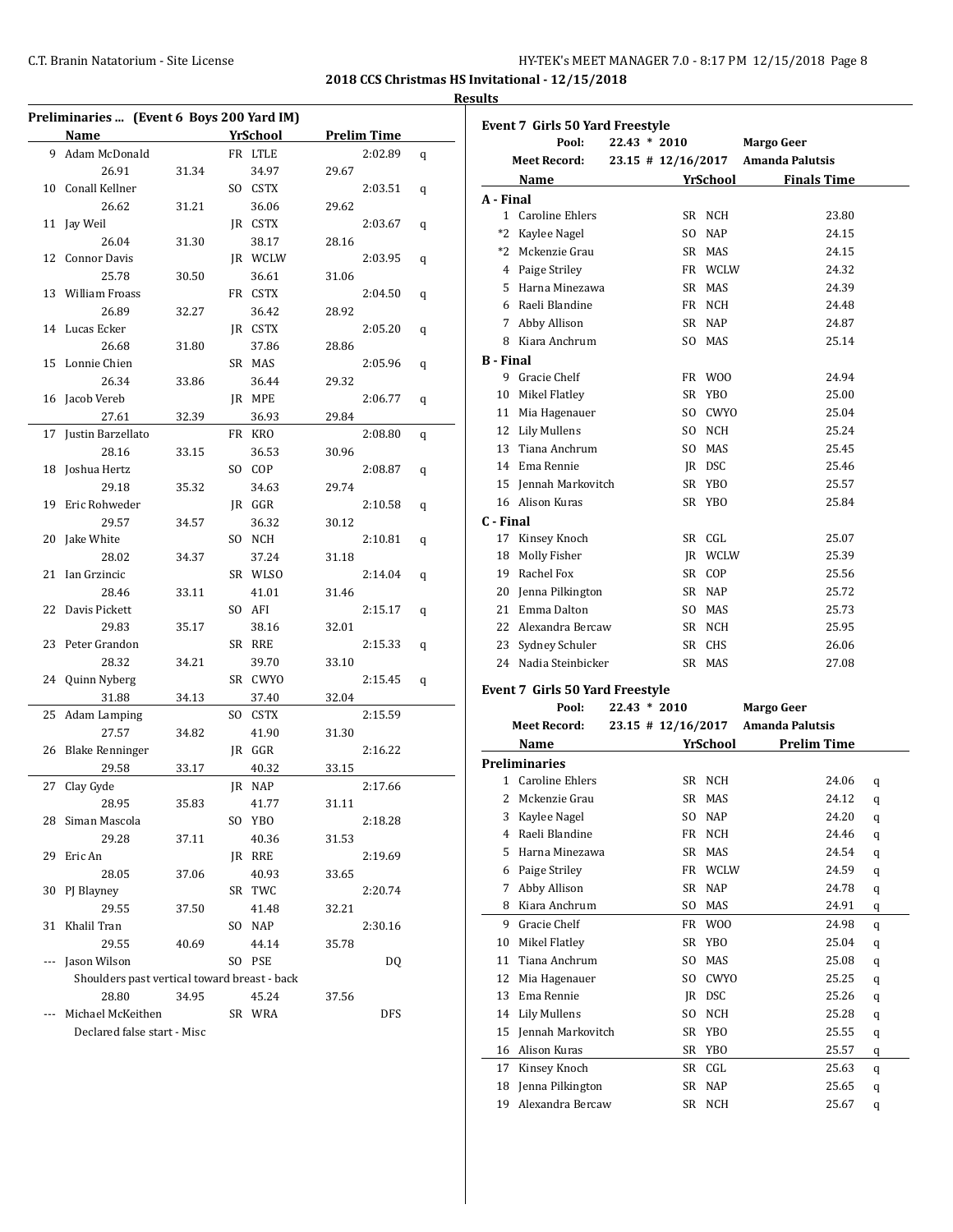|          | Preliminaries  (Event 7 Girls 50 Yard Freestyle) |     |                  |                    |   |
|----------|--------------------------------------------------|-----|------------------|--------------------|---|
|          | Name                                             |     | YrSchool         | <b>Prelim Time</b> |   |
| 20       | Molly Fisher                                     |     | JR WCLW          | 25.75              | q |
| 21       | Rachel Fox                                       | SR  | COP              | 25.76              | q |
| 22       | Sydney Schuler                                   |     | SR CHS           | 25.80              | q |
| 23       | Emma Dalton                                      | SO. | MAS              | 25.91              | q |
| 24       | Nadia Steinbicker                                | SR  | MAS              | 26.12              | q |
| 25       | Callie Comstock                                  | SR  | COP              | 26.13              |   |
| 26       | Haley Hochstetler                                | SR  | WAD              | 26.19              |   |
| *27      | <b>Emily Byler</b>                               | FR  | <b>ULA</b>       | 26.20              |   |
| $*27$    | Hannah White                                     |     | JR CGL           | 26.20              |   |
| 29       | Emma Moore                                       | FR  | AFI              | 26.21              |   |
| 30       | Nicole Wirick                                    |     | FR NCH           | 26.25              |   |
| 31       | Lydia Walls                                      |     | SR WHA           | 26.30              |   |
| 32       | <b>Madison Tipple</b>                            |     | SR MPE           | 26.33              |   |
| 33       | <b>Bailey Rinkes</b>                             |     | FR NCH           | 26.37              |   |
| 34       | Carley Gillespie                                 |     | SR ULA           | 26.38              |   |
| 35       | <b>Holly Miller</b>                              |     | SR WOO           | 26.41              |   |
| 36       | Libby Spera                                      |     | JR CWYO          | 26.48              |   |
| 37       | Katherine Bridges                                |     | FR ULA           | 26.52              |   |
|          | 38 Carol Maag                                    |     | SR CGL           | 26.53              |   |
| 39       | <b>Riley Collinsworth</b>                        |     | SO GGR           | 26.66              |   |
| 40       | Carly Ungaro                                     |     | SO PSE           | 26.67              |   |
| 41       | Hope Buchhop                                     |     | SO NAP           | 26.76              |   |
| 42       | Min-Kyung Kim                                    |     | SR WOO           | 26.79              |   |
| 43       | <b>Madison Roberts</b>                           |     | SR WCLW          | 26.80              |   |
| 44       | <b>Delaney Ferrell</b>                           |     | SR CGL           | 26.83              |   |
| 45       | Jullia Frey                                      |     | SO CIC           | 26.85              |   |
| 46       | Hayley Ho                                        | FR  | YBO              | 26.86              |   |
| *47      | Victoria Chesson                                 | FR  | <b>CWYO</b>      | 26.93              |   |
| *47      | Ashka Shah                                       |     | JR MAS           | 26.93              |   |
| 49       | Elle Dawson                                      |     | JR CHS           | 26.96              |   |
| 50       | Michelle Sibilia                                 |     | SR WOO           | 26.98              |   |
| 51       | Miranda Peckman                                  |     | SO CHS           | 26.99              |   |
| 52       | Isabella Soehnlen                                |     | FR STA           | 27.00              |   |
| 53       | <b>Allison Morris</b>                            |     | SR RRE           | 27.06              |   |
|          | 54 Gabby Godenzi                                 | JR  | MAS              | 27.08              |   |
| 55       | Maria Montisano                                  |     | FR COP           | 27.15              |   |
|          | 56 Emma Loguidice                                |     | JR WOO           | 27.16              |   |
| 57       | Sarah Varga                                      |     | JR YBO           | 27.17              |   |
| 58       | Julia Hootman                                    | SO  | W <sub>0</sub>   | 27.19              |   |
| 59       | Elyssa Dean                                      |     | JR ULA           | 27.20              |   |
| 60       | Katarina Putnick                                 |     | SR FAFD          | 27.32              |   |
| 61       | Phoebe Covode                                    |     | FR CWYO          | 27.34              |   |
| 62       | Lia Tinsley                                      |     | SR WCLW          | 27.36              |   |
| 63       | Natalie Cook                                     |     | FR AAHO          | 27.40              |   |
| 64       | Olivia Frantz                                    |     | FR WOO           | 27.44              |   |
| 65       | Katie McCoy                                      | SR  | TWC              | 27.45              |   |
| 66       | Maggie Pratt                                     | SO  | GGR              | 27.49              |   |
| 67       | Sydney Kirbabas                                  |     | FR KRO           | 27.52              |   |
| 68       | Maggie Corl                                      |     | SR WRA           | 27.57              |   |
| *69      | Lilly Jacknewitz                                 |     | FR AAHO          | 27.68              |   |
| *69      | Savanna Richards                                 |     | FR ULA           | 27.68              |   |
|          | 71 Reagan Manning                                |     | FR WCLW          | 27.76              |   |
|          | 72 Grace Gallagher                               |     | FR AAHO          | 27.80              |   |
| 73<br>74 | Gabriella Pesa<br>Kristina Goeree                |     | SR ULA<br>SR MAS | 27.83              |   |
|          |                                                  |     |                  | 27.86              |   |

| <b>Results</b>   |                                          |                   |                                |  |
|------------------|------------------------------------------|-------------------|--------------------------------|--|
|                  | 75 Nichol Ellesin                        | SR AMA            | 27.91                          |  |
|                  | 76 Theresa Washylychyn                   | SR CHS            | 27.93                          |  |
|                  | 77 Grace Keith                           | SR LTLE           | 27.95                          |  |
|                  | 78 Harmony Busto                         | SR CMC            | 27.97                          |  |
|                  | 79 Blake Belden                          | SR CCC            | 27.99                          |  |
|                  | 80 Lexi Peachock                         | SO AFI            | 28.11                          |  |
|                  | 81 Lindsey Bachman                       | SR CIC            | 28.25                          |  |
|                  | 82 Mikayla Burkholder                    | SR ULA            | 28.31                          |  |
|                  | 83 Chelsea Staton                        | SO FAFD           | 28.43                          |  |
|                  | 84 Meghan Lythgoe                        | SR MAS            | 28.45                          |  |
|                  | 85 Megan Rawley                          | IR CMC            | 28.48                          |  |
|                  | 86 Ella Huston                           | FR YBO            | 28.62                          |  |
|                  | 87 Mia Gallagher                         | FR AAHO           | 28.88                          |  |
|                  | 88 Katie Obringer                        | SR CWYO           | 29.03                          |  |
|                  | 89 Eve Miller                            | SO MWA            | 29.12                          |  |
|                  | 90 Clara Krohn                           | SO AAHO           | 29.13                          |  |
|                  | 91 Cara Godbey                           | SR LTLE           | 29.38                          |  |
|                  | 92 Ava Velasquez                         | SO YBO            | 29.39                          |  |
|                  | *93 Tyler Williams                       | JR YBO            | 29.70                          |  |
|                  | *93 MacKenzie Widrig                     | SR YBO            | 29.70                          |  |
|                  | 95 Ashley Fowler                         | JR CMC            | 29.74                          |  |
|                  | *96 Molly Hodge                          | FR MWA            | 29.85                          |  |
|                  | *96 Reagan Jackson                       | FR AAHO           | 29.85                          |  |
|                  | 98 Emily Ryder                           | SO MWA            | 29.90                          |  |
|                  | 99 Hailey Liber                          | SO MWA            | 30.24                          |  |
|                  | 100 Emily Rice                           | SR CMC            | 30.57                          |  |
|                  | --- Melanie Will                         | SR AAHO           | DQ                             |  |
|                  | False start                              |                   |                                |  |
|                  |                                          |                   |                                |  |
|                  |                                          |                   |                                |  |
|                  | <b>Event 8 Boys 50 Yard Freestyle</b>    |                   |                                |  |
|                  | Pool:<br>$19.62 * 2012$                  |                   | <b>Erik Risolvato</b>          |  |
|                  | <b>Meet Record:</b>                      |                   | 20.68 # 12/15/2018 Adam Chaney |  |
|                  | Name                                     | YrSchool          | <b>Finals Time</b>             |  |
| A - Final        |                                          |                   |                                |  |
|                  | 1 Adam Chaney                            | IR MAS            | 21.06                          |  |
|                  | 2 Vincent Stevens<br>*3 Scott Sobolewski | SR NCH<br>IR CSTX | 21.45<br>21.55                 |  |
|                  |                                          |                   |                                |  |
|                  | *3 Thomas Matthew                        | JR WOO            | 21.55                          |  |
|                  | 5 Jean-Pierre Khouzam                    | JR CSTX           | 21.59                          |  |
|                  | 6 Braden Osborn                          | SO MAS            | 21.99                          |  |
|                  | 7 Jason Paris                            | SR CHS<br>SR AAHO | 22.08<br>22.10                 |  |
|                  | 8 Michael Heller                         |                   |                                |  |
| <b>B</b> - Final |                                          |                   | 22.30                          |  |
|                  | *9 Scott Shepherd                        | SR MAS            |                                |  |
|                  | *9 Colson Wenzel<br>11 Andrew Devine     | SO DSC            | 22.30<br>22.43                 |  |
|                  | 12 Mason Doerrer                         | SR CSTX           |                                |  |
|                  | 13 Joey Mullen                           | JR GGR<br>SR CCC  | 22.44<br>22.49                 |  |
|                  |                                          | JR WOO            | 22.72                          |  |
|                  | 14 Kyle Ward<br>15 Matthew Peckman       |                   | 22.75                          |  |
|                  | 16 Nolan Jones                           | JR CHS<br>JR KRO  | 22.78                          |  |
|                  |                                          |                   |                                |  |
| C - Final        |                                          | SR WRA            | 22.83                          |  |
|                  | 17 Will Downing<br>18 Braden Knoch       | JR CGL            | 22.84                          |  |
|                  | 19 Christian Wall                        | SR CSTX           | 22.99                          |  |
|                  | *20 David Johnson                        | SO CSTX           | 23.07                          |  |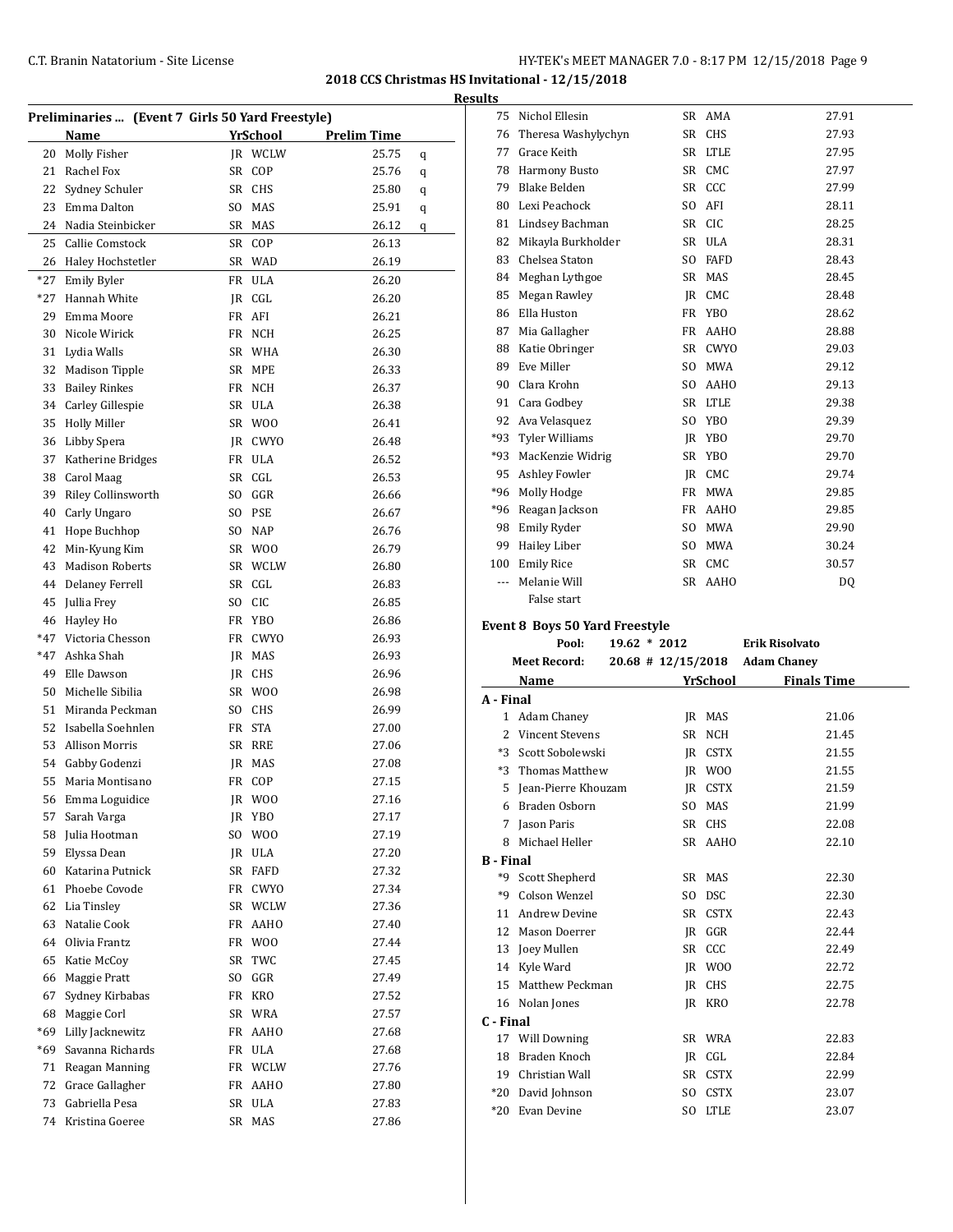|                | C - Final  (Event 8 Boys 50 Yard Freestyle) |           |             |                                |   |
|----------------|---------------------------------------------|-----------|-------------|--------------------------------|---|
|                | Name                                        |           | YrSchool    | <b>Finals Time</b>             |   |
| 22             | Mason Rassega                               |           | SR YBO      | 23.37                          |   |
| 23             | Joey Kelley                                 |           | SR LTLE     | 23.41                          |   |
| 24             | Bobby Kutsch                                |           | SR CHS      | 23.49                          |   |
|                | <b>Event 8 Boys 50 Yard Freestyle</b>       |           |             |                                |   |
|                | Pool:<br>$19.62 * 2012$                     |           |             | <b>Erik Risolvato</b>          |   |
|                | <b>Meet Record:</b>                         |           |             | 20.68 # 12/15/2018 Adam Chaney |   |
|                | Name                                        |           | YrSchool    | <b>Prelim Time</b>             |   |
|                | <b>Preliminaries</b>                        |           |             |                                |   |
| $\mathbf{1}$   | Adam Chaney                                 |           | JR MAS      | 20.68#                         | q |
| 2              | Jean-Pierre Khouzam                         |           | IR CSTX     | 21.46                          | q |
| 3              | <b>Vincent Stevens</b>                      |           | SR NCH      | 21.57                          | q |
| $\overline{4}$ | Scott Sobolewski                            |           | IR CSTX     | 21.62                          | q |
| 5              | Braden Osborn                               | SO.       | MAS         | 21.63                          | q |
| 6              | Thomas Matthew                              | IR        | W00         | 22.08                          | q |
| 7              | Jason Paris                                 | SR        | CHS         | 22.13                          | q |
| 8              | Michael Heller                              | SR        | AAHO        | 22.37                          | q |
| *9             | <b>Andrew Devine</b>                        | <b>SR</b> | <b>CSTX</b> | 22.41                          | q |
| *9             | Colson Wenzel                               | SO.       | <b>DSC</b>  | 22.41                          | q |
| 11             | Matthew Peckman                             | JR.       | CHS         | 22.49                          | q |
| 12             | Scott Shepherd                              | SR        | <b>MAS</b>  | 22.51                          | q |
| 13             | Joey Mullen                                 | SR        | CCC         | 22.52                          | q |
| 14             | Kyle Ward                                   |           | JR WOO      | 22.55                          | q |
| 15             | Nolan Jones                                 | IR        | KRO         | 22.67                          | q |
| 16             | Mason Doerrer                               | IR        | GGR         | 22.82                          | q |
| 17             | David Johnson                               | SO.       | CSTX        | 22.85                          | q |
| 18             | Evan Devine                                 | SO.       | <b>LTLE</b> | 22.93                          | q |
| *19            | <b>Will Downing</b>                         |           | SR WRA      | 22.95                          | q |
| $*19$          | Mason Rassega                               | SR        | YBO         | 22.95                          | q |
| 21             | Christian Wall                              | <b>SR</b> | CSTX        | 23.02                          | q |
| 22             | Braden Knoch                                | JR        | CGL         | 23.07                          | q |
| 23             | Bobby Kutsch                                | SR        | <b>CHS</b>  | 23.17                          | q |
| 24             | Joey Kelley                                 | SR        | <b>LTLE</b> | 23.19                          | q |
| 25             | Elijah O'Connor                             | <b>SR</b> | CNOR        | 23.22                          |   |
| 26             | <b>Braxton Miller</b>                       | SR        | <b>MWA</b>  | 23.24                          |   |
| 27             | Dominic Fonte                               |           | SR NCH      | 23.26                          |   |
| 28             | Jacob Stump                                 |           | SR AFI      | 23.28                          |   |
| 29             | Sean Huggins                                |           | FR MAS      | 23.30                          |   |
| 30             | Zachary Saurine                             |           | JR WCLW     | 23.31                          |   |
|                | *31 Evan Schell                             |           | SR CSTX     | 23.34                          |   |
| *31            | Jake Mitchell                               |           | JR NCH      | 23.34                          |   |
| 33             | Daniel Poletta                              | SR        | GGR         | 23.37                          |   |
|                | 34 Alexander Devine                         | JR        | LTLE        | 23.40                          |   |
| 35             | Hershel Chenault                            | JR        | CGL         | 23.42                          |   |
|                | 36 Jim Evans                                | JR        | NCH         | 23.47                          |   |
| 37             | Cooper Williams                             | SO.       | <b>CSTX</b> | 23.54                          |   |
| 38             | James Dietz                                 | SR        | CHS         | 23.57                          |   |
| 39             | Jakub Adamski                               | JR        | STR         | 23.63                          |   |
| 40             | Dennis Kuznetson                            | FR        | MAS         | 23.64                          |   |
| 41             | Justin Knoch                                | SR        | CGL         | 23.78                          |   |
| 42             | Ryan McKinght                               |           | JR ALL      | 23.84                          |   |
| 43             | Ryan Meister                                |           | SR CGL      | 23.86                          |   |
|                | 44 Jacob Atienza                            | SR        | TWC         | 23.90                          |   |
|                | Maxwell Schirra                             |           |             |                                |   |
| 45             |                                             | SR        | <b>CWYO</b> | 23.91                          |   |

| esults |                     |     |                |       |
|--------|---------------------|-----|----------------|-------|
|        | 46 Max Plentovich   |     | SR NCH         | 23.92 |
| 47     | Stefano DiLoreto    |     | SR MAS         | 24.04 |
|        | 48 Luke Dietz       |     | FR CHS         | 24.17 |
|        | *49 David Perry     |     | FR DSC         | 24.19 |
|        | *49 Luke Minick     | SO. | AAHO           | 24.19 |
|        | 51 Owen Porpora     |     | SR WAD         | 24.20 |
|        | 52 Chance Krohn     |     | SR AAHO        | 24.25 |
|        | *53 Jaden Boucher   |     | SO WOO         | 24.31 |
|        | *53 Ben Burnison    |     | IR CMC         | 24.31 |
|        | 55 Owen Hooper      | SO. | <b>FAFD</b>    | 24.38 |
|        | 56 Russell Volk     |     | JR CVCA        | 24.39 |
|        | 57 Connor Moore     |     | JR CWYO        | 24.40 |
|        | 58 John Evans       |     | IR NCH         | 24.45 |
|        | 59 Ben DeWolfe      |     | SR WCLW        | 24.51 |
|        | 60 Cameron Balas    |     | JR WOO         | 24.54 |
|        | 61 Casey Anderson   | SO. | FCC            | 24.58 |
|        | 62 Andrew Fearigo   |     | SO GGR         | 24.75 |
|        | 63 Drew Crane       |     | IR FCC         | 24.77 |
|        | 64 Magnus Haines    | SO. | MWA            | 24.78 |
|        | 65 Cooper Cadman    |     | <b>IR WCLW</b> | 24.81 |
|        | 66 Carter Cailor    | FR  | YBO            | 24.83 |
|        | 67 John Miller      |     | SR DSC         | 24.85 |
|        | 68 Jacob Boyett     |     | IR CGL         | 24.91 |
|        | 69 William Mennone  |     | IR CWYO        | 24.96 |
|        | 70 Spencer Cashman  |     | SO NAP         | 24.97 |
|        | 71 Derek Harlock    |     | FR ULA         | 25.03 |
|        | 72 Ben Henderson    |     | SR YBO         | 25.05 |
|        | *73 Ricky Jones     |     | SO COP         | 25.20 |
|        | *73 Thomas Skoog    |     | IR WCLW        | 25.20 |
|        | 75 Jack Belden      |     | SO CCC         | 25.23 |
|        | 76 Samuel Kurtz     | SO. | <b>AAHO</b>    | 25.35 |
|        | 77 Tim Fritts       |     | SR WOO         | 25.39 |
|        | *78 Patrick Burse   |     | FR ALL         | 25.42 |
|        | *78 Sam Kirbabas    |     | SR KRO         | 25.42 |
|        | 80 Flynn Cowie      |     | FR RRE         | 25.46 |
|        | 81 Noah Budd        |     | FR GGR         | 25.49 |
|        | 82 Greg Lipster     |     | IR CGL         | 25.83 |
| 83     | Brendan Beam        | SO. | YBO            | 26.01 |
| 84     | Alex Grimm          |     | SR CGL         | 26.05 |
| 85     | Ian Brown           |     | FR LTLE        | 26.09 |
| 86     | Jaden Minarcheck    |     | SO CCC         | 26.10 |
|        | 87 Ian Doucet       |     | SR AAHO        | 26.11 |
|        | 88 Nick Shrover     |     | SO GGR         | 26.13 |
|        | 89 Andrew Edwards   | SO. | MWA            | 26.15 |
|        | 90 Tyler Carr       |     | SO WLSO        | 26.25 |
|        | 91 Noah Bliss       | SO. | WLSO           | 26.26 |
|        | 92 Chandler Tipple  |     | JR MPE         | 26.27 |
|        | 93 Michael Johnson  | SO. | AAHO           | 26.36 |
|        | 94 Christian Hoch   |     | SO ULA         | 26.37 |
|        | 95 Josh Johnson     |     | SR AAHO        | 26.42 |
|        | 96 Adam Welden      | SO  | CMC            | 26.56 |
|        | 97 Andy Beichner    |     | SR YBO         | 26.65 |
|        | 98 John Sibilia     |     | FR WOO         | 26.79 |
|        | 99 Brandt Aker      |     | SR WRA         | 26.86 |
|        | 100 Emmanuel Blythe | SO. | CMC            | 26.97 |
|        | 101 Jacob Wodrich   | SO. | <b>CVCA</b>    | 26.99 |
| 102    | Danny Larison       | SO. | <b>KRO</b>     | 27.08 |
| 103    | Ty Walker           |     | SO ULA         | 27.26 |
|        |                     |     |                |       |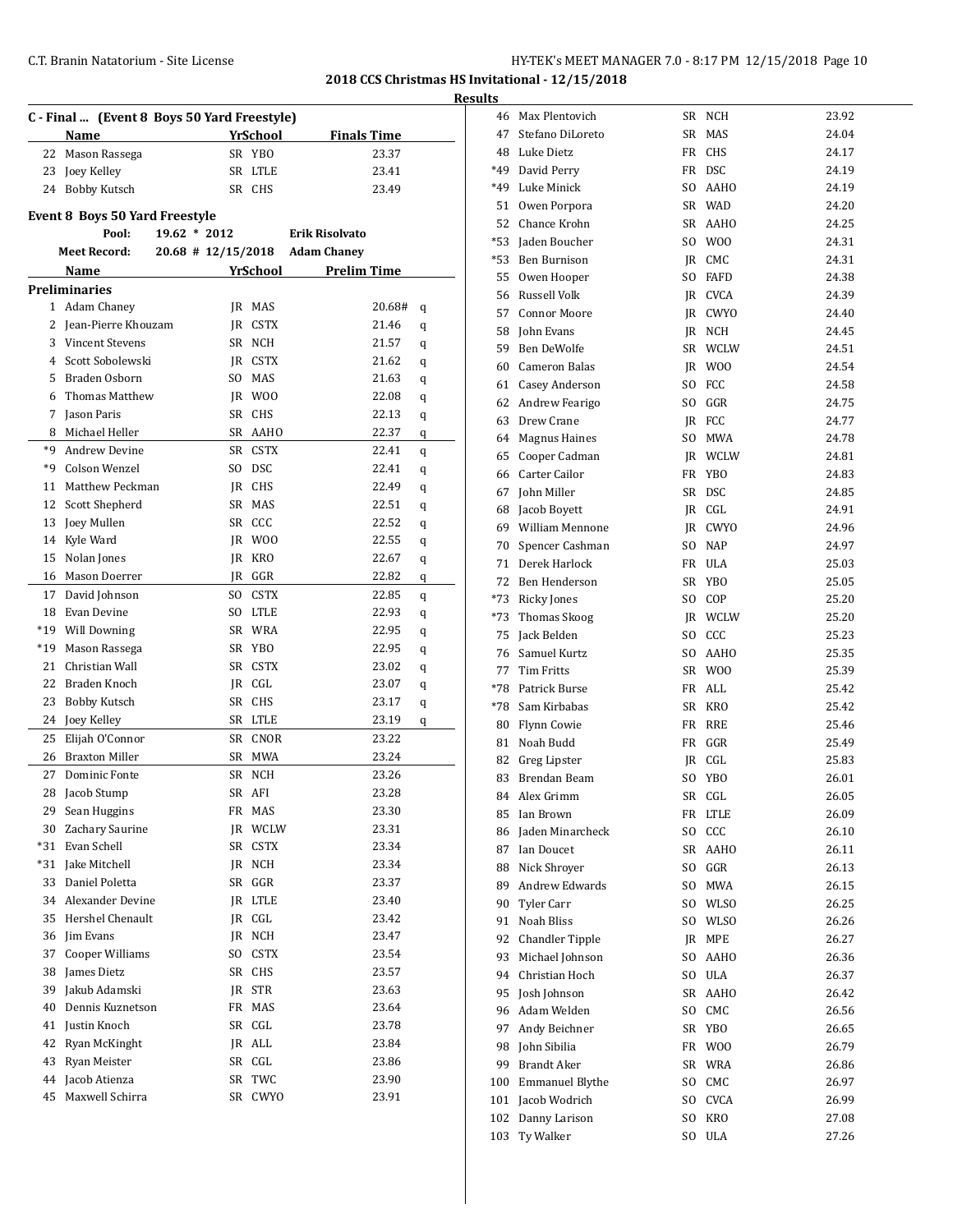| HY-TEK's MEET MANAGER 7.0 - 8:17 PM 12/15/2018 Page 11 |  |  |  |
|--------------------------------------------------------|--|--|--|
|--------------------------------------------------------|--|--|--|

 Evan Hamm SR HUD 233.65 q 13 Corey Phillips SR CGL 231.60 q Teddy Anzevino SO YBO 228.45 q William Keller JR AAHO 227.90 q Nathan Wilson FR NCH 226.75 q 17 Ethan Cordova SO NCH 213.30 q

**2018 CCS Christmas HS Invitational - 12/15/2018**

|    |                                                           |                     |                         | <b>Results</b> |
|----|-----------------------------------------------------------|---------------------|-------------------------|----------------|
|    | Preliminaries  (Event 8 Boys 50 Yard Freestyle)           |                     |                         |                |
|    | Name                                                      |                     | YrSchool Prelim Time    |                |
|    | 104 Ian LeFever                                           | FR ULA              | 27.33                   |                |
|    | --- Fynn McGuire                                          | IR MWA              | DQ                      |                |
|    | False start                                               |                     |                         |                |
|    | --- Andrew Glasgow                                        | FR WOO              | <b>DFS</b>              |                |
|    | Declared false start                                      |                     |                         |                |
|    | Event 9 Girls 1 mtr Diving                                |                     |                         |                |
|    | Pool:<br>$553.85 * 2014$                                  |                     | Olivia Ball             |                |
|    | Meet Record: 439.30 # 12/17/2016 Jamie Doak               |                     |                         |                |
|    | <b>Name Signal Science Pressure Pressure Prelim Score</b> |                     |                         |                |
|    | <b>Preliminaries</b>                                      |                     |                         |                |
|    | 1 Marissa Kurzinsky                                       | SO CMC              | 372.75                  | q              |
|    | 2 Lauren Melia                                            | FR TIN              | 372.00                  | q              |
|    | 3 Britney Meienburg                                       | SR NAP              | 344.40                  | q              |
|    | 4 Addison Heitman                                         | JR NAP              | 327.50                  | q              |
|    | 5 Taylor Peterson                                         | SO GGR              | 325.70                  | q              |
|    | 6 Alexandria Coleman                                      | SO AAHO             | 322.90                  | q              |
|    | 7 Addi Fleischman                                         | SO DEF              | 322.25                  | q              |
|    | 8 Aliison Mallette                                        | SR CCC              | 321.05                  | q              |
| 9  | Peyton Thurman                                            | FR RRE              | 315.15                  | q              |
|    | 10 Bria Lewis                                             | SO NCH              | 294.75                  | q              |
|    | 11 Isabella DiTullio                                      | FR HUD              | 287.30                  | q              |
|    | 12 Madison Ricciuti                                       | JR YBO              | 284.15                  | q              |
|    | 13 Gizzy Kelso                                            | SR YBO              | 281.90                  | q              |
|    | 14 Maria Miller                                           | JR CMC              | 274.80                  | q              |
|    | 15 Michele Umbaugh                                        | JR WAD              | 264.50                  | q              |
|    | 16 Thalia Perez                                           | IR NAP              | 257.85                  | q              |
|    | 17 Bella Butchko                                          | SO AF               | 257.35                  | q              |
|    | 18 Piper Lash                                             | SR TWC              | 241.50                  | q              |
| 19 | Megan Sullivan                                            | SR HUD              | 229.80                  | q              |
| 20 | Jordan Jones                                              | SR YBO              | 226.65                  | q              |
|    | 21 Molly Snellenberger                                    | SO KRO              | 216.55                  | q              |
|    | 22 Anya Ferner                                            | FR KRO              | 213.40                  | q              |
|    | 23 Madison Connolly                                       | SR YBO              | 213.00                  | q              |
|    | 24 Taylor Kimble                                          | SR CGL              | 211.00                  | q              |
|    | 25 Alexis Turkal                                          | JR MPE              | 210.60                  |                |
|    | 26 Anna Olivier                                           | JR YBO              | 194.80                  |                |
|    | 27 Bridget Douglas                                        | JR WLSO             | 177.60                  |                |
|    | --- Colleen Hallas                                        | SR WAD              | <b>DQ</b>               |                |
|    |                                                           |                     |                         |                |
|    | Event 10 Boys 1 mtr Diving<br>Pool:<br>633.80 * 2016      |                     | <b>Cameron Thatcher</b> |                |
|    | <b>Meet Record:</b>                                       | 559.10 # 12/19/2015 | <b>Lyle Yost</b>        |                |
|    | Name                                                      | YrSchool            | <b>Prelim Score</b>     |                |

1 Gabe Currens SR WAD 418.95 q 2 Brad Yates SR TWC 340.05 q Justin Rettig JR NAP 298.60 q Austin Shrock SO ULA 289.45 q Hunter Trautmann JR HUD 285.15 q Dominic Schwarz SO ULA 283.15 q 7 Jacob Macinga **JR** AAHO 274.75 q Dylan Montgomery SO HUD 270.15 q 9 Jacob Rettig MB JR NAP 269.95 q Blake Musshel SO NAP 264.45 q Robbie Slutzker SO NCH 258.00 q

|                  | 18 Noah Falanga                   |              | JR WAD  | 212.65                           | q |
|------------------|-----------------------------------|--------------|---------|----------------------------------|---|
|                  | 19 Carmen D'Alesio                |              | FR PSE  | 208.65                           | q |
|                  | 20 Max Rodin                      |              | JR TWC  | 200.60                           | q |
|                  | 21 Joey Hackett                   |              | JR AAHO | 178.05                           | q |
|                  | --- Brock Wiemken                 |              | FR NAP  | DQ                               |   |
|                  | --- Daniel Kotyk                  |              | IR ULA  | <b>DQ</b>                        |   |
|                  |                                   |              |         |                                  |   |
|                  | Event 11 Girls 100 Yard Butterfly |              |         |                                  |   |
|                  | Pool:                             | 53.34 * 2011 |         | <b>Maddie Martin</b>             |   |
|                  | <b>Meet Record:</b>               |              |         | 55.00 # 12/22/2012 Katie Miller  |   |
|                  |                                   |              |         | Name <b>YrSchool</b> Finals Time |   |
| A - Final        |                                   |              |         |                                  |   |
|                  | 1 Parker Timken                   |              | SR NCH  | 56.32                            |   |
|                  | 25.68                             | 30.64        |         |                                  |   |
|                  | 2 Paige Striley                   |              | FR WCLW | 58.74                            |   |
|                  | 27.67                             | 31.07        |         |                                  |   |
| 3                | Kiara Anchrum                     |              | SO MAS  | 58.77                            |   |
|                  | 27.64                             | 31.13        |         |                                  |   |
|                  | 4 Leanna Wall                     |              | SR MAS  | 59.52                            |   |
|                  | 27.97                             | 31.55        |         |                                  |   |
|                  | 5 Caitlin Cronin                  |              | SR NCH  | 1:00.16                          |   |
|                  | 27.83                             | 32.33        |         |                                  |   |
| 6                | Tara Witkowski                    |              | IR LTLE | 1:00.32                          |   |
|                  | 28.18                             | 32.14        |         |                                  |   |
| 7                | Grace Glosson                     |              | JR WCLW | 1:02.38                          |   |
|                  | 28.16                             | 34.22        |         |                                  |   |
|                  | --- Jenna Pilkington              |              | SR NAP  | DQ                               |   |
|                  | False start                       |              |         |                                  |   |
|                  | 27.98                             | 32.33        |         |                                  |   |
| <b>B</b> - Final | 9 Kate Lochridge                  |              | SR NCH  | 59.35                            |   |
|                  | 27.20                             | 32.15        |         |                                  |   |
|                  | 10 Gia Direnzo                    |              | JR AF   | 59.77                            |   |
|                  | 27.26                             | 32.51        |         |                                  |   |
|                  | 11 Mia Thatcher                   |              | JR MAS  | 59.97                            |   |
|                  | 28.28                             | 31.69        |         |                                  |   |
|                  | 12 Jordan Stump                   |              | JR AFI  | 1:00.18                          |   |
|                  | 27.91                             | 32.27        |         |                                  |   |
|                  | 13 Mikel Flatley                  |              | SR YBO  | 1:00.61                          |   |
|                  | 28.28                             | 32.33        |         |                                  |   |
|                  | 14 Lizzie Jantausch               |              | JR LTLE | 1:01.43                          |   |
|                  | 28.69                             | 32.74        |         |                                  |   |
| 15               | <b>Molly Rogers</b>               |              | FR AFI  | 1:01.52                          |   |
|                  | 28.64                             | 32.88        |         |                                  |   |
| 16               | <b>Bridget Cramer</b>             |              | SR WCLW | 1:01.67                          |   |
|                  | 28.87                             | 32.80        |         |                                  |   |
| C - Final        |                                   |              |         |                                  |   |
| 17               | Makena Miller                     |              | IR GGR  | 1:01.72                          |   |
|                  | 28.76                             | 32.96        |         |                                  |   |
|                  | 18 Angelika Georgostathis         |              | SR MAS  | 1:02.15                          |   |
|                  | 29.35                             | 32.80        |         |                                  |   |
|                  |                                   |              |         |                                  |   |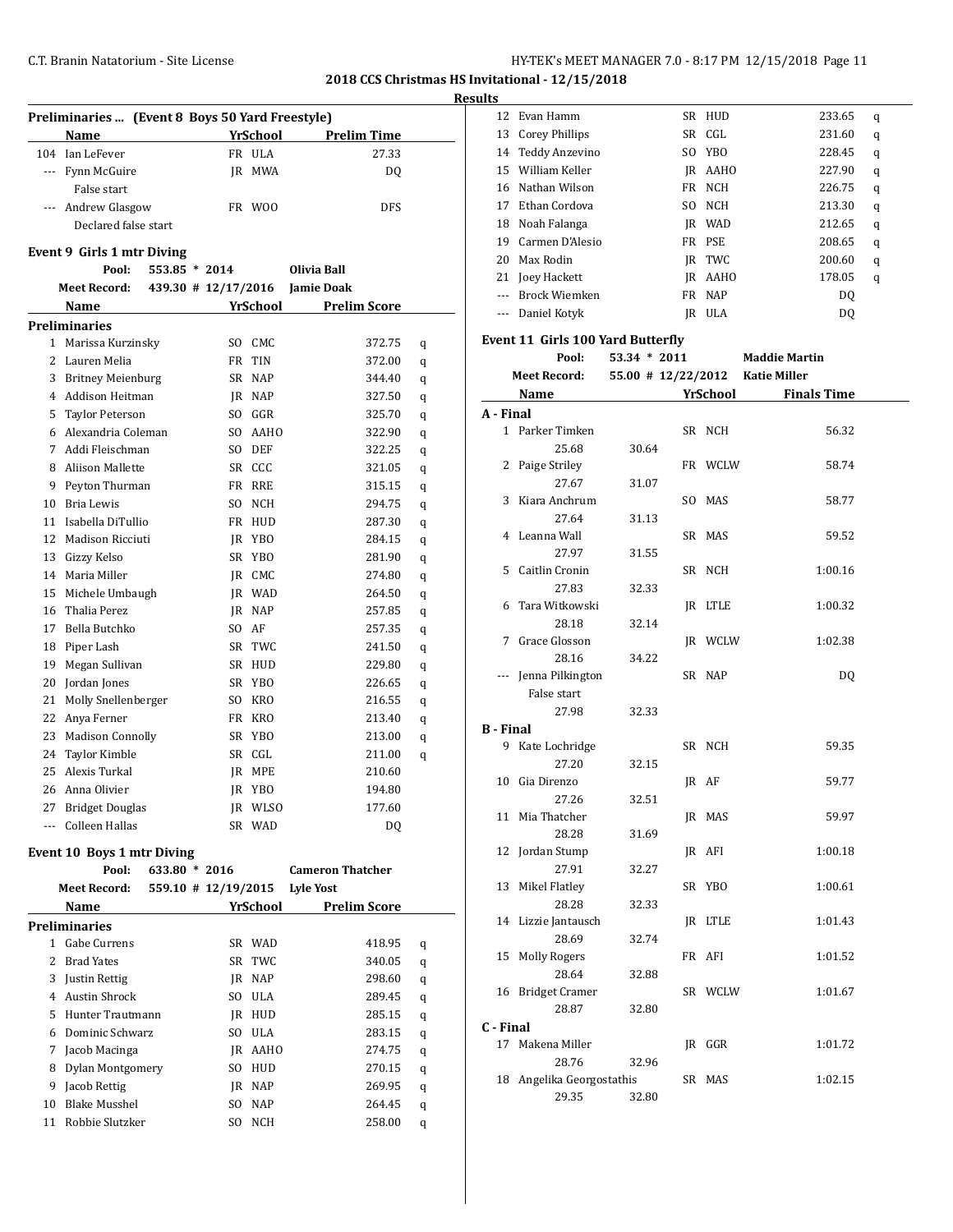**2018 CCS Christmas HS Invitational - 12/15/2018 Results**

|    | <b>Name</b>            |       |     | YrSchool   | <b>Finals Time</b> |
|----|------------------------|-------|-----|------------|--------------------|
| 19 | <b>Caroline Ehlers</b> |       |     | SR NCH     | 1:02.70            |
|    | 28.67                  | 34.03 |     |            |                    |
| 20 | Hannah Berlin          |       |     | SR WAD     | 1:04.03            |
|    | 29.67                  | 34.36 |     |            |                    |
|    | 21 Lauren Perry        |       | IR  | <b>DSC</b> | 1:04.13            |
|    | 29.98                  | 34.15 |     |            |                    |
|    | 22 Sara Patrick        |       |     | SR MAS     | 1:04.17            |
|    | 29.88                  | 34.29 |     |            |                    |
| 23 | Advika Sumit           |       |     | FR MAS     | 1:05.69            |
|    | 29.98                  | 35.71 |     |            |                    |
| 24 | Grace Wyszynski        |       | SO. | AAHO       | 1:05.83            |
|    | 29.82                  | 36.01 |     |            |                    |

#### **Event 11 Girls 100 Yard Butterfly**

|               | Pool:                  | $53.34 * 2011$     |    |          | <b>Maddie Martin</b> |   |
|---------------|------------------------|--------------------|----|----------|----------------------|---|
|               | <b>Meet Record:</b>    | 55.00 # 12/22/2012 |    |          | <b>Katie Miller</b>  |   |
|               | Name                   |                    |    | YrSchool | <b>Prelim Time</b>   |   |
|               | <b>Preliminaries</b>   |                    |    |          |                      |   |
| $\mathbf{1}$  | Parker Timken          |                    |    | SR NCH   | 58.20                | q |
|               | 26.85                  | 31.35              |    |          |                      |   |
| $\mathcal{L}$ | Kiara Anchrum          |                    |    | SO MAS   | 58.68                | q |
|               | 28.02                  | 30.66              |    |          |                      |   |
| 3             | Grace Glosson          |                    |    | IR WCLW  | 59.85                | q |
|               | 27.59                  | 32.26              |    |          |                      |   |
| 4             | Jenna Pilkington       |                    |    | SR NAP   | 1:00.07              | q |
|               | 27.91                  | 32.16              |    |          |                      |   |
| 5             | Paige Striley          |                    |    | FR WCLW  | 1:00.17              | q |
|               | 28.01                  | 32.16              |    |          |                      |   |
| 6             | Leanna Wall            |                    |    | SR MAS   | 1:00.42              | q |
|               | 28.47                  | 31.95              |    |          |                      |   |
| 7             | Tara Witkowski         |                    |    | IR LTLE  | 1:00.60              | q |
|               | 28.19                  | 32.41              |    |          |                      |   |
| 8             | Caitlin Cronin         |                    |    | SR NCH   | 1:00.69              | q |
|               | 28.10                  | 32.59              |    |          |                      |   |
| 9             | Kate Lochridge         |                    |    | SR NCH   | 1:01.09              | q |
|               | 28.26                  | 32.83              |    |          |                      |   |
| 10            | Mikel Flatley          |                    |    | SR YBO   | 1:01.19              | q |
|               | 28.37                  | 32.82              |    |          |                      |   |
| 11            | Gia Direnzo            |                    |    | IR AF    | 1:01.40              | q |
|               | 28.07                  | 33.33              |    |          |                      |   |
| 12            | <b>Bridget Cramer</b>  |                    |    | SR WCLW  | 1:01.56              | q |
|               | 28.61                  | 32.95              |    |          |                      |   |
| 13            | Jordan Stump           |                    |    | IR AFI   | 1:01.81              | q |
|               | 28.47                  | 33.34              |    |          |                      |   |
| 14            | Lizzie Jantausch       |                    |    | IR LTLE  | 1:02.16              | q |
|               | 29.11                  | 33.05              |    |          |                      |   |
| 15            | Mia Thatcher           |                    |    | IR MAS   | 1:02.22              | q |
|               | 28.81                  | 33.41              |    |          |                      |   |
| 16            | <b>Molly Rogers</b>    |                    |    | FR AFI   | 1:02.73              | q |
|               | 28.89                  | 33.84              |    |          |                      |   |
| 17            | Angelika Georgostathis |                    |    | SR MAS   | 1:03.17              | q |
|               | 29.46                  | 33.71              |    |          |                      |   |
| 18            | Advika Sumit           |                    |    | FR MAS   | 1:03.71              | q |
| 19            | <b>Caroline Ehlers</b> |                    | SR | NCH      | 1:03.79              | q |
|               | 29.87                  | 33.92              |    |          |                      |   |

| *20       | Lauren Perry                     |                        |     | JR DSC          | 1:04.03            | q |
|-----------|----------------------------------|------------------------|-----|-----------------|--------------------|---|
| *20       | Sara Patrick                     |                        |     | SR MAS          | 1:04.03            | q |
|           | 29.77                            | 34.26                  |     |                 |                    |   |
| 22        | Hannah Berlin                    |                        |     | SR WAD          | 1:04.05            | q |
|           | 29.68                            | 34.37                  |     |                 |                    |   |
| 23        | Makena Miller                    |                        |     | IR GGR          | 1:04.10            | q |
|           | 29.48                            | 34.62                  |     |                 |                    |   |
|           | 24 Grace Wyszynski               |                        |     | SO AAHO         | 1:04.12            | q |
|           | 29.41                            | 34.71                  |     |                 |                    |   |
| 25        | Lydia Walls                      |                        |     | SR WHA          | 1:04.28            |   |
|           | 30.01                            | 34.27                  |     |                 |                    |   |
|           | 26 Alexandra Cirese              |                        |     | SO CGL          | 1:05.42            |   |
|           | 29.48                            | 35.94                  |     |                 |                    |   |
| 27        | <b>Chloe Constantinides</b>      |                        | SO. | CWYO            | 1:05.50            |   |
|           | 30.19                            | 35.31                  |     |                 |                    |   |
|           | 28 Rachel Klem                   |                        |     | SO CCR          | 1:05.68            |   |
|           | 29.65                            | 36.03                  |     |                 |                    |   |
| 29        | Ava Batsel                       |                        |     | JR CWYO         | 1:05.90            |   |
|           | 30.05                            | 35.85                  |     |                 |                    |   |
| 30        | Morgan Allison                   |                        |     | SO WCLW         | 1:06.49            |   |
|           | 30.73                            | 35.76                  |     |                 |                    |   |
| 31        | Amanthi Ranatunga                |                        |     | SR MAS          | 1:06.57            |   |
| 32        | Carol Maag                       |                        |     | SR CGL          | 1:07.30            |   |
|           | 30.79                            | 36.51                  |     |                 |                    |   |
| *33       | <b>Delaney Ferrell</b>           |                        |     | SR CGL          | 1:07.60            |   |
|           | 31.54                            | 36.06                  |     |                 |                    |   |
| *33       | Elyssa Dean                      |                        |     | JR ULA          | 1:07.60            |   |
|           | 32.00                            | 35.60                  |     |                 |                    |   |
| 35        | Sarah Varga                      |                        |     | JR YBO          | 1:07.61            |   |
|           | 30.91                            | 36.70                  |     |                 |                    |   |
| 36        | Jordan Helmick                   |                        |     | SO CHS          | 1:07.69            |   |
|           | 29.84                            | 37.85                  |     |                 |                    |   |
| 37        | Katie McBane                     |                        |     | SR WHA          | 1:08.44            |   |
|           | 31.85                            | 36.59                  |     |                 |                    |   |
|           | 38 Elleson Harper                |                        |     | SR CCC          | 1:08.85            |   |
| 39        | Gianna Stanich                   |                        |     | JR PSE          | 1:08.98            |   |
|           | 30.33                            | 38.65                  |     |                 |                    |   |
| 40        | Kylee Maibach                    |                        |     | IR WAD          | 1:09.38            |   |
| 41        | Sierra Searfoss                  |                        |     | JR MPE          | 1:09.83            |   |
|           | 32.74                            | 37.09                  |     |                 |                    |   |
|           | 42 Abby Yocum                    |                        |     | JR YBO          | 1:10.61            |   |
|           | 33.49                            | 37.12                  |     |                 |                    |   |
| 43        | Grace Gallagher                  |                        |     | FR AAHO         | 1:10.73            |   |
|           | 31.85                            | 38.88                  |     |                 |                    |   |
|           | 44 Anna Endsley                  |                        |     | SR FAFD         | 1:11.19            |   |
|           | 32.73                            | 38.46                  |     |                 |                    |   |
|           | --- Emma Loguidice               |                        |     | JR WOO          | DFS                |   |
|           | Declared false start             |                        |     |                 |                    |   |
|           | Event 12 Boys 100 Yard Butterfly |                        |     |                 |                    |   |
|           | Pool:                            | 46.97 * 2017           |     |                 | <b>Cody Bybee</b>  |   |
|           | <b>Meet Record:</b>              | $49.13 \pm 12/15/2018$ |     |                 | <b>Will Rose</b>   |   |
|           |                                  |                        |     | <b>TrSchool</b> | <b>Finals Time</b> |   |
| A - Final | <u>Name</u>                      |                        |     |                 |                    |   |
|           | 1 Will Rose                      |                        |     | JR ALL          | 49.13#             |   |
|           |                                  |                        |     |                 |                    |   |

22.78 26.35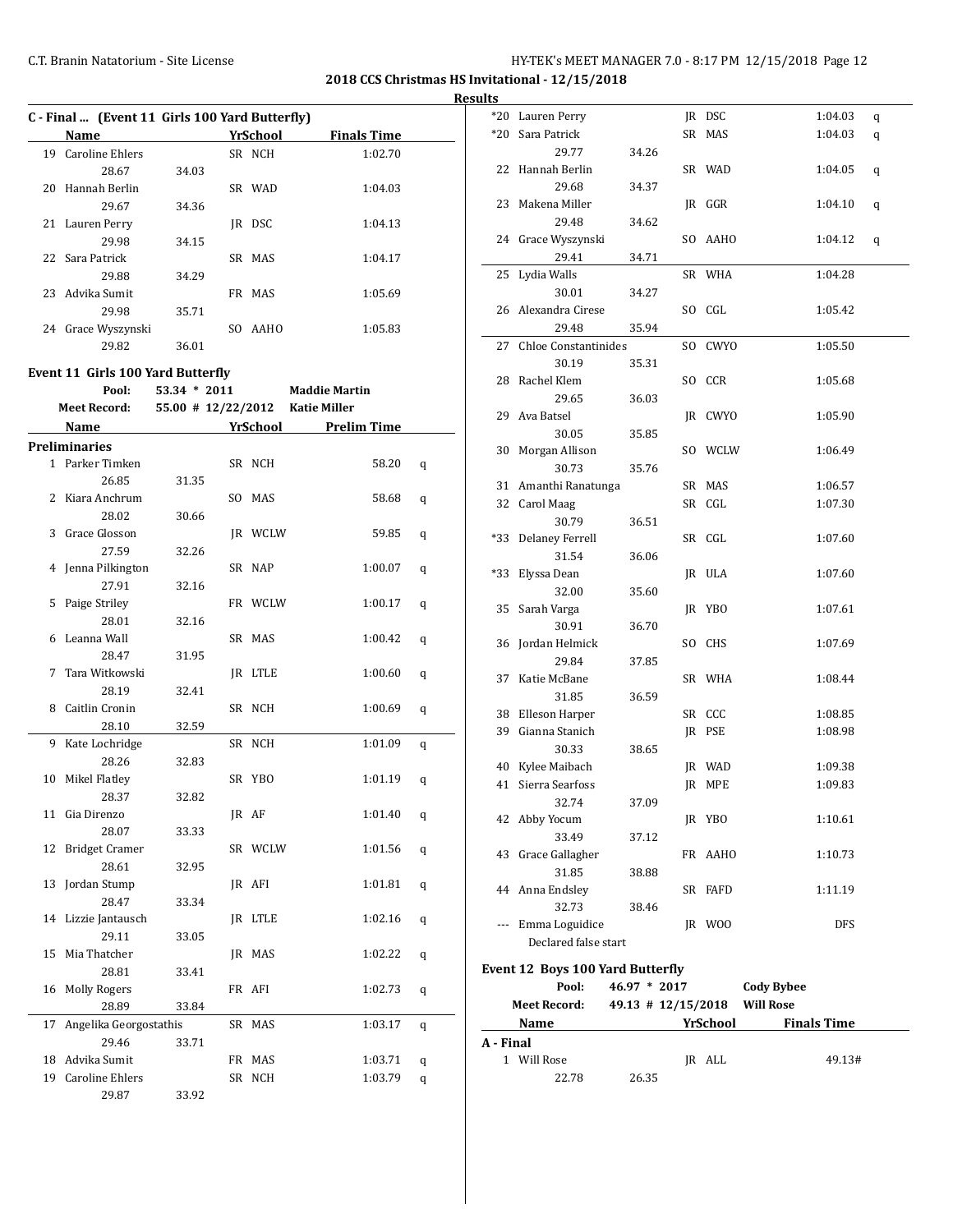**2018 CCS Christmas HS Invitational - 12/15/2018 Results**

|                  | Name                      |       | <b>YrSchool</b> | <b>Finals Time</b> | <b>Event 12 Boys 100 \</b> |
|------------------|---------------------------|-------|-----------------|--------------------|----------------------------|
|                  | 2 Noah Basista            |       | JR YBO          | 51.54              | Pool:                      |
|                  | 23.88                     | 27.66 |                 |                    | <b>Meet Record:</b>        |
|                  | 3 Carl Bloebaum           |       | FR MAS          | 51.59              | Name                       |
|                  | 24.72                     | 26.87 |                 |                    | <b>Preliminaries</b>       |
|                  | 4 John Edurese            |       | JR WAD          | 51.69              | 1 Carl Bloebaum            |
|                  | 23.89                     | 27.80 |                 |                    | 23.78                      |
|                  | 5 Matthew DunLany         |       | JR YBO          | 52.67              | 2 Jacob McDonald           |
|                  | 24.84                     | 27.83 |                 |                    | 24.32                      |
|                  | *6 Jack Saum              |       | SR AFI          | 52.88              | 3 John Edurese             |
|                  | 24.27                     | 28.61 |                 |                    | 24.28                      |
|                  | *6 Jacob McDonald         |       | IR LTLE         | 52.88              | 4 Will Rose                |
|                  | 24.48                     | 28.40 |                 |                    | 24.17                      |
|                  | 8 Braden Osborn           |       | SO MAS          | 54.40              | 5 Noah Basista             |
|                  | 24.59                     | 29.81 |                 |                    | 24.36                      |
| <b>B</b> - Final |                           |       |                 |                    | 6 Jack Saum                |
|                  | 9 Colin Martin            |       | SR TWC          | 51.40              | 24.54                      |
|                  | 24.29                     | 27.11 |                 |                    | 7 Braden Osborn            |
|                  | 10 Scott Shepherd         |       | SR MAS          | 52.72              | 24.73                      |
|                  | 24.71                     | 28.01 |                 |                    | 8 Matthew DunLa            |
|                  | 11 Lonnie Chien           |       | SR MAS          | 53.18              | 24.64                      |
|                  | 24.69                     | 28.49 |                 |                    | 9 Colin Martin             |
|                  | 12 Joey Mullen            |       | SR CCC          | 53.24              | 24.16                      |
|                  | 24.66                     | 28.58 |                 |                    | 10 Jake Lawrence           |
|                  | 13 William Schneider      |       | SR NCH          | 53.38              | 25.07                      |
|                  | 24.69                     | 28.69 |                 |                    | 11 Joey Mullen             |
|                  | 14 Jake Lawrence          |       | SO AF           | 53.84              | 24.97                      |
|                  | 25.06                     | 28.78 |                 |                    | 12 Scott Shepherd          |
|                  | 15 Grady Wheeler          |       | SR CSTX         | 54.01              | 25.51                      |
|                  | 25.18                     | 28.83 |                 |                    | 13 Grady Wheeler           |
|                  | 16 Jordan Stackpole       |       | JR YBO          | 55.43              | 24.85                      |
|                  | 25.91                     | 29.52 |                 |                    | 14 Lonnie Chien            |
| C - Final        |                           |       |                 |                    | 25.50                      |
|                  | 17 JP Khouzam             |       | SR CSTX         | 54.01              | 15 Jordan Stackpole        |
|                  | 25.15                     | 28.86 |                 |                    | 25.75                      |
|                  | 18 Mason Doerrer          |       | JR GGR          | 54.36              | 16 William Schneid         |
|                  | 25.21                     | 29.15 |                 |                    | 25.23                      |
|                  | 19 Aki Li                 |       | SR CSTX         | 54.62              | *17 Aki Li                 |
|                  |                           |       |                 |                    | 26.08                      |
|                  | 25.50                     | 29.12 |                 |                    | *17 Cameron Jones          |
|                  | 20 Cameron Jones<br>25.39 |       | JR CSTX         | 55.27              | 25.24                      |
|                  |                           | 29.88 |                 |                    | 19 JP Khouzam              |
|                  | 21 Jim Evans              |       | JR NCH          | 56.39              | 25.59                      |
|                  | 26.14                     | 30.25 |                 |                    | 20 Sam Graler              |
|                  | 22 Sam Graler             |       | SO MAS          | 56.43              | 25.70                      |
|                  | 26.16                     | 30.27 |                 |                    | 21 Mason Doerrer           |
|                  | 23 Jay Weil               |       | JR CSTX         | 56.60              | 25.41                      |
|                  | 26.38                     | 30.22 |                 |                    | 22 Jay Weil                |
|                  | 24 Jake Sapp              |       | SO MAS          | 57.99              | 26.29                      |
|                  | 26.51                     | 31.48 |                 |                    |                            |

|    | Event 12 Boys 100 Yard Butterfly<br>Pool:                                                                                                                                                                                     | $46.97 * 2017$ |         | <b>Cody Bybee</b>            |   |
|----|-------------------------------------------------------------------------------------------------------------------------------------------------------------------------------------------------------------------------------|----------------|---------|------------------------------|---|
|    | <b>Meet Record:</b>                                                                                                                                                                                                           |                |         | 49.13 # 12/15/2018 Will Rose |   |
|    |                                                                                                                                                                                                                               |                |         |                              |   |
|    | Name and the same state of the state of the state of the state of the state of the state of the state of the state of the state of the state of the state of the state of the state of the state of the state of the state of |                |         | YrSchool Prelim Time         |   |
|    | <b>Preliminaries</b>                                                                                                                                                                                                          |                |         |                              |   |
|    | 1 Carl Bloebaum                                                                                                                                                                                                               |                | FR MAS  | 51.15                        | q |
|    | 23.78                                                                                                                                                                                                                         | 27.37          |         |                              |   |
|    | 2 Jacob McDonald                                                                                                                                                                                                              |                | JR LTLE | 51.80                        | q |
|    | 24.32                                                                                                                                                                                                                         | 27.48          |         |                              |   |
|    | 3 John Edurese                                                                                                                                                                                                                |                | JR WAD  | 52.00                        | q |
|    | 24.28                                                                                                                                                                                                                         | 27.72          |         |                              |   |
|    | 4 Will Rose                                                                                                                                                                                                                   |                | IR ALL  | 52.28                        | q |
|    | 24.17                                                                                                                                                                                                                         | 28.11          |         |                              |   |
|    | 5 Noah Basista                                                                                                                                                                                                                |                | JR YBO  | 52.44                        | q |
|    | 24.36                                                                                                                                                                                                                         | 28.08          |         |                              |   |
|    | 6 Jack Saum                                                                                                                                                                                                                   |                | SR AFI  | 52.55                        | q |
|    | 24.54                                                                                                                                                                                                                         | 28.01          |         |                              |   |
| 7  | Braden Osborn                                                                                                                                                                                                                 |                | SO MAS  | 53.07                        | q |
|    | 24.73                                                                                                                                                                                                                         | 28.34          |         |                              |   |
|    | 8 Matthew DunLany                                                                                                                                                                                                             |                | JR YBO  | 53.34                        | q |
|    | 24.64                                                                                                                                                                                                                         | 28.70          |         |                              |   |
| 9  | Colin Martin                                                                                                                                                                                                                  |                | SR TWC  | 53.49                        | q |
|    | 24.16                                                                                                                                                                                                                         | 29.33          |         |                              |   |
|    | 10 Jake Lawrence                                                                                                                                                                                                              |                | SO AF   | 53.66                        | q |
|    | 25.07                                                                                                                                                                                                                         | 28.59          |         |                              |   |
|    | 11 Joey Mullen                                                                                                                                                                                                                |                | SR CCC  | 53.67                        | q |
|    | 24.97                                                                                                                                                                                                                         | 28.70          |         |                              |   |
|    | 12 Scott Shepherd                                                                                                                                                                                                             |                | SR MAS  | 53.84                        | q |
|    | 25.51                                                                                                                                                                                                                         | 28.33          |         |                              |   |
|    | 13 Grady Wheeler                                                                                                                                                                                                              |                | SR CSTX | 53.87                        | q |
|    | 24.85                                                                                                                                                                                                                         | 29.02          |         |                              |   |
|    | 14 Lonnie Chien                                                                                                                                                                                                               |                | SR MAS  | 54.15                        | q |
|    | 25.50                                                                                                                                                                                                                         | 28.65          |         |                              |   |
|    | 15 Jordan Stackpole                                                                                                                                                                                                           |                | JR YBO  | 54.52                        | q |
|    | 25.75                                                                                                                                                                                                                         | 28.77          |         |                              |   |
|    | 16 William Schneider                                                                                                                                                                                                          |                | SR NCH  | 54.58                        | q |
|    | 25.23                                                                                                                                                                                                                         | 29.35          |         |                              |   |
|    | *17 Aki Li                                                                                                                                                                                                                    |                | SR CSTX | 55.13                        | q |
|    | 26.08                                                                                                                                                                                                                         | 29.05          |         |                              |   |
|    | *17 Cameron Jones                                                                                                                                                                                                             |                | JR CSTX | 55.13                        | q |
|    | 25.24                                                                                                                                                                                                                         | 29.89          |         |                              |   |
|    | 19 JP Khouzam                                                                                                                                                                                                                 |                | SR CSTX | 55.37                        | q |
|    | 25.59                                                                                                                                                                                                                         | 29.78          |         |                              |   |
| 20 | Sam Graler                                                                                                                                                                                                                    |                | SO MAS  | 55.55                        | q |
|    | 25.70                                                                                                                                                                                                                         | 29.85          |         |                              |   |
| 21 | Mason Doerrer                                                                                                                                                                                                                 |                | JR GGR  | 55.56                        | q |
|    | 25.41                                                                                                                                                                                                                         | 30.15          |         |                              |   |
| 22 | Jay Weil                                                                                                                                                                                                                      |                | JR CSTX | 55.57                        | q |
|    | 26.29                                                                                                                                                                                                                         | 29.28          |         |                              |   |
|    | 23 Michael McKeithen                                                                                                                                                                                                          |                | SR WRA  | 55.94                        | q |
|    | 25.75                                                                                                                                                                                                                         | 30.19          |         |                              |   |
|    | 24 Jim Evans                                                                                                                                                                                                                  |                | JR NCH  | 56.04                        | q |
|    | 25.98                                                                                                                                                                                                                         | 30.06          |         |                              |   |
|    | 25 Jakub Adamski                                                                                                                                                                                                              |                | JR STR  | 56.62                        |   |
|    | 26.43                                                                                                                                                                                                                         | 30.19          |         |                              |   |
|    |                                                                                                                                                                                                                               |                |         |                              |   |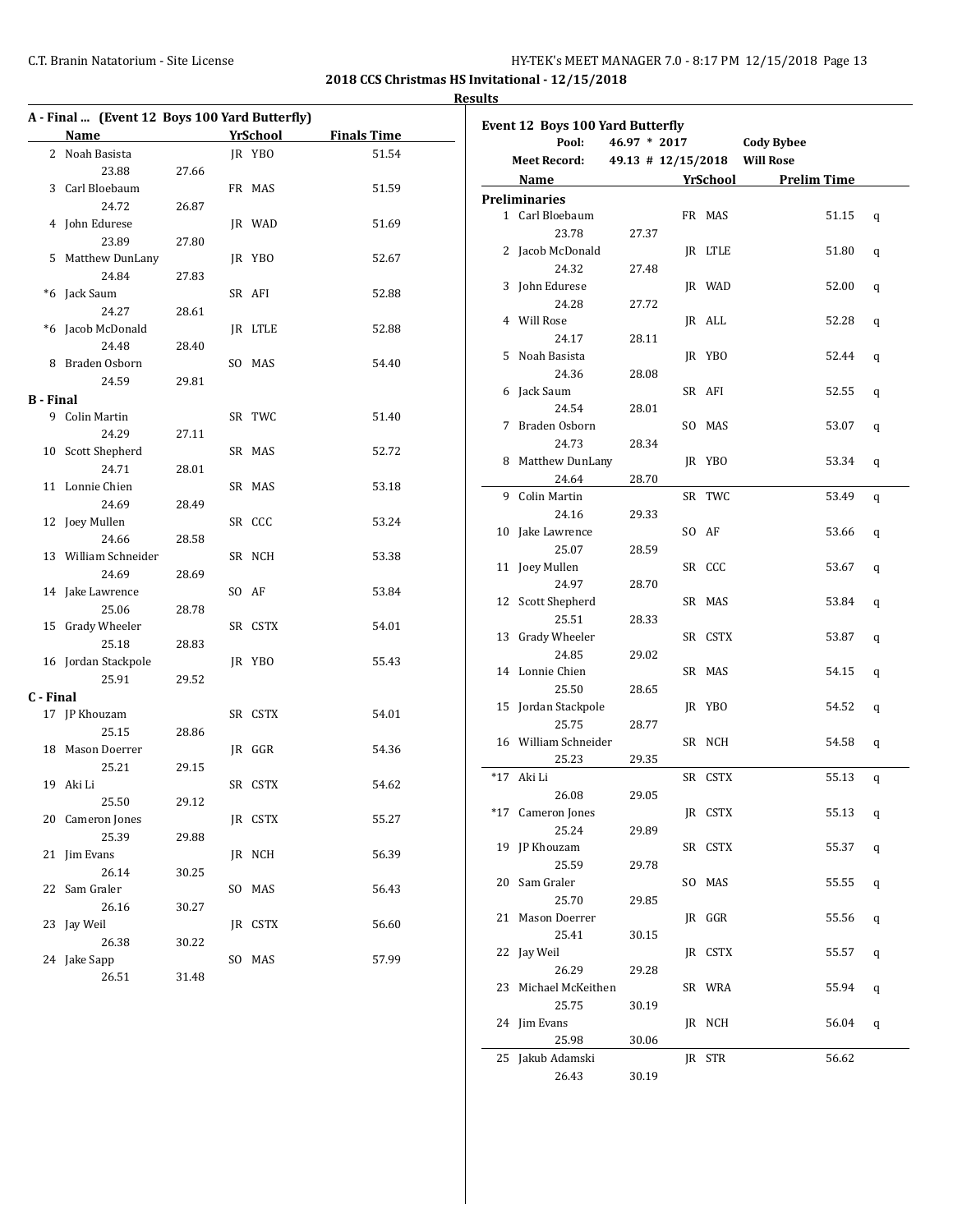# C.T. Branin Natatorium - Site License **HY-TEK's MEET MANAGER 7.0 - 8:17 PM 12/15/2018** Page 14

**2018 CCS Christmas HS Invitational - 12/15/2018 Results**

| Preliminaries  (Event 12 Boys 100 Yard Butterfly) |                       |       |  |          |                    |  |
|---------------------------------------------------|-----------------------|-------|--|----------|--------------------|--|
|                                                   | <b>Name</b>           |       |  | YrSchool | <b>Prelim Time</b> |  |
|                                                   | 26 Jake Sapp          |       |  | SO MAS   | 56.92              |  |
|                                                   | 26.74                 | 30.18 |  |          |                    |  |
| 27                                                | Maxwell Schirra       |       |  | SR CWYO  | 57.00              |  |
|                                                   | 25.72                 | 31.28 |  |          |                    |  |
| 28                                                | Nick Conti            |       |  | IR MAS   | 57.07              |  |
|                                                   | 26.01                 | 31.06 |  |          |                    |  |
| 29                                                | Dennis Kuznetson      |       |  | FR MAS   | 57.30              |  |
|                                                   | 26.49                 | 30.81 |  |          |                    |  |
| 30                                                | Haydn Swan            |       |  | SR KRO   | 57.33              |  |
|                                                   | 26.12                 | 31.21 |  |          |                    |  |
| 31                                                | Sam Nucerino          |       |  | SR LTLE  | 57.77              |  |
|                                                   | 27.47                 | 30.30 |  |          |                    |  |
| 32                                                | Mark Lanterman        |       |  | JR PSE   | 57.98              |  |
|                                                   | 26.00                 | 31.98 |  |          |                    |  |
| 33                                                | Jacob Vereb           |       |  | JR MPE   | 58.34              |  |
|                                                   | 27.66                 | 30.68 |  |          |                    |  |
|                                                   | 34 Casey Anderson     |       |  | SO FCC   | 58.47              |  |
|                                                   | 27.70                 | 30.77 |  |          |                    |  |
| 35                                                | Jonas Muhlenkamp      |       |  | SO NCH   | 58.95              |  |
|                                                   | 27.16                 | 31.79 |  |          |                    |  |
|                                                   | 36 Landon Hughes      |       |  | JR LTLE  | 59.04              |  |
|                                                   | 27.11                 | 31.93 |  |          |                    |  |
| 37                                                | <b>Braxton Miller</b> |       |  | SR MWA   | 59.08              |  |
|                                                   | 26.88                 | 32.20 |  |          |                    |  |
| 38                                                | Ryan Scott            |       |  | IR RRE   | 59.47              |  |
|                                                   | 27.18                 | 32.29 |  |          |                    |  |
| 39                                                | Jacob Boyett          |       |  | JR CGL   | 59.59              |  |
|                                                   | 26.44                 | 33.15 |  |          |                    |  |
| 40                                                | Michael Edwards       |       |  | SR WAD   | 1:00.84            |  |
|                                                   | 27.61                 | 33.23 |  |          |                    |  |
| 41                                                | Jacob Murray          |       |  | SR AFI   | 1:01.57            |  |
|                                                   | 28.29                 | 33.28 |  |          |                    |  |
|                                                   | 42 Andrew Fearigo     |       |  | SO GGR   | 1:01.84            |  |
|                                                   | 28.60                 | 33.24 |  |          |                    |  |
| 43                                                | Brendan Beam          |       |  | SO YBO   | 1:02.24            |  |
|                                                   | 28.11                 | 34.13 |  |          |                    |  |
|                                                   | 44 Alex Kelker        |       |  | SR WCLW  | 1:03.15            |  |
|                                                   | 28.50                 | 34.65 |  |          |                    |  |
| 45                                                | Kyle Funk             |       |  | SO FAFD  | 1:03.43            |  |
|                                                   | 29.53                 | 33.90 |  |          |                    |  |
|                                                   | 46 Seth Schonfeld     |       |  | SR WOO   | 1:04.83            |  |
|                                                   | 29.84                 | 34.99 |  |          |                    |  |

# **Event 13 Girls 100 Yard Freestyle**

|                | Pool:               | $48.63 * 2010$       |            | Margo Geer               |  |
|----------------|---------------------|----------------------|------------|--------------------------|--|
|                | <b>Meet Record:</b> | $50.80$ # 12/19/2015 |            | <b>Ashley Volpenhein</b> |  |
|                | Name                |                      | YrSchool   | <b>Finals Time</b>       |  |
| A - Final      |                     |                      |            |                          |  |
| 1              | Reagan St Clair     |                      | NCH<br>SO. | 53.31                    |  |
|                | 25.57               | 27.74                |            |                          |  |
| $\overline{2}$ | Mckenzie Grau       |                      | SR MAS     | 53.32                    |  |
|                | 25.78               | 27.54                |            |                          |  |
| 3              | Aubrey Whitaker     |                      | SR MAS     | 54.01                    |  |
|                | 25.88               | 28.13                |            |                          |  |
|                |                     |                      |            |                          |  |

| $\overline{4}$   | Raeli Blandine                    |       |     | FR NCH     | 54.77 |
|------------------|-----------------------------------|-------|-----|------------|-------|
|                  | 26.24                             | 28.53 |     |            |       |
| 5                | Kinsey Knoch                      |       |     | SR CGL     | 54.85 |
|                  | 26.45                             | 28.40 |     |            |       |
|                  | 6 Mia Hagenauer                   |       |     | SO CWYO    | 54.87 |
|                  | 26.47                             | 28.40 |     |            |       |
| 7                | Maggie Hojnacki                   |       | SO. | MAS        | 55.40 |
|                  | 26.28                             | 29.12 |     |            |       |
| 8                | Molly Fisher                      |       |     | JR WCLW    | 55.44 |
|                  | 26.46                             | 28.98 |     |            |       |
| <b>B</b> - Final |                                   |       |     |            |       |
| 9                | Paige South                       |       |     | SO NCH     | 53.91 |
|                  | 25.65                             | 28.26 |     |            |       |
| 10               | Tiana Anchrum                     |       |     | SO MAS     | 55.69 |
|                  | 26.98                             | 28.71 |     |            |       |
| 11               | Jordan Baith                      |       |     | JR AFI     | 56.03 |
|                  | 27.06                             | 28.97 |     |            |       |
| 12               | Jennah Markovitch                 |       |     | SR YBO     | 56.31 |
|                  | 27.01                             | 29.30 |     |            |       |
| 13               | Sydney Schuler                    |       |     | SR CHS     | 57.22 |
|                  | 27.41                             | 29.81 |     |            |       |
| 14               | Rachel Fox                        |       |     | SR COP     | 57.26 |
|                  | 27.26                             | 30.00 |     |            |       |
| 15               | Michelle Caye                     |       |     | JR COP     | 57.74 |
|                  | 27.38                             | 30.36 |     |            |       |
|                  | 16 Ema Rennie                     |       |     | JR DSC     | 58.14 |
|                  | 27.24                             | 30.90 |     |            |       |
| C - Final        |                                   |       |     |            |       |
|                  | 17 Emily Byler                    |       |     | FR ULA     | 57.14 |
|                  | 26.93                             | 30.21 |     |            |       |
| 18               | <b>Madison Tipple</b>             |       |     | SR MPE     | 57.34 |
|                  | 27.25                             | 30.09 |     |            |       |
| $*19$            | Libby Spera                       |       |     | JR CWYO    | 57.62 |
|                  | 27.49                             | 30.13 |     |            |       |
| $*19$            | Ruchi Kudalkar                    |       |     | SO MAS     | 57.62 |
|                  | 27.45                             | 30.17 |     |            |       |
| 21               | Hope Buchhop                      |       |     | SO NAP     | 57.64 |
|                  | 27.58                             | 30.06 |     |            |       |
| 22               | Lauren Fries                      |       |     | JR MAS     | 57.92 |
|                  | 27.84                             | 30.08 |     |            |       |
| 23               | Alison Kuras                      |       |     | SR YBO     | 58.27 |
|                  | 27.58                             | 30.69 |     |            |       |
|                  | 24 Nadia Steinbicker              |       |     | SR MAS     | 59.17 |
|                  | 28.07                             | 31.10 |     |            |       |
|                  | Event 13 Girls 100 Yard Freestyle |       |     |            |       |
|                  | $D_{0.0}$ , $10.62 * 2010$        |       |     | Morgo Coor |       |

|   | Pool:                | $48.63 * 2010$ |                      | Margo Geer               |   |
|---|----------------------|----------------|----------------------|--------------------------|---|
|   | Meet Record:         |                | $50.80$ # 12/19/2015 | <b>Ashley Volpenhein</b> |   |
|   | Name                 |                | YrSchool             | <b>Prelim Time</b>       |   |
|   | <b>Preliminaries</b> |                |                      |                          |   |
| 1 | Aubrey Whitaker      |                | SR MAS               | 53.43                    | q |
|   | 25.93                | 27.50          |                      |                          |   |
| 2 | Mckenzie Grau        |                | SR MAS               | 54.04                    | q |
|   | 26.15                | 27.89          |                      |                          |   |
| 3 | Reagan St Clair      |                | <b>NCH</b><br>SO.    | 54.54                    | q |
|   | 26.29                | 28.25          |                      |                          |   |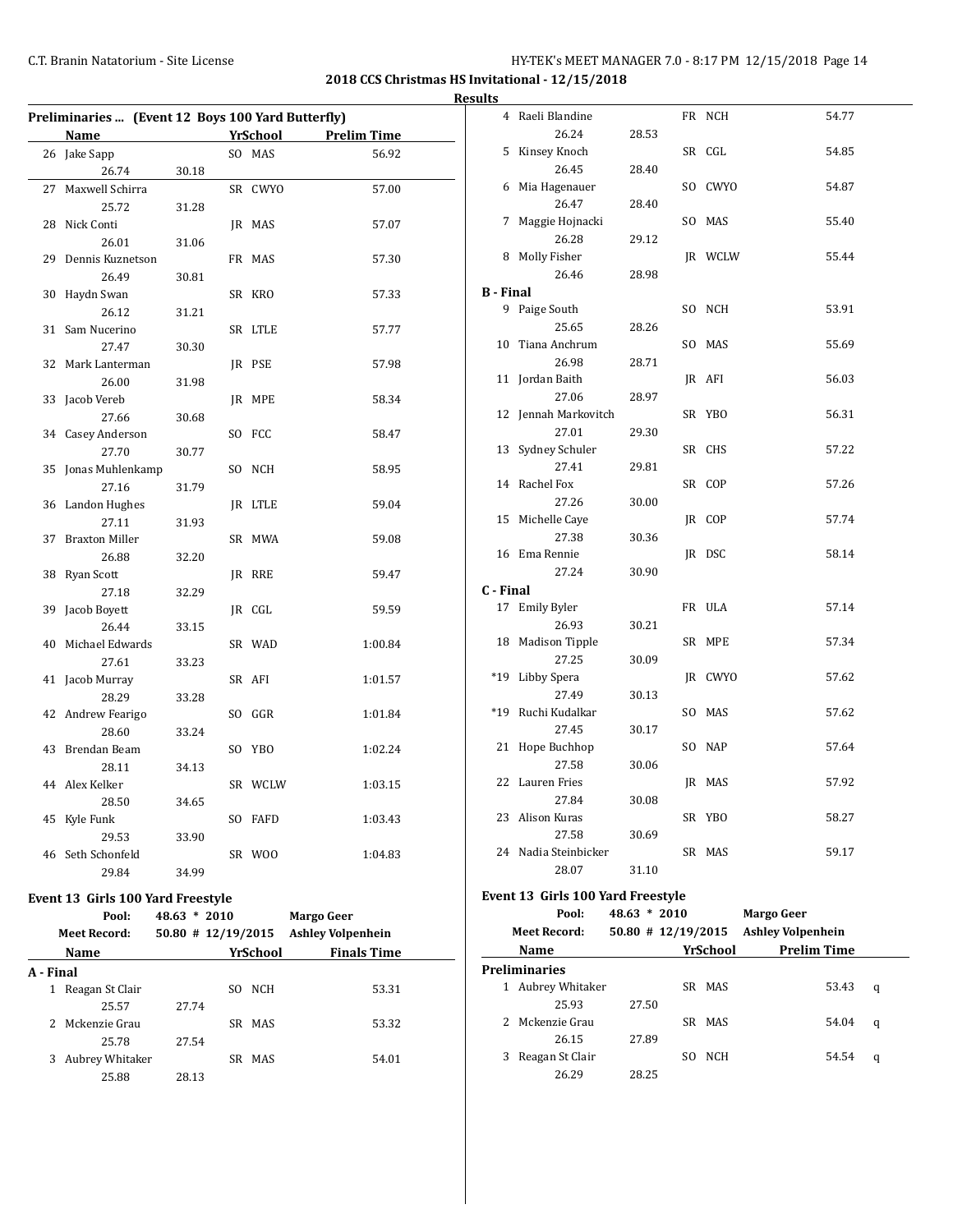**2018 CCS Christmas HS Invitational - 12/15/2018 Results**

|    | Preliminaries  (Event 13 Girls 100 Yard Freestyle) |       |     |                |                    |       |   |
|----|----------------------------------------------------|-------|-----|----------------|--------------------|-------|---|
|    | <b>Name</b>                                        |       |     | YrSchool       | <b>Prelim Time</b> |       |   |
|    | 4 Raeli Blandine                                   |       |     | FR NCH         |                    | 54.64 | q |
|    | 26.15                                              | 28.49 |     |                |                    |       |   |
| 5  | Maggie Hojnacki                                    |       |     | SO MAS         |                    | 55.30 | q |
|    | 26.39                                              | 28.91 |     |                |                    |       |   |
| 6  | Mia Hagenauer                                      |       | SO. | <b>CWYO</b>    |                    | 55.86 | q |
|    | 27.01                                              | 28.85 |     |                |                    |       |   |
| 7  | Molly Fisher                                       |       |     | <b>IR WCLW</b> |                    | 56.00 | q |
|    | 26.76                                              | 29.24 |     |                |                    |       |   |
| 8  | Kinsey Knoch                                       |       |     | SR CGL         |                    | 56.17 | q |
|    | 26.84                                              | 29.33 |     |                |                    |       |   |
| 9  | Tiana Anchrum                                      |       |     | SO MAS         |                    | 56.46 |   |
|    |                                                    |       |     |                |                    |       | q |
|    | 27.18                                              | 29.28 |     |                |                    |       |   |
| 10 | Paige South                                        |       |     | SO NCH         |                    | 56.47 | q |
|    | 26.94                                              | 29.53 |     |                |                    |       |   |
| 11 | Jordan Baith                                       |       |     | JR AFI         |                    | 56.50 | q |
|    | 27.44                                              | 29.06 |     |                |                    |       |   |
|    | 12 Michelle Caye                                   |       |     | IR COP         |                    | 56.63 | q |
|    | 27.07                                              | 29.56 |     |                |                    |       |   |
| 13 | Jennah Markovitch                                  |       |     | SR YBO         |                    | 56.67 | q |
|    | 26.93                                              | 29.74 |     |                |                    |       |   |
| 14 | Ema Rennie                                         |       |     | JR DSC         |                    | 56.80 | q |
|    | 26.60                                              | 30.20 |     |                |                    |       |   |
| 15 | Sydney Schuler                                     |       |     | SR CHS         |                    | 56.83 | q |
|    | 27.37                                              | 29.46 |     |                |                    |       |   |
| 16 | Rachel Fox                                         |       |     | SR COP         |                    | 57.03 | q |
|    | 27.23                                              | 29.80 |     |                |                    |       |   |
| 17 | Libby Spera                                        |       |     | JR CWYO        |                    | 57.09 | q |
|    | 27.43                                              | 29.66 |     |                |                    |       |   |
| 18 | Lauren Fries                                       |       |     | JR MAS         |                    | 57.12 | q |
|    | 27.39                                              | 29.73 |     |                |                    |       |   |
| 19 | Hope Buchhop                                       |       |     | SO NAP         |                    | 57.31 |   |
|    | 28.01                                              | 29.30 |     |                |                    |       | q |
| 20 | Ruchi Kudalkar                                     |       |     | SO MAS         |                    | 57.46 |   |
|    |                                                    |       |     |                |                    |       | q |
|    | 27.73                                              | 29.73 |     |                |                    |       |   |
| 21 | <b>Emily Byler</b>                                 |       |     | FR ULA         |                    | 57.48 | q |
|    | 27.45                                              | 30.03 |     |                |                    |       |   |
| 22 | <b>Madison Tipple</b>                              |       |     | SR MPE         |                    | 57.60 | q |
|    | 27.68                                              | 29.92 |     |                |                    |       |   |
| 23 | Alison Kuras                                       |       |     | SR YBO         |                    | 57.67 | q |
|    | 27.62                                              | 30.05 |     |                |                    |       |   |
| 24 | Nadia Steinbicker                                  |       |     | SR MAS         |                    | 57.69 | q |
|    | 27.57                                              | 30.12 |     |                |                    |       |   |
| 25 | Carley Gillespie                                   |       |     | SR ULA         |                    | 57.98 |   |
|    | 27.73                                              | 30.25 |     |                |                    |       |   |
| 26 | Haley Hochstetler                                  |       |     | SR WAD         |                    | 58.03 |   |
|    | 27.68                                              | 30.35 |     |                |                    |       |   |
| 27 | <b>Holly Miller</b>                                |       |     | SR WOO         |                    | 58.05 |   |
|    | 27.53                                              | 30.52 |     |                |                    |       |   |
| 28 | Riley Collinsworth                                 |       | SO  | GGR            |                    | 58.15 |   |
|    | 28.15                                              | 30.00 |     |                |                    |       |   |
| 29 | Callie Comstock                                    |       |     | SR COP         |                    | 58.20 |   |
|    | 27.35                                              | 30.85 |     |                |                    |       |   |
| 30 | Alyssa Dinapoli                                    |       |     | JR YBO         |                    | 58.35 |   |
|    |                                                    |       |     |                |                    |       |   |
|    | 28.11                                              | 30.24 |     |                |                    |       |   |

| 31  | Allison Agosti          |       |     | JR AFI  | 58.51   |
|-----|-------------------------|-------|-----|---------|---------|
|     | 28.17                   | 30.34 |     |         |         |
| *32 | Samantha Theisen        |       |     | SR MAS  | 58.57   |
|     | 28.35                   | 30.22 |     |         |         |
| *32 | Emma Moore              |       |     | FR AFI  | 58.57   |
|     | 28.06                   | 30.51 |     |         |         |
| 34  | Caroline Rice           |       |     | JR WCLW | 58.83   |
|     | 28.31                   | 30.52 |     |         |         |
| 35  | Hannah White            |       |     | JR CGL  | 59.10   |
|     | 28.33                   | 30.77 |     |         |         |
| 36  | Alexandra Bercaw        |       |     | SR NCH  | 59.15   |
|     | 28.02<br>Makena Miller  | 31.13 |     |         |         |
| 37  | 28.69                   | 30.63 |     | JR GGR  | 59.32   |
| 38  | Sydney Richards         |       |     | FR MAS  | 59.37   |
|     | 28.02                   | 31.35 |     |         |         |
| 39  | Michelle Sibilia        |       |     | SR WOO  | 59.46   |
|     | 28.57                   | 30.89 |     |         |         |
| 40  | Gabby Godenzi           |       |     | IR MAS  | 59.54   |
|     | 28.74                   | 30.80 |     |         |         |
| 41  | Victoria Chesson        |       |     | FR CWYO | 59.57   |
|     | 28.11                   | 31.46 |     |         |         |
| 42  | Allison Porach          |       |     | SR TWC  | 59.69   |
|     | 28.60                   | 31.09 |     |         |         |
| 43  | Katie McCoy             |       |     | SR TWC  | 59.75   |
|     | 28.66                   | 31.09 |     |         |         |
| 44  | Melanie Will            |       |     | SR AAHO | 59.86   |
|     | 28.54                   | 31.32 |     |         |         |
| 45  | Savanna Richards        |       |     | FR ULA  | 1:00.09 |
|     | 28.70                   | 31.39 |     |         |         |
| 46  | Isabella Soehnlen       |       |     | FR STA  | 1:00.13 |
|     | 28.19                   | 31.94 |     |         |         |
| 47  | Miranda Peckman         |       |     | SO CHS  | 1:00.24 |
|     | 28.26                   | 31.98 |     |         |         |
| 48  | Lia Tinsley<br>29.17    | 31.18 |     | SR WCLW | 1:00.35 |
| 49  | Nichol Ellesin          |       |     | SR AMA  | 1:00.54 |
|     | 29.13                   | 31.41 |     |         |         |
| 50  | Jullia Frey             |       |     | SO CIC  | 1:00.55 |
|     | 28.84                   | 31.71 |     |         |         |
| 51  | Phoebe Covode           |       |     | FR CWYO | 1:00.66 |
|     | 29.14                   | 31.52 |     |         |         |
| 52  | Audrey Cochran          |       | SO  | W00     | 1:00.67 |
|     | 28.40                   | 32.27 |     |         |         |
| 53  | Sydney Lukco            |       |     | SO WHA  | 1:00.87 |
|     | 29.23                   | 31.64 |     |         |         |
| 54  | <b>Allison Morris</b>   |       |     | SR RRE  | 1:01.45 |
|     | 29.18                   | 32.27 |     |         |         |
| 55  | Natalie Cook            |       |     | FR AAHO | 1:01.60 |
|     | 28.95                   | 32.65 |     |         |         |
| 56  | Gabriella Pesa          |       |     | SR ULA  | 1:01.66 |
|     | 29.31                   | 32.35 |     |         |         |
| 57  | Grace Keith             |       |     | SR LTLE | 1:02.78 |
|     | 29.75                   | 33.03 |     |         |         |
| 58  | Chelsea Staton<br>29.92 |       | SO. | FAFD    | 1:03.07 |
| 59  | Mia Gallagher           | 33.15 |     | FR AAHO | 1:03.81 |
|     | 30.03                   | 33.78 |     |         |         |
|     |                         |       |     |         |         |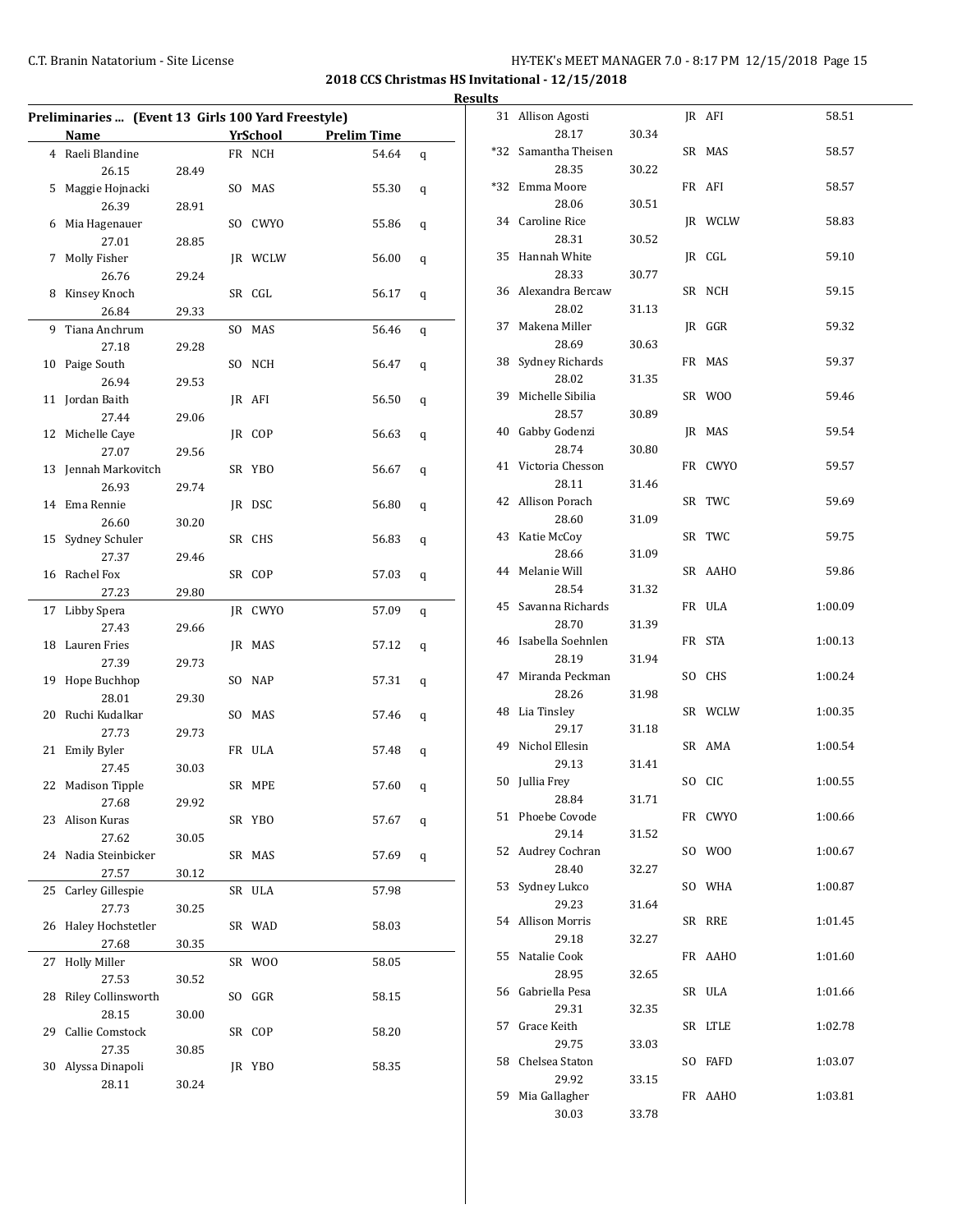**2018 CCS Christmas HS Invitational - 12/15/2018**

#### **Results**

| Preliminaries  (Event 13 Girls 100 Yard Freestyle) |                       |       |     |          |                    |  |  |  |  |
|----------------------------------------------------|-----------------------|-------|-----|----------|--------------------|--|--|--|--|
|                                                    | Name                  |       |     | YrSchool | <b>Prelim Time</b> |  |  |  |  |
| 60                                                 | Anna Endsley          |       |     | SR FAFD  | 1:04.06            |  |  |  |  |
|                                                    | 30.88                 | 33.18 |     |          |                    |  |  |  |  |
|                                                    | 61 Tyler Williams     |       |     | JR YBO   | 1:04.23            |  |  |  |  |
|                                                    | 30.64                 | 33.59 |     |          |                    |  |  |  |  |
|                                                    | 62 Lexi Peachock      |       |     | SO AFI   | 1:04.74            |  |  |  |  |
|                                                    | 30.72                 | 34.02 |     |          |                    |  |  |  |  |
|                                                    | 63 MacKenzie Widrig   |       |     | SR YBO   | 1:04.78            |  |  |  |  |
|                                                    | 30.98                 | 33.80 |     |          |                    |  |  |  |  |
|                                                    | 64 Ava Velasquez      |       |     | SO YBO   | 1:04.81            |  |  |  |  |
|                                                    | 30.80                 | 34.01 |     |          |                    |  |  |  |  |
| *65                                                | Angela DeFabio        |       |     | SR TWC   | 1:04.91            |  |  |  |  |
|                                                    | 30.07                 | 34.84 |     |          |                    |  |  |  |  |
| $*65$                                              | Megan Rawley          |       |     | IR CMC   | 1:04.91            |  |  |  |  |
|                                                    | 30.36                 | 34.55 |     |          |                    |  |  |  |  |
| 67                                                 | <b>Ashley Fowler</b>  |       |     | IR CMC   | 1:05.98            |  |  |  |  |
|                                                    | 31.58                 | 34.40 |     |          |                    |  |  |  |  |
| 68                                                 | Emily Ryder           |       | SO. | MWA      | 1:06.24            |  |  |  |  |
|                                                    | 31.03                 | 35.21 |     |          |                    |  |  |  |  |
| 69                                                 | Reagan Jackson        |       |     | FR AAHO  | 1:07.61            |  |  |  |  |
|                                                    | 31.75                 | 35.86 |     |          |                    |  |  |  |  |
| 70                                                 | Clara Krohn           |       |     | SO AAHO  | 1:07.65            |  |  |  |  |
|                                                    | 30.56                 | 37.09 |     |          |                    |  |  |  |  |
|                                                    | Charlotte Wilt        |       |     | SR AAHO  | DO.                |  |  |  |  |
|                                                    | No Show Penalty Event |       |     |          |                    |  |  |  |  |

#### **Event 14 Boys 100 Yard Freestyle**

|           | Pool:                 | 43.43 * 1992 |          |         | <b>Joe Hudepohl</b>              |  |
|-----------|-----------------------|--------------|----------|---------|----------------------------------|--|
|           | <b>Meet Record:</b>   |              |          |         | 46.28 # 12/22/2012 Mark Belanger |  |
|           | Name                  |              | YrSchool |         | <b>Finals Time</b>               |  |
| A - Final |                       |              |          |         |                                  |  |
|           | 1 Jean-Pierre Khouzam |              |          | IR CSTX | 46.87                            |  |
|           | 22.61                 | 24.26        |          |         |                                  |  |
|           | 2 Thomas Matthew      |              |          | JR WOO  | 47.35                            |  |
|           | 23.02                 | 24.33        |          |         |                                  |  |
|           | 3 Vincent Stevens     |              |          | SR NCH  | 47.70                            |  |
|           | 23.09                 | 24.61        |          |         |                                  |  |
|           | 4 Mack Lochridge      |              |          | SO NCH  | 48.53                            |  |
|           | 23.38                 | 25.15        |          |         |                                  |  |
|           | 5 Will Linker         |              |          | JR YBO  | 48.92                            |  |
|           | 23.64                 | 25.28        |          |         |                                  |  |
|           | 6 Andrew Devine       |              |          | SR CSTX | 48.98                            |  |
|           | 23.68                 | 25.30        |          |         |                                  |  |
|           | 7 Kellen Roddy        |              |          | IR CSTX | 49.07                            |  |
|           | 23.86                 | 25.21        |          |         |                                  |  |
| 8         | Jason Paris           |              |          | SR CHS  | 50.87                            |  |
|           | 23.88                 | 26.99        |          |         |                                  |  |
| B - Final |                       |              |          |         |                                  |  |
|           | 9 TJ Bragg            |              |          | FR NCH  | 48.81                            |  |
|           | 23.43                 | 25.38        |          |         |                                  |  |
|           | 10 Karson Walker      |              |          | SR MAS  | 49.76                            |  |
|           | 24.01                 | 25.75        |          |         |                                  |  |
|           | 11 Christian Wall     |              |          | SR CSTX | 49.90                            |  |
|           | 24.20                 | 25.70        |          |         |                                  |  |
|           | 12 Michael Heller     |              |          | SR AAHO | 49.98                            |  |
|           | 24.12                 | 25.86        |          |         |                                  |  |

|           | 13 Drew Morstadt      |       | SR CSTX        | 50.08 |
|-----------|-----------------------|-------|----------------|-------|
|           | 24.05                 | 26.03 |                |       |
|           | 14 Nicholas Gockerman |       | FR CSTX        | 50.29 |
|           | 24.30                 | 25.99 |                |       |
|           | 15 Mac Hancock        |       | SR CVCA        | 50.45 |
|           | 23.84                 | 26.61 |                |       |
|           | 16 Max Nixon          |       | SR AFI         | 50.63 |
|           | 23.95                 | 26.68 |                |       |
| C - Final |                       |       |                |       |
|           | 17 Nathan Phillips    |       | FR AFI         | 49.80 |
|           | 23.91                 | 25.89 |                |       |
|           | 18 Colson Wenzel      |       | SO DSC         | 49.99 |
|           | 24.26                 | 25.73 |                |       |
| 19        | Nolan Jones           |       | JR KRO         | 50.07 |
|           | 24.03                 | 26.04 |                |       |
|           | 20 Brady Holcomb      |       | IR CSTX        | 50.88 |
|           | 24.62                 | 26.26 |                |       |
|           | *21 Will Downing      |       | SR WRA         | 50.96 |
|           | 24.21                 | 26.75 |                |       |
|           | *21 Evan Devine       |       | SO LTLE        | 50.96 |
|           | 24.49                 | 26.47 |                |       |
|           | 23 Bobby Kutsch       |       | SR CHS         | 51.16 |
|           | 25.06                 | 26.10 |                |       |
|           | 24 Alexander Devine   |       | <b>IR LTLE</b> | 51.19 |
|           | 24.72                 | 26.47 |                |       |

# **Event 14 Boys 100 Yard Freestyle**

 $\overline{a}$ 

| Pool:               | $43.43 * 1992$ |                        | Joe Hudepohl       |  |
|---------------------|----------------|------------------------|--------------------|--|
| <b>Meet Record:</b> |                | $46.28 \pm 12/22/2012$ | Mark Belanger      |  |
| Name                |                | YrSchool               | <b>Prelim Time</b> |  |
|                     |                |                        |                    |  |

|   | <b>Preliminaries</b>  |       |         |       |   |
|---|-----------------------|-------|---------|-------|---|
|   | 1 Jean-Pierre Khouzam |       | IR CSTX | 46.33 | q |
|   | 22.33                 | 24.00 |         |       |   |
|   | *2 Vincent Stevens    |       | SR NCH  | 48.28 | q |
|   | 23.56                 | 24.72 |         |       |   |
|   | *2 Thomas Matthew     |       | JR WOO  | 48.28 | q |
|   | 23.58                 | 24.70 |         |       |   |
|   | 4 Will Linker         |       | JR YBO  | 48.67 | q |
|   | 23.39                 | 25.28 |         |       |   |
|   | 5 Kellen Roddy        |       | JR CSTX | 49.04 | q |
|   | 24.18                 | 24.86 |         |       |   |
|   | 6 Andrew Devine       |       | SR CSTX | 49.10 | q |
|   | 23.80                 | 25.30 |         |       |   |
| 7 | Jason Paris           |       | SR CHS  | 49.26 | q |
|   | 23.53                 | 25.73 |         |       |   |
|   | 8 Mack Lochridge      |       | SO NCH  | 49.34 | q |
|   | 23.72                 | 25.62 |         |       |   |
|   | 9 TJ Bragg            |       | FR NCH  | 49.55 | q |
|   | 23.77                 | 25.78 |         |       |   |
|   | 10 Karson Walker      |       | SR MAS  | 49.66 | q |
|   | 24.05                 | 25.61 |         |       |   |
|   | 11 Michael Heller     |       | SR AAHO | 49.69 | q |
|   | 23.90                 | 25.79 |         |       |   |
|   | 12 Christian Wall     |       | SR CSTX | 49.84 | q |
|   | 24.20                 | 25.64 |         |       |   |
|   | 13 Max Nixon          |       | SR AFI  | 49.90 | q |
|   | 23.66                 | 26.24 |         |       |   |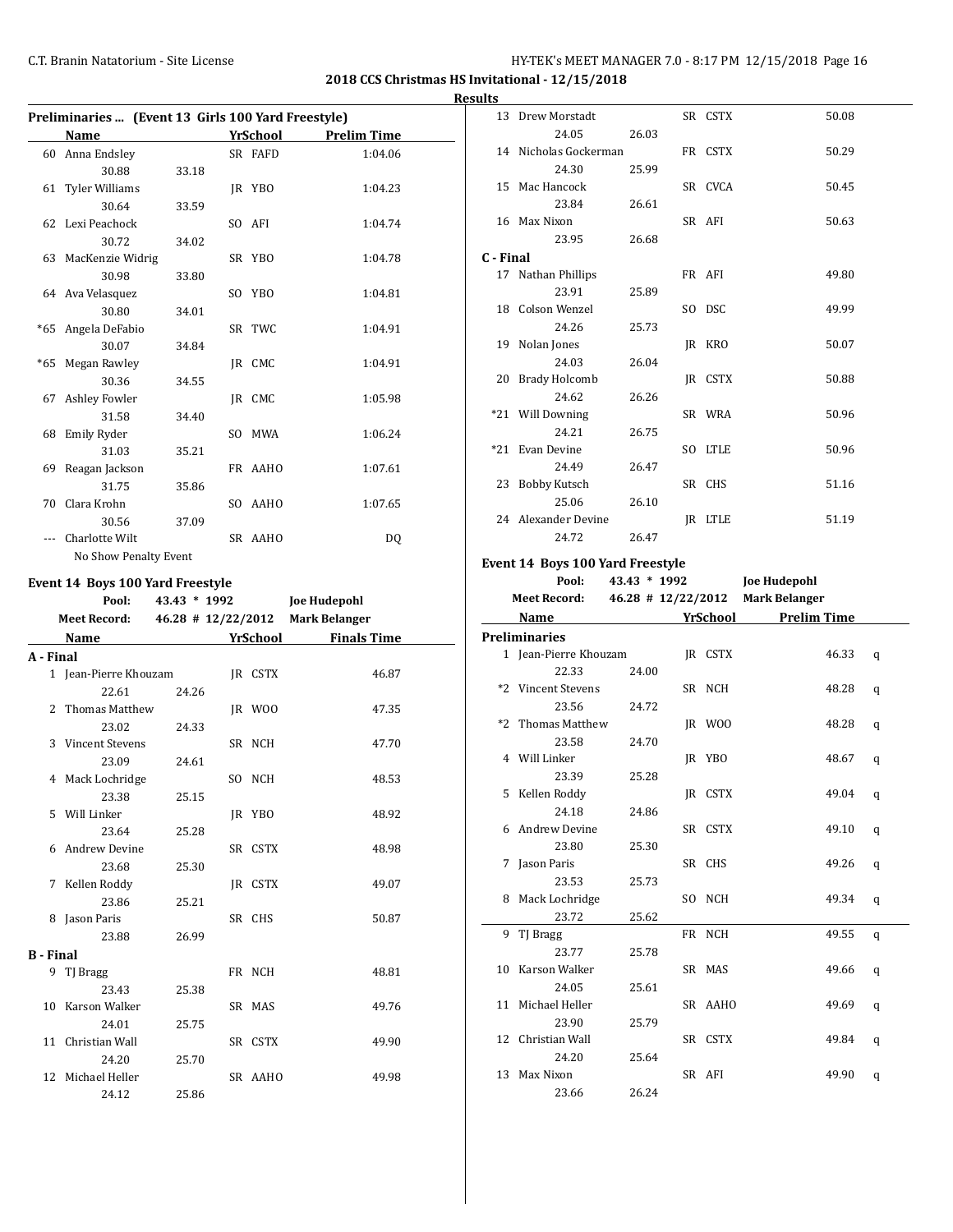|    | Preliminaries  (Event 14 Boys 100 Yard Freestyle) |       |          |                    |   |
|----|---------------------------------------------------|-------|----------|--------------------|---|
|    | Name                                              |       | YrSchool | <b>Prelim Time</b> |   |
|    | 14 Drew Morstadt                                  |       | SR CSTX  | 50.08              | q |
|    | 24.25                                             | 25.83 |          |                    |   |
| 15 | Mac Hancock                                       |       | SR CVCA  | 50.17              | q |
|    | 24.39                                             | 25.78 |          |                    |   |
|    | 16 Nicholas Gockerman                             |       | FR CSTX  | 50.18              | q |
|    | 24.21                                             | 25.97 |          |                    |   |
| 17 | Nolan Jones                                       |       | JR KRO   | 50.20              | q |
|    | 24.18                                             | 26.02 |          |                    |   |
| 18 | Colson Wenzel                                     |       | SO DSC   | 50.36              | q |
|    | 24.38                                             | 25.98 |          |                    |   |
| 19 | <b>Brady Holcomb</b>                              |       | JR CSTX  | 50.43              | q |
|    | 24.32                                             | 26.11 |          |                    |   |
| 20 | Evan Devine                                       |       | SO LTLE  | 50.74              | q |
|    | 24.33                                             | 26.41 |          |                    |   |
|    | 21 Will Downing                                   |       | SR WRA   | 50.81              | q |
|    | 24.55                                             | 26.26 |          |                    |   |
|    | 22 Alexander Devine                               |       | IR LTLE  | 50.83              | q |
|    | 24.61                                             | 26.22 |          |                    |   |
| 23 | Nathan Phillips                                   |       | FR AFI   | 51.03              | q |
|    | 24.46                                             | 26.57 |          |                    |   |
| 24 | <b>Bobby Kutsch</b>                               |       | SR CHS   | 51.04              | q |
|    | 24.75                                             | 26.29 |          |                    |   |
| 25 | Jacob Stump                                       |       | SR AFI   | 51.08              |   |
|    | 24.30                                             |       |          |                    |   |
| 26 | Matthew Peckman                                   | 26.78 |          | 51.35              |   |
|    |                                                   |       | JR CHS   |                    |   |
|    | 24.60                                             | 26.75 |          |                    |   |
| 27 | Jake Sapp                                         |       | SO MAS   | 51.36              |   |
|    | 24.61                                             | 26.75 |          |                    |   |
| 28 | Braden Knoch                                      |       | JR CGL   | 51.37              |   |
|    | 24.64                                             | 26.73 |          |                    |   |
| 29 | Jake Mitchell                                     |       | JR NCH   | 51.41              |   |
|    | 24.64                                             | 26.77 |          |                    |   |
| 30 | Elijah O'Connor                                   |       | SR CNOR  | 51.59              |   |
|    | 24.41                                             | 27.18 |          |                    |   |
| 31 | Christopher Perera                                |       | FR CSTX  | 51.64              |   |
|    | 24.91                                             | 26.73 |          |                    |   |
| 32 | Mason Rassega                                     |       | SR YBO   | 51.72              |   |
|    | 24.42                                             | 27.30 |          |                    |   |
|    | 33 Jackson Ford                                   |       | SR WCLW  | 51.74              |   |
|    | 24.69                                             | 27.05 |          |                    |   |
|    | 34 Cooper Williams                                |       | SO CSTX  | 51.76              |   |
|    | 25.12                                             | 26.64 |          |                    |   |
|    | 35 Ryan Ehlers                                    |       | FR NCH   | 51.84              |   |
|    | 25.11                                             | 26.73 |          |                    |   |
| 36 | James Dietz                                       |       | SR CHS   | 51.94              |   |
|    | 24.42                                             | 27.52 |          |                    |   |
| 37 | Stefano DiLoreto                                  |       | SR MAS   | 52.12              |   |
|    | 25.54                                             | 26.58 |          |                    |   |
| 38 | Sean Huggins                                      |       | FR MAS   | 52.28              |   |
|    | 25.38                                             | 26.90 |          |                    |   |
| 39 | Dominic Fonte                                     |       | SR NCH   | 52.35              |   |
|    | 25.30                                             | 27.05 |          |                    |   |
| 40 | Adam Weiss                                        |       | SR KRO   | 52.52              |   |
|    | 25.22                                             | 27.30 |          |                    |   |

| 41    | Hershel Chenault             |       | JR CGL  | 52.68 |
|-------|------------------------------|-------|---------|-------|
|       | 24.58                        | 28.10 |         |       |
| 42    | Luke Dietz                   |       | FR CHS  | 52.73 |
|       | 25.47                        | 27.26 |         |       |
| 43    | Ian Grzincic                 |       | SR WLSO | 52.76 |
|       | 25.57<br>44 Ben Burnison     | 27.19 | JR CMC  |       |
|       | 24.97                        | 27.92 |         | 52.89 |
| 45    | Justin Knoch                 |       | SR CGL  | 52.90 |
|       | 25.02                        | 27.88 |         |       |
|       | 46 Ryan Meister              |       | SR CGL  | 52.94 |
|       | 25.37                        | 27.57 |         |       |
| 47    | Jackson Madden               |       | JR COP  | 53.18 |
|       | 25.18                        | 28.00 |         |       |
| $*48$ | Haydn Swan                   |       | SR KRO  | 53.32 |
|       | 25.64                        | 27.68 |         |       |
| *48   | Justin Icsman                |       | SR AAHO | 53.32 |
|       | 25.86                        | 27.46 |         |       |
| 50    | Russell Volk                 |       | JR CVCA | 53.38 |
|       | 25.51                        | 27.87 |         |       |
| 51    | Max Plentovich               |       | SR NCH  | 53.64 |
|       | 25.35                        | 28.29 |         |       |
|       | 52 PJ Blayney                |       | SR TWC  | 53.88 |
|       | 25.54                        | 28.34 |         |       |
| 53    | Nick Burnison                |       | SO CMC  | 54.00 |
|       | 25.90                        | 28.10 |         |       |
|       | 54 Jacob Miller<br>25.99     |       | FR FAFD | 54.09 |
| 55    | Ryan McKinght                | 28.10 | JR ALL  | 54.12 |
|       | 25.15                        | 28.97 |         |       |
| 56    | Cooper Cadman                |       | JR WCLW | 54.28 |
|       | 26.04                        | 28.24 |         |       |
| 57    | Gabriel Stark                |       | JR COP  | 54.30 |
|       | 25.79                        | 28.51 |         |       |
| 58    | Jaden Boucher                |       | SO WOO  | 54.43 |
|       | 25.70                        | 28.73 |         |       |
| *59   | Nate Byers                   |       | SO GGR  | 54.61 |
|       | 26.06                        | 28.55 |         |       |
| *59   | Ben DeWolfe                  |       | SR WCLW | 54.61 |
|       | 25.70                        | 28.91 |         |       |
|       | 61 Owen Hooper               |       | SO FAFD | 54.76 |
|       | 26.45                        | 28.31 |         |       |
| 62    | Will Fox                     |       | JR MAS  | 54.78 |
|       | 25.96<br><b>Connor Moore</b> | 28.82 |         |       |
| 63    | 26.25                        | 28.61 | JR CWYO | 54.86 |
|       | 64 Landon Hughes             |       | JR LTLE | 55.00 |
|       | 26.28                        | 28.72 |         |       |
| 65    | David Perry                  |       | FR DSC  | 55.07 |
|       | 26.34                        | 28.73 |         |       |
| 66    | <b>Tommy Gress</b>           |       | JR ALL  | 55.17 |
|       | 26.24                        | 28.93 |         |       |
| 67    | William Mennone              |       | JR CWYO | 55.20 |
|       | 26.64                        | 28.56 |         |       |
| 68    | Ike Wickstrom                |       | SR CWYO | 55.53 |
|       | 26.80                        | 28.73 |         |       |
| 69    | Derek Harlock                |       | FR ULA  | 55.58 |
|       | 26.16                        | 29.42 |         |       |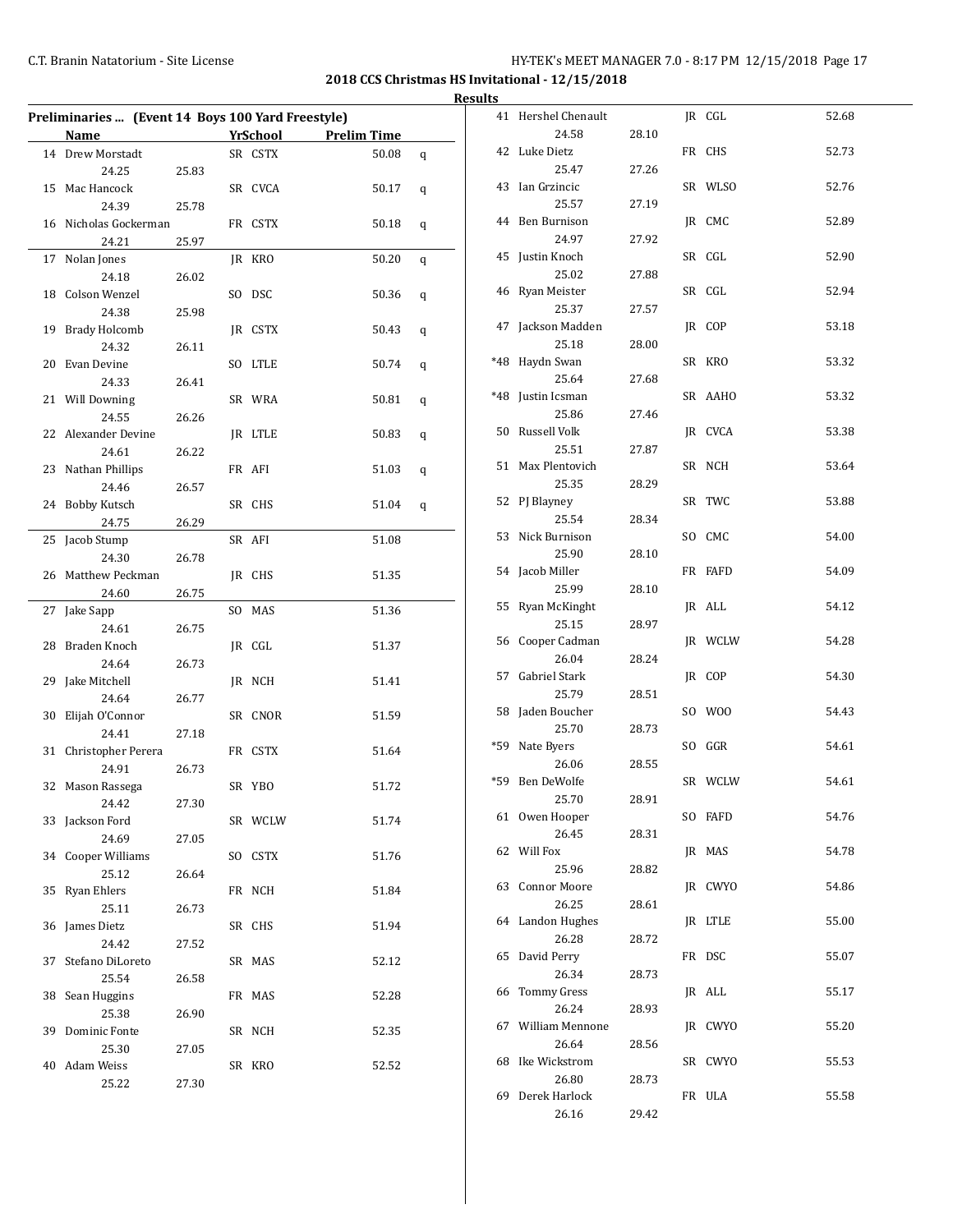|           |                                                   |                      |                  |                        |                    | <b>Results</b>   |                                                |                      |          |                        |                    |   |
|-----------|---------------------------------------------------|----------------------|------------------|------------------------|--------------------|------------------|------------------------------------------------|----------------------|----------|------------------------|--------------------|---|
|           | Preliminaries  (Event 14 Boys 100 Yard Freestyle) |                      |                  |                        |                    |                  | 8 Piper St Clair                               |                      | SO NCH   |                        | 5:26.73            |   |
|           | Name                                              |                      | <b>YrSchool</b>  |                        | <b>Prelim Time</b> |                  | 27.75                                          | 31.32                | 33.13    | 33.32                  |                    |   |
|           | 70 Tristan Monnard                                |                      | JR MPE           |                        | 55.68              |                  | 33.39                                          | 33.41                | 34.27    | 34.10                  |                    |   |
|           | 26.30                                             | 29.38                |                  |                        |                    |                  | 33.67                                          | 32.37                |          |                        |                    |   |
|           | 71 Jack Belden                                    |                      | SO CCC           |                        | 55.72              | <b>B</b> - Final |                                                |                      |          |                        |                    |   |
|           | 26.62                                             | 29.10                |                  |                        |                    |                  | 9 Maddy Murphy                                 |                      | JR WOO   |                        | 5:23.60            |   |
|           | 72 Fynn McGuire                                   |                      | JR MWA           |                        | 55.81              |                  | 28.68                                          | 31.76                | 32.81    | 33.33                  |                    |   |
|           | 26.80                                             | 29.01                |                  |                        |                    |                  | 32.98                                          | 33.15                | 33.08    | 33.16                  |                    |   |
|           | 73 Thomas Skoog                                   |                      | JR WCLW          |                        | 56.25              |                  | 32.92                                          | 31.73                |          |                        |                    |   |
|           | 26.81                                             | 29.44                |                  |                        |                    |                  | 10 Allison Fries                               |                      | FR MAS   |                        | 5:29.03            |   |
|           | 74 Carter Niekamp                                 |                      | JR NAP           |                        | 56.27              |                  | 29.41                                          | 32.48                | 33.79    | 34.15                  |                    |   |
|           | 27.13                                             | 29.14                |                  |                        |                    |                  | 33.77                                          | 33.97                | 33.68    | 33.29                  |                    |   |
|           | 75 Drew Crane                                     |                      | JR FCC           |                        | 56.35              |                  | 32.73                                          | 31.76                |          |                        |                    |   |
|           | 26.53                                             | 29.82                |                  |                        |                    |                  | 11 Emma Canode                                 |                      | SO COP   |                        | 5:29.29            |   |
|           | 76 Ben Henderson                                  |                      | SR YBO           |                        | 56.65              |                  | 29.07                                          | 32.55                | 33.48    | 34.26                  |                    |   |
|           | 27.26                                             | 29.39                |                  |                        |                    |                  | 33.82                                          | 34.10                | 34.02    | 33.91                  |                    |   |
|           | 77 Samuel Kurtz                                   |                      | SO AAHO          |                        | 57.70              |                  | 33.28                                          | 30.80                |          |                        |                    |   |
|           | 26.86                                             | 30.84                |                  |                        |                    |                  | 12 Megan Zaucha                                |                      | JR AAHO  |                        | 5:32.47            |   |
|           | 78 Andy Beichner                                  |                      | SR YBO           |                        | 59.09              |                  | 28.79                                          | 32.70                | 33.56    | 33.94                  |                    |   |
|           | 27.56                                             | 31.53                |                  |                        |                    |                  | 34.42                                          | 34.36                | 33.81    | 33.94                  |                    |   |
|           | --- Andrew Glasgow                                |                      | FR WOO           |                        | <b>DFS</b>         |                  | 34.00                                          | 32.95                |          |                        |                    |   |
|           | Declared false start                              |                      |                  |                        |                    |                  | 13 Brooke Boske                                |                      | JR NCH   |                        | 5:38.04            |   |
|           |                                                   |                      |                  |                        |                    |                  | 29.28                                          | 32.54                | 33.64    | 34.18                  |                    |   |
|           | Event 15 Girls 500 Yard Freestyle                 | Pool: 4:42.61 * 1977 |                  | <b>Jennifer Hooker</b> |                    |                  | 34.83                                          | 35.17                | 35.05    | 35.27                  |                    |   |
|           | Meet Record: 4:55.84 # 12/17/2011 Zoe Thatcher    |                      |                  |                        |                    |                  | 35.18                                          | 32.90                |          |                        |                    |   |
|           |                                                   |                      |                  |                        |                    |                  | 14 Ashley Schoenlein                           |                      | SO MAS   |                        | 5:42.60            |   |
|           | Name                                              |                      | YrSchool         |                        | <b>Finals Time</b> |                  | 30.92                                          | 33.93                | 35.05    | 34.69                  |                    |   |
| A - Final |                                                   |                      |                  |                        |                    |                  | 34.70                                          | 34.71                | 34.58    | 35.14                  |                    |   |
|           | 1 Ashley Lugbill                                  |                      | SO MAS           |                        | 5:09.75            |                  | 35.09                                          | 33.79                |          |                        |                    |   |
|           | 27.46                                             | 30.52                | 31.21            | 31.52                  |                    |                  | 15 Rylie Nutter                                |                      | SR AFI   |                        | 5:43.15            |   |
|           | 31.46                                             | 31.57                | 31.85            | 31.61                  |                    |                  | 29.70                                          | 32.80                | 34.37    | 35.17                  |                    |   |
|           | 31.66                                             | 30.89                |                  |                        |                    |                  | 35.79                                          | 35.46                | 35.57    | 35.16                  |                    |   |
|           | 2 Hannah Cech                                     |                      | JR LTLE          |                        | 5:14.03            |                  | 34.88                                          | 34.25                |          |                        |                    |   |
|           | 27.57                                             | 30.54                | 31.78            | 32.13                  |                    |                  | 16 Alexis Nutter                               |                      | SO MPE   |                        | 5:49.96            |   |
|           | 32.10<br>32.24                                    | 32.30<br>30.95       | 32.36            | 32.06                  |                    |                  | 29.93                                          | 34.05                | 35.42    | 35.27                  |                    |   |
|           | 3 Mikaela Elliott                                 |                      |                  |                        | 5:17.91            |                  | 35.56                                          | 35.65                | 36.58    | 35.71                  |                    |   |
|           | 29.20                                             | 31.66                | JR CWYO<br>32.29 | 32.68                  |                    |                  | 36.44                                          | 35.35                |          |                        |                    |   |
|           | 32.48                                             | 32.63                | 32.23            | 32.76                  |                    |                  | Event 15 Girls 500 Yard Freestyle              |                      |          |                        |                    |   |
|           | 31.43                                             | 30.55                |                  |                        |                    |                  |                                                | Pool: 4:42.61 * 1977 |          | <b>Jennifer Hooker</b> |                    |   |
|           | 4 Hannah Berlin                                   |                      | SR WAD           |                        | 5:20.62            |                  | Meet Record: 4:55.84 # 12/17/2011 Zoe Thatcher |                      |          |                        |                    |   |
|           | 28.72                                             | 31.63                | 32.19            | 32.58                  |                    |                  | Name                                           |                      | YrSchool |                        | <b>Prelim Time</b> |   |
|           | 32.73                                             | 32.78                | 32.92            | 32.85                  |                    |                  | <b>Preliminaries</b>                           |                      |          |                        |                    |   |
|           | 32.62                                             | 31.60                |                  |                        |                    |                  | 1 Ashley Lugbill                               |                      | SO MAS   |                        | $5:11.60$ q        |   |
|           | 5 Payton Timken                                   |                      | SO NCH           |                        | 5:20.92            |                  | 27.95                                          | 30.46                | 31.35    | 31.52                  |                    |   |
|           | 28.41                                             | 31.48                | 32.54            | 32.65                  |                    |                  | 31.71                                          | 31.64                | 31.84    | 32.07                  |                    |   |
|           | 32.84                                             | 33.18                | 32.87            | 33.02                  |                    |                  | 31.98                                          | 31.08                |          |                        |                    |   |
|           | 32.55                                             | 31.38                |                  |                        |                    |                  | 2 Hannah Cech                                  |                      | JR LTLE  |                        | 5:14.25            | q |
|           | 6 Baila Bugara                                    |                      | FR AMA           |                        | 5:22.89            |                  | 28.31                                          | 30.49                | 31.43    | 31.86                  |                    |   |
|           | 28.24                                             | 32.10                | 33.25            | 32.97                  |                    |                  | 32.61                                          | 32.42                | 32.60    | 32.01                  |                    |   |
|           | 32.48                                             | 32.61                | 33.03            | 33.24                  |                    |                  | 31.52                                          | 31.00                |          |                        |                    |   |
|           | 33.25                                             | 31.72                |                  |                        |                    |                  | 3 Mikaela Elliott                              |                      | JR CWYO  |                        | 5:19.88 $q$        |   |
|           | 7 Isabelle Gomez                                  |                      | FR LTLE          |                        | 5:25.81            |                  | 29.55                                          | 31.99                | 32.75    | 32.80                  |                    |   |
|           | 29.36                                             | 32.47                | 33.50            | 33.63                  |                    |                  | 32.61                                          | 33.13                | 32.82    | 33.05                  |                    |   |
|           | 33.58                                             | 33.71                | 33.71            | 32.19                  |                    |                  | 31.90                                          | 29.28                |          |                        |                    |   |
|           | 31.92                                             | 31.74                |                  |                        |                    |                  |                                                |                      |          |                        |                    |   |
|           |                                                   |                      |                  |                        |                    |                  |                                                |                      |          |                        |                    |   |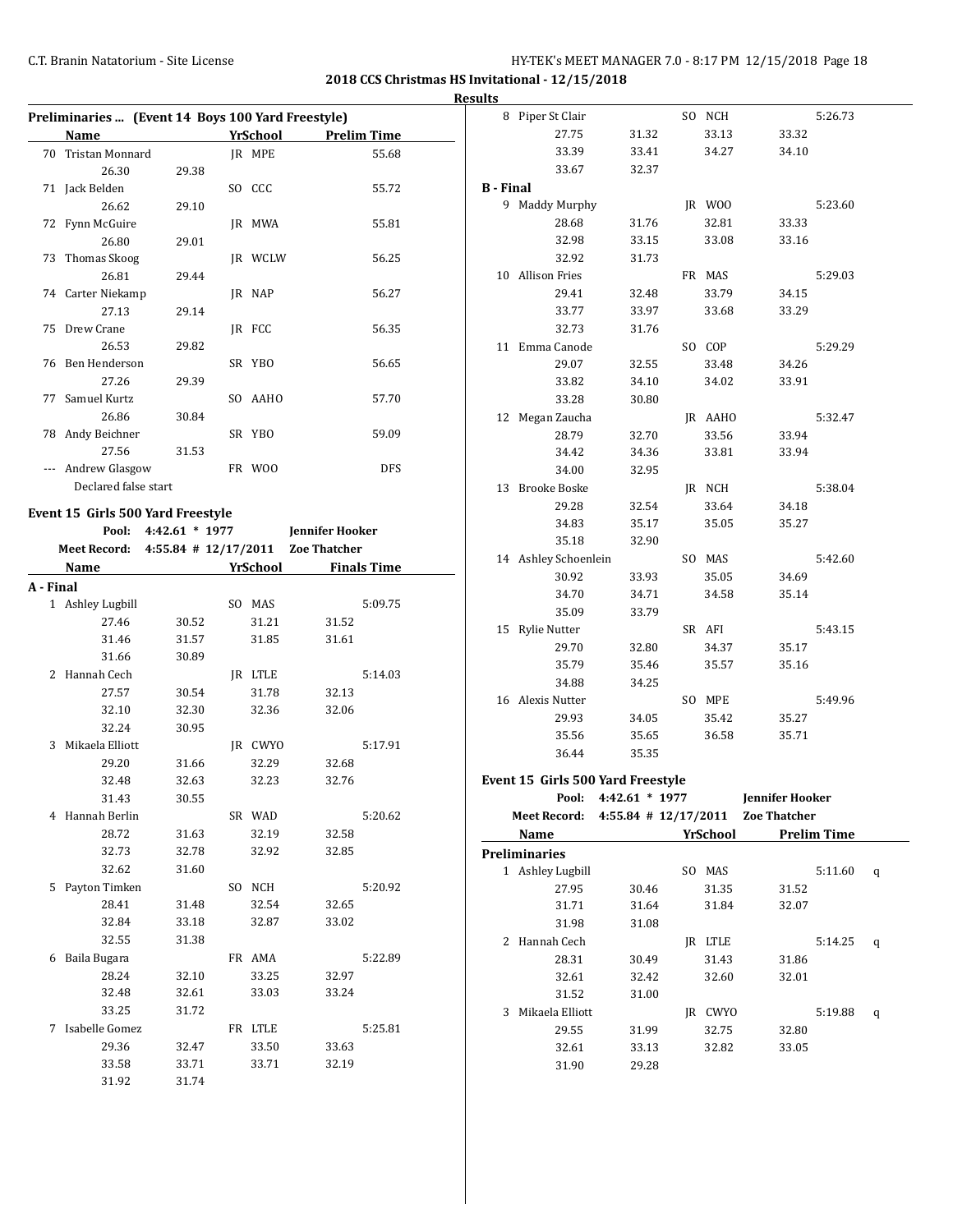|    |                      | Preliminaries  (Event 15 Girls 500 Yard Freestyle) |          |       |                    |   |
|----|----------------------|----------------------------------------------------|----------|-------|--------------------|---|
|    | Name                 |                                                    | YrSchool |       | <b>Prelim Time</b> |   |
|    | 4 Isabelle Gomez     |                                                    | FR LTLE  |       | 5:20.05            | q |
|    | 29.57                | 30.81                                              | 31.87    | 32.04 |                    |   |
|    | 32.47                | 32.63                                              | 32.35    | 33.07 |                    |   |
|    | 33.75                | 31.49                                              |          |       |                    |   |
| 5. | Hannah Berlin        |                                                    | SR WAD   |       | 5:21.55            | q |
|    | 28.94                | 31.32                                              | 32.41    | 32.44 |                    |   |
|    | 32.70                | 32.58                                              | 32.79    | 33.10 |                    |   |
|    | 33.01                | 32.26                                              |          |       |                    |   |
| 6  | Piper St Clair       |                                                    | SO NCH   |       | 5:24.54            | q |
|    | 27.73                | 31.40                                              | 32.32    | 33.20 |                    |   |
|    | 33.58                | 33.44                                              | 34.46    | 33.24 |                    |   |
|    | 33.84                | 31.33                                              |          |       |                    |   |
| 7  | Payton Timken        |                                                    | SO NCH   |       | 5:24.79            | q |
|    | 28.81                | 32.06                                              | 33.15    | 33.24 |                    |   |
|    | 33.57                | 33.22                                              | 33.35    | 33.31 |                    |   |
|    | 32.85                | 31.23                                              |          |       |                    |   |
| 8  | Baila Bugara         |                                                    | FR AMA   |       | 5:27.61            | q |
|    | 28.55                | 31.36                                              | 32.90    | 33.37 |                    |   |
|    | 33.64                | 33.75                                              | 33.98    | 34.05 |                    |   |
|    | 33.80                | 32.21                                              |          |       |                    |   |
| 9  | <b>Allison Fries</b> |                                                    | FR MAS   |       | 5:28.69            | q |
|    | 29.91                | 33.07                                              | 33.62    | 33.59 |                    |   |
|    | 33.56                | 33.66                                              | 33.88    | 33.12 |                    |   |
|    | 32.58                | 31.70                                              |          |       |                    |   |
|    | 10 Maddy Murphy      |                                                    | JR WOO   |       | 5:29.10            | q |
|    | 28.95                | 32.28                                              | 33.50    | 33.71 |                    |   |
|    | 33.52                | 33.55                                              | 33.75    | 33.64 |                    |   |
|    | 33.68                | 32.52                                              |          |       |                    |   |
| 11 | Megan Zaucha         |                                                    | JR AAHO  |       | 5:32.69            | q |
|    | 28.78                | 31.79                                              | 33.40    | 33.43 |                    |   |
|    | 33.69                | 33.87                                              | 34.62    | 34.80 |                    |   |
|    | 34.72                | 33.59                                              |          |       |                    |   |
|    | 12 Emma Canode       |                                                    | SO COP   |       | 5:33.21            | q |
|    | 29.39                | 32.46                                              | 33.58    | 34.13 |                    |   |
|    | 34.20                | 33.68                                              | 34.78    | 34.46 |                    |   |
|    | 34.42                | 32.11                                              |          |       |                    |   |
|    | 13 Brooke Boske      |                                                    | JR NCH   |       | 5:36.26            | q |
|    | 28.70                | 32.09                                              | 33.44    | 34.15 |                    |   |
|    | 34.47                | 34.94                                              | 35.10    | 35.11 |                    |   |
|    | 35.15                | 33.11                                              |          |       |                    |   |
|    | 14 Alexis Nutter     |                                                    | SO MPE   |       | 5:37.79            | q |
|    | 29.15                | 32.45                                              | 33.84    | 33.90 |                    |   |
|    | 33.99                | 34.34                                              | 35.07    | 35.05 |                    |   |
|    | 35.58                | 34.42                                              |          |       |                    |   |
|    | 15 Rylie Nutter      |                                                    | SR AFI   |       | 5:42.49            | q |
|    | 30.14                | 33.37                                              | 34.20    | 34.75 |                    |   |
|    | 35.19                | 35.19                                              | 35.50    | 35.45 |                    |   |
|    | 34.83                | 33.87                                              |          |       |                    |   |
|    | 16 Ashley Schoenlein |                                                    | SO MAS   |       | 5:43.94            | q |
|    | 31.01                | 34.33                                              | 34.80    | 35.00 |                    |   |
|    | 34.89                | 34.66                                              | 34.76    | 34.81 |                    |   |
|    | 35.39                | 34.29                                              |          |       |                    |   |

| <b>Results</b> |                                                   |                      |                 |                    |                    |  |
|----------------|---------------------------------------------------|----------------------|-----------------|--------------------|--------------------|--|
|                | 17 Mia Thatcher                                   |                      | JR MAS          |                    | 5:46.31            |  |
|                | 30.22                                             | 33.55                | 35.47           | 35.17              |                    |  |
|                | 35.05                                             | 35.63                | 35.13           | 35.72              |                    |  |
|                | 35.15                                             | 35.22                |                 |                    |                    |  |
|                | 18 Abigail Kmet                                   |                      | SO RRE          |                    | 5:47.72            |  |
|                | 29.83                                             | 33.27                | 34.97           | 36.07              |                    |  |
|                | 34.94                                             | 36.02                | 36.33           | 36.01              |                    |  |
|                | 35.74                                             | 34.54                |                 |                    |                    |  |
|                | 19 Ashley Fryer                                   |                      | FR WCLW         |                    | 5:48.39            |  |
|                | 30.68                                             | 34.01                | 35.42           | 35.52              |                    |  |
|                | 35.86                                             | 35.86                | 35.71           | 35.30              |                    |  |
|                | 35.53                                             | 34.50                |                 |                    |                    |  |
|                | 20 Dorian Miller                                  |                      | JR CWYO         |                    | 5:51.14            |  |
|                | 31.43                                             | 34.17                | 35.54           | 35.70              |                    |  |
|                | 35.68                                             | 35.80                | 35.89           | 36.06              |                    |  |
|                | 36.13                                             | 34.74                |                 |                    |                    |  |
|                | --- Mia Mowatt-Larssen                            |                      | SR WHA          |                    | DFS                |  |
|                | Declared false start                              |                      |                 |                    |                    |  |
|                | --- Grace Luebbe                                  |                      | SR WCLW         |                    | <b>DFS</b>         |  |
|                | Declared false start                              |                      |                 |                    |                    |  |
|                |                                                   |                      |                 |                    |                    |  |
|                | Event 16 Boys 500 Yard Freestyle                  |                      |                 |                    |                    |  |
|                |                                                   | Pool: 4:19.15 * 2017 |                 | <b>Grant House</b> |                    |  |
|                | Meet Record: 4:33.85 # 12/19/2015 Joshua McDonald |                      |                 |                    |                    |  |
|                | Name                                              |                      | <b>YrSchool</b> |                    | <b>Finals Time</b> |  |
| A - Final      |                                                   |                      |                 |                    |                    |  |
|                | 1 Jacob McDonald                                  |                      | JR LTLE         |                    | 4:36.85            |  |
|                | 25.58                                             | 27.81                | 28.32           | 28.45              |                    |  |
|                | 28.60                                             | 27.75                | 27.79           | 28.32              |                    |  |
|                | 28.83                                             | 25.40                |                 |                    |                    |  |
|                |                                                   |                      |                 |                    |                    |  |
|                | 2 Carl Bloebaum                                   |                      | FR MAS          |                    | 4:49.05            |  |
|                | 26.13                                             | 28.73                | 29.50           | 29.85              |                    |  |
|                | 29.26                                             | 29.33                | 29.24           | 29.26              |                    |  |
|                | 29.12                                             | 28.63                |                 |                    |                    |  |
|                | 3 Scott Sobolewski                                |                      | JR CSTX         |                    | 4:50.39            |  |
|                | 26.50                                             | 28.55                | 29.43           | 28.91              |                    |  |
|                | 29.37                                             | 29.78                | 29.70           | 29.60              |                    |  |
|                | 29.95                                             | 28.60                |                 |                    |                    |  |
|                | 4 Nathan Wall                                     |                      | SO CSTX         |                    | 4:50.44            |  |
|                | 26.67                                             | 28.65                | 29.27           | 29.00              |                    |  |
|                | 29.31                                             | 29.70                | 29.21           | 29.88              |                    |  |
|                | 30.46                                             | 28.29                |                 |                    |                    |  |
|                | 5 Jacob Ortwein                                   |                      | JR WCLW         |                    | 4:56.97            |  |
|                | 25.26                                             | 28.97                | 29.90           | 30.21              |                    |  |
|                | 30.19                                             | 30.33                | 30.47           | 31.09              |                    |  |
|                | 31.01                                             | 29.54                |                 |                    |                    |  |
| 6              | <b>Trent Napholz</b>                              |                      |                 |                    | 4:57.25            |  |
|                | 25.82                                             | 29.49                | JR NCH<br>29.96 | 30.39              |                    |  |
|                | 30.64                                             | 30.41                | 30.91           | 30.56              |                    |  |
|                | 30.81                                             | 28.26                |                 |                    |                    |  |
|                | 7 Jaime Donovan                                   |                      |                 |                    | 4:58.96            |  |
|                |                                                   |                      | JR CSTX         |                    |                    |  |
|                | 27.06                                             | 29.55                | 30.13           | 30.34              |                    |  |
|                | 30.60                                             | 30.54                | 30.64           | 30.54              |                    |  |
|                | 30.24                                             | 29.32                |                 |                    |                    |  |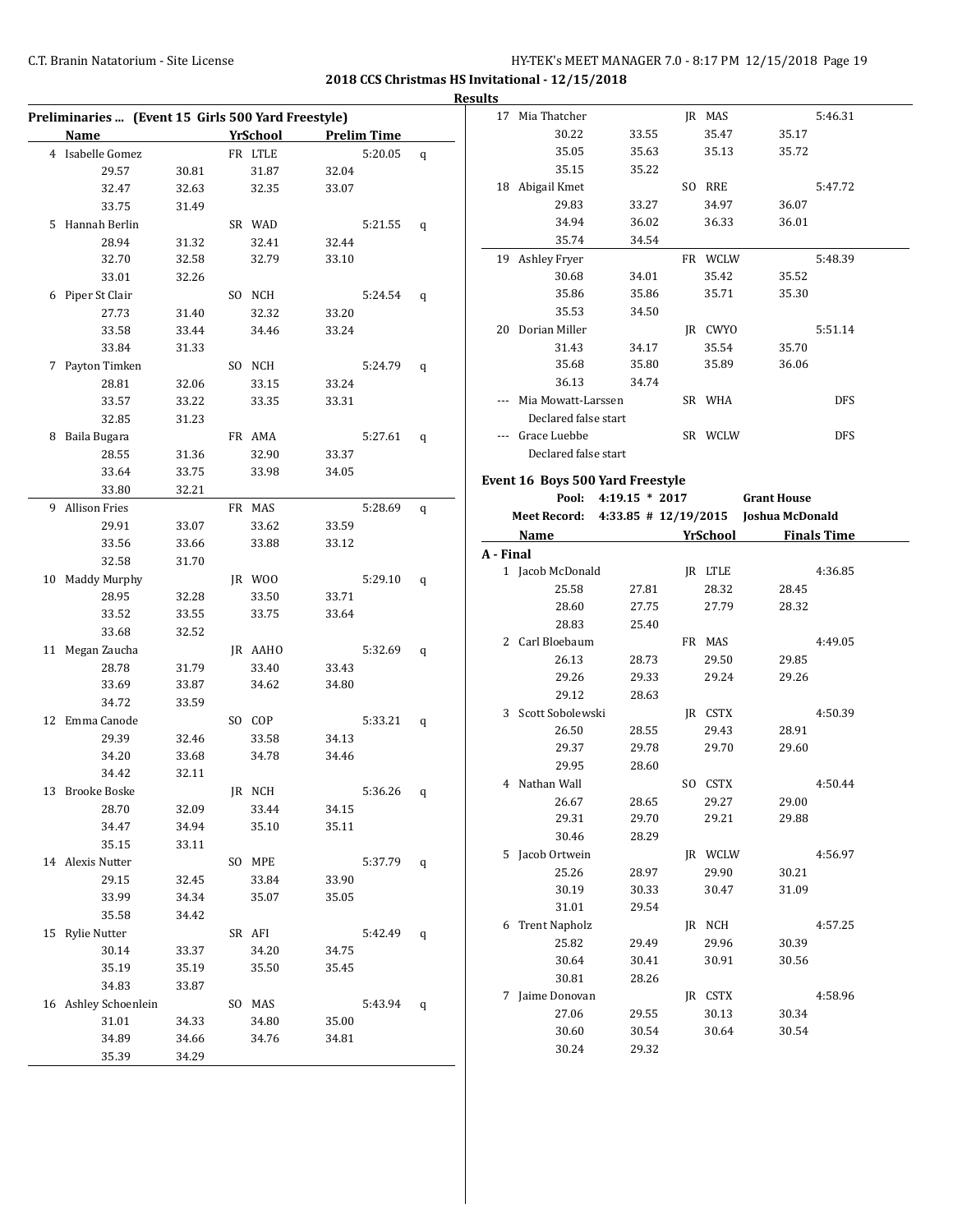|                  |                                                   |                |                 |       |                    |                    |   | <b>Results</b> |                   |       |         |       |             |              |
|------------------|---------------------------------------------------|----------------|-----------------|-------|--------------------|--------------------|---|----------------|-------------------|-------|---------|-------|-------------|--------------|
|                  | A - Final  (Event 16 Boys 500 Yard Freestyle)     |                |                 |       |                    |                    |   |                | 4 Nathan Wall     |       | SO CSTX |       | 4:48.70     | q            |
|                  | Name                                              |                | <b>YrSchool</b> |       |                    | <b>Finals Time</b> |   |                | 26.74             | 28.74 | 29.22   | 29.03 |             |              |
|                  | 8 Matthew DunLany                                 |                | JR YBO          |       |                    | 5:00.47            |   |                | 29.32             | 29.33 | 29.32   | 29.38 |             |              |
|                  | 27.40                                             | 30.07          |                 | 30.52 | 30.56              |                    |   |                | 29.33             | 28.29 |         |       |             |              |
|                  | 31.26                                             | 30.99          |                 | 31.18 | 31.25              |                    |   |                | 5 Jacob Ortwein   |       | JR WCLW |       | 4:49.75     | q            |
|                  | 29.70                                             | 27.54          |                 |       |                    |                    |   |                | 25.49             | 29.03 | 29.85   | 29.89 |             |              |
| <b>B</b> - Final |                                                   |                |                 |       |                    |                    |   |                | 30.08             | 29.74 | 29.23   | 29.81 |             |              |
|                  | 9 Mitchell Govang                                 |                | SR TWC          |       |                    | 4:58.25            |   |                | 29.05             | 27.58 |         |       |             |              |
|                  | 25.93                                             | 28.60          |                 | 29.26 | 29.84              |                    |   |                | 6 Jaime Donovan   |       | JR CSTX |       | 4:55.99     | $\mathsf{q}$ |
|                  | 30.23                                             | 30.27          |                 | 30.66 | 31.15              |                    |   |                | 26.61             | 29.63 | 30.23   | 30.13 |             |              |
|                  | 31.53                                             | 30.78          |                 |       |                    |                    |   |                | 29.75             | 29.66 | 30.01   | 30.34 |             |              |
|                  | 10 Sean Brown                                     |                | JR NCH          |       |                    | 5:00.65            |   |                | 30.28             | 29.35 |         |       |             |              |
|                  | 26.63                                             |                |                 | 30.12 |                    |                    |   |                | 7 Trent Napholz   |       | JR NCH  |       | 4:56.73     | q            |
|                  | 30.70                                             | 29.12<br>30.85 |                 | 30.96 | 30.26<br>31.27     |                    |   |                | 25.70             | 29.01 | 30.20   | 30.04 |             |              |
|                  |                                                   |                |                 |       |                    |                    |   |                | 30.64             | 30.70 | 30.53   | 30.63 |             |              |
|                  | 30.98                                             | 29.76          |                 |       |                    |                    |   |                | 30.20             | 29.08 |         |       |             |              |
|                  | 11 Evan Bartel                                    |                | JR TWC          |       |                    | 5:04.20            |   |                | 8 Matthew DunLany |       | JR YBO  |       | $5:01.91$ q |              |
|                  | 25.85                                             | 29.38          |                 | 30.63 | 31.47              |                    |   |                | 27.34             | 30.24 | 31.37   | 31.43 |             |              |
|                  | 31.20                                             | 30.99          |                 | 31.54 | 32.08              |                    |   |                | 31.42             | 31.53 | 31.65   | 30.76 |             |              |
|                  | 31.07                                             | 29.99          |                 |       |                    |                    |   |                |                   |       |         |       |             |              |
|                  | 12 Levi Spring                                    |                | JR NAP          |       |                    | 5:05.68            |   |                | 29.45             | 26.72 |         |       |             |              |
|                  | 26.80                                             | 29.97          |                 | 30.75 | 31.16              |                    |   |                | 9 Mitchell Govang |       | SR TWC  |       | 5:02.26     | $\mathbf{q}$ |
|                  | 31.44                                             | 31.30          |                 | 31.58 | 31.75              |                    |   |                | 27.21             | 29.26 | 29.48   | 30.55 |             |              |
|                  | 31.04                                             | 29.89          |                 |       |                    |                    |   |                | 30.54             | 31.20 | 31.02   | 31.29 |             |              |
|                  | 13 Adam Lamping                                   |                | SO CSTX         |       |                    | 5:05.91            |   |                | 31.25             | 30.46 |         |       |             |              |
|                  | 26.89                                             | 30.63          |                 | 31.16 | 31.55              |                    |   |                | 10 Evan Bartel    |       | JR TWC  |       | 5:02.54     | $\mathbf{q}$ |
|                  | 31.75                                             | 31.18          |                 | 31.95 | 31.24              |                    |   |                | 26.28             | 30.69 | 31.30   | 30.58 |             |              |
|                  | 30.80                                             | 28.76          |                 |       |                    |                    |   |                | 30.83             | 31.08 | 30.78   | 31.18 |             |              |
|                  | 14 Parker Doerrer                                 |                | SO GGR          |       |                    | 5:05.98            |   |                | 30.76             | 29.06 |         |       |             |              |
|                  | 26.65                                             | 30.18          |                 | 31.42 | 31.76              |                    |   |                | 11 Adam Lamping   |       | SO CSTX |       | 5:03.17     | q            |
|                  | 31.69                                             | 31.44          |                 | 31.46 | 31.56              |                    |   |                | 27.77             | 30.45 | 31.47   | 31.62 |             |              |
|                  | 29.24                                             | 30.58          |                 |       |                    |                    |   |                | 31.33             | 31.12 | 31.06   | 30.51 |             |              |
|                  | 15 Diego Forston                                  |                | FR MAS          |       |                    | 5:13.60            |   |                | 29.88             | 27.96 |         |       |             |              |
|                  | 27.49                                             | 31.11          |                 | 31.41 | 31.91              |                    |   |                | 12 Sean Brown     |       | JR NCH  |       | 5:03.55     | q            |
|                  | 31.92                                             | 32.33          |                 | 31.89 | 32.02              |                    |   |                | 27.16             | 29.20 | 29.85   | 30.56 |             |              |
|                  | 32.23                                             | 31.29          |                 |       |                    |                    |   |                | 30.94             | 31.19 | 31.57   | 31.46 |             |              |
|                  | 16 Cody Springer                                  |                | SO MPE          |       |                    | 5:18.70            |   |                | 31.60             | 30.02 |         |       |             |              |
|                  | 27.26                                             | 30.01          |                 | 31.49 | 32.48              |                    |   |                | 13 Levi Spring    |       | JR NAP  |       | 5:09.40     | q            |
|                  | 32.72                                             | 33.04          |                 | 33.60 | 33.99              |                    |   |                | 27.51             | 29.97 | 31.20   | 31.20 |             |              |
|                  | 33.04                                             | 31.07          |                 |       |                    |                    |   |                | 31.50             | 31.59 | 31.48   | 31.83 |             |              |
|                  |                                                   |                |                 |       |                    |                    |   |                | 32.05             | 31.07 |         |       |             |              |
|                  | <b>Event 16 Boys 500 Yard Freestyle</b>           |                |                 |       |                    |                    |   |                | 14 Cody Springer  |       | SO MPE  |       | $5:13.81$ q |              |
|                  | Pool: 4:19.15 * 2017                              |                |                 |       | <b>Grant House</b> |                    |   |                | 28.04             | 30.98 | 32.04   | 32.12 |             |              |
|                  | Meet Record: 4:33.85 # 12/19/2015 Joshua McDonald |                |                 |       |                    |                    |   |                | 31.78             | 32.61 | 32.26   | 32.50 |             |              |
|                  | Name                                              |                | YrSchool        |       |                    | <b>Prelim Time</b> |   |                | 31.47             | 30.01 |         |       |             |              |
|                  | <b>Preliminaries</b>                              |                |                 |       |                    |                    |   |                | 15 Eric Rohweder  |       | JR GGR  |       | 5:14.35 $q$ |              |
|                  | 1 Jacob McDonald                                  |                | JR LTLE         |       |                    | 4:42.75 $q$        |   |                | 26.01             | 30.00 | 31.28   | 31.63 |             |              |
|                  | 26.29                                             | 29.67          |                 | 29.61 | 29.16              |                    |   |                | 32.09             | 32.93 | 32.86   | 33.03 |             |              |
|                  | 29.25                                             | 28.35          |                 | 27.17 | 29.10              |                    |   |                | 32.43             | 32.09 |         |       |             |              |
|                  | 29.68                                             | 24.47          |                 |       |                    |                    |   |                | 16 Diego Forston  |       | FR MAS  |       | 5:14.96 $q$ |              |
|                  | 2 Scott Sobolewski                                |                | IR CSTX         |       |                    | 4:45.82            | q |                | 27.92             | 31.47 | 32.28   | 32.99 |             |              |
|                  | 26.93                                             | 29.21          |                 | 29.31 | 29.27              |                    |   |                | 31.74             | 32.61 | 32.07   | 31.45 |             |              |
|                  | 29.14                                             | 29.13          |                 | 28.40 | 28.83              |                    |   |                | 31.31             | 31.12 |         |       |             |              |
|                  | 27.93                                             | 27.67          |                 |       |                    |                    |   |                | 17 Parker Doerrer |       | SO GGR  |       | 5:17.53     |              |
|                  | 3 Carl Bloebaum                                   |                | FR MAS          |       |                    | 4:47.99 q          |   |                | 28.26             | 31.14 | 32.07   | 32.41 |             |              |
|                  | 27.65                                             | 29.60          |                 | 29.85 | 29.60              |                    |   |                | 32.66             | 32.54 | 32.42   | 32.76 |             |              |
|                  | 29.37                                             | 28.76          |                 | 28.61 | 28.66              |                    |   |                | 32.26             | 31.01 |         |       |             |              |
|                  | 28.31                                             | 27.58          |                 |       |                    |                    |   |                |                   |       |         |       |             |              |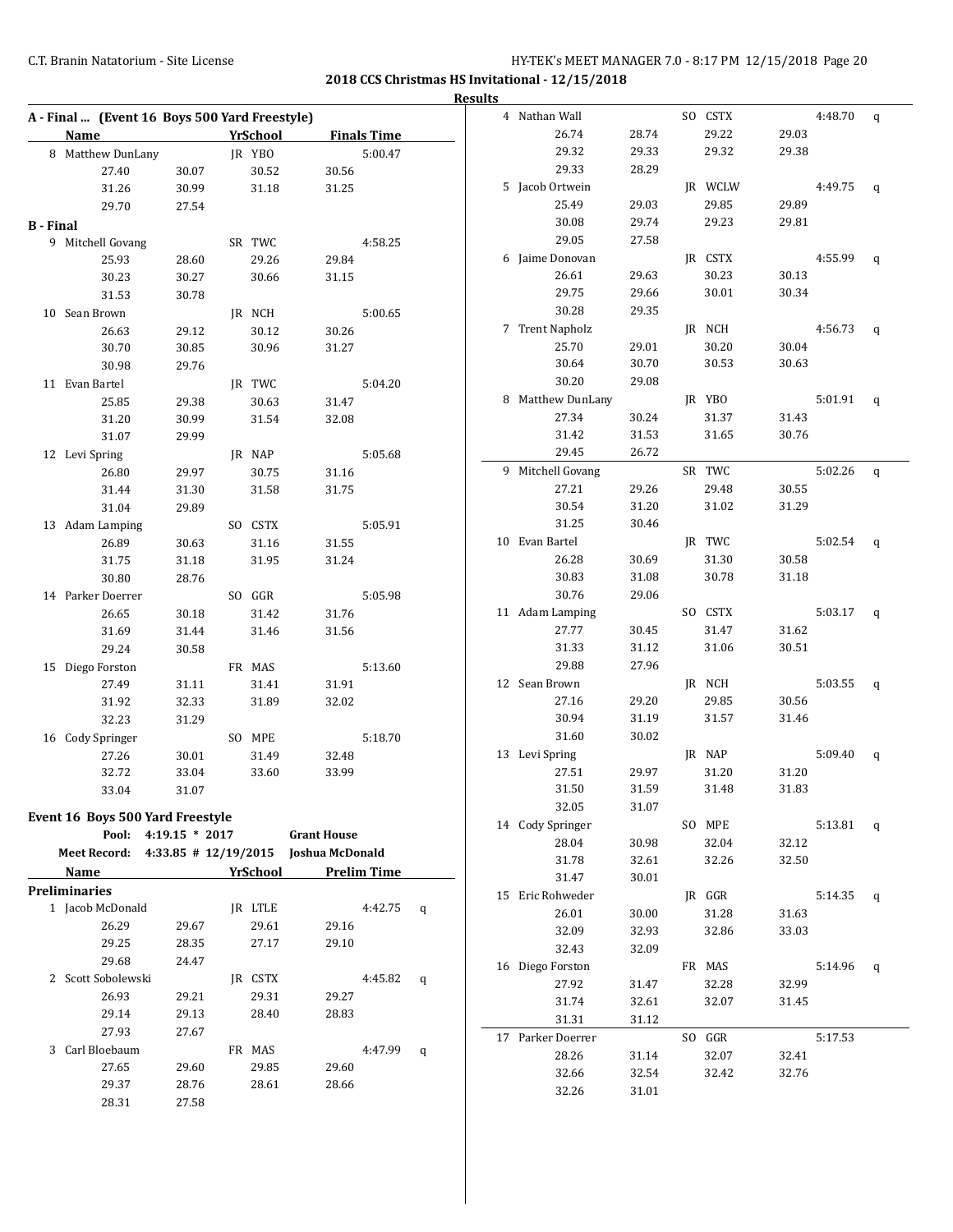**Results**

|    | Preliminaries  (Event 16 Boys 500 Yard Freestyle) |                |                 |                |                    |
|----|---------------------------------------------------|----------------|-----------------|----------------|--------------------|
|    | <b>Name</b>                                       |                | <u>YrSchool</u> |                | <b>Prelim Time</b> |
|    | 18 James Modlik                                   |                | IR RRE          |                | 5:18.64            |
|    | 27.23                                             | 30.56          | 32.26           | 32.29          |                    |
|    | 32.52                                             | 32.81          | 34.23           | 33.65          |                    |
|    | 32.80                                             | 30.29          |                 |                |                    |
| 19 | Robby DiDomenico                                  |                | SR CHS          |                | 5:19.60            |
|    | 26.72                                             | 29.37          | 31.13           | 32.52          |                    |
|    | 33.24                                             | 33.42          | 33.73           | 33.77          |                    |
|    | 33.95                                             | 31.75          |                 |                |                    |
|    |                                                   |                |                 |                |                    |
|    | 20 Ian MacLaughlin<br>29.21                       |                | SO DSC          | 32.66          | 5:21.77            |
|    |                                                   | 32.47          | 32.84           |                |                    |
|    | 32.07                                             | 32.44          | 32.79           | 32.99          |                    |
|    | 32.67                                             | 31.63          |                 |                |                    |
| 21 | Sam Nucerino                                      |                | SR LTLE         |                | 5:27.12            |
|    | 28.27                                             | 32.17          | 32.77           | 33.46          |                    |
|    | 33.56                                             | 33.63          | 33.57           | 33.47          |                    |
|    | 33.45                                             | 32.77          |                 |                |                    |
|    | 22 Luke Minick                                    |                | SO AAHO         |                | 5:27.40            |
|    | 28.45                                             | 31.31          | 32.27           | 33.02          |                    |
|    | 33.64                                             | 34.44          | 34.45           | 34.60          |                    |
|    | 33.27                                             | 31.95          |                 |                |                    |
|    | 23 Ian Brown                                      |                | FR LTLE         |                | 5:30.40            |
|    | 29.72                                             | 32.66          | 33.81           | 34.42          |                    |
|    | 33.96                                             | 33.33          | 33.75           | 33.62          |                    |
|    | 33.50                                             | 31.63          |                 |                |                    |
|    | 24 Cole Davis                                     |                | JR WCLW         |                | 5:31.34            |
|    | 27.26                                             | 31.24          | 33.16           | 34.13          |                    |
|    | 33.57                                             | 34.20          | 34.86           | 35.20          |                    |
|    | 34.36                                             | 33.36          |                 |                |                    |
|    | 25 James Scantling                                |                | JR AFI          |                | 5:32.07            |
|    | 28.86                                             | 31.84          | 33.33           | 33.63          |                    |
|    | 33.79                                             | 34.13          | 34.15           | 34.52          |                    |
|    | 34.46                                             | 33.36          |                 |                |                    |
|    | 26 Ian Doucet                                     |                | SR AAHO         |                | 5:33.61            |
|    | 28.69                                             | 31.87          | 33.69           | 34.28          |                    |
|    | 33.83                                             | 35.24          | 34.73           | 33.84          |                    |
|    | 34.77                                             | 32.67          |                 |                |                    |
| 27 | Siman Mascola                                     |                | SO YBO          |                | 5:36.17            |
|    | 30.10                                             | 32.91          | 34.57           | 34.55          |                    |
|    | 34.59                                             | 35.02          | 34.07           | 34.70          |                    |
|    | 33.73                                             | 31.93          |                 |                |                    |
| 28 | Timmy Edwards                                     |                | JR WAD          |                | 5:38.09            |
|    | 27.94                                             | 31.29          | 33.64           | 35.02          |                    |
|    | 34.66                                             | 35.30          | 35.79           | 35.77          |                    |
|    | 35.26                                             | 33.42          |                 |                |                    |
| 29 | Taylor Locke                                      |                | JR MPE          |                | 5:42.67            |
|    | 29.94                                             | 33.44          | 34.11           | 35.00          |                    |
|    | 34.74                                             | 35.06          | 34.89           | 35.76          |                    |
|    | 35.08                                             | 34.65          |                 |                |                    |
| 30 | Benjamin Serafinchon                              |                | SR WOO          |                | 5:46.44            |
|    | 30.66                                             |                |                 |                |                    |
|    | 34.31                                             | 33.43<br>34.06 | 33.93<br>35.82  | 34.29<br>37.16 |                    |
|    | 36.62                                             | 36.16          |                 |                |                    |
|    |                                                   |                |                 |                |                    |

|               | 31 Josh Johnson                            |                          |     | SR AAHO |                            | 5:51.64            |
|---------------|--------------------------------------------|--------------------------|-----|---------|----------------------------|--------------------|
|               | 29.21                                      | 32.44                    |     | 34.40   | 34.67                      |                    |
|               | 36.81                                      | 36.86                    |     | 38.00   | 36.28                      |                    |
|               | 36.82                                      | 36.15                    |     |         |                            |                    |
| ---           | Max Boho                                   |                          | SO. | MAS     |                            | DQ                 |
|               | False start                                |                          |     |         |                            |                    |
|               |                                            |                          |     |         |                            |                    |
|               | 27.08                                      | 30.99                    |     | 31.85   | 31.85                      |                    |
|               | 31.94                                      | 32.38                    |     | 32.29   | 32.55                      |                    |
|               | 32.42                                      | 31.75                    |     |         |                            |                    |
|               | Event 17 Girls 200 Yard Freestyle Relay    |                          |     |         |                            |                    |
|               | Pool:                                      | $1:32.35 * 2018$         |     |         | <b>North Canton Hoover</b> |                    |
|               | Meet Record:                               | $1:35.96$ # $12/16/2017$ |     |         | <b>North Canton Hoover</b> |                    |
|               | A Palutsis, R St Clair, C Ehlers, P Timken |                          |     |         |                            |                    |
|               | Team                                       |                          |     | Relay   |                            | <b>Finals Time</b> |
| <b>Finals</b> |                                            |                          |     |         |                            |                    |
|               | 1 MAS                                      |                          |     | A       |                            | 1:37.83            |
|               |                                            |                          |     |         |                            |                    |
|               | 1) Mckenzie Grau SR<br>3) Tiana Anchrum SO |                          |     |         | 2) Kiara Anchrum SO        |                    |
|               |                                            |                          |     |         | 4) Leanna Wall SR          |                    |
|               | 24.42                                      | 24.79                    |     | 24.09   | 24.53                      |                    |
| 2             | NCH                                        |                          |     | A       |                            | 1:38.04            |
|               | 1) Kate Lochridge SR                       |                          |     |         | 2) Raeli Blandine FR       |                    |
|               | 3) Lily Mullens SO                         |                          |     |         | 4) Reagan St Clair SO      |                    |
|               | 24.69                                      | 24.56                    |     | 24.60   | 24.19                      |                    |
| 3             | <b>NAP</b>                                 |                          |     | A       |                            | 1:41.41            |
|               | 1) Abby Allison SR                         |                          |     |         | 2) Hope Buchhop SO         |                    |
|               | 3) Jenna Pilkington SR                     |                          |     |         | 4) Kaylee Nagel SO         |                    |
|               | 25.18                                      | 26.51                    |     | 25.76   | 23.96                      |                    |
| 4             | CGL                                        |                          |     | A       |                            | 1:42.29            |
|               | 1) Hannah White JR                         |                          |     |         | 2) Carol Maag SR           |                    |
|               | 3) Delaney Ferrell SR                      |                          |     |         | 4) Kinsey Knoch SR         |                    |
|               | 25.89                                      | 26.03                    |     | 26.05   | 24.32                      |                    |
| 5             | YBO                                        |                          |     | A       |                            | 1:42.45            |
|               | 1) Mikel Flatley SR                        |                          |     |         | 2) Alison Kuras SR         |                    |
|               | 3) Alyssa Dinapoli JR                      |                          |     |         | 4) Jennah Markovitch SR    |                    |
|               | 5) Abby Yocum JR                           |                          |     |         | 6) Sarah Varga JR          |                    |
|               | 7) Hayley Ho FR                            |                          |     |         | 8) Ella Huston FR          |                    |
|               | 25.29                                      | 26.01                    |     | 26.03   | 25.12                      |                    |
| 6             | WCLW                                       |                          |     | A       |                            | 1:43.58            |
|               | 1) Paige Striley FR                        |                          |     |         | 2) Molly Fisher JR         |                    |
|               | 3) Grace Luebbe SR                         |                          |     |         | 4) Bridget Cramer SR       |                    |
|               | 5) Reagan Manning FR                       |                          |     |         | 6) Ashley Fryer FR         |                    |
|               | 7) Eleanor Fryer JR                        |                          |     |         |                            |                    |
|               | 24.73                                      | 25.48                    |     | 27.18   | 26.19                      |                    |
| 7             | W00                                        |                          |     | A       |                            | 1:43.90            |
|               | 1) Holly Miller SR                         |                          |     |         | 2) Min-Kyung Kim SR        |                    |
|               | 3) Michelle Sibilia SR                     |                          |     |         | 4) Gracie Chelf FR         |                    |
|               | 26.57                                      | 26.04                    |     | 26.59   | 24.70                      |                    |
| 8             | CWYO                                       |                          |     | A       |                            | 1:44.42            |
|               | 1) Mikaela Elliott JR                      |                          |     |         | 2) Brianna Connock SR      |                    |
|               | 3) Victoria Chesson FR                     |                          |     |         | 4) Mia Hagenauer SO        |                    |
|               | 5) Phoebe Covode FR                        |                          |     |         | 6) Ava Batsel JR           |                    |
|               | 7) Libby Spera JR                          |                          |     |         | 8) Dorian Miller JR        |                    |
|               | 26.63                                      | 26.77                    |     | 26.24   | 24.78                      |                    |
|               |                                            |                          |     |         |                            |                    |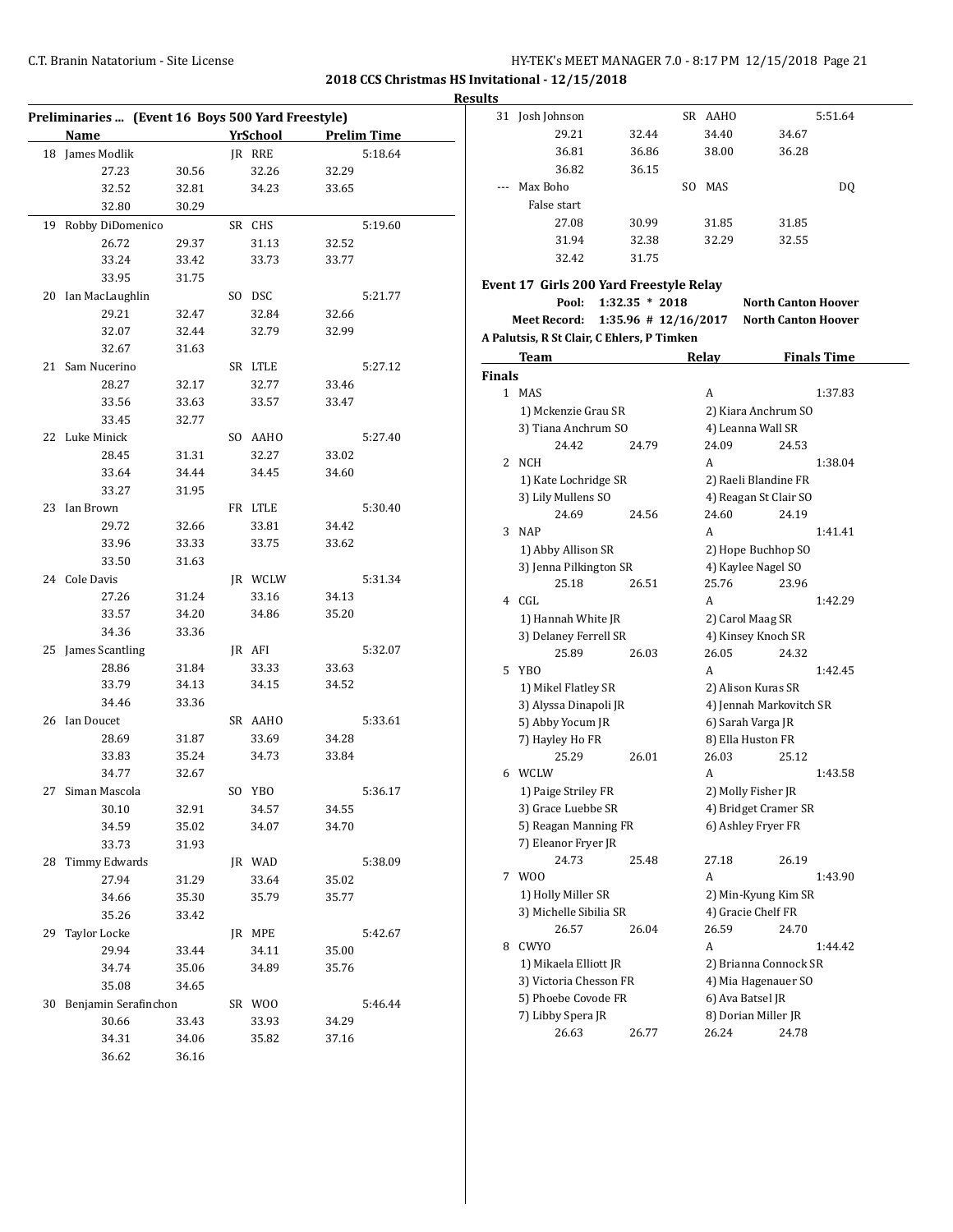**Results**

|    | Event 17 Girls 200 Yard Freestyle Relay                           |                         |       |                                                  |   |  |  |  |  |
|----|-------------------------------------------------------------------|-------------------------|-------|--------------------------------------------------|---|--|--|--|--|
|    | Pool:                                                             | $1:32.35 * 2018$        |       | <b>North Canton Hoover</b>                       |   |  |  |  |  |
|    | <b>Meet Record:</b><br>A Palutsis, R St Clair, C Ehlers, P Timken | $1:35.96 \# 12/16/2017$ |       | <b>North Canton Hoover</b>                       |   |  |  |  |  |
|    | Team                                                              |                         | Relay | <b>Prelim Time</b>                               |   |  |  |  |  |
|    | Preliminaries                                                     |                         |       |                                                  |   |  |  |  |  |
|    | 1 NCH                                                             |                         | А     | 1:39.53                                          | q |  |  |  |  |
|    | 1) Kate Lochridge SR                                              |                         |       | 2) Raeli Blandine FR                             |   |  |  |  |  |
|    | 3) Lily Mullens SO                                                |                         |       | 4) Reagan St Clair SO                            |   |  |  |  |  |
|    | 25.14                                                             | 24.53                   | 24.96 | 24.90                                            |   |  |  |  |  |
| 2  | <b>MAS</b>                                                        |                         | A     | 1:39.73                                          | q |  |  |  |  |
|    | 1) Mckenzie Grau SR                                               |                         |       | 2) Tiana Anchrum SO                              |   |  |  |  |  |
|    | 3) Lauren Fries JR                                                |                         |       | 4) Kiara Anchrum SO                              |   |  |  |  |  |
|    | 24.21                                                             | 24.81                   | 26.01 | 24.70                                            |   |  |  |  |  |
| 3  | <b>NAP</b>                                                        |                         | A     | 1:40.58                                          | q |  |  |  |  |
|    | 1) Abby Allison SR                                                |                         |       | 2) Hope Buchhop SO                               |   |  |  |  |  |
|    | 3) Jenna Pilkington SR                                            |                         |       | 4) Kaylee Nagel SO                               |   |  |  |  |  |
|    | 25.20                                                             | 26.44                   | 25.39 | 23.55                                            |   |  |  |  |  |
|    | 4 YBO                                                             |                         | А     | 1:41.46                                          | q |  |  |  |  |
|    | 1) Mikel Flatley SR                                               |                         |       | 2) Alison Kuras SR                               |   |  |  |  |  |
|    | 3) Alyssa Dinapoli JR                                             |                         |       | 4) Jennah Markovitch SR                          |   |  |  |  |  |
|    | 5) Abby Yocum JR                                                  |                         |       | 6) Sarah Varga JR                                |   |  |  |  |  |
|    | 7) Hayley Ho FR                                                   |                         |       | 8) Ella Huston FR                                |   |  |  |  |  |
|    | 25.86                                                             | 25.40                   | 25.54 | 24.66                                            |   |  |  |  |  |
|    | 5 WCLW                                                            |                         | А     | 1:42.54                                          | q |  |  |  |  |
|    | 1) Paige Striley FR                                               |                         |       | 2) Molly Fisher JR                               |   |  |  |  |  |
|    | 3) Grace Luebbe SR                                                |                         |       | 4) Bridget Cramer SR                             |   |  |  |  |  |
|    | 5) Reagan Manning FR                                              |                         |       | 6) Ashley Fryer FR                               |   |  |  |  |  |
|    | 7) Eleanor Fryer JR                                               |                         |       |                                                  |   |  |  |  |  |
|    | 24.68                                                             | 25.21                   | 26.91 | 25.74                                            |   |  |  |  |  |
|    | 6 W00                                                             |                         | A     | 1:43.69                                          | q |  |  |  |  |
|    | 1) Holly Miller SR                                                |                         |       | 2) Min-Kyung Kim SR                              |   |  |  |  |  |
|    | 3) Michelle Sibilia SR                                            |                         |       | 4) Gracie Chelf FR                               |   |  |  |  |  |
|    | 26.45                                                             | 25.90                   | 26.90 | 24.44                                            |   |  |  |  |  |
| 7  | CGL                                                               |                         | A     | 1:44.01                                          | q |  |  |  |  |
|    | 1) Hannah White JR                                                |                         |       | 2) Carol Maag SR                                 |   |  |  |  |  |
|    | 3) Delaney Ferrell SR                                             |                         |       | 4) Kinsey Knoch SR                               |   |  |  |  |  |
|    | 26.39                                                             | 26.20                   | 26.49 | 24.93                                            |   |  |  |  |  |
| 8  | <b>CWYO</b>                                                       |                         | A     | 1:45.32                                          | q |  |  |  |  |
|    | 1) Mia Hagenauer SO                                               |                         |       | 2) Brianna Connock SR                            |   |  |  |  |  |
|    | 3) Victoria Chesson FR                                            |                         |       | 4) Mikaela Elliott JR                            |   |  |  |  |  |
|    | 5) Libby Spera JR                                                 |                         |       | 6) Phoebe Covode FR                              |   |  |  |  |  |
|    | 7) Dorian Miller JR                                               | 26.88                   | 26.71 | 8) Ava Batsel JR                                 |   |  |  |  |  |
| 9  | 25.46<br><b>ULA</b>                                               |                         |       | 26.27                                            |   |  |  |  |  |
|    |                                                                   |                         | А     | 1:45.67                                          |   |  |  |  |  |
|    | 1) Emily Byler FR                                                 |                         |       | 2) Savanna Richards FR<br>4) Carley Gillespie SR |   |  |  |  |  |
|    | 3) Katherine Bridges FR<br>25.89                                  | 26.19                   | 27.74 | 25.85                                            |   |  |  |  |  |
| 10 | CHS                                                               |                         | А     | 1:45.85                                          |   |  |  |  |  |
|    | 1) Miranda Peckman SO                                             |                         |       | 2) Jordan Helmick SO                             |   |  |  |  |  |
|    | 3) Elle Dawson JR                                                 |                         |       | 4) Sydney Schuler SR                             |   |  |  |  |  |
|    | 27.22                                                             | 26.82                   | 26.62 | 25.19                                            |   |  |  |  |  |
| 11 | <b>WAD</b>                                                        |                         | A     | 1:45.96                                          |   |  |  |  |  |
|    | 1) Elyse Waldow JR                                                |                         |       | 2) Haley Hochstetler SR                          |   |  |  |  |  |
|    | 3) Kylee Maibach JR                                               |                         |       | 4) Hannah Berlin SR                              |   |  |  |  |  |
|    | 25.52                                                             | 26.09                   | 26.63 | 27.72                                            |   |  |  |  |  |
|    |                                                                   |                         |       |                                                  |   |  |  |  |  |

| 12 | COP                                            |       | A                                              |       | 1:46.23 |
|----|------------------------------------------------|-------|------------------------------------------------|-------|---------|
|    | 1) Rachel Fox SR                               |       | 2) Callie Comstock SR                          |       |         |
|    | 3) Maria Montisano FR                          |       | 4) Caroline Kimberly SR                        |       |         |
|    | 26.09                                          | 26.29 | 27.25                                          | 26.60 |         |
| 13 | AFI                                            |       | A                                              |       | 1:46.46 |
|    | 1) Mia Nagle FR                                |       | 2) Rylie Nutter SR                             |       |         |
|    | 3) Jordan Stump JR                             |       | 4) Emma Moore FR                               |       |         |
|    | 26.29                                          | 27.03 | 26.60                                          | 26.54 |         |
| 14 | <b>WHA</b>                                     |       | A                                              |       | 1:50.68 |
|    | 1) Katie McBane SR                             |       | 2) Mia Mowatt-Larssen SR                       |       |         |
|    | 3) Sydney Lukco SO                             |       | 4) Lydia Walls SR                              |       |         |
|    | 28.09                                          | 28.21 | 28.12                                          | 26.26 |         |
| 15 | <b>DSC</b>                                     |       | A                                              |       | 1:51.73 |
|    | 1) Lauren Perry JR                             |       | 2) Mary Stancil SO                             |       |         |
|    | 3) Anna Miller SR                              |       | 4) Ema Rennie JR                               |       |         |
|    | 26.96                                          | 29.04 | 29.85                                          | 25.88 |         |
| 16 | AMA                                            |       | A                                              |       | 1:51.95 |
|    | 1) Baila Bugara FR                             |       | 2) Lauren Landon SR                            |       |         |
|    | 3) Aubyn Boyce JR                              |       | 4) Nichol Ellesin SR                           |       |         |
|    | 27.17                                          | 28.76 | 28.85                                          | 27.17 |         |
| 17 | MPE                                            |       | A                                              |       | 1:52.74 |
|    | 1) Madison Tipple SR                           |       | 2) Alexis Nutter SO                            |       |         |
|    | 3) Heaven Collins SO                           |       | 4) Katelynn Corbin JR                          |       |         |
|    | 26.86                                          | 26.30 | 30.26                                          | 29.32 |         |
| 18 | GGR                                            |       | А                                              |       | 1:52.86 |
|    | 1) Maggie Pratt SO                             |       | 2) Emily Gage SR                               |       |         |
|    | 3) Mallory Landenberger SO                     |       | 4) Katherine McNeil JR                         |       |         |
|    | 5) Amanda Bruno FR                             |       |                                                |       |         |
|    | 27.63                                          | 29.51 | 27.56                                          | 28.16 |         |
|    | KRO                                            |       | A                                              |       | 1:53.11 |
| 19 |                                                |       |                                                |       |         |
|    | 1) Katie Goodwill JR                           |       | 2) Lauren Wallis JR                            |       |         |
|    | 3) Asia Hawthorne JR<br>28.44                  | 27.75 | 4) Sydney Kirbabas FR<br>29.71                 | 27.21 |         |
| 20 | RRE                                            |       | A                                              |       | 1:53.30 |
|    |                                                |       |                                                |       |         |
|    | 1) Margaux Miiller SR<br>3) Olivia Papouras FR |       | 2) Jessica Raimondo JR<br>4) Allison Morris SR |       |         |
|    | 28.46                                          |       | 26.47                                          | 27.90 |         |
| 21 | <b>AAHO</b>                                    | 30.47 | A                                              |       | 1:53.52 |
|    |                                                |       |                                                |       |         |
|    | 1) Grace Gallagher FR                          |       | 2) Lilly Jacknewitz FR                         |       |         |
|    | 3) Abby Adaway SR                              |       | 4) Natalie Cook FR                             | 27.33 |         |
|    | 28.36                                          | 27.68 | 30.15                                          |       |         |
| 22 | CCC                                            |       | A                                              |       | 1:53.60 |
|    | 1) Elleson Harper SR                           |       | 2) Lauren Marshall SR                          |       |         |
|    | 3) Madeline Grillo JR                          |       | 4) Morgan Phillips SO                          |       |         |
|    | 28.44                                          | 28.50 | 29.48                                          | 27.18 |         |
| 23 | PSE                                            |       | А                                              |       | 1:54.35 |
|    | 1) Rachel Wolfe SO                             |       | 2) Ellie Blasko JR                             |       |         |
|    | 3) Erin Kilgore JR                             |       | 4) Gianna Stanich JR                           |       |         |
|    | 28.47                                          | 29.58 | 28.64                                          | 27.66 |         |
| 24 | CMC                                            |       | A                                              |       | 1:55.74 |
|    | 1) Harmony Busto SR                            |       | 2) Megan Rawley JR                             |       |         |
|    | 3) Ashley Fowler JR                            |       | 4) Kennedy Javins SR                           |       |         |
|    | 28.35                                          | 27.90 | 29.62                                          | 29.87 |         |
| 25 | MWA                                            |       | A                                              |       | 1:58.95 |
|    | 1) Hailey Liber SO                             |       | 2) Emily Ryder SO                              |       |         |
|    | 3) Eve Miller SO                               |       | 4) Molly Hodge FR                              |       |         |
|    | 30.45                                          | 29.64 | 29.58                                          | 29.28 |         |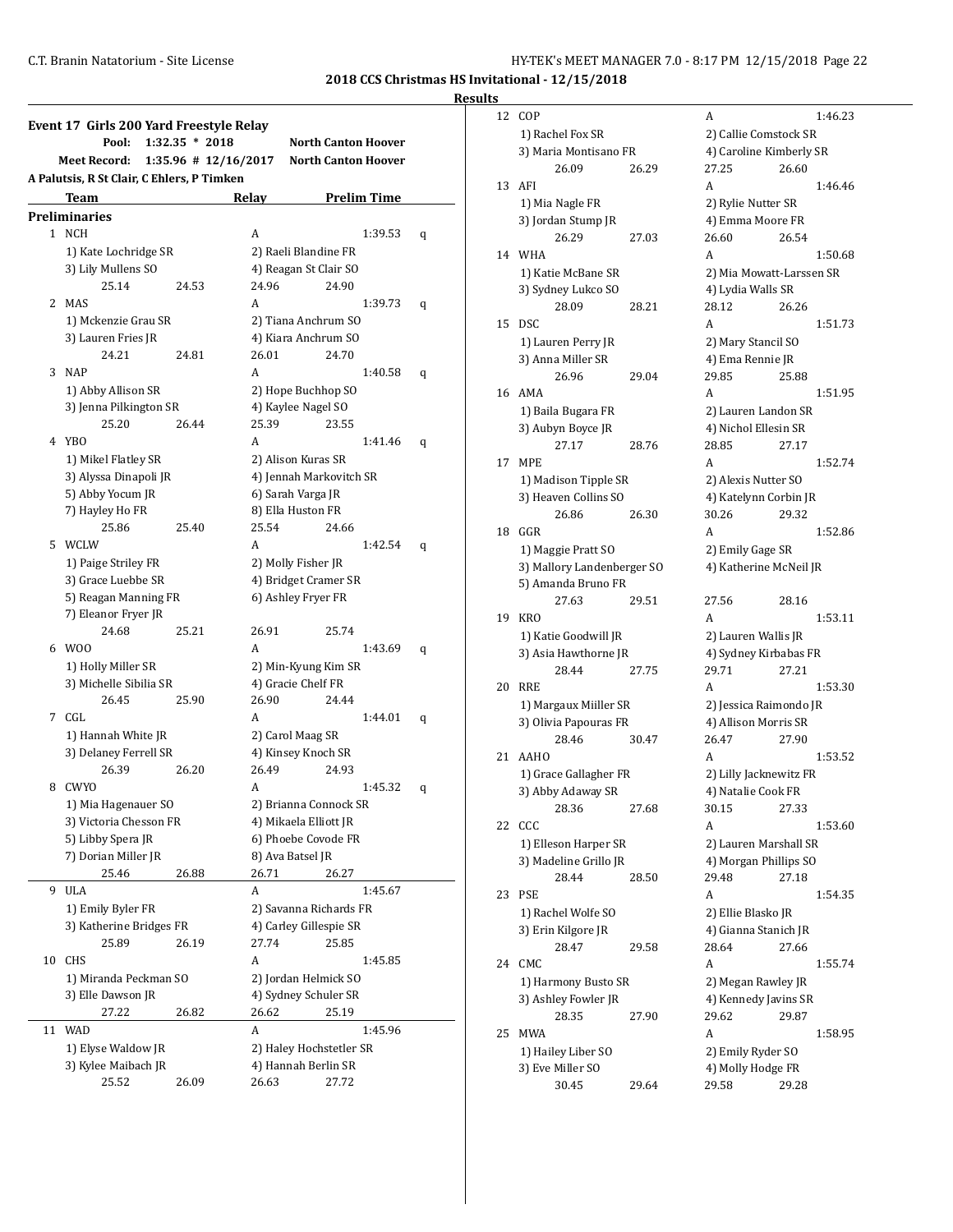|        | Preliminaries  (Event 17 Girls 200 Yard Freestyle Relay) |                  |                          |                                                                  |     |
|--------|----------------------------------------------------------|------------------|--------------------------|------------------------------------------------------------------|-----|
|        | Team                                                     |                  | Relay                    | <b>Prelim Time</b>                                               | Eve |
| $---$  | <b>WRA</b>                                               |                  | A                        | DQ                                                               |     |
|        |                                                          |                  |                          |                                                                  |     |
|        | Early take-off swimmer #4                                |                  |                          |                                                                  | K H |
|        | 1) Abigail Richardson SR                                 |                  |                          | 2) Lauren Landry JR                                              |     |
|        | 3) Kim Winson JR                                         |                  |                          | 4) Maggie Corl SR                                                | Pre |
|        | 29.94                                                    | 29.87            | 31.69                    | 27.03                                                            |     |
|        | <b>LTLE</b>                                              |                  | A                        | DQ                                                               |     |
|        | False start                                              |                  |                          |                                                                  |     |
|        | 1) Cara Godbey SR                                        |                  | 2) Grace Keith SR        |                                                                  |     |
|        | 3) Hannah Cech JR                                        |                  |                          | 4) Isabelle Gomez FR                                             |     |
|        | 28.80                                                    | 27.88            | 26.41                    | 27.28                                                            |     |
|        |                                                          |                  |                          |                                                                  |     |
|        | Event 18 Boys 200 Yard Freestyle Relay<br>Pool:          | $1:20.79 * 2010$ |                          |                                                                  |     |
|        | <b>Meet Record:</b>                                      |                  | $1:24.76$ # $12/15/2018$ | <b>Ouachita Baptist University</b><br><b>North Canton Hoover</b> |     |
|        |                                                          |                  |                          |                                                                  |     |
|        | K Helmuth, W Schneider, M Lochridge, V Stevens<br>Team   |                  | <b>Relay</b>             | <b>Finals Time</b>                                               |     |
| Finals |                                                          |                  |                          |                                                                  |     |
|        | 1 NCH                                                    |                  | A                        | 1:24.76#                                                         |     |
|        | 1) Karl Helmuth SO                                       |                  |                          | 2) William Schneider SR                                          |     |
|        | 3) Mack Lochridge SO                                     |                  |                          | 4) Vincent Stevens SR                                            |     |
|        | 21.22                                                    |                  | 21.51                    |                                                                  |     |
|        |                                                          | 21.15            |                          | 20.88                                                            |     |
| 2      | <b>CSTX</b>                                              |                  | A                        | 1:25.11                                                          |     |
|        | 1) JP Khouzam SR                                         |                  |                          | 2) Owen Taylor SO                                                |     |
|        | 3) Ian Van Gorp JR                                       |                  |                          | 4) Jean-Pierre Khouzam JR                                        |     |
|        | 22.20                                                    | 21.13            | 21.18                    | 20.60                                                            |     |
| 3      | YBO                                                      |                  | A                        | 1:29.11                                                          |     |
|        | 1) Mason Rassega SR                                      |                  | 2) Will Linker JR        |                                                                  |     |
|        | 3) Matthew DunLany JR                                    |                  |                          | 4) Noah Basista JR                                               |     |
|        |                                                          |                  |                          |                                                                  |     |
|        | 5) River Flatley JR                                      |                  |                          | 6) Jordan Stackpole JR                                           |     |
|        | 7) Siman Mascola SO                                      |                  |                          | 8) Carter Cailor FR                                              |     |
|        | 23.18                                                    | 22.24            | 22.11                    | 21.58                                                            |     |
| 4      | CHS                                                      |                  | A                        | 1:30.08                                                          |     |
|        | 1) Bobby Kutsch SR                                       |                  |                          | 2) James Dietz SR                                                |     |
|        | 3) Matthew Peckman JR                                    |                  | 4) Jason Paris SR        |                                                                  |     |
|        | 23.12                                                    | 23.18            | 21.91                    | 21.87                                                            |     |
| 5      | CGL                                                      |                  | A                        | 1:31.13                                                          |     |
|        |                                                          |                  |                          |                                                                  |     |
|        | 1) Braden Knoch JR                                       |                  |                          | 2) Hershel Chenault JR                                           |     |
|        | 3) Ryan Meister SR                                       |                  |                          | 4) Justin Knoch SR                                               |     |
|        | 22.74                                                    | 22.71            | 22.82                    | 22.86                                                            |     |
|        | 6 W00                                                    |                  | А                        | 1:31.70                                                          |     |
|        | 1) Kyle Ward JR                                          |                  |                          | 2) Cameron Balas JR                                              |     |
|        | 3) Jaden Boucher SO                                      |                  |                          | 4) Thomas Matthew JR                                             |     |
|        | 22.57                                                    | 24.29            | 23.20                    | 21.64                                                            |     |
|        |                                                          |                  |                          |                                                                  |     |
| 7      | GGR                                                      |                  | A                        | 1:32.50                                                          |     |
|        | 1) Daniel Poletta SR                                     |                  |                          | 2) Andrew Fearigo SO                                             |     |
|        | 3) Parker Doerrer SO                                     |                  |                          | 4) Mason Doerrer JR                                              |     |
|        | 5) Noah Budd FR                                          |                  |                          | 6) Blake Renninger JR                                            |     |
|        | 7) Nate Byers SO                                         |                  |                          |                                                                  |     |
|        | 23.11                                                    | 23.69            | 23.51                    | 22.19                                                            |     |
|        |                                                          |                  |                          |                                                                  |     |
|        | MAS                                                      |                  | А                        | DQ                                                               |     |
|        | Early take-off swimmer #4                                |                  |                          |                                                                  |     |
|        |                                                          |                  |                          | 2) Lonnie Chien SR                                               |     |
|        | 1) Braden Osborn SO                                      |                  |                          |                                                                  |     |
|        | 3) Karson Walker SR                                      |                  |                          | 4) Adam Chaney JR                                                |     |

|                | Event 18 Boys 200 Yard Freestyle Relay         |                          |                 |                                        |                    |   |
|----------------|------------------------------------------------|--------------------------|-----------------|----------------------------------------|--------------------|---|
|                | Pool:                                          | $1:20.79 * 2010$         |                 | <b>Ouachita Baptist University</b>     |                    |   |
|                | Meet Record:                                   | $1:24.76$ # $12/15/2018$ |                 | <b>North Canton Hoover</b>             |                    |   |
|                | K Helmuth, W Schneider, M Lochridge, V Stevens |                          |                 |                                        |                    |   |
|                | <b>Team</b>                                    |                          | Relay           |                                        | <b>Prelim Time</b> |   |
|                | <b>Preliminaries</b>                           |                          |                 |                                        |                    |   |
|                | 1 CSTX                                         |                          | A               |                                        | 1:26.53            | q |
|                | 1) JP Khouzam SR                               |                          |                 | 2) Andrew Devine SR                    |                    |   |
|                | 3) Owen Taylor SO                              |                          |                 | 4) Ian Van Gorp JR                     |                    |   |
|                | 22.50                                          | 21.74                    | 21.03           | 21.26                                  |                    |   |
| $\overline{2}$ | NCH                                            |                          | A               |                                        | 1:26.95            | q |
|                | 1) Karl Helmuth SO                             |                          |                 | 2) William Schneider SR                |                    |   |
|                | 3) Mack Lochridge SO                           |                          |                 | 4) Vincent Stevens SR                  |                    |   |
|                | 21.75                                          | 21.66                    | 22.43           | 21.11                                  |                    |   |
| 3              | <b>MAS</b>                                     |                          | A               |                                        | 1:28.52            | q |
|                | 1) Lonnie Chien SR                             |                          |                 | 2) Braden Osborn SO                    |                    |   |
|                | 3) Sean Huggins FR                             |                          |                 | 4) Karson Walker SR                    |                    |   |
|                | 22.24                                          | 21.59                    | 22.71           | 21.98                                  |                    |   |
| 4              | YBO                                            |                          | A               |                                        | 1:29.21            | q |
|                | 1) Mason Rassega SR                            |                          |                 | 2) Will Linker JR                      |                    |   |
|                | 3) Matthew DunLany JR                          |                          |                 | 4) Noah Basista JR                     |                    |   |
|                | 5) River Flatley JR                            |                          |                 | 6) Jordan Stackpole JR                 |                    |   |
|                | 7) Siman Mascola SO<br>23.18                   | 22.29                    |                 | 8) Carter Cailor FR<br>21.65           |                    |   |
| 5.             | <b>CHS</b>                                     |                          | 22.09<br>A      |                                        |                    |   |
|                |                                                |                          |                 |                                        | 1:29.56            | q |
|                | 1) Bobby Kutsch SR<br>3) Matthew Peckman JR    |                          |                 | 2) James Dietz SR<br>4) Jason Paris SR |                    |   |
|                | 23.36                                          | 23.02                    | 21.67           | 21.51                                  |                    |   |
|                | 6 W00                                          |                          | A               |                                        | 1:32.05            |   |
|                | 1) Kyle Ward JR                                |                          |                 | 2) Cameron Balas JR                    |                    | q |
|                | 3) Jaden Boucher SO                            |                          |                 | 4) Thomas Matthew JR                   |                    |   |
|                | 22.56                                          | 24.19                    | 23.71           | 21.59                                  |                    |   |
| 7              | CGL                                            |                          | A               |                                        | 1:32.29            | q |
|                | 1) Braden Knoch JR                             |                          |                 | 2) Hershel Chenault JR                 |                    |   |
|                | 3) Ryan Meister SR                             |                          |                 | 4) Justin Knoch SR                     |                    |   |
|                | 23.02                                          | 23.04                    | 23.43           | 22.80                                  |                    |   |
| 8              | GGR                                            |                          | A               |                                        | 1:33.04            | q |
|                | 1) Daniel Poletta SR                           |                          |                 | 2) Eric Rohweder JR                    |                    |   |
|                | 3) Parker Doerrer SO                           |                          |                 | 4) Mason Doerrer JR                    |                    |   |
|                | 5) Noah Budd FR                                |                          |                 | 6) Blake Renninger JR                  |                    |   |
|                | 7) Nate Byers SO                               |                          |                 |                                        |                    |   |
|                | 23.13                                          | 23.81                    | 23.44           | 22.66                                  |                    |   |
| 9              | WCLW                                           |                          | А               |                                        | 1:34.00            |   |
|                | 1) Ben DeWolfe SR                              |                          |                 | 2) Jacob Ortwein JR                    |                    |   |
|                | 3) Thomas Skoog JR                             |                          |                 | 4) Zachary Saurine JR                  |                    |   |
|                | 5) Alex Kelker SR                              |                          |                 | 6) Cooper Cadman JR                    |                    |   |
|                | 7) Cole Davis JR                               |                          |                 |                                        |                    |   |
|                | 24.30                                          | 22.74                    | 24.45           | 22.51                                  |                    |   |
| 10             | ALL                                            |                          | A               |                                        | 1:34.97            |   |
|                | 1) Ryan McKinght JR                            |                          |                 | 2) Tommy Gress JR                      |                    |   |
|                | 3) Patrick Burse FR                            |                          | 4) Will Rose JR |                                        |                    |   |
|                | 24.06                                          | 24.76                    | 25.21           | 20.94                                  |                    |   |
| 11             | <b>AAHO</b>                                    |                          | A               |                                        | 1:35.82            |   |
|                | 1) Luke Minick SO                              |                          |                 | 2) Justin Icsman SR                    |                    |   |
|                | 3) Samuel Kurtz SO                             |                          |                 | 4) Michael Heller SR                   |                    |   |
|                | 24.52                                          | 23.63                    | 25.15           | 22.52                                  |                    |   |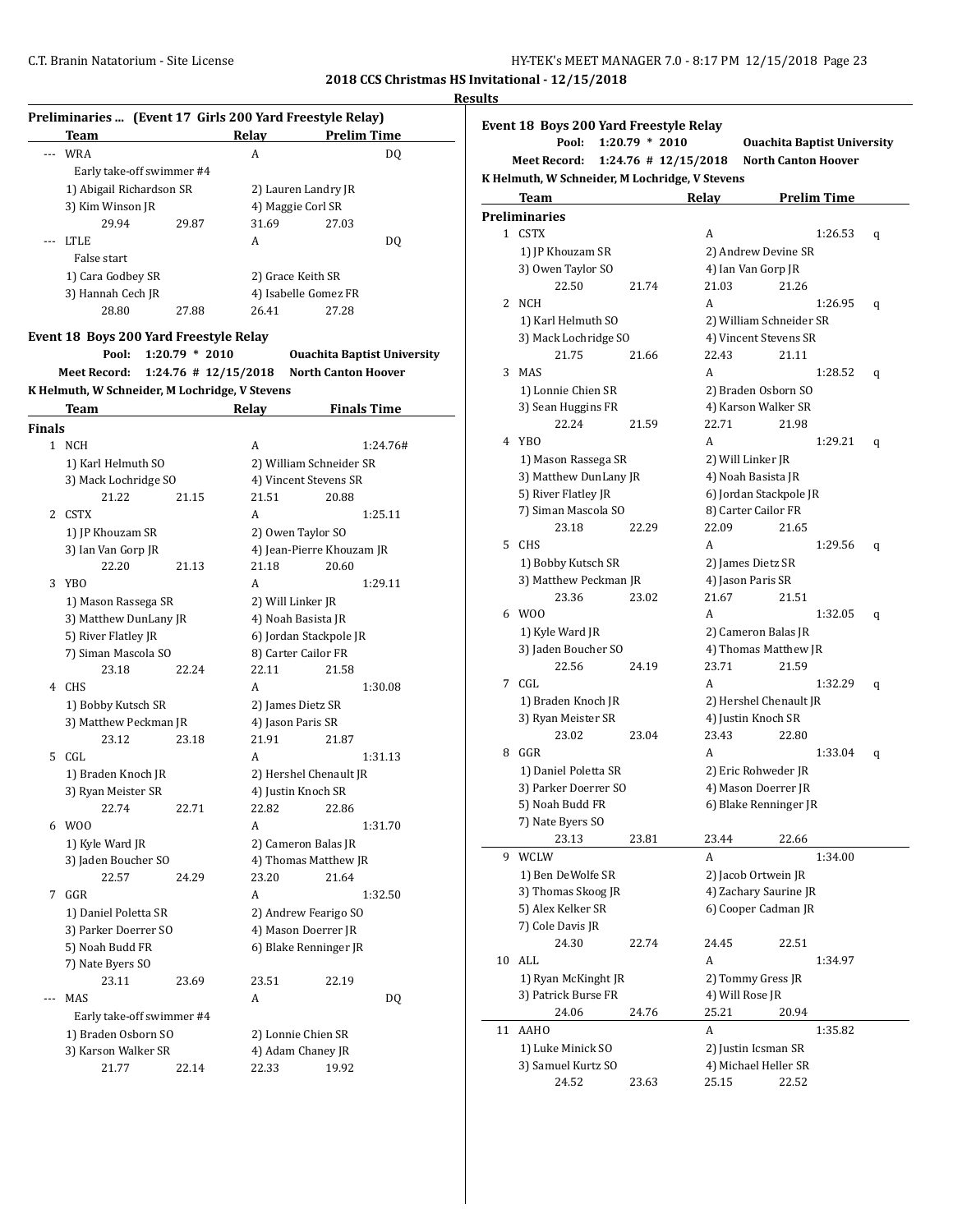**Results**

|    | Preliminaries  (Event 18 Boys 200 Yard Freestyle Relay) |       |                    |                        |  |  |  |
|----|---------------------------------------------------------|-------|--------------------|------------------------|--|--|--|
|    | Team                                                    |       | Relay              | <b>Prelim Time</b>     |  |  |  |
| 12 | <b>LTLE</b>                                             |       | A                  | 1:37.13                |  |  |  |
|    | 1) Adam McDonald FR                                     |       | 2) Ian Brown FR    |                        |  |  |  |
|    | 3) Sam Nucerino SR                                      |       |                    | 4) Evan Devine SO      |  |  |  |
|    | 5) Landon Hughes JR                                     |       |                    |                        |  |  |  |
|    | 23.60                                                   | 26.20 | 24.68              | 22.65                  |  |  |  |
| 13 | <b>NAP</b>                                              |       | A                  | 1:37.46                |  |  |  |
|    | 1) Levi Spring JR                                       |       |                    | 2) Spencer Cashman SO  |  |  |  |
|    | 3) Clay Gyde JR                                         |       |                    | 4) Kyle Hudson FR      |  |  |  |
|    | 25.20                                                   | 25.15 | 24.48              | 22.63                  |  |  |  |
| 14 | MWA                                                     |       | A                  | 1:37.90                |  |  |  |
|    |                                                         |       |                    | 2) Andrew Edwards SO   |  |  |  |
|    | 1) Fynn McGuire JR                                      |       |                    |                        |  |  |  |
|    | 3) Magnus Haines SO                                     |       |                    | 4) Braxton Miller SR   |  |  |  |
|    | 24.84                                                   | 25.41 | 24.10              | 23.55                  |  |  |  |
| 15 | <b>CVCA</b>                                             |       | A                  | 1:38.04                |  |  |  |
|    | 1) Jacob Wodrich SO                                     |       | 2) Russell Volk JR |                        |  |  |  |
|    | 3) Josh Wodrich JR                                      |       |                    | 4) Mac Hancock SR      |  |  |  |
|    | 27.37                                                   | 24.56 | 23.26              | 22.85                  |  |  |  |
| 16 | COP                                                     |       | A                  | 1:38.09                |  |  |  |
|    | 1) Jackson Madden JR                                    |       |                    | 2) Gabriel Stark JR    |  |  |  |
|    | 3) Joshua Hertz SO                                      |       | 4) Ricky Jones SO  |                        |  |  |  |
|    | 24.11                                                   | 24.32 | 24.88              | 24.78                  |  |  |  |
| 17 | <b>DSC</b>                                              |       | A                  | 1:38.33                |  |  |  |
|    | 1) David Perry FR                                       |       | 2) John Miller SR  |                        |  |  |  |
|    | 3) Ian MacLaughlin SO                                   |       |                    | 4) Colson Wenzel SO    |  |  |  |
|    | 25.20                                                   | 24.53 | 26.25              | 22.35                  |  |  |  |
| 18 | WRA                                                     |       | A                  | 1:38.82                |  |  |  |
|    | 1) Michael McKeithen SR                                 |       |                    | 2) Brandt Aker SR      |  |  |  |
|    | 3) Josh Rogers SR                                       |       |                    | 4) Will Downing SR     |  |  |  |
|    | 23.55                                                   | 26.29 | 26.38              | 22.60                  |  |  |  |
| 19 | AFI                                                     |       | A                  | 1:40.00                |  |  |  |
|    | 1) Nathan Phillips FR                                   |       |                    | 2) Davis Pickett SO    |  |  |  |
|    | 3) James Scantling JR                                   |       |                    | 4) Jacob Murray SR     |  |  |  |
|    | 23.05                                                   | 25.53 | 25.17              | 26.25                  |  |  |  |
| 20 | <b>MPE</b>                                              |       | A                  | 1:42.52                |  |  |  |
|    | 1) Greg Walter SR                                       |       |                    | 2) Chandler Tipple JR  |  |  |  |
|    | 3) Micah Bracken JR                                     |       | 4) Taylor Locke JR |                        |  |  |  |
|    | 25.72                                                   | 25.64 | 25.60              | 25.56                  |  |  |  |
|    | 21 CCC                                                  |       | A                  | 1:43.13                |  |  |  |
|    | 1) Joey Mullen SR                                       |       |                    | 2) Jaden Minarcheck SO |  |  |  |
|    | 3) Gary Gaither SO                                      |       | 4) Jack Belden SO  |                        |  |  |  |
|    | 22.83                                                   | 26.50 | 28.62              | 25.18                  |  |  |  |
| 22 | CMC                                                     |       | A                  | 1:43.78                |  |  |  |
|    | 1) Nick Burnison SO                                     |       |                    | 2) Adam Welden SO      |  |  |  |
|    | 3) David Bliese SR                                      |       |                    | 4) Ben Burnison JR     |  |  |  |
|    | 5) Emmanuel Blythe SO                                   |       |                    |                        |  |  |  |
|    | 25.29                                                   | 27.21 | 27.45              | 23.83                  |  |  |  |
| 23 | <b>KRO</b>                                              |       | A                  | 1:43.84                |  |  |  |
|    |                                                         |       |                    |                        |  |  |  |
|    | 1) Danny Larison SO                                     |       |                    | 2) Ethan Chicoski FR   |  |  |  |
|    | 3) Sam Kirbabas SR                                      |       | 4) Finn Kaine JR   |                        |  |  |  |
|    | 27.31                                                   | 25.07 | 26.59              | 24.87                  |  |  |  |
| 24 | <b>ULA</b>                                              |       | A                  | 1:44.97                |  |  |  |
|    | 1) Derek Harlock FR                                     |       |                    | 2) Ian LeFever FR      |  |  |  |
|    | 3) Ty Walker SO                                         |       |                    | 4) Christian Hoch SO   |  |  |  |
|    | 25.34                                                   | 26.95 | 26.62              | 26.06                  |  |  |  |

|                  | 25 RRE                             |                | A               | 1:46.16                         |  |
|------------------|------------------------------------|----------------|-----------------|---------------------------------|--|
|                  | 1) Flynn Cowie FR                  |                |                 | 2) Jackson Campbell FR          |  |
|                  | 3) Jack Boltz JR                   |                | 4) Eric An JR   |                                 |  |
|                  | 26.06                              | 28.70          | 26.40           | 25.00                           |  |
| $---$            | <b>PSE</b>                         |                | A               | DQ                              |  |
|                  | Early take-off swimmer #3          |                |                 |                                 |  |
|                  | 1) Jason Wilson SO                 |                |                 | 2) Nicky Lyons SR               |  |
|                  | 3) Van Blasko FR                   |                |                 | 4) Mark Lanterman JR            |  |
|                  | 25.42                              | 29.13          | 26.11           | 22.66                           |  |
|                  |                                    |                |                 |                                 |  |
|                  | Event 19 Girls 100 Yard Backstroke |                |                 |                                 |  |
|                  | Pool:                              | $52.92 * 2015$ |                 | <b>Hannah Whiteley</b>          |  |
|                  | <b>Meet Record:</b>                |                |                 | 56.02 # 12/18/2010 Katie Miller |  |
|                  | <b>Name</b>                        |                | <b>YrSchool</b> | <b>Finals Time</b>              |  |
| A - Final        |                                    |                |                 |                                 |  |
|                  | 1 Jamyson Robb                     |                | JR BWB          | 56.71                           |  |
|                  | 27.79                              | 28.92          |                 |                                 |  |
|                  | 2 Kate Lochridge                   |                | SR NCH          | 58.20                           |  |
|                  | 28.10                              | 30.10          |                 |                                 |  |
|                  | 3 Caitlin Cronin                   |                | SR NCH          | 58.34                           |  |
|                  | 28.02                              | 30.32          |                 |                                 |  |
|                  | 4 Paige South                      |                | SO NCH          | 58.45                           |  |
|                  | 27.63                              | 30.82          |                 |                                 |  |
|                  | 5 Abby Allison                     |                | SR NAP          | 59.51                           |  |
|                  | 29.19                              | 30.32          |                 |                                 |  |
|                  | 6 Grace Glosson                    |                | JR WCLW         | 1:00.36                         |  |
|                  | 28.65                              | 31.71          |                 |                                 |  |
| *7               | <b>Lily Mullens</b>                |                | SO NCH          | 1:01.20                         |  |
|                  | 29.59                              | 31.61          |                 |                                 |  |
|                  | *7 Amanda Hudson                   |                | SR NAP          | 1:01.20                         |  |
|                  | 29.56                              | 31.64          |                 |                                 |  |
| <b>B</b> - Final |                                    |                |                 |                                 |  |
| 9.               | <b>Molly Rogers</b>                |                | FR AFI          | 58.47                           |  |
|                  | 28.77                              | 29.70          |                 |                                 |  |
| 10               | Reagan St Clair                    |                | SO NCH          | 1:00.85                         |  |
|                  | 29.47                              | 31.38          |                 |                                 |  |
| 11               | Gia Direnzo                        |                | JR AF           | 1:00.91                         |  |
|                  | 29.27                              | 31.64          |                 |                                 |  |
|                  | 12 Meredith Wolf                   |                | SR MAS          | 1:01.86                         |  |
|                  | 30.20                              | 31.66          |                 |                                 |  |
|                  | 13 Gracie Chelf                    |                | FR WOO          | 1:02.00                         |  |
|                  | 29.87                              | 32.13          |                 |                                 |  |
|                  | 14 Alyssa Dinapoli                 |                | JR YBO          | 1:02.97                         |  |
|                  | 30.74                              | 32.23          |                 |                                 |  |
|                  | 15 Nicole Wirick                   |                | FR NCH          | 1:03.78                         |  |
|                  | 30.50                              | 33.28          |                 |                                 |  |
|                  | 16 Caroline Kimberly               |                | SR COP          | 1:03.80                         |  |
|                  | 31.01                              | 32.79          |                 |                                 |  |
| C - Final        |                                    |                |                 |                                 |  |
|                  | 17 Avani Deshmukh                  |                | SO MAS          | 1:03.44                         |  |
|                  | 30.92                              | 32.52          |                 |                                 |  |
|                  | 18 Ashka Shah                      |                | JR MAS          | 1:03.78                         |  |
|                  | 30.21                              | 33.57          |                 |                                 |  |
|                  | 19 Emma Dalton                     |                | SO MAS          | 1:04.02                         |  |
|                  | 30.93                              | 33.09          |                 |                                 |  |
| 20               | Angelika Georgostathis             |                | SR MAS          | 1:04.28                         |  |
|                  | 31.30                              | 32.98          |                 |                                 |  |
|                  |                                    |                |                 |                                 |  |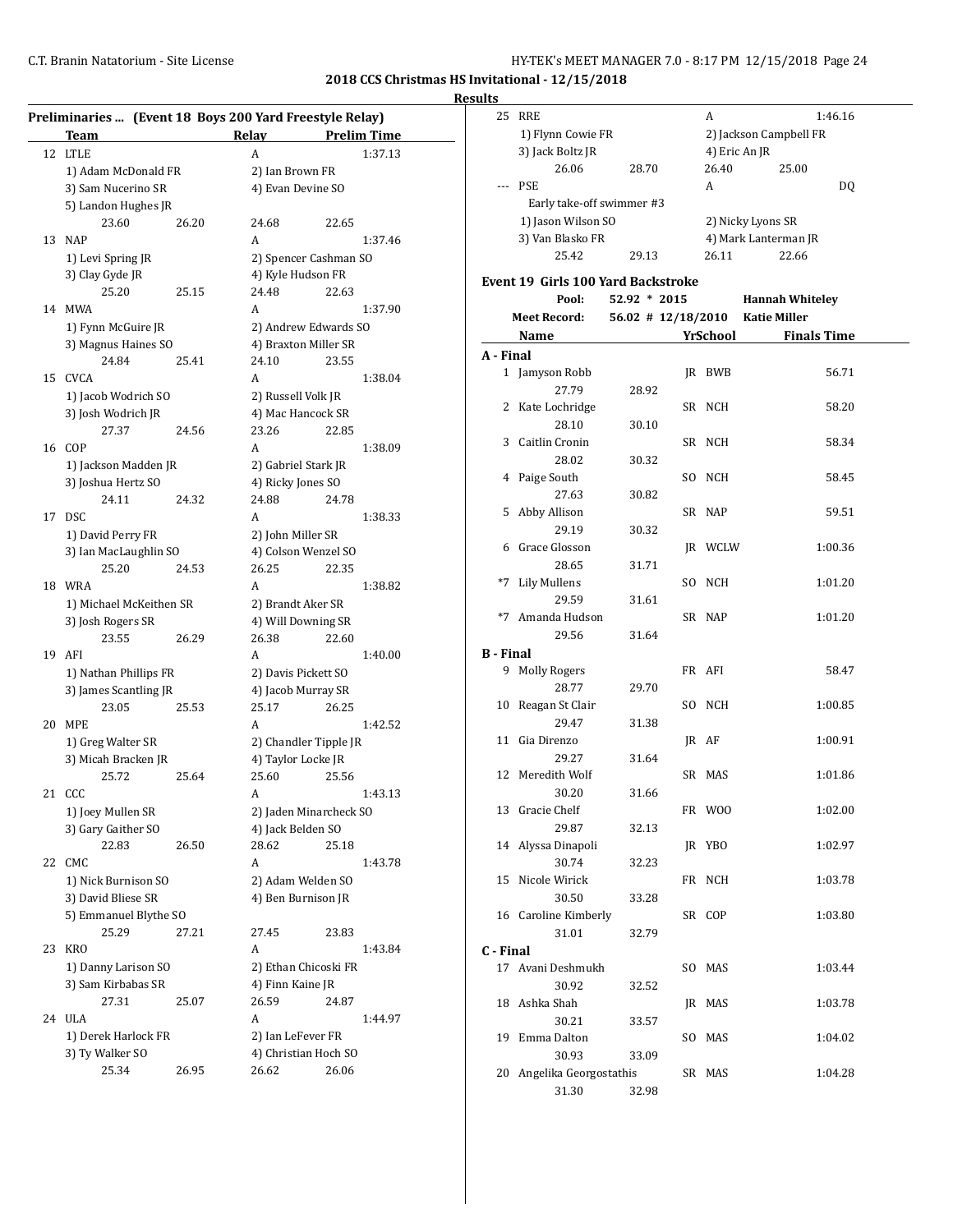**2018 CCS Christmas HS Invitational - 12/15/2018**

**Results**

|    | C - Final  (Event 19 Girls 100 Yard Backstroke) |       |     |                |                    |  |
|----|-------------------------------------------------|-------|-----|----------------|--------------------|--|
|    | Name                                            |       |     | YrSchool       | <b>Finals Time</b> |  |
|    | 21 Grace Wyszynski                              |       |     | SO AAHO        | 1:04.76            |  |
|    | 31.27                                           | 33.49 |     |                |                    |  |
|    | 22 Maria Montisano                              |       | FR. | COP.           | 1:05.78            |  |
|    | 31.16                                           | 34.62 |     |                |                    |  |
| 23 | Michelle Caye                                   |       | IR  | COP            | 1:06.03            |  |
|    | 31.72                                           | 34.31 |     |                |                    |  |
| 24 | Min-Kyung Kim                                   |       | SR  | W <sub>0</sub> | 1:06.14            |  |
|    | 31.16                                           | 34.98 |     |                |                    |  |

#### **Event 19 Girls 100 Yard Backstroke**

|    | Pool:                  | 52.92 * 2015         |     |            | <b>Hannah Whiteley</b> |   |
|----|------------------------|----------------------|-----|------------|------------------------|---|
|    | <b>Meet Record:</b>    | $56.02$ # 12/18/2010 |     |            | <b>Katie Miller</b>    |   |
|    | Name                   |                      |     | YrSchool   | <b>Prelim Time</b>     |   |
|    | Preliminaries          |                      |     |            |                        |   |
|    | 1 Caitlin Cronin       |                      |     | SR NCH     | 58.29                  | q |
|    | 28.14                  | 30.15                |     |            |                        |   |
| 2  | Grace Glosson          |                      |     | JR WCLW    | 58.56                  | q |
|    | 28.04                  | 30.52                |     |            |                        |   |
| 3  | Jamyson Robb           |                      |     | IR BWB     | 59.09                  | q |
|    | 29.00                  | 30.09                |     |            |                        |   |
| 4  | Kate Lochridge         |                      |     | SR NCH     | 59.31                  | q |
|    | 28.70                  | 30.61                |     |            |                        |   |
| 5  | Abby Allison           |                      |     | SR NAP     | 1:00.24                | q |
|    | 29.57                  | 30.67                |     |            |                        |   |
| 6  | Paige South            |                      |     | SO NCH     | 1:00.47                | q |
|    | 28.84                  | 31.63                |     |            |                        |   |
| 7  | Amanda Hudson          |                      |     | SR NAP     | 1:01.19                | q |
|    | 29.53                  | 31.66                |     |            |                        |   |
| 8  | <b>Lily Mullens</b>    |                      |     | SO NCH     | 1:01.31                | q |
|    | 29.69                  | 31.62                |     |            |                        |   |
| 9  | Reagan St Clair        |                      | SO. | <b>NCH</b> | 1:01.42                | q |
|    | 30.05                  | 31.37                |     |            |                        |   |
| 10 | Gracie Chelf           |                      |     | FR WOO     | 1:01.94                | q |
|    | 29.96                  | 31.98                |     |            |                        |   |
| 11 | <b>Molly Rogers</b>    |                      |     | FR AFI     | 1:01.96                | q |
|    | 30.18                  | 31.78                |     |            |                        |   |
| 12 | Gia Direnzo            |                      |     | IR AF      | 1:02.02                | q |
|    | 29.80                  | 32.22                |     |            |                        |   |
| 13 | Meredith Wolf          |                      |     | SR MAS     | 1:02.20                | q |
|    | 30.23                  | 31.97                |     |            |                        |   |
| 14 | Caroline Kimberly      |                      |     | SR COP     | 1:02.36                | q |
|    | 30.29                  | 32.07                |     |            |                        |   |
| 15 | Alyssa Dinapoli        |                      |     | JR YBO     | 1:02.54                | q |
|    | 30.80                  | 31.74                |     |            |                        |   |
| 16 | Nicole Wirick          |                      |     | FR NCH     | 1:03.16                | q |
|    | 30.17                  | 32.99                |     |            |                        |   |
| 17 | Emma Dalton            |                      | SO. | MAS        | 1:03.71                | q |
|    | 30.16                  | 33.55                |     |            |                        |   |
| 18 | Avani Deshmukh         |                      |     | SO MAS     | 1:03.91                | q |
|    | 30.74                  | 33.17                |     |            |                        |   |
| 19 | Min-Kyung Kim          |                      |     | SR WOO     | 1:04.08                | q |
|    | 30.61                  | 33.47                |     |            |                        |   |
| 20 | Angelika Georgostathis |                      |     | SR MAS     | 1:04.24                | q |
|    | 31.11                  | 33.13                |     |            |                        |   |

| படல       |                                          |                      |          |                       |   |
|-----------|------------------------------------------|----------------------|----------|-----------------------|---|
|           | 21 Ashka Shah                            |                      | JR MAS   | 1:04.35               | q |
|           | 30.58                                    | 33.77                |          |                       |   |
| 22        | Maria Montisano                          |                      | FR COP   | 1:04.44               | q |
|           | 31.74                                    | 32.70                |          |                       |   |
| 23        | Michelle Caye                            |                      | JR COP   | 1:04.55               | q |
|           | 30.67                                    | 33.88                |          |                       |   |
| 24        | Grace Wyszynski                          |                      | SO AAHO  | 1:04.71               | q |
|           | 31.29                                    | 33.42                |          |                       |   |
| 25        | <b>Lindsey Speed</b>                     |                      | IR WCLW  | 1:04.90               |   |
|           | 30.76                                    | 34.14                |          |                       |   |
| 26        | Julia Hootman                            |                      | SO WOO   | 1:05.29               |   |
|           | 31.64                                    | 33.65                |          |                       |   |
| 27        | Elleson Harper                           |                      | SR CCC   | 1:05.39               |   |
|           | 31.70                                    | 33.69                |          |                       |   |
| 28        | Elle Dawson                              |                      | JR CHS   | 1:05.88               |   |
|           | 30.91                                    | 34.97                |          |                       |   |
|           | 29 Kristina Goeree                       |                      | SR MAS   | 1:06.04               |   |
|           | 31.48                                    | 34.56                |          |                       |   |
| 30        | <b>Bridget Cramer</b>                    |                      | SR WCLW  | 1:06.44               |   |
|           | 32.34                                    | 34.10                |          |                       |   |
| 31        | Emma Canode                              |                      | SO COP   | 1:06.59               |   |
|           | 32.72                                    | 33.87                |          |                       |   |
| 32        | Katie McBane                             |                      | SR WHA   | 1:06.72               |   |
|           | 32.54                                    | 34.18                |          |                       |   |
| 33        | Katarina Putnick                         |                      | SR FAFD  | 1:08.76               |   |
|           | 33.16                                    | 35.60                |          |                       |   |
|           | 34 Cara Godbey                           |                      | SR LTLE  | 1:09.14               |   |
|           | 33.46                                    | 35.68                |          |                       |   |
| 35        | <b>Harmony Busto</b>                     |                      | SR CMC   | 1:09.15               |   |
|           | 33.71                                    | 35.44                |          |                       |   |
| 36        | Eleanor Fryer                            |                      | JR WCLW  | 1:09.25               |   |
|           | 33.83                                    | 35.42                |          |                       |   |
| 37        | Lindsey Bachman                          |                      | SR CIC   | 1:09.31               |   |
|           | 32.98                                    | 36.33                |          |                       |   |
| 38        | Madison Zelenka                          |                      | JR TWC   | 1:09.44               |   |
|           | 33.40                                    | 36.04                |          |                       |   |
| 39        | Meghan Lythgoe                           |                      | SR MAS   | 1:09.53               |   |
| 40        | 34.21<br>Ella Huston                     | 35.32                |          | 1:09.78               |   |
|           | 33.15                                    | 36.63                | FR YBO   |                       |   |
| 41        | Taylor Grosenbaugh                       |                      | JR COP   | 1:09.88               |   |
|           | 33.87                                    | 36.01                |          |                       |   |
| 42        | Katie Obringer                           |                      | SR CWYO  | 1:10.00               |   |
|           | 33.27                                    | 36.73                |          |                       |   |
| 43        | <b>Chloe Constantinides</b>              |                      | SO CWYO  | 1:10.14               |   |
|           | 33.30                                    | 36.84                |          |                       |   |
|           | 44 Erin Kilgore                          |                      | JR PSE   | 1:10.96               |   |
|           | 33.75                                    | 37.21                |          |                       |   |
|           |                                          |                      |          |                       |   |
|           | <b>Event 20 Boys 100 Yard Backstroke</b> |                      |          |                       |   |
|           | Pool:                                    | 47.39 * 2018         |          | <b>Justin Grender</b> |   |
|           | <b>Meet Record:</b>                      | $50.42$ # 12/19/2015 |          | <b>Cooper Hodge</b>   |   |
|           | <b>Name</b>                              |                      | YrSchool | <b>Finals Time</b>    |   |
| A - Final |                                          |                      |          |                       |   |
|           | 1<br>Christopher O'Connor                |                      | JR NCH   | 51.13                 |   |
|           | 25.04                                    | 26.09                |          |                       |   |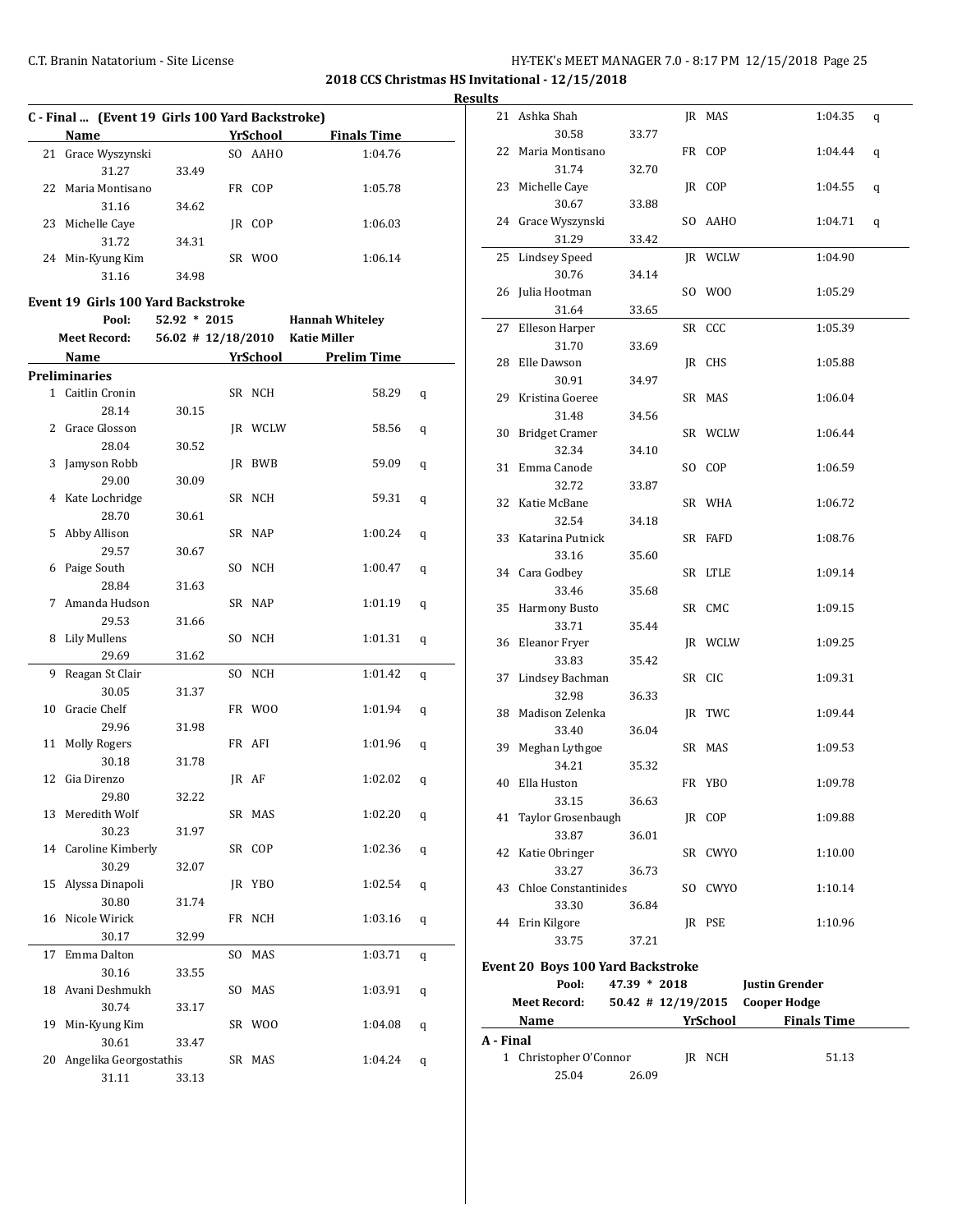#### C.T. Branin Natatorium - Site License C.T. Branin Natatorium - Site License 26

2 Adam Chaney JR MAS 52.23 q

3 Christopher O'Connor JR NCH 52.54 q

4 John Edurese JR WAD 53.60 q

25.06 27.17

25.60 26.94

**2018 CCS Christmas HS Invitational - 12/15/2018 Results**

|                  | A - Final  (Event 20 Boys 100 Yard Backstroke) |       |                 |                    |
|------------------|------------------------------------------------|-------|-----------------|--------------------|
|                  | Name                                           |       | <b>YrSchool</b> | <b>Finals Time</b> |
|                  | 2 Adam Chaney                                  |       | JR MAS          | 51.50              |
|                  | 25.92                                          | 25.58 |                 |                    |
| 3                | Jon Bernard                                    |       | SR CSTX         | 52.04              |
|                  | 25.84                                          | 26.20 |                 |                    |
|                  | 4 John Edurese                                 |       | JR WAD          | 53.45              |
|                  | 25.91                                          | 27.54 |                 |                    |
| 5                | Mack Lochridge                                 |       | SO NCH          | 53.67              |
|                  | 26.06                                          | 27.61 |                 |                    |
|                  | 6 Kyle Hudson                                  |       | FR NAP          | 54.05              |
|                  | 26.34                                          | 27.71 |                 |                    |
|                  | 7 Grady Wheeler                                |       | SR CSTX         | 54.81              |
|                  | 26.50                                          | 28.31 |                 |                    |
|                  | 8 Will Wowk                                    |       | JR CSTX         | 55.12              |
|                  | 26.93                                          | 28.19 |                 |                    |
| <b>B</b> - Final |                                                |       |                 |                    |
| 9                | Josh Wodrich                                   |       | IR CVCA         | 56.21              |
|                  | 27.64                                          | 28.57 |                 |                    |
| 10               | Cameron Jones                                  |       | JR CSTX         | 56.49              |
|                  | 27.33                                          | 29.16 |                 |                    |
| 11               | <b>Connor Davis</b>                            |       | JR WCLW         | 56.51              |
|                  | 27.16                                          | 29.35 |                 |                    |
|                  | 12 Jake Lawrence                               |       | SO AF           | 56.68              |
|                  | 27.33                                          | 29.35 |                 |                    |
| 13               | <b>River Flatley</b>                           |       | JR YBO          | 57.35              |
|                  | 27.73                                          |       |                 |                    |
|                  | 14 Kyle Ward                                   | 29.62 |                 |                    |
|                  |                                                |       | JR WOO          | 57.52              |
|                  | 27.62                                          | 29.90 |                 |                    |
|                  | 15 Kyle Seilkop                                |       | JR CSTX         | 57.88              |
|                  | 28.05                                          | 29.83 |                 |                    |
| C - Final        |                                                |       |                 |                    |
| 17               | Zachary Saurine                                |       | JR WCLW         | 56.03              |
|                  | 27.02                                          | 29.01 |                 |                    |
|                  | 18 Lucas Ecker                                 |       | JR CSTX         | 57.42              |
|                  | 28.45                                          | 28.97 |                 |                    |
| 19               | Jonas Muhlenkamp                               |       | SO NCH          | 57.87              |
|                  | 28.39                                          | 29.48 |                 |                    |
|                  | 20 Connor Fritz                                |       | SO CHS          | 58.01              |
|                  | 27.39                                          | 30.62 |                 |                    |
|                  | 21 Will Fox                                    |       | JR MAS          | 58.05              |
|                  | 27.97                                          | 30.08 |                 |                    |
| 22               | John Evans                                     |       | JR NCH          | 58.54              |
|                  | 28.08                                          | 30.46 |                 |                    |
| 23               | Evan Schell                                    |       | SR CSTX         | 58.81              |
|                  | 28.55                                          | 30.26 |                 |                    |
|                  | 24 Joey Kelley                                 |       | SR LTLE         | 1:00.47            |
|                  | 28.76                                          | 31.71 |                 |                    |
|                  | Event 20 Boys 100 Yard Backstroke              |       |                 |                    |

**Pool: 47.39 \* 2018 Justin Grender Meet Record: 50.42 # 12/19/2015 Cooper Hodge Name** *YrSchool* **<b>Prelim Time** 

1 Jon Bernard SR CSTX 51.60 q

25.48 26.12

**Preliminaries**

|    | 25.69                | 27.91 |     |         |         |   |
|----|----------------------|-------|-----|---------|---------|---|
|    | 5 Grady Wheeler      |       |     | SR CSTX | 54.18   | q |
|    | 26.27                | 27.91 |     |         |         |   |
| 6  | Kyle Hudson          |       |     | FR NAP  | 54.42   | q |
|    | 26.46                | 27.96 |     |         |         |   |
| 7  | Will Wowk            |       |     | IR CSTX | 55.45   | q |
|    | 27.01                | 28.44 |     |         |         |   |
| 8  | Mack Lochridge       |       |     | SO NCH  | 55.48   | q |
|    | 26.99                | 28.49 |     |         |         |   |
| 9  | Jake Lawrence        |       | SO. | AF      | 55.98   | q |
|    | 26.52                | 29.46 |     |         |         |   |
|    | 10 Owen Taylor       |       | SO  | CSTX    | 56.32   | q |
|    | 27.22                | 29.10 |     |         |         |   |
| 11 | Josh Wodrich         |       |     | JR CVCA | 56.62   |   |
|    | 28.13                |       |     |         |         | q |
|    | 12 Connor Davis      | 28.49 |     |         | 56.76   |   |
|    |                      |       |     | JR WCLW |         | q |
|    | 27.28                | 29.48 |     |         |         |   |
| 13 | <b>River Flatley</b> |       |     | JR YBO  | 56.77   | q |
|    | 27.58                | 29.19 |     |         |         |   |
|    | 14 Karson Walker     |       |     | SR MAS  | 57.03   | q |
|    | 28.00                | 29.03 |     |         |         |   |
| 15 | Kyle Ward            |       |     | JR WOO  | 57.17   | q |
|    | 27.96                | 29.21 |     |         |         |   |
|    | 16 Kyle Seilkop      |       |     | JR CSTX | 57.40   | q |
|    | 28.15                | 29.25 |     |         |         |   |
| 17 | Cameron Jones        |       |     | IR CSTX | 57.52   | q |
|    | 27.87                | 29.65 |     |         |         |   |
| 18 | Lucas Ecker          |       |     | JR CSTX | 57.65   | q |
|    | 28.47                | 29.18 |     |         |         |   |
| 19 | Zachary Saurine      |       |     | JR WCLW | 57.78   | q |
|    | 27.83                | 29.95 |     |         |         |   |
| 20 | Jonas Muhlenkamp     |       |     | SO NCH  | 58.09   | q |
|    | 28.80                | 29.29 |     |         |         |   |
|    | 21 Will Fox          |       |     | JR MAS  | 58.53   | q |
|    | 28.29                | 30.24 |     |         |         |   |
| 22 | John Evans           |       |     | JR NCH  | 58.82   | q |
|    | 28.11                | 30.71 |     |         |         |   |
| 23 | Evan Schell          |       |     | SR CSTX | 58.88   | q |
|    | 28.78                | 30.10 |     |         |         |   |
|    | 24 Connor Fritz      |       |     | SO CHS  | 58.95   | q |
|    | 28.05                | 30.90 |     |         |         |   |
|    | 25 Joey Kelley       |       |     | SR LTLE | 59.29   |   |
|    | 28.44                | 30.85 |     |         |         |   |
| 26 | Jackson Ford         |       |     | SR WCLW | 59.34   |   |
|    | 28.93                | 30.41 |     |         |         |   |
| 27 | Jacob Miller         |       |     | FR FAFD | 59.40   |   |
|    | 28.42                | 30.98 |     |         |         |   |
| 28 | Jackson Madden       |       |     | JR COP  | 59.99   |   |
|    | 29.06                | 30.93 |     |         |         |   |
| 29 | RJ Myers             |       |     | IR CSTX | 1:00.12 |   |
|    | 28.53                | 31.59 |     |         |         |   |
|    |                      |       |     |         |         |   |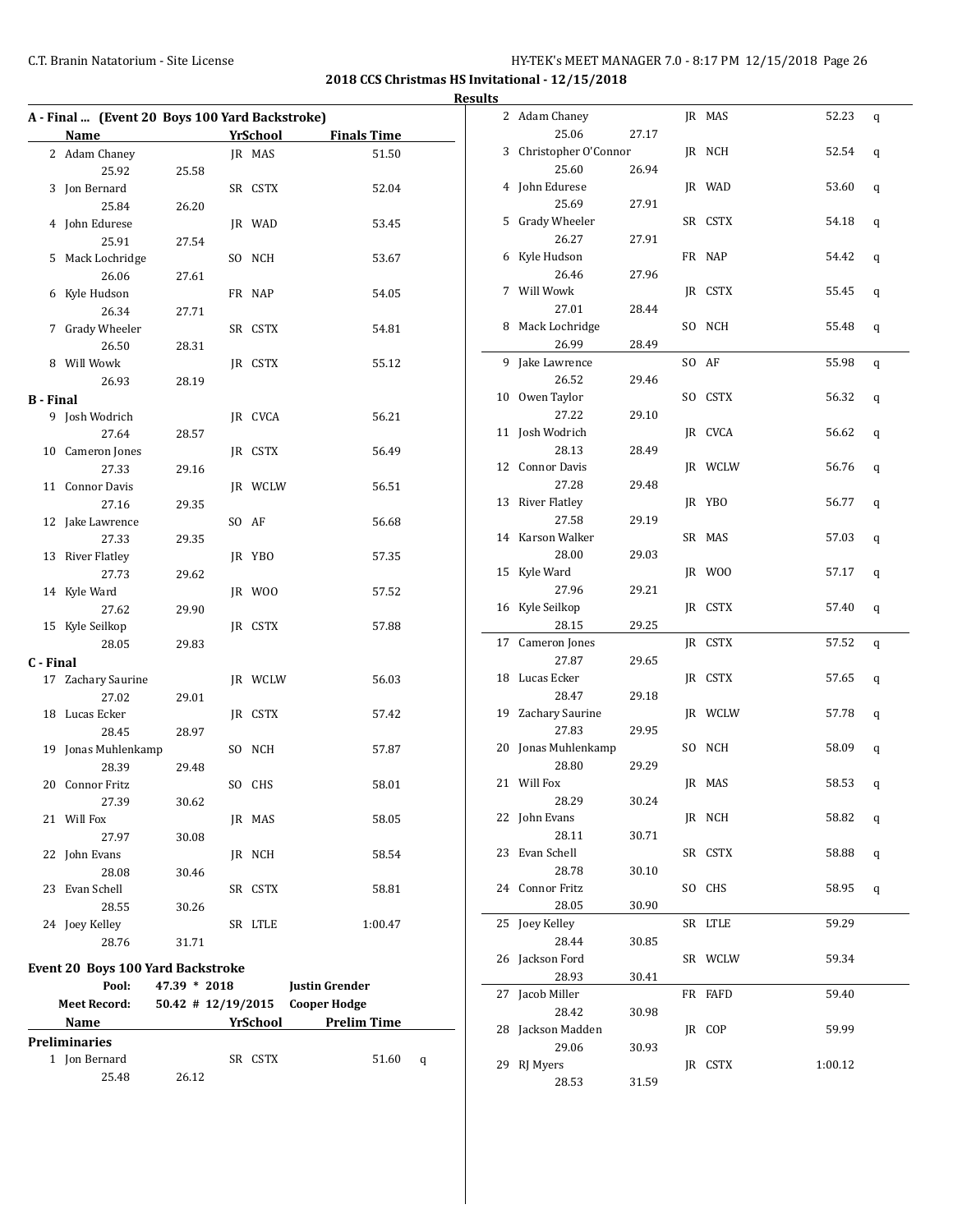**2018 CCS Christmas HS Invitational - 12/15/2018 Results**

|     | Preliminaries  (Event 20 Boys 100 Yard Backstroke) |       |                 |                    | $*7$            |
|-----|----------------------------------------------------|-------|-----------------|--------------------|-----------------|
|     | Name                                               |       | <b>YrSchool</b> | <b>Prelim Time</b> |                 |
|     | 30 Mark Lanterman                                  |       | JR PSE          | 1:00.39            | $*7$            |
|     | 29.10                                              | 31.29 |                 |                    |                 |
|     | 31 Peter Grandon                                   |       | SR RRE          | 1:00.63            | <b>B</b> - Fin  |
|     | 29.42                                              | 31.21 |                 |                    | 9               |
|     | 32 Blake Renninger                                 |       | JR GGR          | 1:00.88            |                 |
|     | 29.37                                              | 31.51 |                 |                    | 10              |
|     | 33 Tim Fritts                                      |       | SR WOO          | 1:00.99            |                 |
|     | 29.46                                              | 31.53 |                 |                    | 11              |
|     | 34 Justin Barzellato                               |       | FR KRO          | 1:01.16            |                 |
|     | 29.85                                              | 31.31 |                 |                    | 12              |
| 35  | Kyle Funk                                          |       | SO FAFD         | 1:01.69            |                 |
|     | 29.81                                              | 31.88 |                 |                    | 13              |
| 36  | Gabriel Stark                                      |       | IR COP          | 1:02.00            |                 |
|     | 29.78                                              | 32.22 |                 |                    | 14              |
| 37  | Carter Cailor                                      |       | FR YBO          | 1:02.01            |                 |
|     | 30.11                                              | 31.90 |                 |                    | 15              |
|     | 38 Brandon Meyers                                  |       | SR MAS          | 1:02.68            |                 |
|     | 30.20                                              | 32.48 |                 |                    | 16              |
|     | 39 Cameron Sunkle                                  |       | SR MWA          | 1:03.70            |                 |
|     | 30.31                                              | 33.39 |                 |                    | $C - Fin$       |
|     | 40 Jason Wilson                                    |       | SO PSE          | 1:03.91            | 17              |
|     | 31.05                                              | 32.86 |                 |                    |                 |
|     | 41 Alex Kelker                                     |       | SR WCLW         | 1:03.94            | 18              |
|     | 30.99                                              | 32.95 |                 |                    |                 |
|     | 42 Nick Shroyer                                    |       | SO GGR          | 1:04.16            | 19              |
|     | 31.41                                              | 32.75 |                 |                    |                 |
| 43  | Tristan Monnard                                    |       | IR MPE          | 1:05.94            | $*20$           |
|     | 31.61                                              | 34.33 |                 |                    |                 |
|     | 44 Eric An                                         |       | IR RRE          | 1:05.98            | $*20$           |
|     | 30.22                                              | 35.76 |                 |                    |                 |
|     | 45 Michael Johnson                                 |       | SO AAHO         | 1:06.32            | 22              |
|     | 31.93                                              | 34.39 |                 |                    |                 |
|     | 46 Josh Rogers                                     |       | SR WRA          | 1:07.56            | 23 <sub>1</sub> |
|     | 32.36                                              | 35.20 |                 |                    |                 |
| --- | Michael Lorenz                                     |       | JR WCLW         | DQ                 | 24              |
|     | No Show Penalty Event                              |       |                 |                    |                 |
|     | --- Dylan Peachock                                 |       | SR AFI          | DQ                 | Event           |
|     | No Show Penalty Event                              |       |                 |                    |                 |
|     |                                                    |       |                 |                    |                 |

## **Event 21 Girls 100 Yard Breaststroke**

|           | Pool:               | $1:00.75 * 2018$        |     |            | <b>Hannah Bach</b>   |  |
|-----------|---------------------|-------------------------|-----|------------|----------------------|--|
|           | <b>Meet Record:</b> | $1:03.40 \# 12/20/2014$ |     |            | <b>Madison Myers</b> |  |
|           | Name                |                         |     | YrSchool   | <b>Finals Time</b>   |  |
| A - Final |                     |                         |     |            |                      |  |
| 1         | Maya Lewis          |                         | SO. | <b>NCH</b> | 1:04.17              |  |
|           | 30.15               | 34.02                   |     |            |                      |  |
| 2         | Madeline Dyer       |                         | IR  | AFI        | 1:05.82              |  |
|           | 31.17               | 34.65                   |     |            |                      |  |
| 3         | Kaylee Nagel        |                         | SO. | <b>NAP</b> | 1:06.23              |  |
|           | 31.53               | 34.70                   |     |            |                      |  |
| 4         | Elyse Waldow        |                         | IR  | WAD        | 1:06.55              |  |
|           | 30.87               | 35.68                   |     |            |                      |  |
| 5.        | Reese Lugbill       |                         | SO  | MAS        | 1:07.09              |  |
|           | 31.58               | 35.51                   |     |            |                      |  |
| 6         | Ashley Lugbill      |                         | SO  | MAS        | 1:07.47              |  |
|           | 32.00               | 35.47                   |     |            |                      |  |

| $*7$             | Mia Nagle         |       | FR AFI  | 1:08.54 |
|------------------|-------------------|-------|---------|---------|
|                  | 32.67             | 35.87 |         |         |
| $*7$             | Rachel Klem       |       | SO CCR  | 1:08.54 |
|                  | 32.17             | 36.37 |         |         |
| <b>B</b> - Final |                   |       |         |         |
|                  | 9 Jordan Stump    |       | IR AFI  | 1:09.49 |
|                  | 32.43             | 37.06 |         |         |
| 10               | Hayley Ho         |       | FR YBO  | 1:09.74 |
|                  | 33.10             | 36.64 |         |         |
| 11               | Katrina Tran      |       | SR NAP  | 1:09.77 |
|                  | 32.40             | 37.37 |         |         |
| 12               | Tara Witkowski    |       | IR LTLE | 1:09.97 |
|                  | 33.31             | 36.66 |         |         |
| 13               | Kellie Knotts     |       | IR FAFD | 1:10.85 |
|                  | 33.26             | 37.59 |         |         |
|                  | 14 Bailey Rinkes  |       | FR NCH  | 1:10.90 |
|                  | 33.14             | 37.76 |         |         |
| 15               | Maggie Hojnacki   |       | SO MAS  | 1:11.23 |
|                  | 32.96             | 38.27 |         |         |
|                  | 16 Harna Minezawa |       | SR MAS  | 1:11.75 |
|                  | 33.50             | 38.25 |         |         |
| C - Final        |                   |       |         |         |
| 17               | Advika Sumit      |       | FR MAS  | 1:11.98 |
|                  | 33.53             | 38.45 |         |         |
| 18               | Allison Porach    |       | SR TWC  | 1:12.68 |
|                  | 34.19             | 38.49 |         |         |
|                  | 19 Caroline Rice  |       | JR WCLW | 1:14.06 |
|                  | 34.42             | 39.64 |         |         |
| $*20$            | Jenna Maxwell     |       | SO NCH  | 1:14.49 |
|                  | 34.53             | 39.96 |         |         |
| $*20$            | Lilly Jacknewitz  |       | FR AAHO | 1:14.49 |
|                  | 35.18             | 39.31 |         |         |
| 22               | Eden Seccombe     |       | SR NCH  | 1:14.83 |
|                  | 35.06             | 39.77 |         |         |
| 23               | Abby Yocum        |       | JR YBO  | 1:15.74 |
|                  | 35.37             | 40.37 |         |         |
| 24               | Brianna Connock   |       | SR CWYO | 1:17.02 |
|                  | 36.39             | 40.63 |         |         |
|                  |                   |       |         |         |

# **Event 21 Girls 100 Yard Breaststroke**

|   | Pool:               | $1:00.75 * 2018$        |     |            | <b>Hannah Bach</b>   |   |
|---|---------------------|-------------------------|-----|------------|----------------------|---|
|   | <b>Meet Record:</b> | $1:03.40 \# 12/20/2014$ |     |            | <b>Madison Myers</b> |   |
|   | Name                |                         |     | YrSchool   | Prelim Time          |   |
|   | Preliminaries       |                         |     |            |                      |   |
| 1 | Maya Lewis          |                         |     | SO NCH     | 1:04.91              | q |
|   | 30.32               | 34.59                   |     |            |                      |   |
| 2 | Elyse Waldow        |                         |     | JR WAD     | 1:05.98              | q |
|   | 30.57               | 35.41                   |     |            |                      |   |
| 3 | Kaylee Nagel        |                         | SO. | <b>NAP</b> | 1:06.26              | q |
|   | 31.71               | 34.55                   |     |            |                      |   |
| 4 | Reese Lugbill       |                         | SO. | MAS        | 1:07.00              | q |
|   | 31.24               | 35.76                   |     |            |                      |   |
| 5 | Madeline Dyer       |                         |     | IR AFI     | 1:07.07              | q |
|   | 31.32               | 35.75                   |     |            |                      |   |
| 6 | Ashley Lugbill      |                         | SO. | <b>MAS</b> | 1:08.64              | q |
|   | 32.37               | 36.27                   |     |            |                      |   |
|   |                     |                         |     |            |                      |   |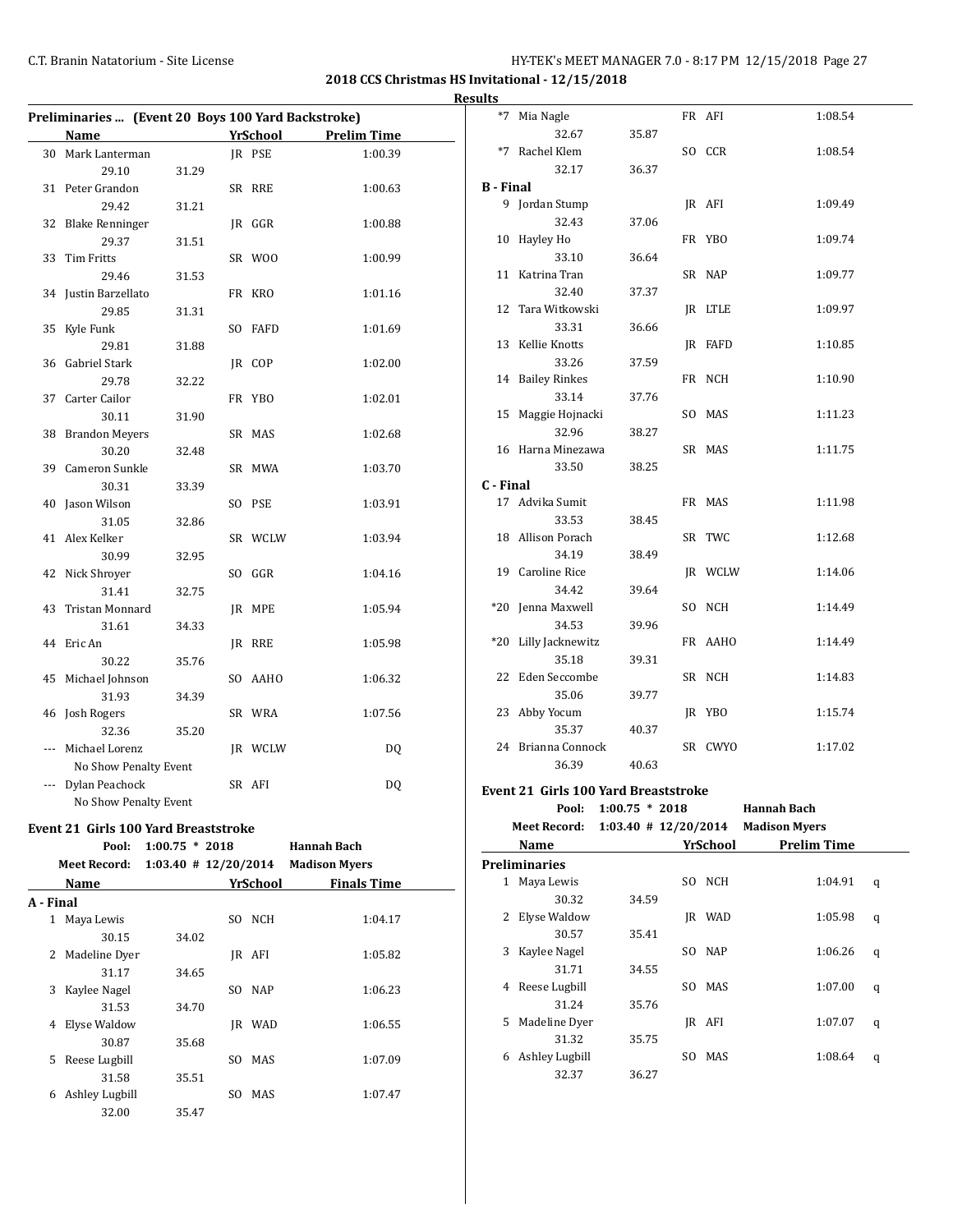# C.T. Branin Natatorium - Site License C.T. Branin Natatorium - Site License

|    | Preliminaries  (Event 21 Girls 100 Yard Breaststroke) |       |     |          |                    |   |
|----|-------------------------------------------------------|-------|-----|----------|--------------------|---|
|    | <b>Name</b>                                           |       |     | YrSchool | <b>Prelim Time</b> |   |
|    | 7 Rachel Klem                                         |       |     | SO CCR   | 1:09.16            | q |
|    | 32.54                                                 | 36.62 |     |          |                    |   |
|    | 8 Mia Nagle                                           |       |     | FR AFI   | 1:10.19            | q |
|    | 33.50                                                 | 36.69 |     |          |                    |   |
| 9  | Katrina Tran                                          |       |     | SR NAP   | 1:10.29            | q |
|    | 32.41                                                 | 37.88 |     |          |                    |   |
| 10 | Jordan Stump                                          |       |     | JR AFI   | 1:10.45            | q |
|    | 33.15                                                 | 37.30 |     |          |                    |   |
| 11 | Maggie Hojnacki                                       |       |     | SO MAS   | 1:10.72            | q |
|    | 32.66                                                 | 38.06 |     |          |                    |   |
| 12 | Kellie Knotts                                         |       |     | JR FAFD  | 1:10.80            | q |
|    | 33.03                                                 | 37.77 |     |          |                    |   |
| 13 | Hayley Ho                                             |       |     | FR YBO   | 1:10.94            | q |
|    | 33.36                                                 | 37.58 |     |          |                    |   |
| 14 | <b>Bailey Rinkes</b>                                  |       |     | FR NCH   | 1:11.19            | q |
|    | 33.31                                                 | 37.88 |     |          |                    |   |
| 15 | Tara Witkowski                                        |       |     | JR LTLE  | 1:11.71            | q |
|    | 33.70                                                 | 38.01 |     |          |                    |   |
| 16 | Harna Minezawa                                        |       |     | SR MAS   | 1:11.80            | q |
|    | 33.77                                                 | 38.03 |     |          |                    |   |
| 17 | Advika Sumit                                          |       |     | FR MAS   | 1:12.69            | q |
|    | 33.71                                                 | 38.98 |     |          |                    |   |
| 18 | Eden Seccombe                                         |       |     | SR NCH   | 1:13.37            | q |
|    | 33.69                                                 | 39.68 |     |          |                    |   |
| 19 | Jocelyn Buchheit                                      |       |     | JR CLUB  | 1:13.69            |   |
|    | 34.07                                                 | 39.62 |     |          |                    | q |
| 20 | <b>Caroline Rice</b>                                  |       |     | JR WCLW  | 1:14.08            |   |
|    |                                                       |       |     |          |                    | q |
|    | 35.43                                                 | 38.65 |     |          |                    |   |
| 21 | Jenna Maxwell                                         |       | SO  | NCH      | 1:14.17            | q |
|    | 34.65                                                 | 39.52 |     |          |                    |   |
| 22 | Abby Yocum                                            |       |     | JR YBO   | 1:14.30            | q |
|    | 34.43                                                 | 39.87 |     |          |                    |   |
| 23 | Allison Porach                                        |       |     | SR TWC   | 1:14.89            | q |
|    | 34.58                                                 | 40.31 |     |          |                    |   |
|    | 24 Lilly Jacknewitz                                   |       |     | FR AAHO  | 1:15.04            | q |
|    | 35.55                                                 | 39.49 |     |          |                    |   |
|    | 25 Brianna Connock                                    |       |     | SR CWYO  | 1:15.38            |   |
|    | 36.00                                                 | 39.38 |     |          |                    |   |
| 26 | <b>Lindsey Speed</b>                                  |       |     | JR WCLW  | 1:15.45            |   |
|    | 35.34                                                 | 40.11 |     |          |                    |   |
| 27 | <b>Madison Roberts</b>                                |       | SR  | WCLW     | 1:15.49            |   |
|    | 35.54                                                 | 39.95 |     |          |                    |   |
| 28 | Audrey Cochran                                        |       | SO  | W00      | 1:15.70            |   |
|    | 33.99                                                 | 41.71 |     |          |                    |   |
| 29 | Carly Ungaro                                          |       | SO  | PSE      | 1:15.72            |   |
|    | 35.39                                                 | 40.33 |     |          |                    |   |
| 30 | Dorian Miller                                         |       | JR. | CWYO     | 1:17.01            |   |
|    | 36.47                                                 | 40.54 |     |          |                    |   |
| 31 | Katherine McNeil                                      |       |     | JR GGR   | 1:17.35            |   |
|    | 35.73                                                 | 41.62 |     |          |                    |   |
| 32 | Kennedy Javins                                        |       |     | SR CMC   | 1:17.70            |   |
|    | 36.54                                                 | 41.16 |     |          |                    |   |
| 33 | Reagan Manning                                        |       |     | FR WCLW  | 1:17.88            |   |
|    | 36.82                                                 | 41.06 |     |          |                    |   |
|    |                                                       |       |     |          |                    |   |

| 34 Abby Adaway      |                                                                                                                                                                                                                                                                                                                              |                                                                                                                                                           |              | 1:19.40                                                                                                                                                                                                                                                                                                                                                                         |
|---------------------|------------------------------------------------------------------------------------------------------------------------------------------------------------------------------------------------------------------------------------------------------------------------------------------------------------------------------|-----------------------------------------------------------------------------------------------------------------------------------------------------------|--------------|---------------------------------------------------------------------------------------------------------------------------------------------------------------------------------------------------------------------------------------------------------------------------------------------------------------------------------------------------------------------------------|
|                     |                                                                                                                                                                                                                                                                                                                              |                                                                                                                                                           |              |                                                                                                                                                                                                                                                                                                                                                                                 |
|                     |                                                                                                                                                                                                                                                                                                                              |                                                                                                                                                           |              | 1:21.78                                                                                                                                                                                                                                                                                                                                                                         |
|                     |                                                                                                                                                                                                                                                                                                                              |                                                                                                                                                           |              |                                                                                                                                                                                                                                                                                                                                                                                 |
|                     |                                                                                                                                                                                                                                                                                                                              |                                                                                                                                                           |              | 1:24.43                                                                                                                                                                                                                                                                                                                                                                         |
|                     |                                                                                                                                                                                                                                                                                                                              |                                                                                                                                                           |              |                                                                                                                                                                                                                                                                                                                                                                                 |
|                     |                                                                                                                                                                                                                                                                                                                              |                                                                                                                                                           |              |                                                                                                                                                                                                                                                                                                                                                                                 |
| Pool:               |                                                                                                                                                                                                                                                                                                                              |                                                                                                                                                           |              | Piotr Jachowicz                                                                                                                                                                                                                                                                                                                                                                 |
| <b>Meet Record:</b> |                                                                                                                                                                                                                                                                                                                              |                                                                                                                                                           |              |                                                                                                                                                                                                                                                                                                                                                                                 |
|                     |                                                                                                                                                                                                                                                                                                                              |                                                                                                                                                           |              |                                                                                                                                                                                                                                                                                                                                                                                 |
|                     |                                                                                                                                                                                                                                                                                                                              |                                                                                                                                                           |              |                                                                                                                                                                                                                                                                                                                                                                                 |
|                     |                                                                                                                                                                                                                                                                                                                              |                                                                                                                                                           |              | 57.14                                                                                                                                                                                                                                                                                                                                                                           |
|                     |                                                                                                                                                                                                                                                                                                                              |                                                                                                                                                           |              |                                                                                                                                                                                                                                                                                                                                                                                 |
|                     |                                                                                                                                                                                                                                                                                                                              |                                                                                                                                                           |              | 58.93                                                                                                                                                                                                                                                                                                                                                                           |
|                     |                                                                                                                                                                                                                                                                                                                              |                                                                                                                                                           |              |                                                                                                                                                                                                                                                                                                                                                                                 |
|                     |                                                                                                                                                                                                                                                                                                                              |                                                                                                                                                           |              | 59.40                                                                                                                                                                                                                                                                                                                                                                           |
|                     |                                                                                                                                                                                                                                                                                                                              |                                                                                                                                                           |              |                                                                                                                                                                                                                                                                                                                                                                                 |
|                     |                                                                                                                                                                                                                                                                                                                              |                                                                                                                                                           |              |                                                                                                                                                                                                                                                                                                                                                                                 |
|                     |                                                                                                                                                                                                                                                                                                                              |                                                                                                                                                           |              | 1:00.45                                                                                                                                                                                                                                                                                                                                                                         |
|                     |                                                                                                                                                                                                                                                                                                                              |                                                                                                                                                           |              |                                                                                                                                                                                                                                                                                                                                                                                 |
|                     |                                                                                                                                                                                                                                                                                                                              |                                                                                                                                                           |              | 1:01.19                                                                                                                                                                                                                                                                                                                                                                         |
|                     |                                                                                                                                                                                                                                                                                                                              |                                                                                                                                                           |              |                                                                                                                                                                                                                                                                                                                                                                                 |
|                     |                                                                                                                                                                                                                                                                                                                              |                                                                                                                                                           |              | 1:01.27                                                                                                                                                                                                                                                                                                                                                                         |
|                     |                                                                                                                                                                                                                                                                                                                              |                                                                                                                                                           |              |                                                                                                                                                                                                                                                                                                                                                                                 |
|                     |                                                                                                                                                                                                                                                                                                                              |                                                                                                                                                           |              | 1:01.99                                                                                                                                                                                                                                                                                                                                                                         |
| 28.51               | 33.48                                                                                                                                                                                                                                                                                                                        |                                                                                                                                                           |              |                                                                                                                                                                                                                                                                                                                                                                                 |
|                     |                                                                                                                                                                                                                                                                                                                              |                                                                                                                                                           |              | 1:02.73                                                                                                                                                                                                                                                                                                                                                                         |
| 29.79               | 32.94                                                                                                                                                                                                                                                                                                                        |                                                                                                                                                           |              |                                                                                                                                                                                                                                                                                                                                                                                 |
| <b>B</b> - Final    |                                                                                                                                                                                                                                                                                                                              |                                                                                                                                                           |              |                                                                                                                                                                                                                                                                                                                                                                                 |
| 9 Daniel Poletta    |                                                                                                                                                                                                                                                                                                                              |                                                                                                                                                           |              | 1:02.29                                                                                                                                                                                                                                                                                                                                                                         |
| 29.17               | 33.12                                                                                                                                                                                                                                                                                                                        |                                                                                                                                                           |              |                                                                                                                                                                                                                                                                                                                                                                                 |
| 10 Nate Buse        |                                                                                                                                                                                                                                                                                                                              |                                                                                                                                                           |              | 1:02.51                                                                                                                                                                                                                                                                                                                                                                         |
| 29.75               | 32.76                                                                                                                                                                                                                                                                                                                        |                                                                                                                                                           |              |                                                                                                                                                                                                                                                                                                                                                                                 |
| 11 Mac Hancock      |                                                                                                                                                                                                                                                                                                                              |                                                                                                                                                           |              | 1:03.50                                                                                                                                                                                                                                                                                                                                                                         |
| 29.83               | 33.67                                                                                                                                                                                                                                                                                                                        |                                                                                                                                                           |              |                                                                                                                                                                                                                                                                                                                                                                                 |
| 12 Josh Holtman     |                                                                                                                                                                                                                                                                                                                              |                                                                                                                                                           |              | 1:03.66                                                                                                                                                                                                                                                                                                                                                                         |
| 30.20               | 33.46                                                                                                                                                                                                                                                                                                                        |                                                                                                                                                           |              |                                                                                                                                                                                                                                                                                                                                                                                 |
|                     |                                                                                                                                                                                                                                                                                                                              |                                                                                                                                                           |              | 1:04.56                                                                                                                                                                                                                                                                                                                                                                         |
| 30.50               | 34.06                                                                                                                                                                                                                                                                                                                        |                                                                                                                                                           |              |                                                                                                                                                                                                                                                                                                                                                                                 |
| 14 Conall Kellner   |                                                                                                                                                                                                                                                                                                                              |                                                                                                                                                           |              | 1:04.59                                                                                                                                                                                                                                                                                                                                                                         |
| 30.33               | 34.26                                                                                                                                                                                                                                                                                                                        |                                                                                                                                                           |              |                                                                                                                                                                                                                                                                                                                                                                                 |
| 15 Aki Li           |                                                                                                                                                                                                                                                                                                                              |                                                                                                                                                           |              | 1:05.42                                                                                                                                                                                                                                                                                                                                                                         |
| 31.05               | 34.37                                                                                                                                                                                                                                                                                                                        |                                                                                                                                                           |              |                                                                                                                                                                                                                                                                                                                                                                                 |
| 16 Adam Weiss       |                                                                                                                                                                                                                                                                                                                              |                                                                                                                                                           |              | 1:05.98                                                                                                                                                                                                                                                                                                                                                                         |
| 30.42               | 35.56                                                                                                                                                                                                                                                                                                                        |                                                                                                                                                           |              |                                                                                                                                                                                                                                                                                                                                                                                 |
| C - Final           |                                                                                                                                                                                                                                                                                                                              |                                                                                                                                                           |              |                                                                                                                                                                                                                                                                                                                                                                                 |
| 17 Ryan Ehlers      |                                                                                                                                                                                                                                                                                                                              |                                                                                                                                                           |              | 1:02.10                                                                                                                                                                                                                                                                                                                                                                         |
| 29.54               | 32.56                                                                                                                                                                                                                                                                                                                        |                                                                                                                                                           |              |                                                                                                                                                                                                                                                                                                                                                                                 |
| 18 Cole Petersen    |                                                                                                                                                                                                                                                                                                                              |                                                                                                                                                           |              | 1:03.89                                                                                                                                                                                                                                                                                                                                                                         |
| 30.08               | 33.81                                                                                                                                                                                                                                                                                                                        |                                                                                                                                                           |              |                                                                                                                                                                                                                                                                                                                                                                                 |
| 19 William Froass   |                                                                                                                                                                                                                                                                                                                              |                                                                                                                                                           |              | 1:05.72                                                                                                                                                                                                                                                                                                                                                                         |
|                     |                                                                                                                                                                                                                                                                                                                              |                                                                                                                                                           |              |                                                                                                                                                                                                                                                                                                                                                                                 |
|                     |                                                                                                                                                                                                                                                                                                                              |                                                                                                                                                           |              | 1:05.93                                                                                                                                                                                                                                                                                                                                                                         |
|                     |                                                                                                                                                                                                                                                                                                                              |                                                                                                                                                           |              |                                                                                                                                                                                                                                                                                                                                                                                 |
|                     |                                                                                                                                                                                                                                                                                                                              |                                                                                                                                                           |              | 1:07.42                                                                                                                                                                                                                                                                                                                                                                         |
|                     |                                                                                                                                                                                                                                                                                                                              |                                                                                                                                                           |              |                                                                                                                                                                                                                                                                                                                                                                                 |
|                     |                                                                                                                                                                                                                                                                                                                              |                                                                                                                                                           |              |                                                                                                                                                                                                                                                                                                                                                                                 |
|                     | 37.18<br>35 Emily Gage<br>38.10<br>36 Emily Rice<br>40.63<br>A - Final<br>1 Karl Helmuth<br>26.78<br>2 Noah Basista<br>27.57<br>3 Colin Martin<br>27.74<br>4 Ian Van Gorp<br>28.64<br>5 Magnus Haines<br>28.35<br>29.11<br>7 Joshua Hertz<br>8 Adam McDonald<br>31.12<br>20 Thomas Hooper<br>31.40<br>21 Jake White<br>31.50 | 42.22<br>43.68<br>43.80<br>30.36<br>31.36<br>31.66<br>31.81<br>32.84<br>6 Nicholas Gockerman<br>32.16<br>13 Christopher Perera<br>34.60<br>34.53<br>35.92 | 53.76 * 2013 | SR AAHO<br>SR GGR<br>SR CMC<br><b>Event 22 Boys 100 Yard Breaststroke</b><br>55.68 # 12/18/2004 Chris Ash<br>Name <b>Making School</b> Finals Time<br>SO NCH<br>JR YBO<br>SR TWC<br>JR CSTX<br>SO MWA<br>FR CSTX<br>SO COP<br>FR LTLE<br>SR GGR<br>JR CSTX<br>SR CVCA<br>JR CSTX<br>FR CSTX<br>SO CSTX<br>SR CSTX<br>SR KRO<br>FR NCH<br>SR MAS<br>FR CSTX<br>JR FAFD<br>SO NCH |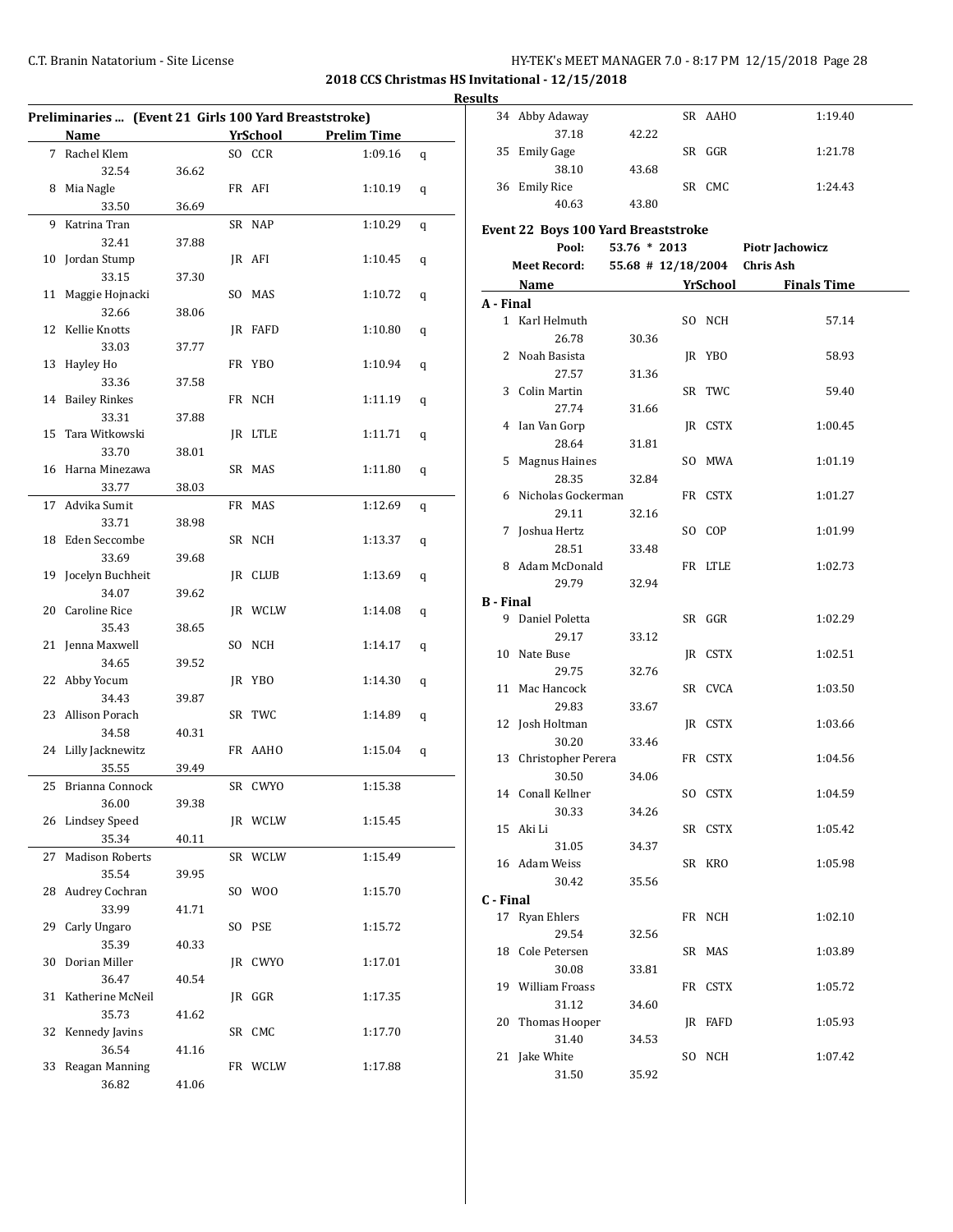## C.T. Branin Natatorium - Site License C.T. Branin Natatorium - Site License

|    |                                                          |                            |         |                      | Result |
|----|----------------------------------------------------------|----------------------------|---------|----------------------|--------|
|    | C - Final  (Event 22 Boys 100 Yard Breaststroke)<br>Name |                            |         | YrSchool Finals Time |        |
|    | 22 Davis Pickett                                         |                            | SO AFI  | 1:07.97              |        |
|    | 31.98                                                    | 35.99                      |         |                      |        |
|    | 23 Noah Bliss                                            |                            | SO WLSO | 1:08.82              |        |
|    | 32.58                                                    | 36.24                      |         |                      |        |
|    |                                                          |                            |         |                      |        |
|    | Event 22 Boys 100 Yard Breaststroke                      |                            |         |                      |        |
|    | Pool:                                                    | 53.76 * 2013               |         | Piotr Jachowicz      |        |
|    | <b>Meet Record:</b>                                      | 55.68 # 12/18/2004         |         | <b>Chris Ash</b>     |        |
|    | <b>Name</b>                                              | <b>Example 25 YrSchool</b> |         | <b>Prelim Time</b>   |        |
|    | <b>Preliminaries</b>                                     |                            |         |                      |        |
|    | 1 Karl Helmuth                                           |                            | SO NCH  | 58.56                | q      |
|    | 27.66                                                    | 30.90                      |         |                      |        |
|    | 2 Noah Basista                                           |                            | JR YBO  | 1:00.06              | q      |
|    | 28.20                                                    | 31.86                      |         |                      |        |
|    | 3 Colin Martin                                           |                            | SR TWC  | 1:01.05              | q      |
|    | 28.47                                                    | 32.58                      |         |                      |        |
|    | 4 Ian Van Gorp                                           |                            | JR CSTX | 1:01.29              | q      |
|    | 29.02                                                    | 32.27                      |         |                      |        |
|    | 5 Joshua Hertz                                           |                            | SO COP  | 1:01.72              | q      |
|    | 29.13                                                    | 32.59                      |         |                      |        |
|    | 6 Magnus Haines                                          |                            | SO MWA  | 1:01.74              | q      |
|    | 28.70                                                    | 33.04                      |         |                      |        |
|    | *7 Nicholas Gockerman                                    |                            | FR CSTX | 1:01.84              | q      |
|    | 29.46                                                    | 32.38                      |         |                      |        |
|    | *7 Adam McDonald                                         |                            | FR LTLE | 1:01.84              | q      |
|    | 29.58                                                    | 32.26                      |         |                      |        |
| 9  | Nate Buse                                                |                            | IR CSTX | 1:02.37              | q      |
|    | 29.62                                                    | 32.75                      |         |                      |        |
| 10 | Mac Hancock                                              |                            | SR CVCA | 1:03.29              | q      |
|    | 29.60                                                    | 33.69                      |         |                      |        |
|    | 11 Josh Holtman                                          |                            | JR CSTX | 1:03.48              | q      |
|    | 30.12                                                    | 33.36                      |         |                      |        |
|    | 12 Daniel Poletta                                        |                            | SR GGR  | 1:03.68              | q      |
|    | 29.48                                                    | 34.20                      |         |                      |        |
|    | 13 Conall Kellner                                        |                            | SO CSTX | 1:04.73              | q      |
|    | 30.52                                                    | 34.21                      |         |                      |        |
|    | 14 Christopher Perera                                    |                            | FR CSTX | 1:05.00              | q      |
|    | 31.16                                                    | 33.84                      |         |                      |        |
|    | 15 Aki Li                                                |                            | SR CSTX | 1:05.03              | q      |
|    | 30.35                                                    | 34.68                      |         |                      |        |
|    | 16 Adam Weiss                                            |                            | SR KRO  | 1:05.31              | q      |
|    | 29.88                                                    | 35.43                      |         |                      |        |
|    | 17 Ryan Ehlers                                           |                            | FR NCH  | 1:05.45              | q      |
|    | 30.88                                                    | 34.57                      |         |                      |        |
|    | 18 Cole Petersen                                         |                            | SR MAS  | 1:05.53              | q      |
|    | 31.27                                                    | 34.26                      |         |                      |        |
|    | 19 Thomas Hooper                                         |                            | JR FAFD | 1:06.31              | q      |
|    | 31.61                                                    | 34.70                      |         |                      |        |
|    | 20 William Froass                                        |                            | FR CSTX | 1:06.32              | q      |
|    | 31.37                                                    | 34.95                      |         |                      |        |
|    | 21 Jake White                                            |                            | SO NCH  | 1:06.49              | q      |
|    | 30.87                                                    | 35.62                      |         |                      |        |
| 22 | Davis Pickett                                            |                            | SO AFI  | 1:07.69              | q      |
|    | 31.29                                                    | 36.40                      |         |                      |        |
|    |                                                          |                            |         |                      |        |

| ults |     |                      |       |    |         |              |  |
|------|-----|----------------------|-------|----|---------|--------------|--|
|      |     | 23 Noah Bliss        |       |    | SO WLSO | 1:08.17<br>q |  |
|      |     | 32.26                | 35.91 |    |         |              |  |
|      |     | 24 Jacob Atienza     |       |    | SR TWC  | 1:08.58<br>q |  |
|      |     | 32.76                | 35.82 |    |         |              |  |
|      | 25  | Nick Conti           |       | JR | MAS     | 1:08.63      |  |
|      |     | 31.75                | 36.88 |    |         |              |  |
|      | 26  | Patrick Burse        |       |    | FR ALL  | 1:08.65      |  |
|      |     | 32.24                | 36.41 |    |         |              |  |
|      | 27  | Nate Byers           |       |    | SO GGR  | 1:08.88      |  |
|      |     | 31.65                | 37.23 |    |         |              |  |
|      | 28  | Quinn Nyberg         |       |    | SR CWYO | 1:09.28      |  |
|      |     | 32.75                | 36.53 |    |         |              |  |
|      |     | 29 Joe Klepec        |       |    | JR CHS  | 1:09.53      |  |
|      |     | 32.11                | 37.42 |    |         |              |  |
|      |     | 30 Brandon Meyers    |       |    | SR MAS  | 1:09.67      |  |
|      |     | 32.68                | 36.99 |    |         |              |  |
|      |     | 31 John Miller       |       |    | SR DSC  | 1:09.94      |  |
|      |     | 32.54                | 37.40 |    |         |              |  |
|      |     | 32 Carter Niekamp    |       |    | JR NAP  | 1:10.37      |  |
|      |     | 33.27                | 37.10 |    |         |              |  |
|      | 33  | Ike Wickstrom        |       |    | SR CWYO | 1:10.68      |  |
|      |     | 33.22                | 37.46 |    |         |              |  |
|      | 34  | Clay Gyde            |       |    | JR NAP  | 1:10.72      |  |
|      |     | 33.71                | 37.01 |    |         |              |  |
|      | 35  | Nick Keeran          |       |    | SR NAP  | 1:10.77      |  |
|      |     | 33.72                | 37.05 |    |         |              |  |
|      |     | 36 Cole Davis        |       |    | JR WCLW | 1:10.81      |  |
|      |     | 33.06                | 37.75 |    |         |              |  |
|      | 37  | Greg Walter          |       |    | SR MPE  | 1:11.15      |  |
|      |     | 33.24                | 37.91 |    |         |              |  |
|      | 38  | <b>Ricky Jones</b>   |       |    | SO COP  | 1:11.70      |  |
|      |     | 34.26                | 37.44 |    |         |              |  |
|      |     | 39 Chance Krohn      |       |    | SR AAHO | 1:12.90      |  |
|      |     | 33.96                | 38.94 |    |         |              |  |
|      | 40  | Micah Bracken        |       | JR | MPE     | 1:13.57      |  |
|      |     | 33.68                | 39.89 |    |         |              |  |
|      | 41  | David Bliese         |       |    | SR CMC  | 1:14.39      |  |
|      |     | 33.60                | 40.79 |    |         |              |  |
|      |     | 42 Adam Welden       |       |    | SO CMC  | 1:16.07      |  |
|      |     | 34.98                | 41.09 |    |         |              |  |
|      | 43  | Jacob Murray         |       |    | SR AFI  | 1:16.30      |  |
|      |     | 35.28                | 41.02 |    |         |              |  |
|      | --- | Nick Diangelo        |       |    | JR MAS  | DQ           |  |
|      |     | False start          |       |    |         |              |  |
|      |     | 28.83                | 32.49 |    |         |              |  |
|      |     | <b>Cameron Balas</b> |       |    | JR WOO  | DFS          |  |
|      |     | Declared false start |       |    |         |              |  |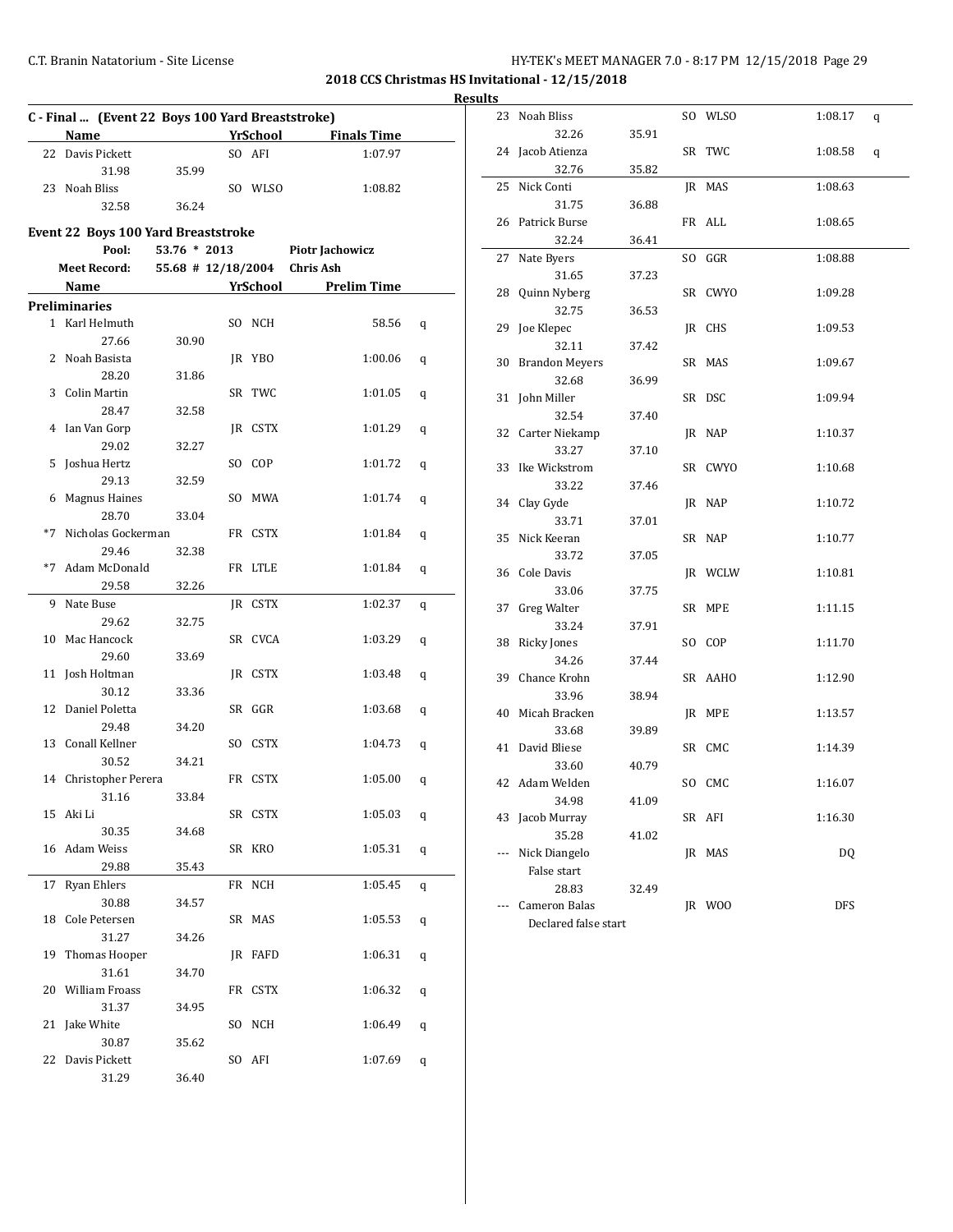#### **Results**

|        | Pool:                                                            | $3:21.89 * 2014$         |       | Cinci Ursuline                     |  |  |
|--------|------------------------------------------------------------------|--------------------------|-------|------------------------------------|--|--|
|        | Lofquist, Slabe, Tonley, Marsteller                              |                          |       |                                    |  |  |
|        | <b>Meet Record:</b><br>G Long, G Van Fossen, E Sheehan, A Hedden | $3:31.35$ # $12/20/2014$ |       | <b>Upper Arlington High School</b> |  |  |
|        | <b>Team</b>                                                      |                          | Relay | <b>Finals Time</b>                 |  |  |
| Finals |                                                                  |                          |       |                                    |  |  |
|        | 1 NCH                                                            |                          | A     | 3:31.56                            |  |  |
|        | 1) Parker Timken SR                                              |                          |       | 2) Kate Lochridge SR               |  |  |
|        | 3) Reagan St Clair SO                                            |                          |       | 4) Caroline Ehlers SR              |  |  |
|        | 24.93                                                            | 51.47                    | 25.64 | 53.82                              |  |  |
|        | 25.52                                                            | 54.12                    | 24.58 | 52.15                              |  |  |
| 2      | MAS                                                              |                          | A     | 3:31.60                            |  |  |
|        | 1) Mckenzie Grau SR                                              |                          |       | 2) Harna Minezawa SR               |  |  |
|        | 3) Aubrey Whitaker SR                                            |                          |       | 4) Leanna Wall SR                  |  |  |
|        | 25.48                                                            | 53.04                    | 25.04 | 52.52                              |  |  |
|        | 25.32                                                            | 53.46                    | 25.27 | 52.58                              |  |  |
| 3      | AFI                                                              |                          | A     | 3:43.91                            |  |  |
|        | 1) Molly Rogers FR                                               |                          |       | 2) Mia Nagle FR                    |  |  |
|        | 3) Jordan Baith JR                                               |                          |       | 4) Madeline Dyer JR                |  |  |
|        | 5) Rylie Nutter SR                                               |                          |       |                                    |  |  |
|        | 27.91                                                            | 57.27                    | 26.76 | 55.75                              |  |  |
|        | 26.50                                                            | 56.59                    | 25.94 | 54.30                              |  |  |
| 4      | W00                                                              |                          | A     | 3:46.49                            |  |  |
|        | 1) Maddy Murphy JR                                               |                          |       | 2) Holly Miller SR                 |  |  |
|        | 3) Min-Kyung Kim SR                                              |                          |       | 4) Gracie Chelf FR                 |  |  |
|        | 27.35                                                            | 57.25                    | 27.17 | 57.75                              |  |  |
|        | 26.26                                                            | 56.84                    | 25.37 | 54.65                              |  |  |
| 5      | CGL                                                              |                          | A     | 3:48.41                            |  |  |
|        | 1) Hannah White JR                                               |                          |       | 2) Carol Maag SR                   |  |  |
|        | 3) Delaney Ferrell SR                                            |                          |       | 4) Kinsey Knoch SR                 |  |  |
|        | 27.48                                                            | 57.61                    | 27.10 | 57.36                              |  |  |
|        | 27.86                                                            | 59.13                    | 25.97 | 54.31                              |  |  |
|        | 6 CWYO                                                           |                          | A     | 3:49.86                            |  |  |
|        | 1) Mikaela Elliott JR                                            |                          |       | 2) Libby Spera JR                  |  |  |
|        | 3) Victoria Chesson FR                                           |                          |       | 4) Mia Hagenauer SO                |  |  |
|        | 5) Phoebe Covode FR                                              |                          |       | 6) Ava Batsel JR                   |  |  |
|        | 7) Brianna Connock SR                                            |                          |       | 8) Dorian Miller JR                |  |  |
|        | 28.02                                                            | 57.65                    | 27.53 | 58.15                              |  |  |
|        | 28.03                                                            | 58.69                    | 26.49 | 55.37                              |  |  |
| 7      | YBO                                                              |                          | A     | 3:52.02                            |  |  |
|        |                                                                  | 1) Jennah Markovitch SR  |       | 2) Alison Kuras SR                 |  |  |
|        | 3) Alyssa Dinapoli JR                                            |                          |       | 4) Mikel Flatley SR                |  |  |
|        | 5) Abby Yocum JR                                                 |                          |       | 6) Sarah Varga JR                  |  |  |
|        | 7) Hayley Ho FR                                                  |                          |       | 8) Ella Huston FR                  |  |  |
|        | 27.20                                                            | 58.29                    | 27.55 | 58.77                              |  |  |
|        | 28.02                                                            | 58.89                    | 26.38 | 56.07                              |  |  |
| 8      | COP                                                              |                          | A     | 3:52.37                            |  |  |
|        | 1) Michelle Caye JR                                              |                          |       | 2) Rachel Fox SR                   |  |  |
|        | 3) Caroline Kimberly SR                                          |                          |       | 4) Emma Canode SO                  |  |  |
|        | 27.48                                                            | 57.38                    | 26.88 | 57.57                              |  |  |
|        | 27.96                                                            | 59.84                    | 28.06 | 57.58                              |  |  |

| Event 23 Girls 400 Yard Freestyle Relay     |                                     |                                           |       |                                    |  |  |  |
|---------------------------------------------|-------------------------------------|-------------------------------------------|-------|------------------------------------|--|--|--|
| Pool:<br>$3:21.89 * 2014$<br>Cinci Ursuline |                                     |                                           |       |                                    |  |  |  |
|                                             | Lofquist, Slabe, Tonley, Marsteller |                                           |       |                                    |  |  |  |
|                                             | <b>Meet Record:</b>                 | $3:31.35$ # $12/20/2014$                  |       | <b>Upper Arlington High School</b> |  |  |  |
|                                             |                                     | G Long, G Van Fossen, E Sheehan, A Hedden |       |                                    |  |  |  |
|                                             | Team                                |                                           | Relay | <b>Prelim Time</b>                 |  |  |  |
|                                             | <b>Preliminaries</b>                |                                           |       |                                    |  |  |  |
|                                             | 1 NCH                               |                                           | A     | 3:38.42<br>q                       |  |  |  |
|                                             | 1) Parker Timken SR                 |                                           |       | 2) Kate Lochridge SR               |  |  |  |
|                                             | 3) Paige South SO                   |                                           |       | 4) Caroline Ehlers SR              |  |  |  |
|                                             | 25.26                               | 52.69                                     | 26.57 | 55.59                              |  |  |  |
|                                             | 26.29                               | 55.63                                     | 26.35 | 54.51                              |  |  |  |
|                                             | 2 MAS                               |                                           | A     | 3:40.89<br>q                       |  |  |  |
|                                             | 1) Leanna Wall SR                   |                                           |       | 2) Reese Lugbill SO                |  |  |  |
|                                             | 3) Maggie Hojnacki SO               |                                           |       | 4) Aubrey Whitaker SR              |  |  |  |
|                                             | 26.58                               | 55.39                                     | 27.00 | 56.21                              |  |  |  |
|                                             | 26.45                               | 55.80                                     | 25.34 | 53.49                              |  |  |  |
|                                             | 3 W <sub>00</sub>                   |                                           | A     | 3:47.16<br>q                       |  |  |  |
|                                             | 1) Holly Miller SR                  |                                           |       | 2) Maddy Murphy JR                 |  |  |  |
|                                             | 3) Min-Kyung Kim SR                 |                                           |       | 4) Gracie Chelf FR                 |  |  |  |
|                                             | 27.53                               | 57.68                                     | 27.81 | 58.04                              |  |  |  |
|                                             | 26.75                               | 56.86                                     | 25.59 | 54.58                              |  |  |  |
|                                             | 4 AFI                               |                                           | A     | 3:47.22<br>q                       |  |  |  |
|                                             | 1) Madeline Dyer JR                 |                                           |       | 2) Rylie Nutter SR                 |  |  |  |
|                                             | 3) Molly Rogers FR                  |                                           |       | 4) Jordan Baith JR                 |  |  |  |
|                                             | 5) Mia Nagle FR                     |                                           |       |                                    |  |  |  |
|                                             | 26.50                               | 55.56                                     | 27.85 | 58.39                              |  |  |  |
|                                             | 27.90                               | 57.74                                     | 26.28 | 55.53                              |  |  |  |
| 5.                                          | <b>YBO</b>                          |                                           | A     | 3:47.95<br>q                       |  |  |  |
|                                             | 1) Jennah Markovitch SR             |                                           |       | 2) Alison Kuras SR                 |  |  |  |
|                                             | 3) Alyssa Dinapoli JR               |                                           |       | 4) Mikel Flatley SR                |  |  |  |
|                                             | 5) Abby Yocum JR                    |                                           |       | 6) Sarah Varga JR                  |  |  |  |
|                                             | 7) Hayley Ho FR                     |                                           |       | 8) Ella Huston FR                  |  |  |  |
|                                             | 26.73                               | 56.67                                     | 27.15 | 57.56                              |  |  |  |
|                                             | 26.90                               | 56.40                                     | 26.52 | 57.32                              |  |  |  |
|                                             | 6 CWYO                              |                                           | A     | 3:48.87<br>q                       |  |  |  |
|                                             | 1) Mikaela Elliott JR               |                                           |       | 2) Libby Spera JR                  |  |  |  |
|                                             | 3) Victoria Chesson FR              |                                           |       | 4) Mia Hagenauer SO                |  |  |  |
|                                             | 5) Brianna Connock SR               |                                           |       | 6) Phoebe Covode FR                |  |  |  |
|                                             | 7) Dorian Miller JR                 |                                           |       | 8) Ava Batsel JR                   |  |  |  |
|                                             | 27.64                               | 56.90                                     | 27.23 | 57.80                              |  |  |  |
|                                             | 27.57                               | 58.23                                     | 26.85 | 55.94                              |  |  |  |
| 7                                           | COP                                 |                                           | A     | 3:50.80<br>q                       |  |  |  |
|                                             | 1) Rachel Fox SR                    |                                           |       | 2) Michelle Caye JR                |  |  |  |
|                                             | 3) Emma Canode SO                   |                                           |       | 4) Caroline Kimberly SR            |  |  |  |
|                                             | 27.07                               | 57.00                                     | 26.83 | 56.51                              |  |  |  |
|                                             | 28.59                               | 58.81                                     | 27.40 | 58.48                              |  |  |  |
|                                             | 8 CGL                               |                                           | A     | 3:53.92<br>q                       |  |  |  |
|                                             | 1) Hannah White JR                  |                                           |       | 2) Carol Maag SR                   |  |  |  |
|                                             | 3) Delaney Ferrell SR               |                                           |       | 4) Kinsey Knoch SR                 |  |  |  |
|                                             | 28.15                               | 59.04                                     | 28.11 | 59.40                              |  |  |  |
|                                             | 27.95                               | 1:00.05                                   | 26.28 | 55.43                              |  |  |  |
| 9                                           | <b>LTLE</b>                         |                                           | A     | 3:54.09                            |  |  |  |
|                                             | 1) Lizzie Jantausch JR              |                                           |       | 2) Isabelle Gomez FR               |  |  |  |
|                                             | 3) Tara Witkowski JR                |                                           |       | 4) Grace Keith SR                  |  |  |  |
|                                             | 27.43                               | 57.48                                     | 28.32 | 58.21                              |  |  |  |
|                                             | 26.72                               | 56.53                                     | 28.66 | 1:01.87                            |  |  |  |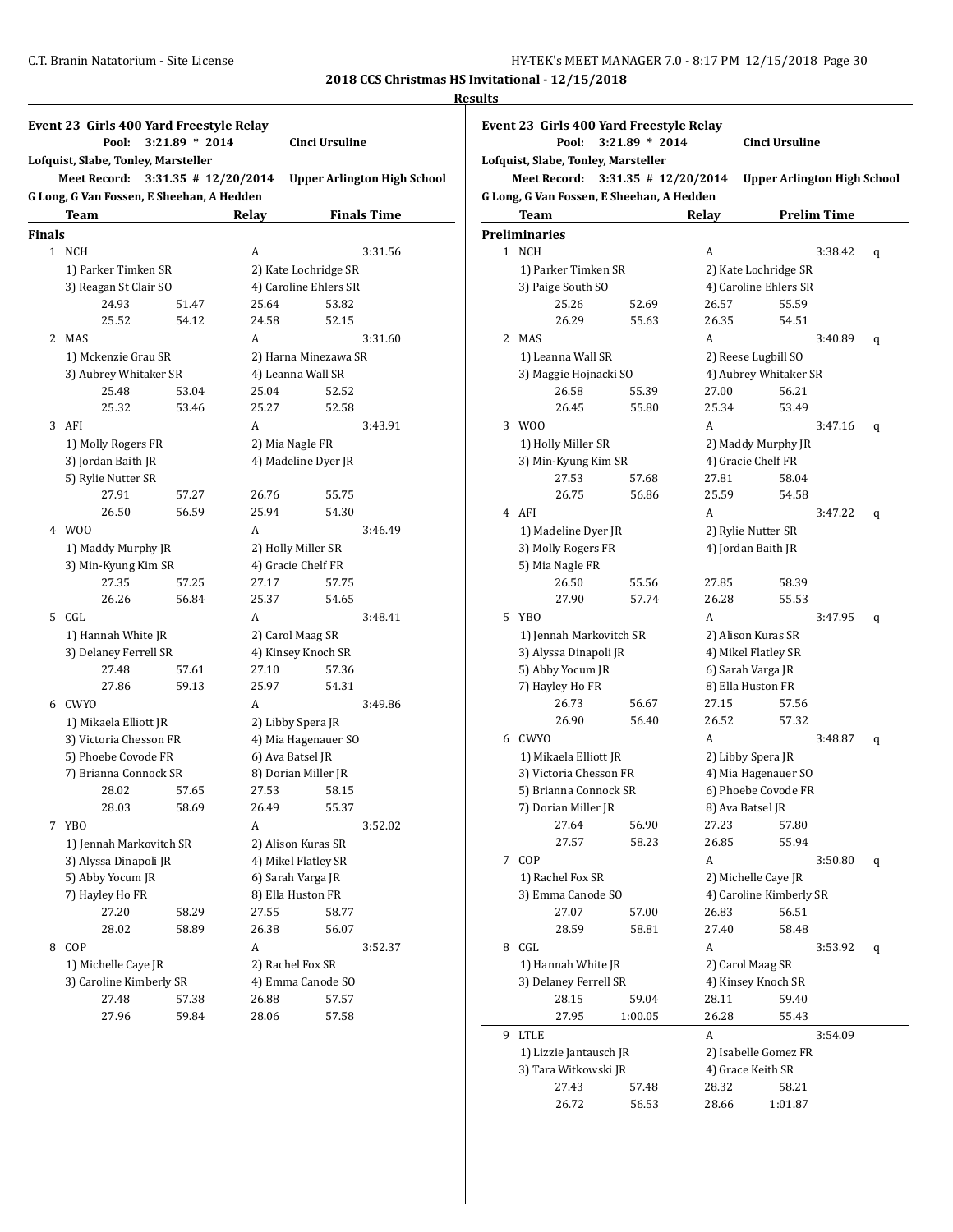| HY-TEK's MEET MANAGER 7.0 - 8:17 PM 12/15/2018 Page 31 |  |  |  |
|--------------------------------------------------------|--|--|--|
|--------------------------------------------------------|--|--|--|

|--|

|    | Team                                             |                    | Relay                                        | Preliminaries  (Event 23 Girls 400 Yard Freestyle Relay)<br><b>Prelim Time</b> |  |  |  |
|----|--------------------------------------------------|--------------------|----------------------------------------------|--------------------------------------------------------------------------------|--|--|--|
| 10 | <b>AAHO</b>                                      |                    | A                                            | 3:57.19                                                                        |  |  |  |
|    | 1) Grace Wyszynski SO                            |                    |                                              | 2) Grace Gallagher FR                                                          |  |  |  |
|    | 3) Melanie Will SR                               |                    |                                              | 4) Megan Zaucha JR                                                             |  |  |  |
|    | 28.24                                            | 59.39              | 28.37                                        | 1:00.47                                                                        |  |  |  |
|    | 26.90                                            | 59.01              | 27.35                                        | 58.32                                                                          |  |  |  |
| 11 | GGR                                              |                    | A                                            | 3:59.57                                                                        |  |  |  |
|    | 1) Makena Miller JR                              |                    |                                              | 2) Amanda Bruno FR                                                             |  |  |  |
|    | 3) Maggie Pratt SO                               |                    | 4) Riley Collinsworth SO                     |                                                                                |  |  |  |
|    | 5) Emily Gage SR                                 |                    |                                              |                                                                                |  |  |  |
|    | 28.92                                            | 1:00.54            | 28.65                                        | 1:00.38                                                                        |  |  |  |
|    | 28.25                                            | 1:00.10            | 27.45                                        | 58.55                                                                          |  |  |  |
| 12 | WHA                                              |                    | A                                            | 4:04.60                                                                        |  |  |  |
|    | 1) Katie McBane SR                               |                    | 2) Mia Mowatt-Larssen SR                     |                                                                                |  |  |  |
|    | 3) Sydney Lukco SO                               |                    | 4) Lydia Walls SR                            |                                                                                |  |  |  |
|    | 29.48                                            | 1:01.61            | 28.73                                        | 1:01.26                                                                        |  |  |  |
|    | 28.43                                            | 1:01.10            | 28.19                                        | 1:00.63                                                                        |  |  |  |
| 13 | <b>FAFD</b>                                      |                    | A                                            | 4:07.47                                                                        |  |  |  |
|    | 1) Katarina Putnick SR                           |                    |                                              | 2) Chelsea Staton SO                                                           |  |  |  |
|    | 3) Anna Endsley SR                               |                    |                                              | 4) Kellie Knotts JR                                                            |  |  |  |
|    | 30.00                                            | 1:02.68            | 29.78                                        | 1:03.28                                                                        |  |  |  |
|    | 29.94                                            | 1:03.68            | 27.82                                        | 57.83                                                                          |  |  |  |
|    | 14 ULA                                           |                    | A                                            | 4:09.18                                                                        |  |  |  |
|    |                                                  |                    |                                              |                                                                                |  |  |  |
|    | 1) Mikayla Burkholder SR<br>3) Gabriella Pesa SR |                    |                                              | 2) Morgan Mauller SR<br>4) Elyssa Dean JR                                      |  |  |  |
|    | 30.68                                            | 1:04.82            | 28.85                                        | 1:02.06                                                                        |  |  |  |
|    | 15.45                                            | 1:01.76            | 28.61                                        | 1:00.54                                                                        |  |  |  |
| 15 | <b>MPE</b>                                       |                    | A                                            | 4:09.60                                                                        |  |  |  |
|    |                                                  |                    |                                              |                                                                                |  |  |  |
|    | 1) Madison Tipple SR<br>3) Heaven Collins SO     |                    | 2) Alexis Nutter SO<br>4) Katelynn Corbin JR |                                                                                |  |  |  |
|    | 27.71                                            | 57.85              | 27.22                                        | 57.95                                                                          |  |  |  |
|    | 31.32                                            | 1:07.98            | 15.26                                        | 1:05.82                                                                        |  |  |  |
| 16 | AF                                               |                    | A                                            | 4:10.60                                                                        |  |  |  |
|    |                                                  |                    |                                              |                                                                                |  |  |  |
|    | 1) Sophie Direnzo                                |                    | 2) Maryn Pechatsko<br>4) Gia Direnzo JR      |                                                                                |  |  |  |
|    | 3) Kamryn Pechatsko                              | 1:01.86            |                                              |                                                                                |  |  |  |
|    | 29.38<br>30.36                                   |                    | 30.18                                        | 1:05.58                                                                        |  |  |  |
|    |                                                  | 1:04.53            | 27.52                                        | 58.63                                                                          |  |  |  |
|    | 17 CCC                                           |                    | A                                            | 4:13.36                                                                        |  |  |  |
|    | 1) Morgan Phillips SO                            |                    |                                              | 2) Lauren Marshall SR<br>4) Elleson Harper SR                                  |  |  |  |
|    | 3) Blake Belden SR                               |                    |                                              |                                                                                |  |  |  |
|    | 29.81                                            | 1:04.25<br>1:03.60 | 30.32                                        | 1:04.82                                                                        |  |  |  |
|    | 30.18                                            |                    | 28.67                                        | 1:00.69                                                                        |  |  |  |
| 18 | <b>RRE</b>                                       |                    | А                                            | 4:13.67                                                                        |  |  |  |
|    | 1) Olivia Papouras FR                            |                    |                                              | 2) Margaux Miiller SR                                                          |  |  |  |
|    | 3) Allison Morris SR                             |                    |                                              | 4) Abigail Kmet SO                                                             |  |  |  |
|    | 29.56                                            | 1:04.25            | 29.27                                        | 1:03.81                                                                        |  |  |  |
|    | 30.11                                            | 1:03.53            | 28.74                                        | 1:02.08                                                                        |  |  |  |
| 19 | <b>PSE</b>                                       |                    | A                                            | 4:13.80                                                                        |  |  |  |
|    | 1) Gianna Stanich JR                             |                    |                                              | 2) Rachel Wolfe SO                                                             |  |  |  |
|    | 3) Ellie Blasko JR                               |                    |                                              | 4) Carly Ungaro SO                                                             |  |  |  |
|    | 29.89                                            | 1:04.29            | 30.08                                        | 1:04.37                                                                        |  |  |  |
|    | 29.77                                            | 1:03.79            | 28.71                                        | 1:01.35                                                                        |  |  |  |
| 20 | <b>KRO</b>                                       |                    | A                                            | 4:20.26                                                                        |  |  |  |
|    | 1) Katie Goodwill JR                             |                    |                                              | 2) Lauren Wallis JR                                                            |  |  |  |
|    | 3) Asia Hawthorne JR                             |                    |                                              | 4) Sydney Kirbabas FR                                                          |  |  |  |
|    | 31.32                                            | 1:05.94            | 31.22                                        | 1:08.80                                                                        |  |  |  |
|    | 30.07                                            | 1:02.73            | 29.20                                        | 1:02.79                                                                        |  |  |  |

| սււչ          |                                        |                        |                    |                                |
|---------------|----------------------------------------|------------------------|--------------------|--------------------------------|
| 21            | <b>DSC</b>                             |                        | A                  | 4:22.46                        |
|               | 1) Mary Stancil SO                     |                        | 2) Ema Rennie JR   |                                |
|               | 3) Blake Berry SR                      |                        | 4) Anna Miller SR  |                                |
|               | 30.46                                  | 1:06.28                | 27.06              | 59.32                          |
|               |                                        |                        |                    |                                |
|               |                                        | 1:11.14                | 30.60              | 1:05.72                        |
|               | Event 24 Boys 400 Yard Freestyle Relay |                        |                    |                                |
|               | Pool:                                  | $2:55.02 * 2012$       |                    | <b>Kenyon College</b>          |
|               | Meet Record:                           | $3:07.99$ # 12/19/2015 |                    | <b>CINCINNATI SAINT XAVIER</b> |
|               |                                        |                        |                    |                                |
|               | G House, C Leibson, M Slabe, J Grender |                        |                    |                                |
|               | Team                                   |                        | Relay              | <b>Finals Time</b>             |
| <b>Finals</b> |                                        |                        |                    |                                |
|               | 1 CSTX                                 |                        | A                  | 3:09.56                        |
|               | 1) Owen Taylor SO                      |                        | 2) Jon Bernard SR  |                                |
|               | 3) Scott Sobolewski JR                 |                        | 4) Ian Van Gorp JR |                                |
|               | 22.95                                  | 47.60                  | 22.72              | 47.62                          |
|               | 22.49                                  | 47.31                  | 22.18              | 47.03                          |
|               | 2 MAS                                  |                        | A                  | 3:12.99                        |
|               | 1) Braden Osborn SO                    |                        |                    | 2) Scott Shepherd SR           |
|               | 3) Nick Diangelo JR                    |                        |                    | 4) Carl Bloebaum FR            |
|               | 22.89                                  | 47.93                  | 22.58              | 47.82                          |
|               | 23.04                                  | 48.79                  | 22.59              | 48.45                          |
| 3             | YBO                                    |                        | A                  | 3:15.87                        |
|               |                                        |                        |                    |                                |
|               | 1) Will Linker JR                      |                        |                    | 2) Jordan Stackpole JR         |
|               | 3) Matthew DunLany JR                  |                        | 4) Noah Basista JR |                                |
|               | 5) River Flatley JR                    |                        |                    | 6) Mason Rassega SR            |
|               | 7) Siman Mascola SO                    |                        |                    | 8) Carter Cailor FR            |
|               | 23.86                                  | 49.59                  | 23.73              | 50.06                          |
|               | 22.97                                  | 48.51                  | 22.42              | 47.71                          |
|               | 4 NCH                                  |                        | A                  | 3:17.12                        |
|               | 1) TJ Bragg FR                         |                        |                    | 2) Christopher O'Connor JR     |
|               | 3) Jim Evans JR                        |                        |                    | 4) Mack Lochridge SO           |
|               | 23.63                                  | 49.40                  | 23.48              | 48.91                          |
|               | 24.13                                  | 50.53                  | 23.24              | 48.28                          |
| 5             | AFI                                    |                        | A                  | 3:20.47                        |
|               | 1) Max Nixon SR                        |                        | 2) Jacob Stump SR  |                                |
|               | 3) Nathan Phillips FR                  |                        | 4) Jack Saum SR    |                                |
|               | 24.07                                  | 51.14                  | 23.33              | 49.75                          |
|               | 23.98                                  | 51.00                  | 22.76              | 48.58                          |
| 6             | LTLE                                   |                        | A                  | 3:21.09                        |
|               | 1) Joey Kelley SR                      |                        |                    | 2) Alexander Devine JR         |
|               | 3) Evan Devine SO                      |                        |                    | 4) Jacob McDonald JR           |
|               | 5) Landon Hughes JR                    |                        |                    |                                |
|               | 24.20                                  | 51.83                  | 23.89              | 51.11                          |
|               |                                        |                        |                    |                                |
|               | 23.42                                  | 50.35                  | 23.00              | 47.80                          |
|               | 7 CHS                                  |                        | A                  | 3:23.74                        |
|               | 1) Bobby Kutsch SR                     |                        | 2) James Dietz SR  |                                |
|               | 3) Matthew Peckman JR                  |                        | 4) Jason Paris SR  |                                |
|               | 24.51                                  | 50.85                  | 24.10              | 52.36                          |
|               | 23.54                                  | 50.72                  | 23.44              | 49.81                          |
|               | 8 TWC                                  |                        | A                  | 3:25.51                        |
|               | 1) Colin Martin SR                     |                        | 2) PJ Blayney SR   |                                |
|               | 3) Evan Bartel JR                      |                        |                    | 4) Mitchell Govang SR          |
|               | 23.19                                  | 48.63                  | 16.44              | 54.67                          |
|               | 24.74                                  | 52.50                  | 23.39              | 49.71                          |
|               |                                        |                        |                    |                                |
|               |                                        |                        |                    |                                |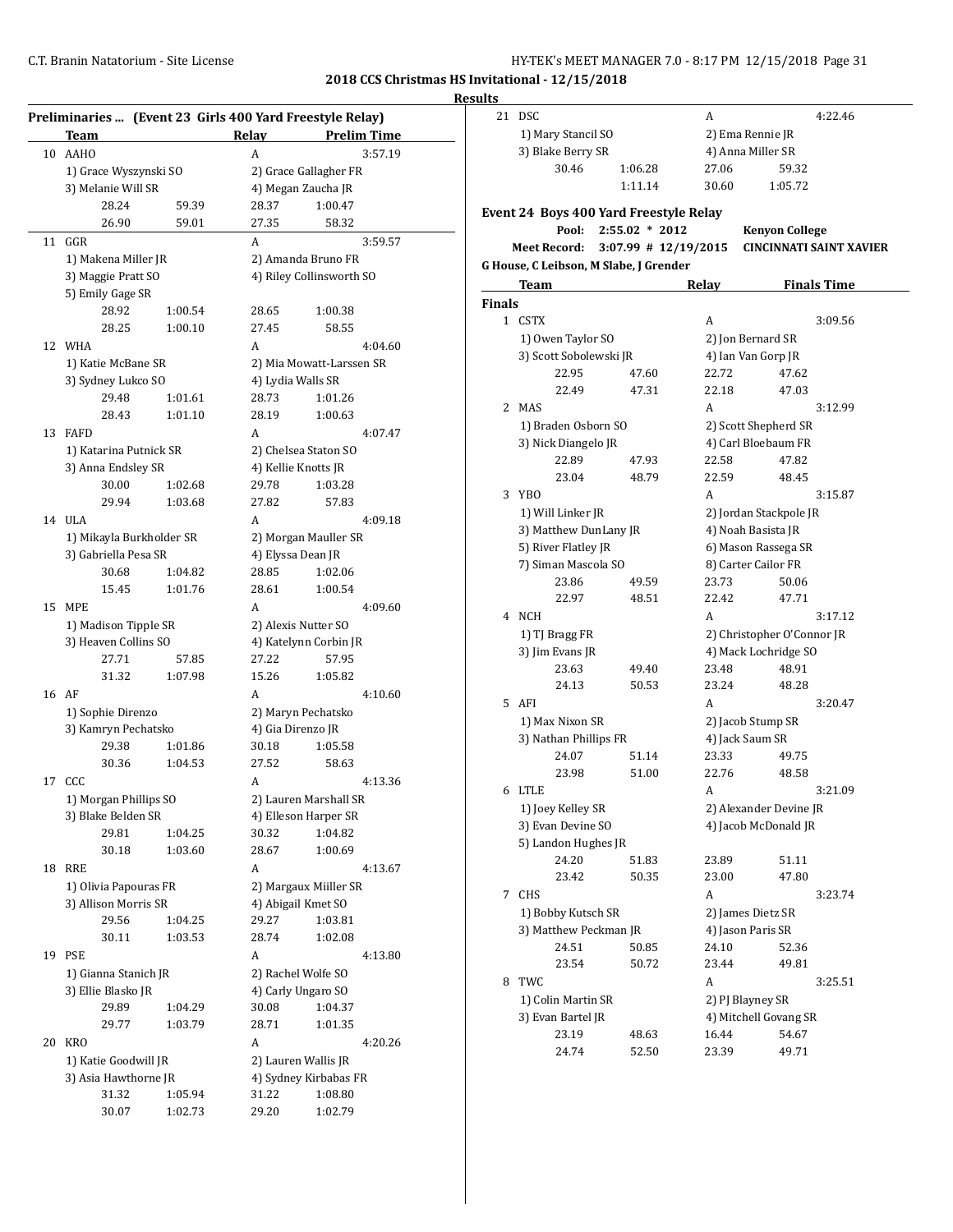**Results**

|              | Event 24 Boys 400 Yard Freestyle Relay |                  |                        |                                |              |  |
|--------------|----------------------------------------|------------------|------------------------|--------------------------------|--------------|--|
|              | Pool:                                  | $2:55.02 * 2012$ |                        | <b>Kenyon College</b>          |              |  |
|              | <b>Meet Record:</b>                    |                  | $3:07.99$ # 12/19/2015 | <b>CINCINNATI SAINT XAVIER</b> |              |  |
|              | G House, C Leibson, M Slabe, J Grender |                  |                        |                                |              |  |
|              | Team                                   |                  | Relay                  | <b>Prelim Time</b>             |              |  |
|              | <b>Preliminaries</b>                   |                  |                        |                                |              |  |
| $\mathbf{1}$ | CSTX                                   |                  | A                      |                                | 3:13.22<br>q |  |
|              | 1) Grady Wheeler SR                    |                  |                        | 2) Kellen Roddy JR             |              |  |
|              | 3) Will Wowk JR                        |                  |                        | 4) Jon Bernard SR              |              |  |
|              | 23.80                                  | 48.80            | 23.42                  | 48.54                          |              |  |
|              | 22.93                                  | 48.75            | 22.58                  | 47.13                          |              |  |
| 2            | MAS                                    |                  | A                      |                                | 3:13.73<br>q |  |
|              | 1) Scott Shepherd SR                   |                  |                        | 2) Braden Osborn SO            |              |  |
|              | 3) Karson Walker SR                    |                  |                        | 4) Carl Bloebaum FR            |              |  |
|              | 5) Nick Diangelo JR<br>23.72           | 49.46            | 22.70                  | 47.75                          |              |  |
|              | 23.34                                  | 48.96            | 22.74                  | 47.56                          |              |  |
| 3            | YBO                                    |                  | A                      |                                | 3:19.27<br>q |  |
|              | 1) Will Linker JR                      |                  |                        | 2) Jordan Stackpole JR         |              |  |
|              | 3) Matthew DunLany JR                  |                  |                        | 4) Noah Basista JR             |              |  |
|              | 5) River Flatley JR                    |                  |                        | 6) Mason Rassega SR            |              |  |
|              | 7) Siman Mascola SO                    |                  |                        | 8) Carter Cailor FR            |              |  |
|              | 23.99                                  | 49.68            | 23.89                  | 50.27                          |              |  |
|              | 22.76                                  | 49.02            | 23.96                  | 50.30                          |              |  |
| 4            | LTLE                                   |                  | A                      |                                | 3:21.29<br>q |  |
|              | 1) Joey Kelley SR                      |                  |                        | 2) Alexander Devine JR         |              |  |
|              | 3) Evan Devine SO                      |                  |                        | 4) Jacob McDonald JR           |              |  |
|              | 5) Landon Hughes JR                    |                  |                        |                                |              |  |
|              | 24.66                                  | 52.26            | 24.03                  | 50.67                          |              |  |
|              | 23.84                                  | 50.86            | 22.78                  | 47.50                          |              |  |
| 5.           | NCH                                    |                  | А                      |                                | 3:21.70<br>q |  |
|              | 1) TJ Bragg FR                         |                  |                        | 2) Christopher O'Connor JR     |              |  |
|              | 3) Jim Evans JR                        |                  |                        | 4) Mack Lochridge SO           |              |  |
|              | 24.24                                  | 50.45            | 24.21                  | 50.26                          |              |  |
|              | 24.98                                  | 51.73            | 23.98                  | 49.26                          |              |  |
| 6            | AFI                                    |                  | A                      |                                | 3:22.25<br>q |  |
|              | 1) Max Nixon SR                        |                  |                        | 2) Jacob Stump SR              |              |  |
|              | 3) Nathan Phillips FR                  |                  |                        | 4) Jack Saum SR                |              |  |
|              | 24.01<br>24.26                         | 50.40<br>51.53   | 23.64<br>23.27         | 50.91<br>49.41                 |              |  |
| 7            | <b>CHS</b>                             |                  | A                      |                                | 3:23.39      |  |
|              | 1) Bobby Kutsch SR                     |                  |                        | 2) James Dietz SR              | q            |  |
|              | 3) Matthew Peckman JR                  |                  |                        | 4) Jason Paris SR              |              |  |
|              | 24.68                                  | 51.26            | 24.22                  | 52.01                          |              |  |
|              | 23.04                                  | 50.16            | 22.98                  | 49.96                          |              |  |
| 8            | TWC                                    |                  | A                      |                                | 3:28.55<br>q |  |
|              | 1) Mitchell Govang SR                  |                  |                        | 2) Jacob Atienza SR            |              |  |
|              | 3) Evan Bartel JR                      |                  |                        | 4) Colin Martin SR             |              |  |
|              | 25.20                                  | 52.19            | 25.67                  | 53.98                          |              |  |
|              | 23.94                                  | 51.22            | 24.33                  | 51.16                          |              |  |
| 9            | WCLW                                   |                  | A                      |                                | 3:30.43      |  |
|              | 1) Cole Davis JR                       |                  |                        | 2) Jacob Ortwein JR            |              |  |
|              | 3) Jackson Ford SR                     |                  |                        | 4) Ben DeWolfe SR              |              |  |
|              | 5) Alex Kelker SR                      |                  |                        | 6) Cooper Cadman JR            |              |  |
|              | 7) Connor Davis JR                     |                  |                        |                                |              |  |
|              | 24.76                                  | 51.81            | 23.99                  | 50.57                          |              |  |
|              | 25.31                                  | 52.81            | 25.78                  | 55.24                          |              |  |

| 10 | <b>KRO</b>                                  |                    | A                      |       | 3:32.21 |  |
|----|---------------------------------------------|--------------------|------------------------|-------|---------|--|
|    | 1) Adam Weiss SR<br>3) Justin Barzellato FR |                    | 2) Haydn Swan SR       |       |         |  |
|    |                                             |                    | 4) Nolan Jones JR      |       |         |  |
|    | 25.22                                       | 52.62              | 25.30                  | 52.86 |         |  |
|    | 26.01                                       | 55.49              | 24.29                  | 51.24 |         |  |
| 11 | CGL                                         |                    | A                      |       | 3:33.08 |  |
|    | 1) Braden Knoch JR                          |                    | 2) Hershel Chenault JR |       |         |  |
|    | 3) Ryan Meister SR                          |                    | 4) Justin Knoch SR     |       |         |  |
|    | 25.08                                       | 53.34              | 23.78                  | 52.58 |         |  |
|    | 25.04                                       | 53.71              | 25.23                  | 53.45 |         |  |
| 12 | <b>ALL</b>                                  |                    | A                      |       | 3:33.95 |  |
|    | 1) Ryan McKinght JR                         |                    | 2) Tommy Gress JR      |       |         |  |
|    | 3) Patrick Burse FR                         |                    | 4) Will Rose JR        |       |         |  |
|    | 25.62                                       | 54.39              | 26.41                  | 54.90 |         |  |
|    | 27.01                                       | 56.58              | 22.81                  | 48.08 |         |  |
| 13 | <b>NAP</b>                                  |                    | A                      |       | 3.35.57 |  |
|    | 1) Levi Spring JR                           |                    | 2) Spencer Cashman SO  |       |         |  |
|    | 3) Clay Gyde JR                             |                    | 4) Kyle Hudson FR      |       |         |  |
|    | 26.71                                       | 55.63              | 25.53                  | 54.77 |         |  |
|    | 25.93                                       | 54.49              | 24.22                  | 50.68 |         |  |
| 14 | AAHO                                        |                    | A                      |       | 3:36.48 |  |
|    | 1) Michael Heller SR                        |                    | 2) Samuel Kurtz SO     |       |         |  |
|    | 3) Luke Minick SO                           |                    | 4) Justin Icsman SR    |       |         |  |
|    | 24.10                                       | 51.02              | 27.26                  | 57.89 |         |  |
|    | 15.88                                       | 54.84              | 24.82                  | 52.73 |         |  |
| 15 | W <sub>00</sub>                             |                    | A                      |       | 3:36.77 |  |
|    | 1) Kyle Ward JR                             |                    | 2) Cameron Balas JR    |       |         |  |
|    | 3) Jaden Boucher SO                         |                    | 4) Thomas Matthew JR   |       |         |  |
|    | 24.89                                       | 52.47              | 26.31                  | 55.41 |         |  |
|    | 26.75                                       | 56.28              | 24.75                  | 52.61 |         |  |
| 16 | <b>FAFD</b>                                 |                    | A                      |       | 3:37.98 |  |
|    | 1) Jacob Miller FR                          | 2) Kyle Funk SO    |                        |       |         |  |
|    | 3) Owen Hooper SO                           |                    | 4) Thomas Hooper JR    |       |         |  |
|    | 26.05                                       | 54.38              | 27.02                  | 56.55 |         |  |
|    | 25.60                                       | 54.97              | 25.32                  | 52.08 |         |  |
| 17 | CWYO                                        |                    | A                      |       | 3:38.39 |  |
|    | 1) Connor Moore JR                          | 2) Quinn Nyberg SR |                        |       |         |  |
|    | 3) William Mennone JR                       |                    | 4) Maxwell Schirra SR  |       |         |  |
|    | 5) Ike Wickstrom SR                         |                    |                        |       |         |  |
|    | 25.49                                       | 54.17              | 25.74                  | 54.65 |         |  |
|    | 27.63                                       | 57.28              | 24.96                  | 52.29 |         |  |
| 18 | <b>DSC</b>                                  |                    | A                      |       | 3:38.80 |  |
|    | 1) Colson Wenzel SO                         |                    | 2) David Perry FR      |       |         |  |
|    | 3) Ian MacLaughlin SO                       | 4) John Miller SR  |                        |       |         |  |
|    | 24.20                                       | 50.22              | 25.54                  | 55.33 |         |  |
|    | 28.02                                       | 57.79              | 25.97                  | 55.46 |         |  |
| 19 | MPE                                         |                    | A                      |       | 3:41.60 |  |
|    | 1) Tristan Monnard JR                       |                    | 2) Greg Walter SR      |       |         |  |
|    | 3) Micah Bracken JR                         |                    | 4) Jacob Vereb JR      |       |         |  |
|    | 26.43                                       | 56.26              | 26.74                  | 56.42 |         |  |
|    | 26.60                                       | 56.36              | 25.20                  | 52.56 |         |  |
| 20 | GGR                                         |                    | A                      |       | 3:42.32 |  |
|    | 1) Blake Renninger JR                       |                    | 2) Noah Budd FR        |       |         |  |
|    | 3) Nate Byers SO                            |                    | 4) Nick Shroyer SO     |       |         |  |
|    | 5) Andrew Fearigo SO                        |                    |                        |       |         |  |
|    | 26.56                                       | 55.42              | 26.97                  | 56.05 |         |  |
|    | 25.87                                       | 54.71              | 26.32                  | 56.14 |         |  |
|    |                                             |                    |                        |       |         |  |